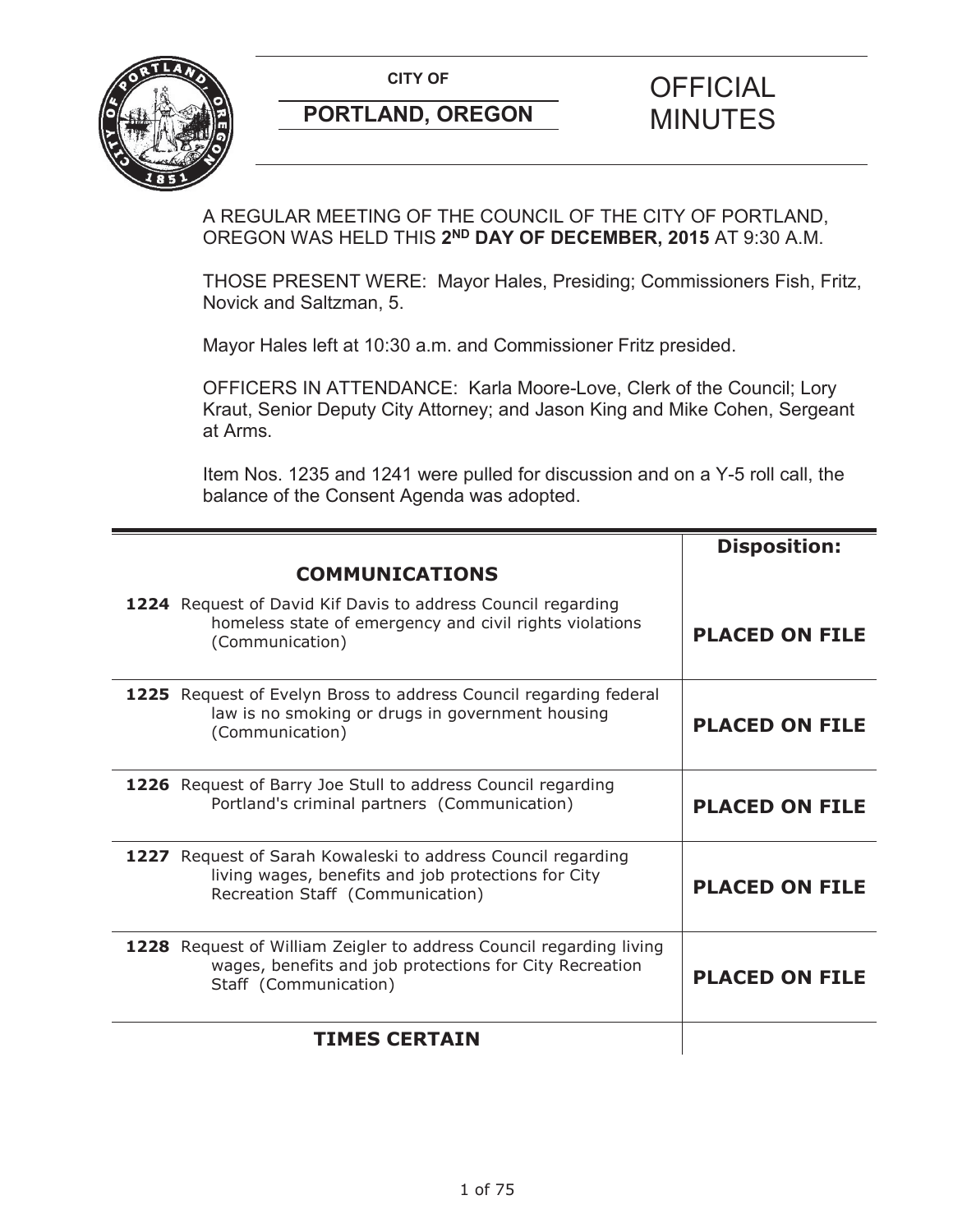| 1229 TIME CERTAIN: 9:45 AM - Improve land use regulations<br>through the Accessory Structures Zoning Code Update<br>Project (Second Reading 1198; Ordinance introduced by<br>Mayor Hales; amend Title 33) 15 minutes requested<br>(Y-4; N-1 Fritz)                                                                     | 187471                                                                             |
|------------------------------------------------------------------------------------------------------------------------------------------------------------------------------------------------------------------------------------------------------------------------------------------------------------------------|------------------------------------------------------------------------------------|
| 1230 TIME CERTAIN: 10:00 AM - Replace Code Chapter 16.40<br>pertaining to Private For-Hire Transportation in the City of<br>Portland (Second Reading 1211; Ordinance introduced by<br>Commissioner Novick; replace Code Chapter 16.40)<br>15 minutes requested<br>(Y-3 Hales, Novick and Saltzman; N-2 Fish and Fritz) | 187472<br><b>AS AMENDED</b>                                                        |
| *1231 TIME CERTAIN: 10:15 AM - Approve a revision to Human<br>Resources Administrative Rule - 6.05 Family Medical<br>Leave to allow for six weeks of paid parental leave in a<br>calendar year for eligible employees (Ordinance<br>introduced by Commissioner Fritz) 30 minutes requested<br>(Y-4; Hales absent)      | 187473                                                                             |
| 1232 TIME CERTAIN: 10:45 AM - Proclaim December 2, 2015 to<br>be a day of recognition for Victor Merced in Portland<br>(Proclamation introduced by Mayor Hales and<br>Commissioner Fish) 10 minutes requested<br>This item was canceled and will be rescheduled.<br>Date to be announced.                              | <b>PLACED ON FILE</b>                                                              |
|                                                                                                                                                                                                                                                                                                                        |                                                                                    |
| <b>CONSENT AGENDA - NO DISCUSSION</b>                                                                                                                                                                                                                                                                                  |                                                                                    |
| <b>Mayor Charlie Hales</b>                                                                                                                                                                                                                                                                                             |                                                                                    |
| 1233 Reappoint Andrea Cano to the Portland Community Media<br>Board of Directors for term to expire November 30, 2017<br>(Report)<br>$(Y-5)$                                                                                                                                                                           | <b>CONFIRMED</b>                                                                   |
| <b>*1234</b> Authorize a grant agreement to the Portland Rose Festival<br>Foundation in an amount not to exceed \$100,000<br>(Ordinance)<br>$(Y-5)$                                                                                                                                                                    | 187464                                                                             |
| <b>Bureau of Planning &amp; Sustainability</b>                                                                                                                                                                                                                                                                         |                                                                                    |
| 1235 Consent to the transfer of De Young Sanitary Service<br>residential solid waste, recycling and composting collection<br>franchise to Heiberg Garbage & Recycling LLC<br>(Ordinance)                                                                                                                               | <b>PASSED TO</b><br><b>SECOND READING</b><br><b>DECEMBER 9, 2015</b><br>AT 9:30 AM |
| <b>Office of Management and Finance</b>                                                                                                                                                                                                                                                                                |                                                                                    |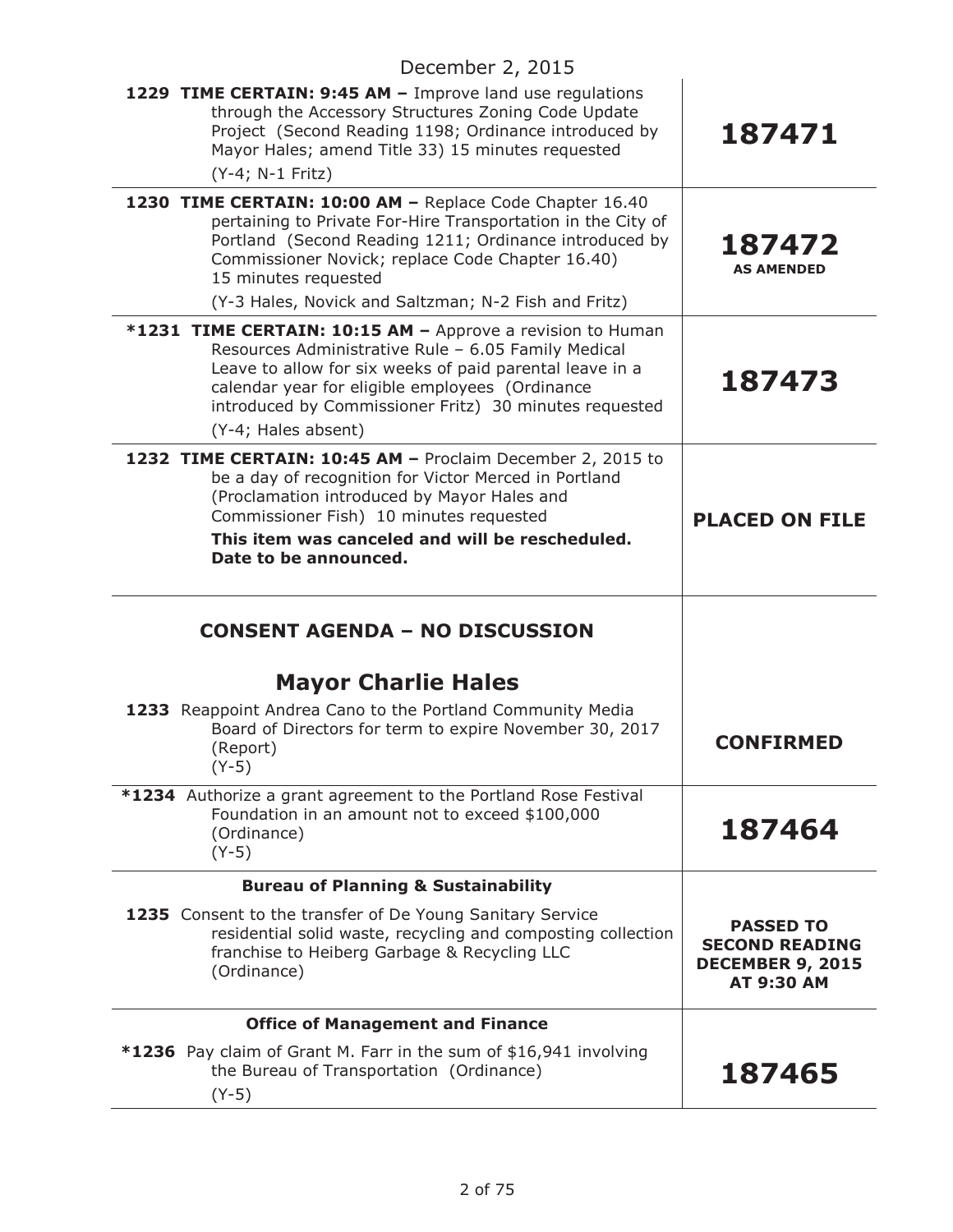| December 2, 2015                                                                                                                                                                                                                                                                                                                                                                  |                                                                                           |
|-----------------------------------------------------------------------------------------------------------------------------------------------------------------------------------------------------------------------------------------------------------------------------------------------------------------------------------------------------------------------------------|-------------------------------------------------------------------------------------------|
| <b>Commissioner Steve Novick</b><br><b>Position No. 4</b>                                                                                                                                                                                                                                                                                                                         |                                                                                           |
| <b>Bureau of Transportation</b>                                                                                                                                                                                                                                                                                                                                                   |                                                                                           |
| *1237 Authorize Intergovernmental Agreement with Multnomah<br>County for City participation in the County's Healthy<br>Streets Pilot Project (Ordinance)<br>$(Y-5)$                                                                                                                                                                                                               | 187466                                                                                    |
| 1238 Amend Permit code, and adopt and amend associated<br>Administrative Rules for permit types and fee<br>methodology for public works permitting services<br>(Ordinance; amend Code Section 17.24.025)                                                                                                                                                                          | <b>PASSED TO</b><br><b>SECOND READING</b><br><b>DECEMBER 9, 2015</b><br><b>AT 9:30 AM</b> |
| 1239 Amend Intergovernmental Agreement with Oregon<br>Department of Transportation for design of the SE Holgate<br>& SE Ramona: 122 <sup>nd</sup> to 136 <sup>th</sup> Ave Sidewalk project<br>(Second Reading Agenda 1217; amend Contract No.<br>30002698)<br>$(Y-5)$                                                                                                            | 187467                                                                                    |
| <b>Commissioner Amanda Fritz</b><br><b>Position No. 1</b>                                                                                                                                                                                                                                                                                                                         |                                                                                           |
| <b>Portland Parks &amp; Recreation</b>                                                                                                                                                                                                                                                                                                                                            |                                                                                           |
| <b>*1240</b> Authorize a grant agreement with Portland Opportunities<br>Industrialization Center Inc., not to exceed amount of<br>\$103,842 for two street level gang outreach workers, to<br>provide intervention services while principally deployed for<br>service within City of Portland, Bureau of Parks and<br>Recreation facilities and properties (Ordinance)<br>$(Y-5)$ | 187468                                                                                    |
|                                                                                                                                                                                                                                                                                                                                                                                   |                                                                                           |
| <b>Commissioner Nick Fish</b>                                                                                                                                                                                                                                                                                                                                                     |                                                                                           |
| <b>Position No. 2</b><br><b>Bureau of Environmental Services</b>                                                                                                                                                                                                                                                                                                                  |                                                                                           |
| 1241 Revise legal description of property declared surplus at 2400<br>NW Front Ave (Ordinance; amend Ordinance No. 186777)                                                                                                                                                                                                                                                        | <b>PASSED TO</b><br><b>SECOND READING</b><br><b>DECEMBER 9, 2015</b><br>AT 9:30 AM        |
| <b>Commissioner Dan Saltzman</b><br><b>Position No. 3</b>                                                                                                                                                                                                                                                                                                                         |                                                                                           |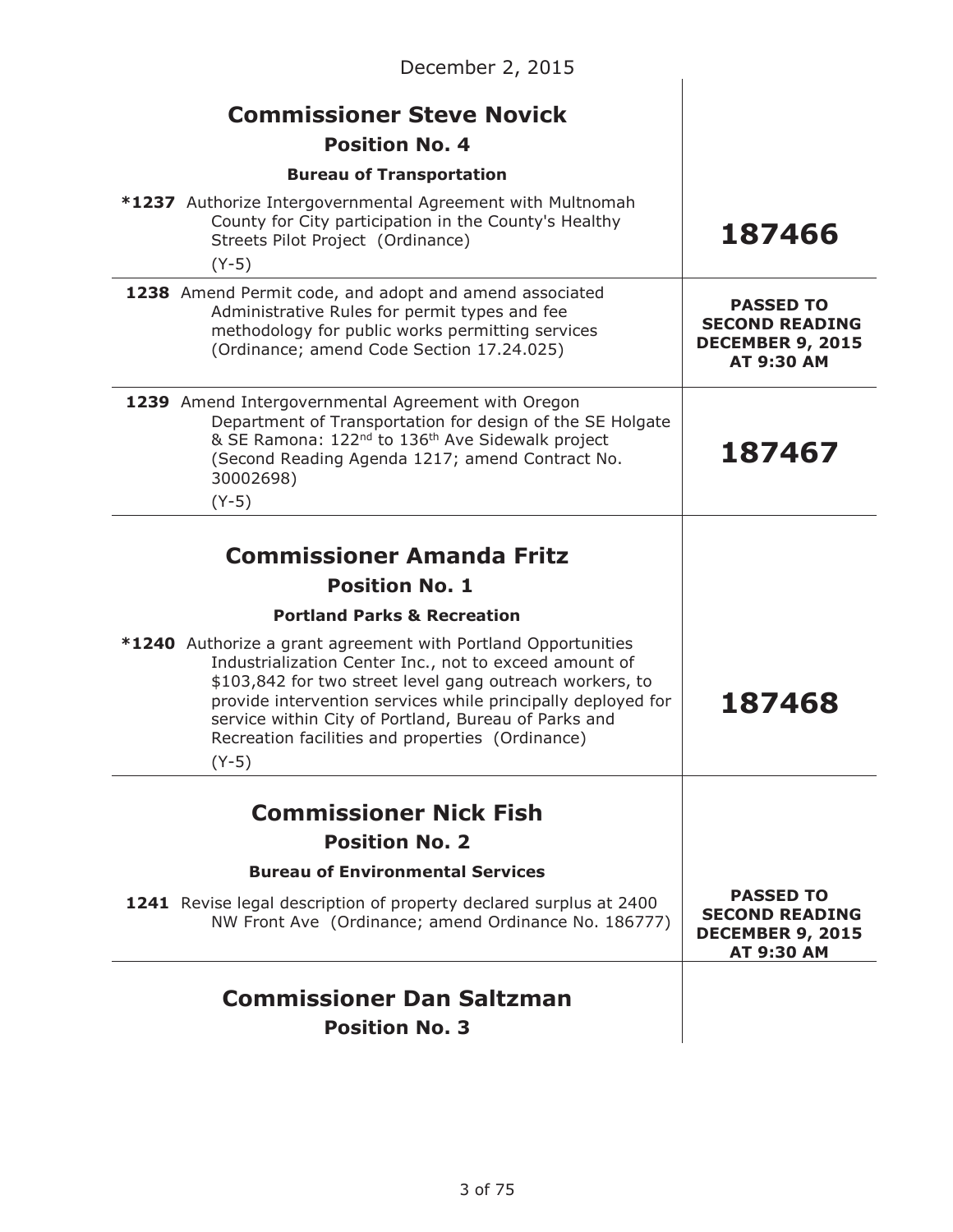| December 2, 2015                                                                                                                                                                                                                                                                                                                                                                        |        |
|-----------------------------------------------------------------------------------------------------------------------------------------------------------------------------------------------------------------------------------------------------------------------------------------------------------------------------------------------------------------------------------------|--------|
| *1242 Authorize Intergovernmental Agreement with Multnomah<br>County Health Department Community Capacitation<br>Center for up to \$12,000 for training of Portland Children's<br>Levy grantee agency personnel in Reflective Supervision<br>(Ordinance)<br>$(Y-5)$                                                                                                                     | 187469 |
| *1243 Amend a grant agreement with the YWCA of Greater Portland<br>for eviction prevention services at the Gateway Center for<br>Domestic Violence Services in the amount of \$60,000<br>(Ordinance; amend Contract No. 32000375)<br>$(Y-5)$                                                                                                                                            | 187470 |
| <b>REGULAR AGENDA</b><br><b>Mayor Charlie Hales</b>                                                                                                                                                                                                                                                                                                                                     |        |
| <b>Bureau of Planning &amp; Sustainability</b>                                                                                                                                                                                                                                                                                                                                          |        |
| <b>*1244</b> Authorize application to Oregon Department of Environmental<br>Quality for a grant in the amount of \$50,000 for funding<br>the existing Deconstruction Grant Program managed by<br>the Bureau of Planning and Sustainability (Ordinance)<br>15 minutes requested<br>(Y-4; Hales absent)                                                                                   | 187474 |
| <b>Bureau of Police</b>                                                                                                                                                                                                                                                                                                                                                                 |        |
| *1245 Authorize an Intergovernmental Agreement between the City<br>and Multnomah County, Department of Human Services to<br>fund a portion of the salary expense for the County<br>Domestic Violence Coordinator (Ordinance) 10 minutes<br>requested<br>(Y-4; Hales absent)                                                                                                             | 187475 |
| *1246 Accept and appropriate a grant in the amount of \$80,000<br>from Oregon Impact for the 2016 DUII Traffic Safety and<br>High Visibility Enforcement program for sworn personnel<br>overtime (Ordinance)<br>(Y-4; Hales absent)                                                                                                                                                     | 187476 |
| 1247 Authorize a Memorandum of Understanding with the partner<br>agencies that constitute the Domestic Violence Enhanced<br>Response Team for the stated project goals listed in the<br>Office on Violence Against Women FY14 Grants to<br>Encourage Arrest Policies and Enforcement of Protection<br>Orders grant program award (Second Reading Agenda<br>1216)<br>(Y-4; Hales absent) | 187477 |
| <b>Office of Management and Finance</b>                                                                                                                                                                                                                                                                                                                                                 |        |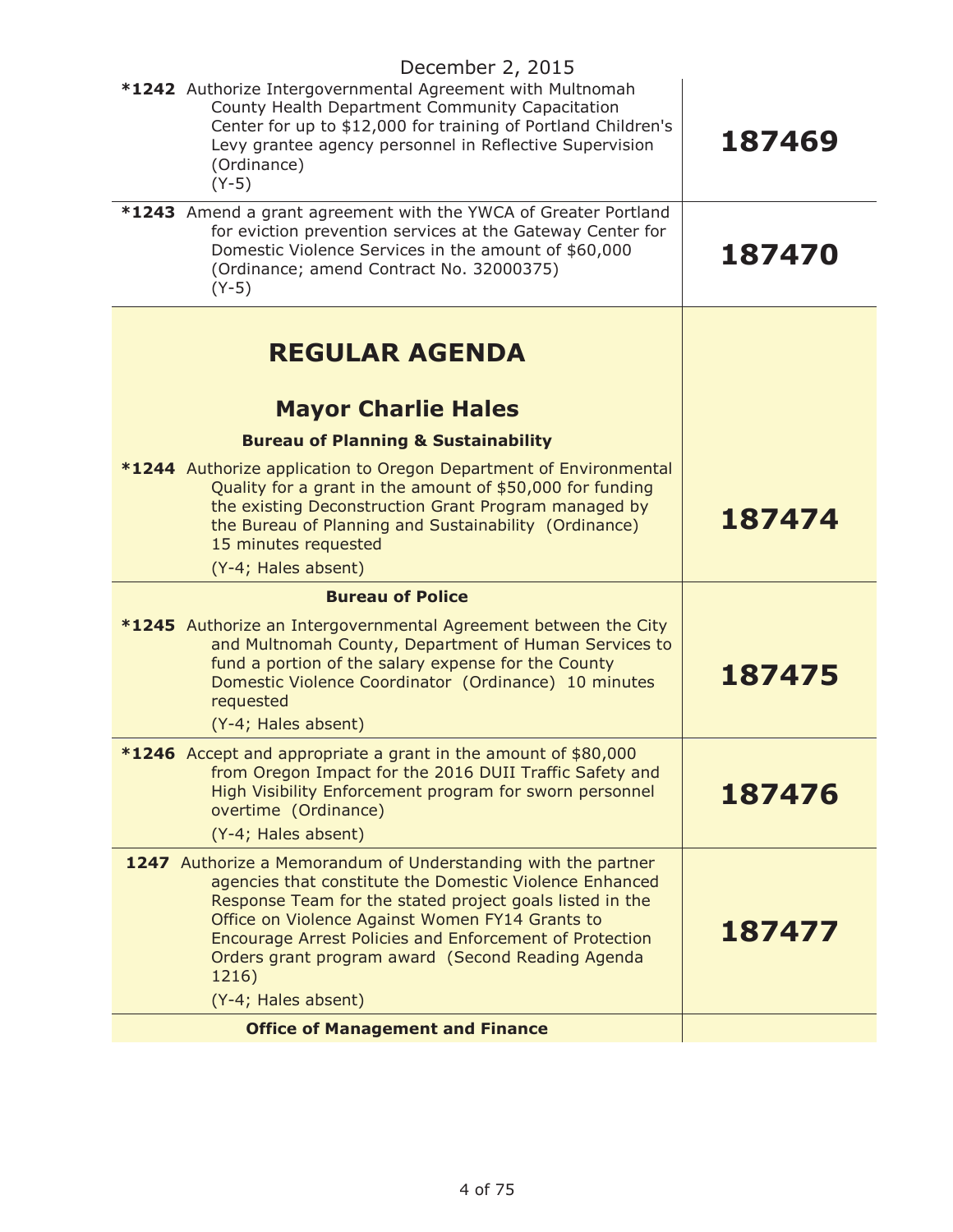| 1248 Accept bid of Stellar J Corporation for the Columbia Boulevard<br>Wastewater Treatment Plant Lagoon Reconstruction Phase<br>3/4 Project for \$9,923,740 (Procurement Report - Bid No.<br>00000060)<br>Motion to accept the report: Moved by Fish and<br>seconded by Saltzman.<br>(Y-4; Hales absent) | <b>ACCEPTED</b><br><b>PREPARE</b><br><b>CONTRACT</b>                |
|-----------------------------------------------------------------------------------------------------------------------------------------------------------------------------------------------------------------------------------------------------------------------------------------------------------|---------------------------------------------------------------------|
| 1249 Accept bid of Titan Utilities, LLC for the Inverness 30-inch<br>Force Main Repair Project for \$592,460 (Procurement<br>Report - Bid No. 00000104)<br>Motion to accept the report: Moved by Saltzman and<br>seconded by Fish.<br>(Y-4; Hales absent)                                                 | <b>ACCEPTED</b><br><b>PREPARE</b><br><b>CONTRACT</b>                |
| *1250 Authorize a price agreement with Hitachi Data Systems, Inc.,<br>for the purchase of storage area network hardware,<br>software, and services for a contractual total not to<br>exceed \$7,500,000 (Ordinance)<br>(Y-4; Hales absent)                                                                | 187478                                                              |
| 1251 Establish a tax on the demolition of certain residential<br>structures in the City of Portland (Second Reading<br>Agenda 1215)                                                                                                                                                                       | <b>CONTINUED TO</b><br><b>JANUARY 13, 2016</b><br><b>AT 9:30 AM</b> |
| <b>Commissioner Steve Novick</b><br><b>Position No. 4</b>                                                                                                                                                                                                                                                 |                                                                     |
| <b>Bureau of Transportation</b><br>*1252 Authorize payment to Stacy & Witbeck, Inc. under negotiated<br>price for warranty work and betterments on the Broadway<br>Bridge in the amount of \$31,192 (Ordinance)<br>(Y-4; Hales absent)                                                                    | 187479                                                              |
| <b>Commissioner Amanda Fritz</b><br><b>Position No. 1</b>                                                                                                                                                                                                                                                 |                                                                     |
| <b>Portland Parks &amp; Recreation</b><br>*1253 Amend contract with Skyward Construction Inc. in the<br>amount of \$38,874 for additional scope of work on the<br>Portland Tennis Center Air Supported Structure project<br>(Ordinance; amend Contract No. 30004232)<br>(Y-4; Hales absent)               | 187480                                                              |
| *1254 Authorize a competitive solicitation and contract with the<br>lowest responsible bidder and provide payment for<br>construction of Colwood Golf Course - Phase II<br>Redevelopment (Ordinance) 10 minutes requested<br>(Y-4; Hales absent)                                                          | 187481                                                              |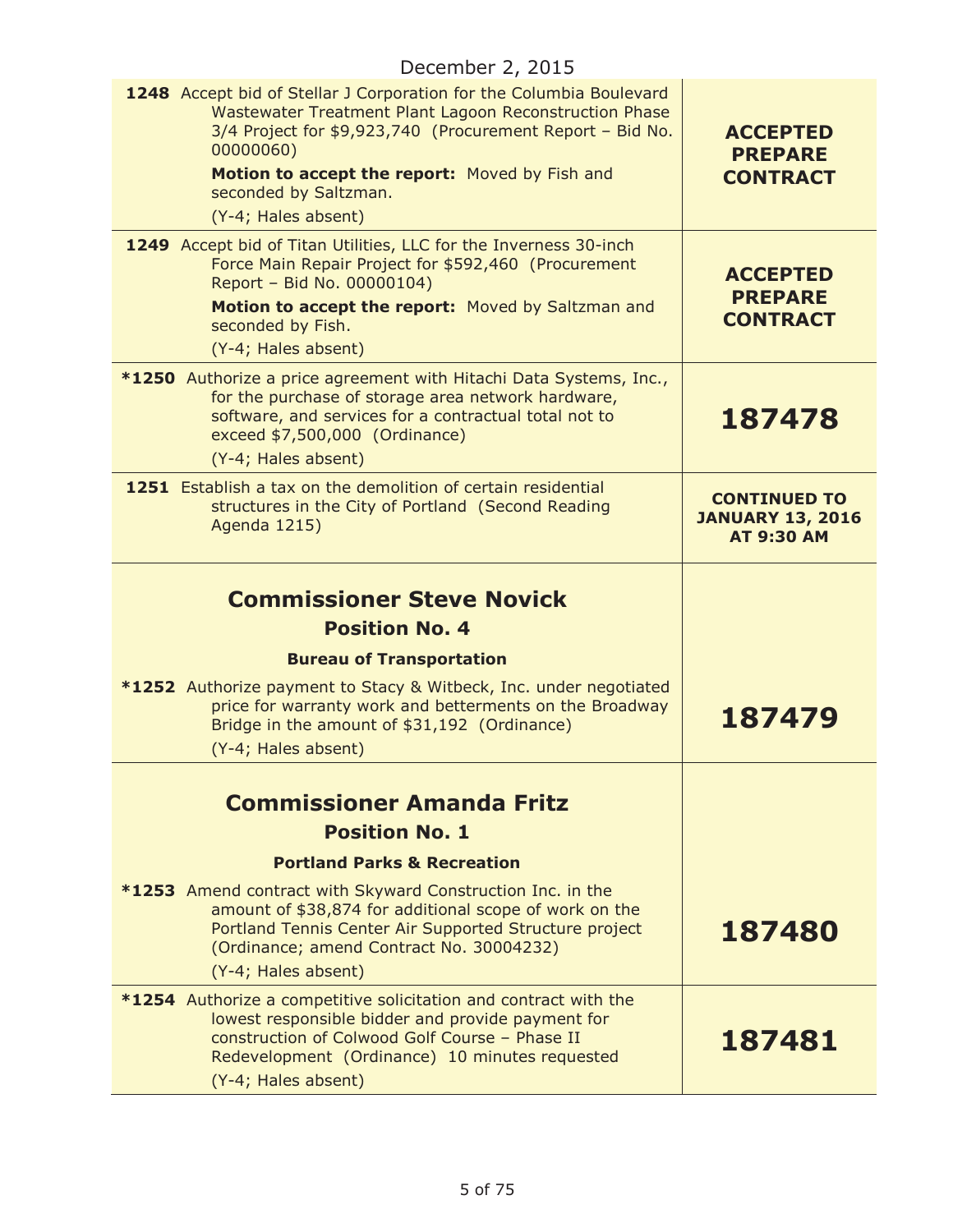| <b>Commissioner Nick Fish</b><br><b>Position No. 2</b>                                                                                                                                                                                                        |                                                                                           |
|---------------------------------------------------------------------------------------------------------------------------------------------------------------------------------------------------------------------------------------------------------------|-------------------------------------------------------------------------------------------|
| <b>Bureau of Environmental Services</b>                                                                                                                                                                                                                       |                                                                                           |
| <b>*1255</b> Approve Sewer Overflow Agreement with AAT Lloyd District,<br>LLC for the property commonly known as Hassalo on<br>Eighth (Ordinance) 10 minutes requested<br>(Y-4; Hales absent)                                                                 | 187482                                                                                    |
| <b>Water Bureau</b>                                                                                                                                                                                                                                           |                                                                                           |
| 1256 Authorize a competitive solicitation process and contract for<br>the purchase of aggregate services at an estimated cost of<br>\$10,000,000 (Ordinance)                                                                                                  | <b>PASSED TO</b><br><b>SECOND READING</b><br><b>DECEMBER 9, 2015</b><br><b>AT 9:30 AM</b> |
| <b>Commissioner Dan Saltzman</b><br><b>Position No. 3</b>                                                                                                                                                                                                     |                                                                                           |
| <b>Portland Housing Bureau</b>                                                                                                                                                                                                                                |                                                                                           |
| <b>1257</b> Approve application under the Multiple-Unit Limited Tax<br>Exemption Program for North Hollow Apartments located<br>at SW 15th Ave and SW Taylor St (Ordinance) 10 minutes<br>requested                                                           | <b>PASSED TO</b><br><b>SECOND READING</b><br><b>DECEMBER 9, 2015</b><br><b>AT 9:30 AM</b> |
| 1258 Approve application under the Multiple-Unit Limited Tax<br><b>Exemption Program for Vancouver Avenue Apartments</b><br>located at N Vancouver Ave and N Shaver St (Ordinance)<br>10 minutes requested                                                    | <b>PASSED TO</b><br><b>SECOND READING</b><br><b>DECEMBER 9, 2015</b><br><b>AT 9:30 AM</b> |
| 1259 Approve application under the Multiple-Unit Limited Tax<br>Exemption Program for Mississippi Avenue Apartments<br>located at N Mississippi Ave, N Albina Ave and N Borthwick<br>Ave between N Fremont St and Cook St (Ordinance)<br>10 minutes requested | <b>PASSED TO</b><br><b>SECOND READING</b><br><b>DECEMBER 9, 2015</b><br><b>AT 9:30 AM</b> |

At 12:20 p.m., Council recessed.

# **WEDNESDAY, 3:00 PM, DECEMBER 2, 2015**

**1260 TIME CERTAIN: 3:00 PM –** Accept Report on the City of Portland Disabled Parking (Report introduced by Commissioner Novick) 1 hour requested

#### **This item was canceled and will be rescheduled. Date to be announced.**

#### **REFERRED TO COMMISSIONER OF PUBLIC SAFETY**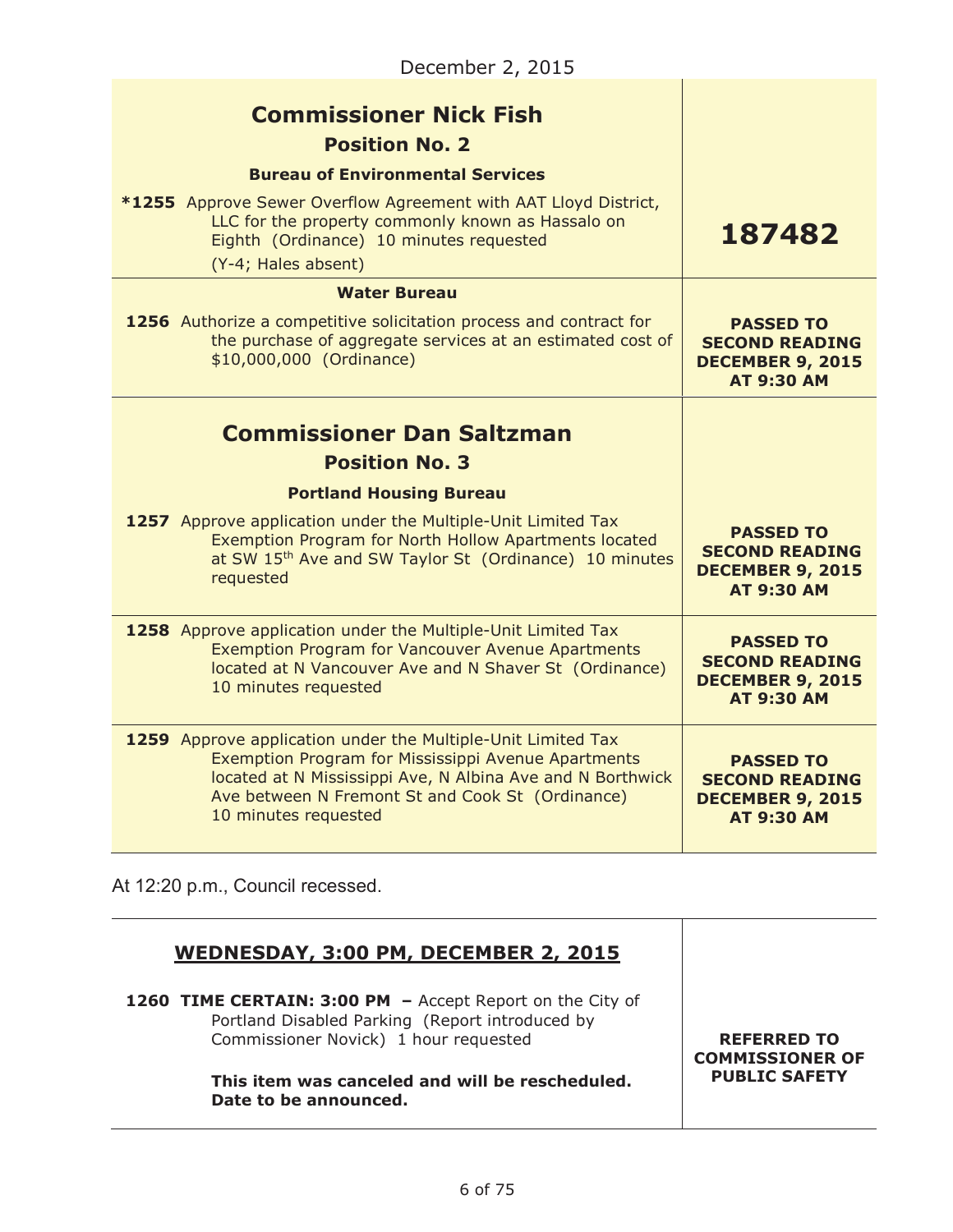A RECESSED MEETING OF THE COUNCIL OF THE CITY OF PORTLAND, OREGON WAS HELD THIS **3RD DAY OF DECEMBER, 2015** AT 2:00 P.M.

THOSE PRESENT WERE: Commissioner Fritz, Presiding; Commissioners Fish, Novick and Saltzman, 4.

Commissioner Saltzman arrived at 2:04 p.m.

OFFICERS IN ATTENDANCE: Karla Moore-Love, Clerk of the Council; Denis Vannier, Deputy City Attorney; and Mike Cohen, Sergeant at Arms.

|                                                                                                                                                                                                                                                                                                                                                                                                                                                          | <b>Disposition:</b>                                                                        |
|----------------------------------------------------------------------------------------------------------------------------------------------------------------------------------------------------------------------------------------------------------------------------------------------------------------------------------------------------------------------------------------------------------------------------------------------------------|--------------------------------------------------------------------------------------------|
| 1261 TIME CERTAIN: 2:00 PM - Approve findings to authorize an<br>exemption to the competitive bidding requirements;<br>authorize a competitive solicitation for use of the Design-<br>Build alternative contracting method; and authorize<br>payment for construction related to the Willamette River<br>Crossing Project for an estimated amount of \$40,000,000<br>(Ordinance introduced by Commissioner Fish) 1 hour<br>requested for items 1261-1262 | <b>PASSED TO</b><br><b>SECOND READING</b><br><b>DECEMBER 16, 2015</b><br><b>AT 9:30 AM</b> |
| <b>1262</b> Authorize a formal Qualifications-Based Selection/Request for<br>Proposal process and contract for Owner's Representative<br>Services related to the Willamette River Crossing Project<br>for an estimated amount of \$4,000,000 (Ordinance<br>introduced by Commissioner Fish)                                                                                                                                                              | <b>PASSED TO</b><br><b>SECOND READING</b><br><b>DECEMBER 16, 2015</b><br><b>AT 9:30 AM</b> |

At 2:42 p.m., Council recessed.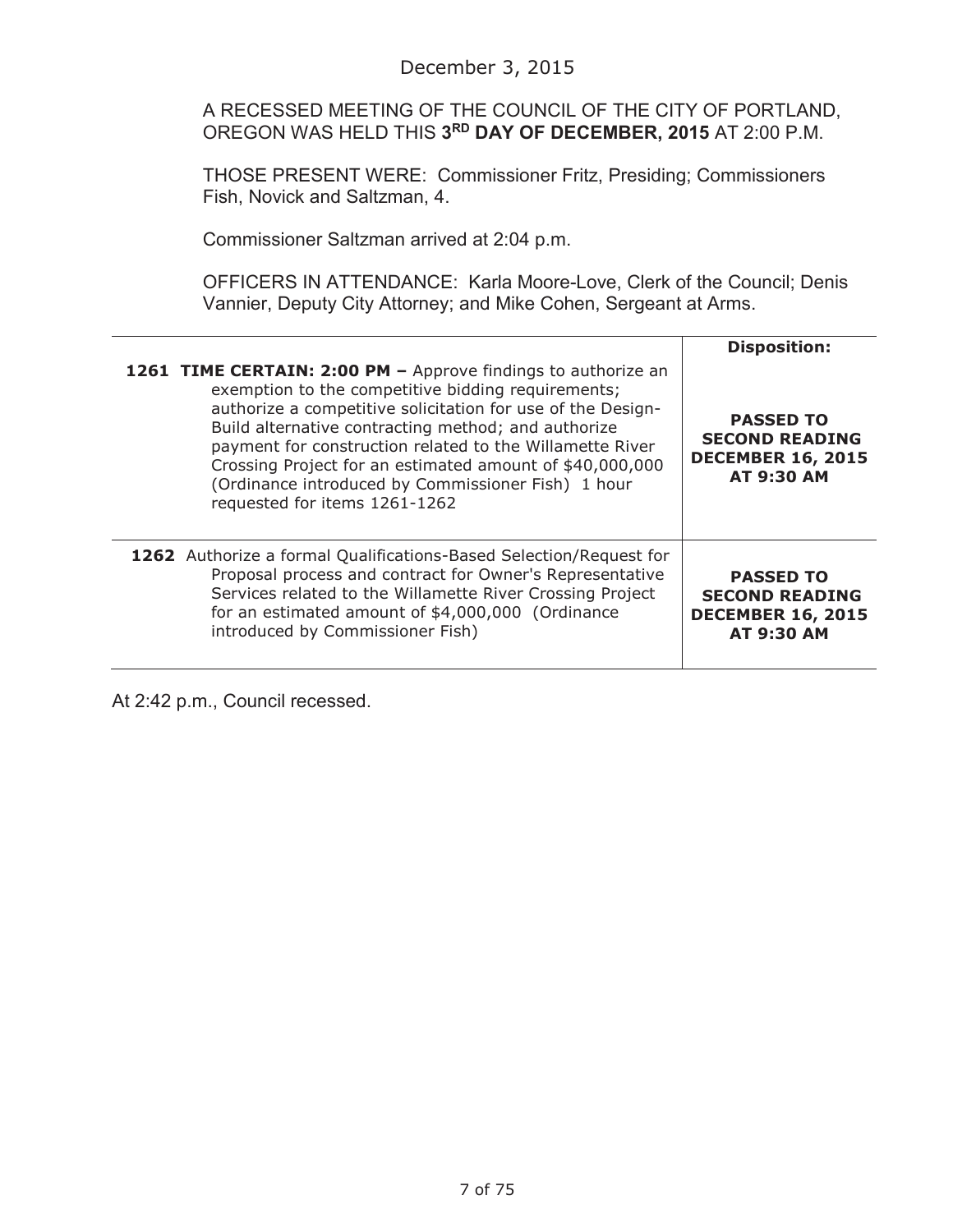A RECESSED MEETING OF THE COUNCIL OF THE CITY OF PORTLAND, OREGON WAS HELD THIS **3RD DAY OF DECEMBER, 2015** AT 6:00 P.M.

THOSE PRESENT WERE: Commissioner Fritz, Presiding; Commissioners Fish and Novick, 3.

OFFICERS IN ATTENDANCE: Karla Moore-Love, Clerk of the Council; Kathryn Beaumont, Chief Deputy City Attorney and Mike Cohen and Jason King, Sergeant at Arms.

| <b>Location: Mittleman Jewish Community Center</b><br>6651 SW Capitol Hwy, Portland, OR 97219                                                                                                                                                                                               | <b>Disposition:</b>                                                                                                                                                                                        |
|---------------------------------------------------------------------------------------------------------------------------------------------------------------------------------------------------------------------------------------------------------------------------------------------|------------------------------------------------------------------------------------------------------------------------------------------------------------------------------------------------------------|
| 1263 TIME CERTAIN: 6:00 PM - Adopt new and amended<br>supporting documents for an update of Portland's<br>Comprehensive Plan; accept report of the Citizen<br>Involvement Committee (Previous Agenda 1209;<br>Ordinance introduced by Mayor Hales) 3 hours requested<br>for items 1263-1264 | <b>CONTINUED TO</b><br><b>DECEMBER 10, 2015</b><br><b>AT 6:00 PM</b><br><b>TIME CERTAIN</b>                                                                                                                |
| 1264 Adopt a new Comprehensive Plan for the City of Portland,<br>Oregon (Ordinance introduced by Mayor Hales; Previous<br>Agenda 1210)                                                                                                                                                      | <b>CONTINUED TO</b><br><b>DECEMBER 10, 2015</b><br><b>AT 6:30 PM</b><br><b>TIME CERTAIN</b><br><b>Location for Continued</b><br>items 1263 and 1264:<br><b>Parkrose High School</b><br>12003 NE Shaver St. |
| $1 + 7.17 \times m$ Council odiourned                                                                                                                                                                                                                                                       |                                                                                                                                                                                                            |

At 7:47 p.m., Council adjourned.

# **MARY HULL CABALLERO**

Auditor of the City of Portland

By Karla Moore-Love Clerk of the Council

For a discussion of agenda items, please consult the following Closed Caption File.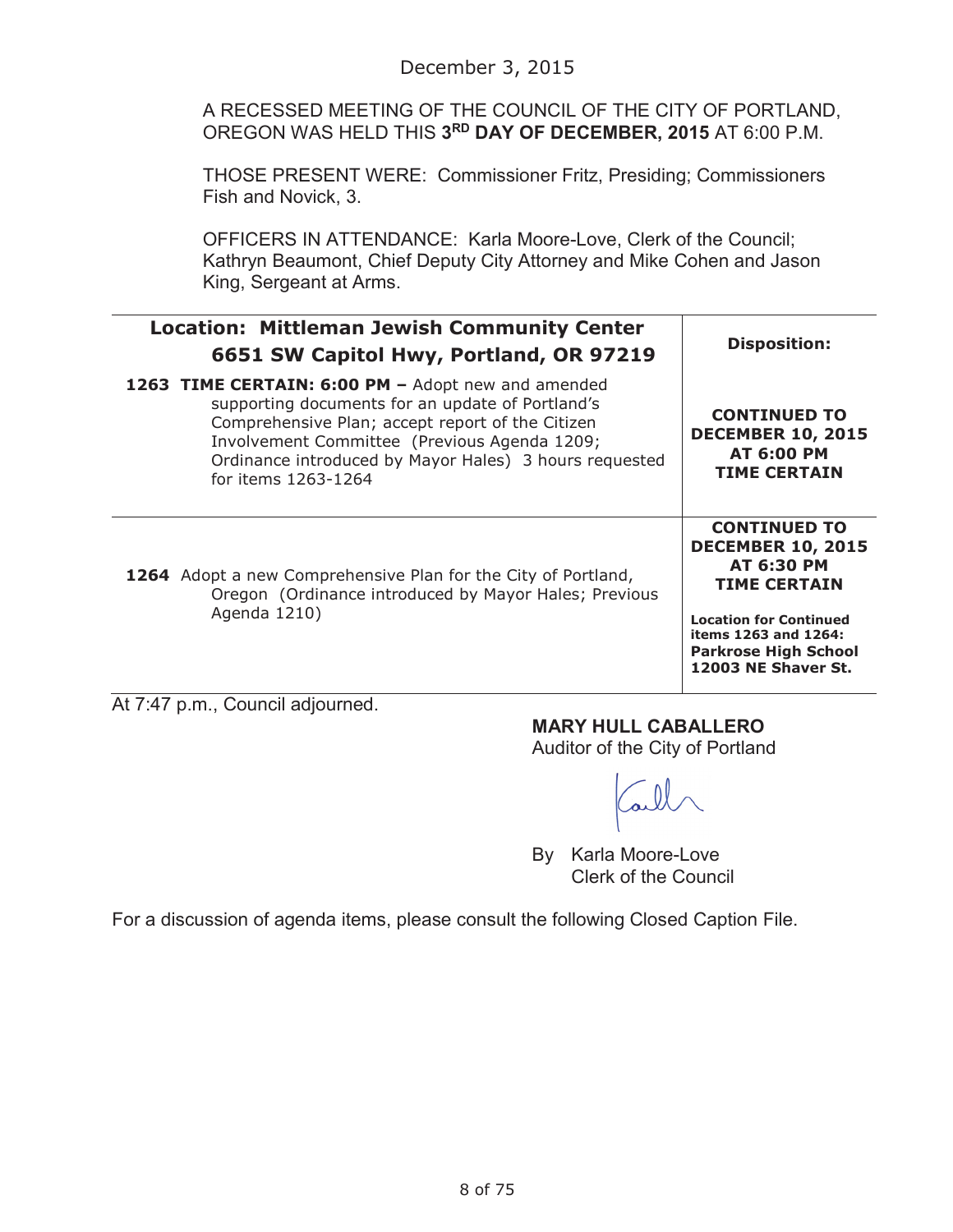#### December 2, 2015 **Closed Caption File of Portland City Council Meeting**

This file was produced through the closed captioning process for the televised City Council broadcast and should not be considered a verbatim transcript. Key: **\*\*\*\*\*** means unidentified speaker.

## **DECEMBER 2, 2015**

**Hales:** I think that we are ready to start, good morning everyone and welcome to the December 2<sup>nd</sup> meeting of the Portland city council would you please call the roll? **Novick:** Here. **Fritz:** Here. **Fish:** Here. **Saltzman:** Here.

**Hales:** Here. Before we get into the regular council items, I understand that we have someone here from psu, mark Roundtree, the athletic director for Portland state university is here. To talk when a team that seems to be having some success or something? What's going on?

**Mark Roundtree:** I think you are right, it will be a great sports weekend.

**Hales:** All this orange in the room has nothing to do with that other college.

**Rountree:** That's fine. I want to thank you to the opportunity and for the counselor, it will be a great sports weekend, Portland state is having a great time with football, and they are really a team that represents the city. And, you know, Saturday night, we're getting the opportunity to play for a national championship. So the only school in the state of Oregon, playing for a national championship. [laughter]

**Roundtree:** I did want to say that. But with the timbers playing on Sunday, it will be a great weekend for sports here in Portland, so Portland state, as the athletic director, we want to invite everybody, the city to come out on Saturday night, 7:00, at Providence Park for the second round game against northern Iowa. It will be a great night, and we want to invite everybody here. I also know that if you follow mayor hales on twitter, you know that scars are a big deal so I want to make sure the council is geared up properly this weekend, so on Saturday night, put on your scarf for the Portland state Vikings, on Sunday, just --

**Hales:** Look at that.

**Fish:** And that's a sustainable scarf.

**Roundtree:** That's right. We have a great partnership with the timbers so we want to make sure that you are geared up properly. Let me know if you are coming to the game. **Hales:** Thank you. Let's do this. Come on, let's take a picture for the team. Ok. Let's proceed. We have council communication items, and then we're going to move into a series of time certain and other ordinances on the calendar, I will be leaving at 10:30, so we're going to try to takes action on some things that require second reading in fairly short order after the communications, and I think that I want to pull up 1251 early so we can address that, as well as the time certain items. So, first, let's hear from item 1225, please. **Item 1225.**

**Hales:** Are you here? Come on up, please. Thank you.

**Hales:** Good morning.

**Evelyn Bross:** Good morning, mayor. City council members. How are you guys doing today?

**Hales:** Fine, thanks for coming.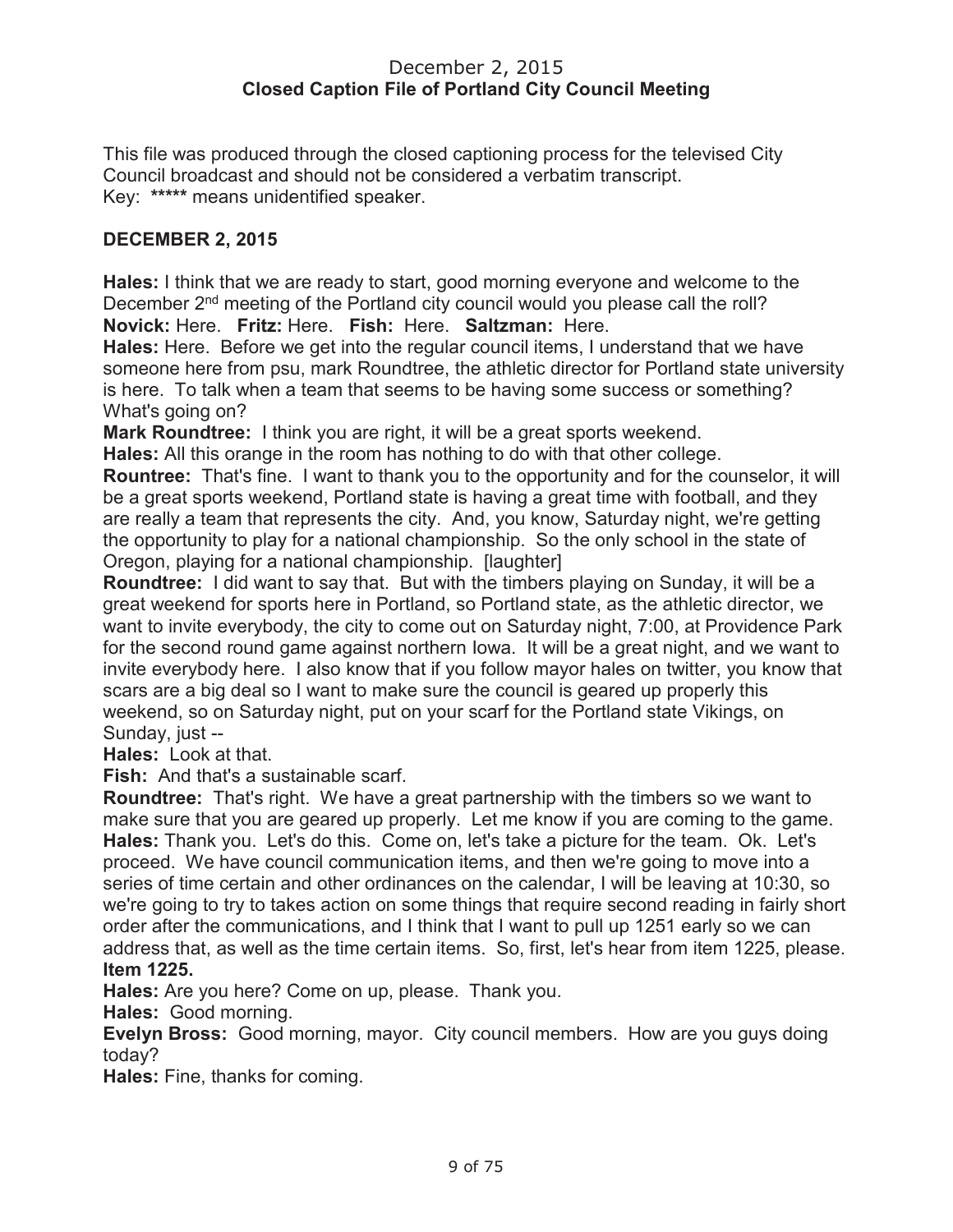**Bross:** Good. I am here because I have just moved to government housing, in September, and my rent might be like 700 cheaper a month, but the circumstances that goes around it, is ridiculous. There is smoking in the property, when you sign a lease, you sign the lease, the lease says that there is no smoking allowed. In the property, or on the patio. And you sign the lease that says that. People are smoking and doing drugs, in the property, I am deathly allergic to smoke, I gasp for air, and my breath sheds down and I cannot breathe, and it comes through the vents. People downstairs will smoke marijuana, at 6:00 in the morning, it comes through my vents and wakes me up, and I can't breathe because it's coming through the vents, and everything else. And I gave you some flyers to show you that, that the government is getting down packed, and it's given the city up to 18 months, to get government housing, and in order that no smoking is allowed in government property, whatsoever. And they are getting really strict on it. It's like yeah, so now, it's like not only is it uneasiness With the smoke but the government will make it - the tenants have to follow the rules because the government is getting down, that there should be no smoking on government property. There is no smoking in here. No drugs in here.

**Fish:** Evelyn, excuse me, is home forward your landlord?

**Bross:** Yes.

**Fish:** Have you filed a complaint with them?

**Bross:** Yes, over and over.

**Fish:** The leverage that we have is that we appoint the commissioners to home forward but we don't run home forward. So, have you -- did you bring a copy of your complaint with you?

**Bross:** No, I haven't. I have a lot of complaints from -- especially the person that lives right next to me, and I made a lot of phone calls to them. Complaining.

**Fish:** Is it possible, without inconveniencing you, if you furnished us with, dan with a copy of your complaint?

**Bross:** I could.

**Fish:** Gives him something to go to home forward because we oversee them, and we can make sure you go an answer.

**Hales:** If you could get that to commissioner Saltzman, that's probably the best leverage. **Bross:** Can I get your fax number.

**Saltzman:** I will be meeting with home forward's leadership next week.

**Bross:** Really? Because I live in [inaudible] tower, and its senior citizens and people with disabilities, and the thing is that why are senior citizens smoking? And doing drugs. And people with disabilities, you know, and there is children there, living there, it's not only is it affecting people like me. It's also affecting children and like this paper I gave you, I gave you this paper, this one here, there is a picture of the dog, if only pets could speak, they would tell you not to smoke.

**Hales:** Absolutely. I think that's -- if you could drop off at commissioner Saltzman's or mail to him or otherwise get him a copy of your complaint, or one or more of those --

**Bross:** I've been like there since i've been a child. I cannot breathe around -- my respiratory, actually, shuts down. I can't breathe.

**Hales:** We'll be happy to help, and just make sure that you get that paperwork to his office. He's the contact with them.

**Bross:** They changed apartment managers, apartment manager left so now there is a new one temporarily. So, there is no new -- there is no one in effect yet.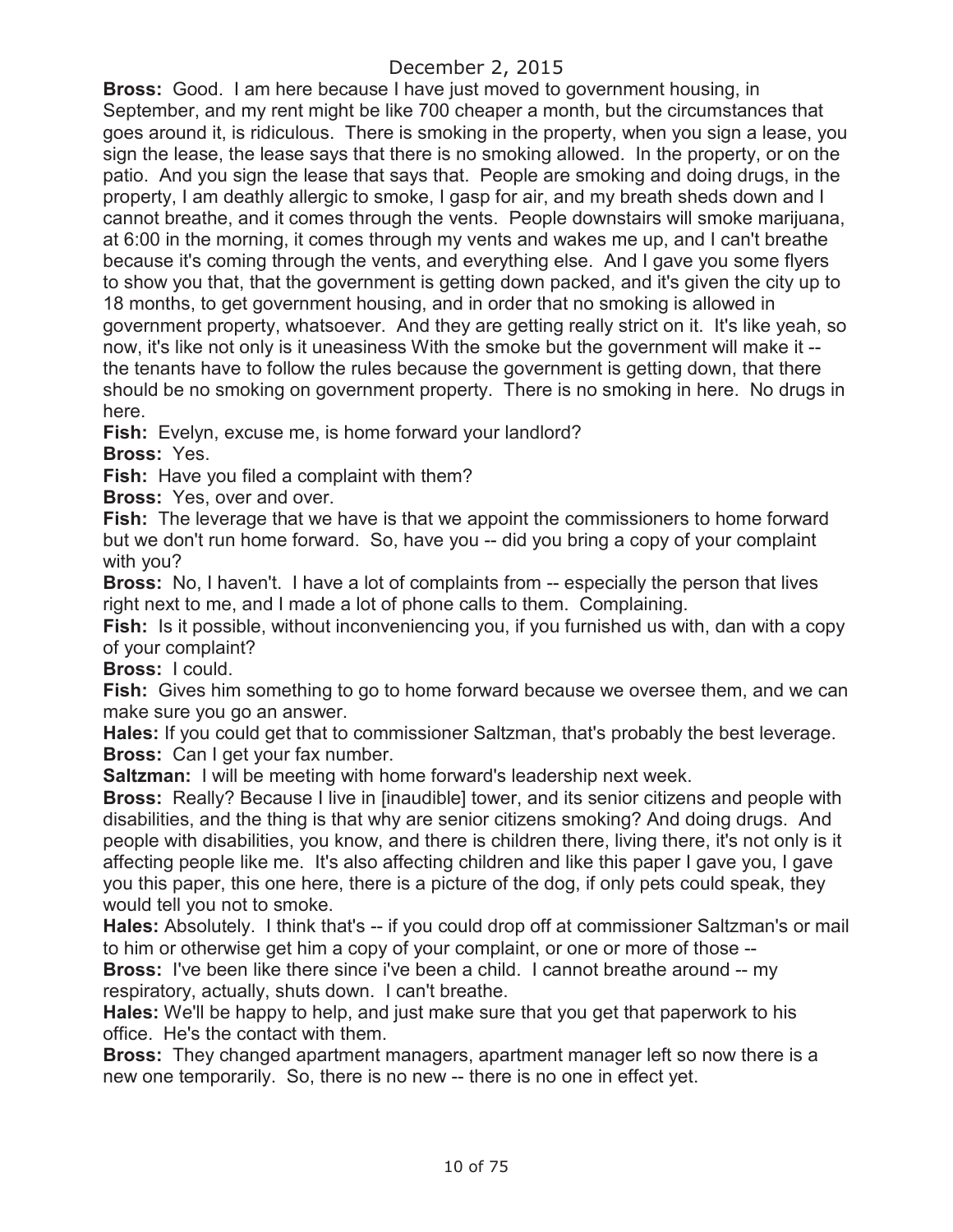**Fish:** You are in the high-rise in St. John, and that, actually, that building could use some updating, too, I think that's --

**Bross:** Oh, that's another thing I needed to tell you about, the elevator.

**Fish:** I think it's on a list for a preservation update.

**Bross:** Yes, the elevator does not work going down to the basement. And animals, they have pets in there, and the dogs who go on the elevator and they will do a number one. On the floor, and then you are stepping on it, and you can slip and slide.

**Hales:** Thanks for letting us know. If you could follow up with commissioner Saltzman's office, that's probably the best leverage that we have to help. Thank you very much. **Bross:** Thanks.

**Hales:** You take care.

**Bross:** Ok.

**Hales:** Ok. Let's see, maybe we should call 1227 and 1228 together. Would that be helpful?

**Item 1227.**

**Item 1228.** 

**Hales:** Come on up, please. Good morning. Welcome. Get the chair out of the way there. Good morning.

**\*\*\*\*\*:** Good morning.

**Hales:** Whoever would like to start, welcome.

**Sarah Kowaleski:** Good morning, mayor hales, and commissioners. My name is Sarah kowaleski. I worked at Multnomah art center for over five years. My work has included booking Portland live evens for my community, processing need-based scholarships and connecting the public to social services, in my multi-purpose building. I not only connect the public with social services, but I need them myself. I have years of service to the city, and years of empty covers, but I am not here today just to talk about my story. I am here today on behalf of hundreds of rec workers, colleagues who teach classes for Children, and ensure pool and water safety, and support elders. Many staff have worked as casual workers for nine, ten, and even 24 years. Often without benefits and a living wage, job security, or basic workplace protection. This time last year, I spoke to city council about the misclassification of work and community centers. Since that time, some progress has been made. But, the larger problem remains. There are still hundreds of rec workers, struggling with poverty wages under this city's employment. Recently mayor hales, you pledged to push the city council to recognize a new classification of rec worker. This is a path to living wages, benefits, and union protections. In support of this effort, over 350 of my co-workers, signed a pentagon asking for \$15 an hour, and more opportunity for yearround jobs. The packet of signatures before you today, represents the aspirations of hundreds of my co-workers. From instructors to full-time coordinators, who program classes, we stand unified to end this decades' long problem of low wages. In the pathway to better wages, couldn't come soon enough. Portland is becoming more and more stratified by race and class, and the city government, there is no exception. As we strive to implement equity, in city services and internally, it gives me pause to know that casual workers who face low wages, are 20% more likely to be women like myself and 10% more likely to be people of color. In a city with the fastest growing rent in the country, we are also the most prone to displacement. On May 13th, you passed the fair wage policy, creating an avenue for living wage work for city contract workers. Today, I ask that you extend the same living wages to your own employees. You can do this by creating an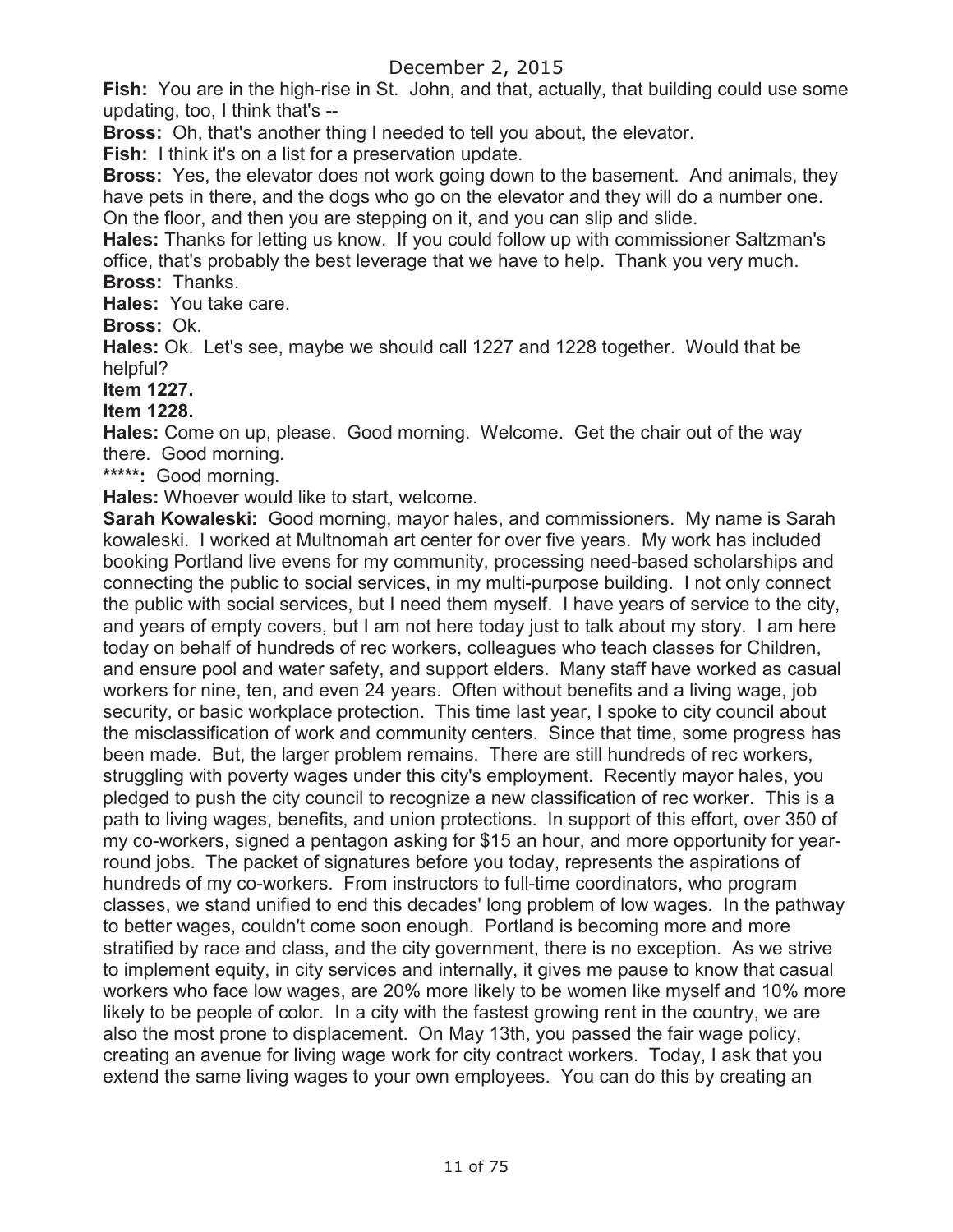ordinance that would voluntarily recognize a new classification of rec worker by December 16. Thank you.

**Hales:** Thank you. Good morning.

**William Zeigler:** My name is William zeigler. I am a casual recreation employee with the city of Portland. I have spent a third of my life working for this wonderful city, and in my eight years, working at the community centers and outdoor pools, I have learned quite a lot about our community. I have talking over 1,000 people how to swim and watched many children grow up in our centers. Throughout these years, I have also seen the struggles of my co-workers, staff, who, like myself, have helped our community grow. I have seen excellent employees and teachers, struggle with low wages and a lack of access to full-time work. These staff members kept our community centers running, even if it meant they were not making enough to live or had to work multiple jobs. Many great employees who had a real future with the city have left due to low wages and a lack of access to full-time work. Speaking of living wages, as a long-term employee, I, like so many others, do not make enough to afford my own housing or transportation. I also do want receive benefits. An overwhelming expense, especially as a person with a physical disability. I have spent my life in and out of medical debt and have seen the stress it can put on families and households. On October 21st, I personally heard the mayor say they would push city council to voluntarily recognize a new classification of rec workers. An avenue that could change the lives of hundreds of recreation employees, the largest group of low wage workers employed by the city of Portland. By using this democratic process of voluntary recognition, rec staff will have the opportunity to gain access to benefits, living wages, and union protection. Staff will also be more likely to afford rent, something that I have not always been able to do, and will also be more likely to provide for their families. In early November, rec staff came together to gather signatures for a petition to support fair pay and benefits for everyone at our community centers. In a short time, we received over 350 signatures. Both from casual staff, struggling with a lack of work and low wages, and represented staff, who are tired of seeing their co-workers struggle. Now, we have the chance to tackle a large problem that has been around longer than most of us can remember. I ask all of you to create a pathway to living wages, benefits, and union protections by creating an ordinance that would voluntarily recognize a new classification of rec workers by December 16. Thank you all for taking the time to hear us out, and we look forward to working with you for a better future for rec staff. **Hales:** Thank you all for coming. And thank you senator dembrow. [applause] appreciate the senator and the representative Frederick for being here, as well. I think you have a council here, only one of us has not had the privilege of being the parks commissioner. Maybe at some point commissioner novick will get that opportunity of us have been park commissioner and is we all know what great work the community centers do, and I was out there on Saturday for the inter-cultural center, and it's one more example of how you serve the community, so you are doing a great job of advocacy, so thank you. **Hales:** Thank you very much.

**Hales:** Let's move onto the regular calendar, get people a chance to get back to work or wherever you are headed. If there is no objection I would like to bring up 1251. We have had two items pulled off the consent, I believe, 1235 and 1241. No others? Ok. So let's take a roll call, please, Karla, on the consent calendar, minus those two items. **Novick:** Aye. **Fritz:** Aye. **Fish:** Aye. **Saltzman:** Aye. **Hales:** Aye. [gavel pounded] **Hales:** Ok. And then if there is no objection let's bring up 1251 for discussion and possible roll call vote.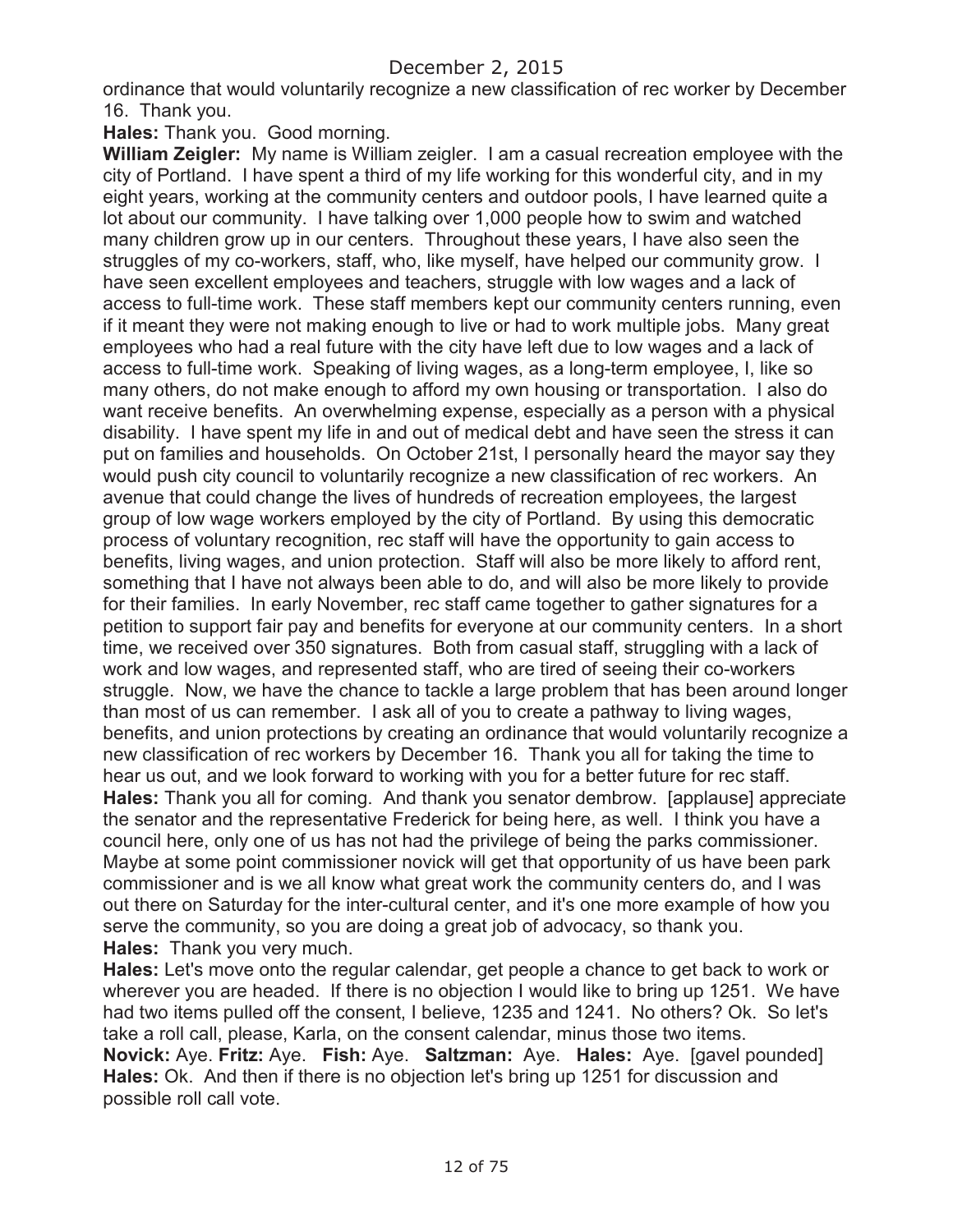### **Item 1251.**

**Hales:** So there is a continuation of the discussion that we started at our public hearing on October 14th, and continued last week. There were a couple of requests from council members at the last hearing, Jillian detweiler on my staff has provided information to your offices, but I want to summarize that. And commissioner Fish asked for more input on whether houses in the floodway should be exempt from the tax, and representatives of both bes and Portland housing bureau have said that they believe the tax should apply because it will help to deter the displacement. Andy peterson at bds said the floodway should be exempt because it will make it less expensive to raise houses above the flood level. Commissioner novick asked for more information on the carbon impact of not exempting the demolitions that result in increased density, and bps responded, planning bureau responded that the impact of houses going to the landfill is significant and the lost density is small. So, those were the council Requests. We have heard from a lot of people on this issue. We have heard excellent testimony at last week's hearing from united neighbors for reform. From living [inaudible] from the welcome home coalition, and it's really at a point where I think that I need guidance from the council. We have the option of proceeding, doing something else or setting aside, so I am open to suggestions before we take a vote.

**Fish:** Mayor hales, first, thank you for the process that we have had to get to this point. And actually, thank you for posing these questions before the vote. I think that this is -- I wish that we did this more often, had these discussions before we put something to a vote. It also gives the public, to get a clearer sense of some of the fault lines on the council and issues of concern. If this goes to a vote today I will vote no. And in part, I will vote no because of the issues outlined by the dra and the letter of December 1st. I am not sure it's fully baked, and I have some concerns about intended and unintended consequences. It is theoretically possible if it is pulled, and we spend more time working on it, that there could be an acceptable version, and in particular, if we could find a way to balance the issue of exempting homes, below a certain price without running afoul of the legal restrictions. There is a delicate balancing act. If we go to a vote today, I will reluctantly vote no, and I would engage the mayor in good faith, if this was pulled back to your office with no promises of an outcome but I appreciate being given that option. **Hales:** That's why I wanted to queue this up. If there is a chance that there is a majority or better yet, a consensus of the council to move forward on this, I am certainly willing to take more time on the old measure twice one of the one proposition, if there is not a majority of the council that wants to do this ever, then I need to know that, and that's an acceptable outcome, although I think the question will arise, if we are not going to do this, and we're not going to do nothing, what are we going to do to deal with the pace of demolitions and the loss of architectural character in the neighborhoods? And, what are we going to do to provide funding for affordable housing? This is the first actual new revenue for affordable housing that we have come up with so far. So, I am not wedded to this as a solution, I am wedded to finding one, and this one appears useful. So, open to other comments from council members before we either proceed or not today. **Novick:** If this comes to a vote today I will vote no. My concern, as I expressed last week, this proposal, in fact, assumes every demolition is equally bad, and the parties involved in the demolition are equally able to pay a \$25,000 tax no matter what the circumstances. I think that it's obvious that we have policies to promote density, demolition that results in increased density is not as bad as a demolition that does not, and it also seems clear that the parties involved in the demolition of a 200,000 house, and the replacement by a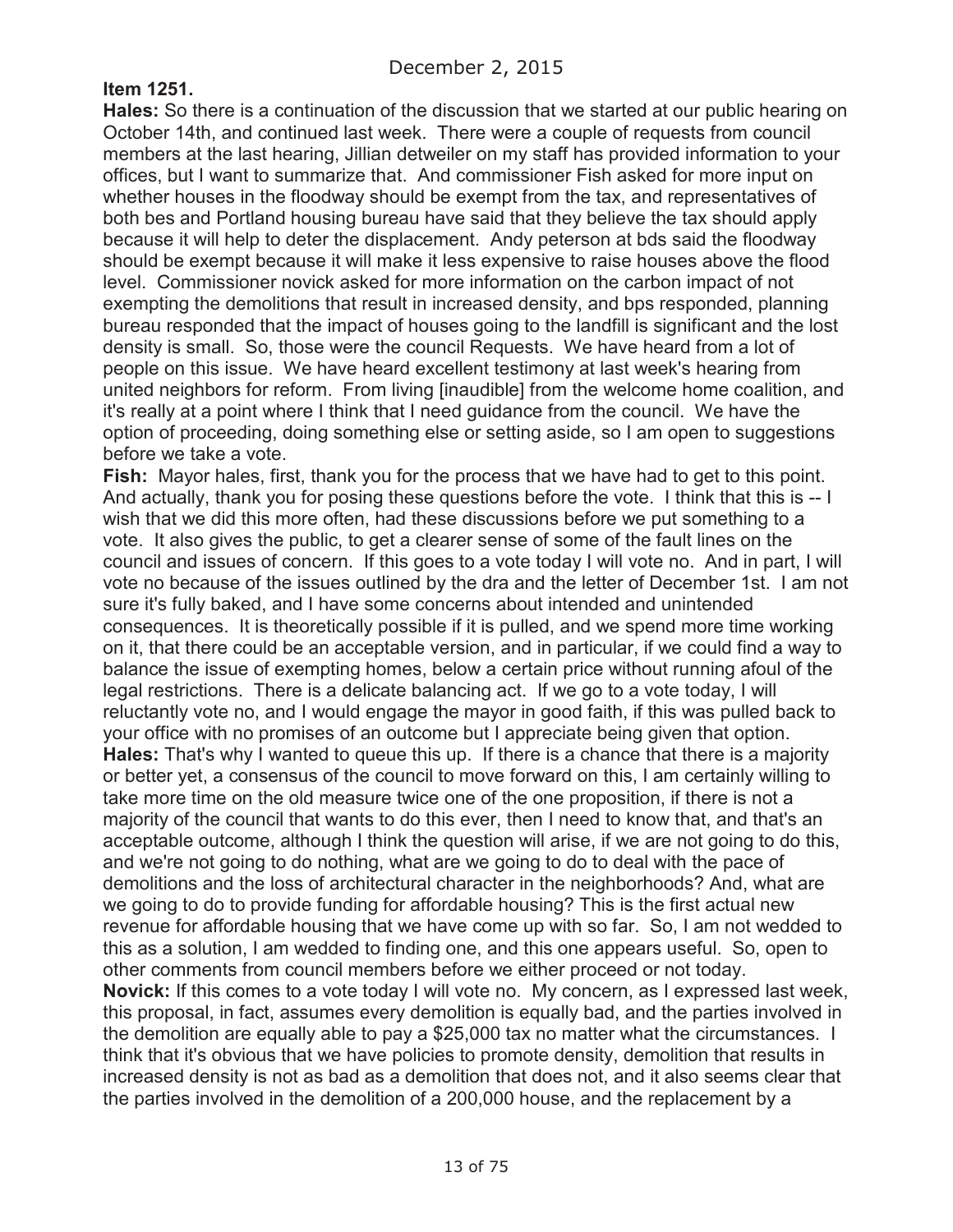350,000 house, are less able to pay \$25,000 tax, than where you have a 200,000 house being demolish and had replaced by a million dollar house. So, I am not going to vote for anything that does not include at least one of those two things. A density factor is, or exemption, and some variation of the tax based on the value of the replacement house. I, actually, am I not fixed in my mind as to whether I might support one of them but not both but I can't support anything that does not have either.

**Hales:** That's helpful. Any other comments?

**Fritz:** We have been asked to take more time. The first reading has been over the holiday season, and I am very -- it's very enticing to find a new, reliable source of revenue for affordable housing, by just saying that, it's indicative that actually, this won't stop that many demolitions, and that there will be a sizable chunk of change for affordable housing. It does not seem reasonable to me to pay for affordable multi-family housing by making single family housing even more Unaffordable. So, I am not sure that I am going to be able to get to yes, even if you take more time, but it would be no today.

**Hales:** That makes it fairly obvious, unless you have any comments, commissioner Saltzman, that, we don't have a majority that wants to proceed today. There are other options that I think that the counselor can consider in addition to or instead, in addition to or instead of attacks. We've been asked to declare a moratorium on demolitions. There is a process in state law for doing that. I would be open to doing that, but when you declare a moratorium, you have to say, and we're going to do this, during the pendency of the moratorium. You cannot stop the world and get off. You have to say, we're going to stop issuing permits for demolitions, in order to change our regulations this way. I would be open to doing that, and we, obviously, have the residential infill project working on changing our code, with respect to what happens in infill situations, after a demolition or on a vacant lot. So those two things have some interaction, as we talked about at the last hearing, and therefore, the counselor could try to merge those two efforts.

**Saltzman:** What's the time line?

**Hales:** Too long, is my short answer, but there are elements of that work that I would like to call up for early action by the council early next year.

**Fish:** One thing that we should acknowledge, we have had a full council agenda the last couple of months. The holidays couldn't come at a better time. We also have the benefit of an advisory committee composed of neighborhood leaders and the developers. Who have written us with some substantive concerns, which on the face, seem reasonable and thoughtful, and they have not said no, under any circumstance. They have said we think that we can be part of the solution. So, I would respectfully request that we engage the drac and looking at if there is a version of this proposal that could muster the votes in council, and if so, bring it back in January.

**Hales:** Ok. Without objection, I will continue this until January 13th, which is the middle of January, and we can change that schedule if we need to, but that's more than a month from now, so I will continue this to January 13 and give us a chance to have those discussions. Ok. Thank you.

**Fish:** Mayor, i've been advised 1241 is no, has no longer been pulled.

**Hales:** Ok. 1241 is no longer pulled. So, that is a non-emergency ordinance, so it passes second reading. The puller has depulled?

**Moore-Love:** We have voted on consent.

**Hales:** But that was pulled. So we'll have to make a separate item on that. Separate action. We can save that until later on the calendar, if we might. That will allow the other issues to get resolved while I am here. Ok. Let's move then to 1229, please.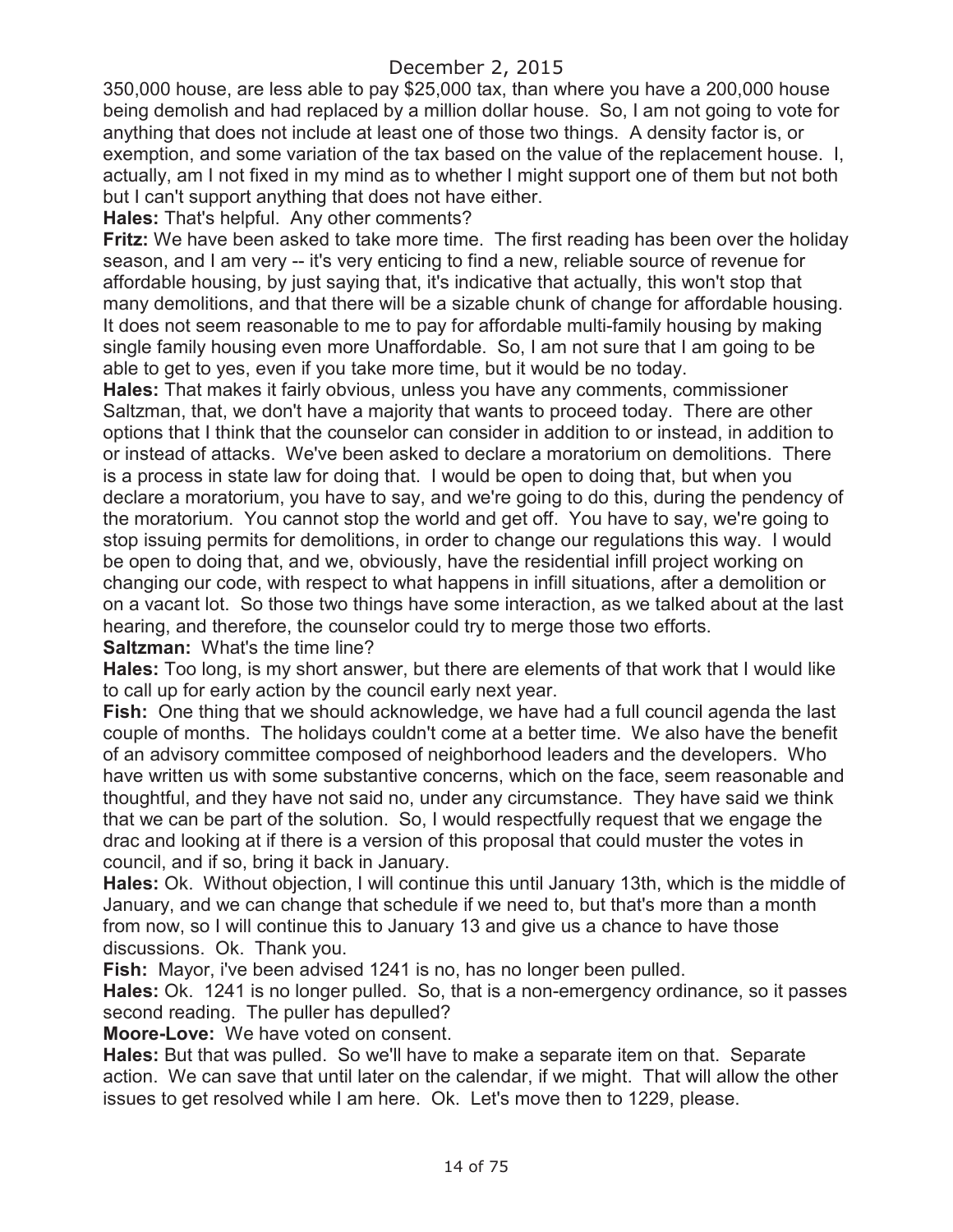# **Item 1229.**

**Hales:** This is a second reading. Comments.

**Fritz:** I would ask for an indulgence on this to have a little conversation and have staff input. One of the things that I have noticed in reviewing the proposed code is that the allowance to put a structure of a certain size on the property line does not say that the adjustments are prohibited. So, the assurance that these will be small and limited to 24 feet by 10 feet, is not an assurance because the change in the, in the purpose statement, also means an adjustment might be more likely since they are already there. So, I wonder if that was an unintended part of the code that you did not prohibit adjustments to this. **Hales:** Can we get staff to respond to that?

**Fritz:** Or are you intending to allow larger structures on the property line? The section in question is, 33.110-250c2.

**Matt Wickstrom, Bureau of development Services:** Matt Wickstrom with development services, and you are correct, the code does not say adjustments are prohibited so someone could go through an adjustment review, to ask for a larger setback, larger than would be allowed with the new code. Just as they would be able to go through an adjustment review today to ask for a larger, accessory dwelling unit and the Setback, and the approval criteria would, would relate to the livability and appearance, and the purpose statement for the setback regulations, which talks about a privacy and the placement of homes and neighborhoods and proximity of dwelling units to other dwelling units.

**[staff]:** This is similar to the current, the current process has that same allowance for garages? If somebody wants to build a 24 by 30 garage, they would go through an adjustment process, so the idea would be the parallel process with other structures. **Hales:** So the criteria would apply, and affect the design and character of the project is then considered.

**Fritz:** My second question is about run-off, if it is on the property line, the eve is going to be over the property line.

**Wickstrom:** That's not allowed. So, basically, if someone was going to have an eve, they need to make sure that is pulled in, the wall would have to be pulled in so the eve would not extend over the property line.

**Fritz:** So you cannot put the wall on the property line because there will have to be some provision for the run-off? So that is not clear.

**Hales:** I think it is.

**[staff]:** It's other codes that address that, so environmental services handles storm water, and I believe that the structures are more than 500 square feet they have to show what they are going to do, so once you get a smaller, a smaller scale structure, you may Not necessarily have issues, but a larger one will have to show how they are going to. We don't have anything with garages that say, with the zoning code that the garage has to be setback to meet bes requirements, that's part of the menu of requirements that they have to go through to meet when they are getting a permit.

**Hales:** Other questions for staff? Thank you very much. Ok. This is the second reading and let's take a vote, please.

**Novick:** Aye.

**Fritz:** Since the first reading two weeks ago I have held two public meetings, one with 70 people and one with -- I attends one with over 20 last night, and by a 20-1 margin people do not, in general, support this. I have given both arguments for and the arguments against, as I have read them in my emails, and did not state my own preference. And it was quite stunning how many people are quite concerned about this. And I believe that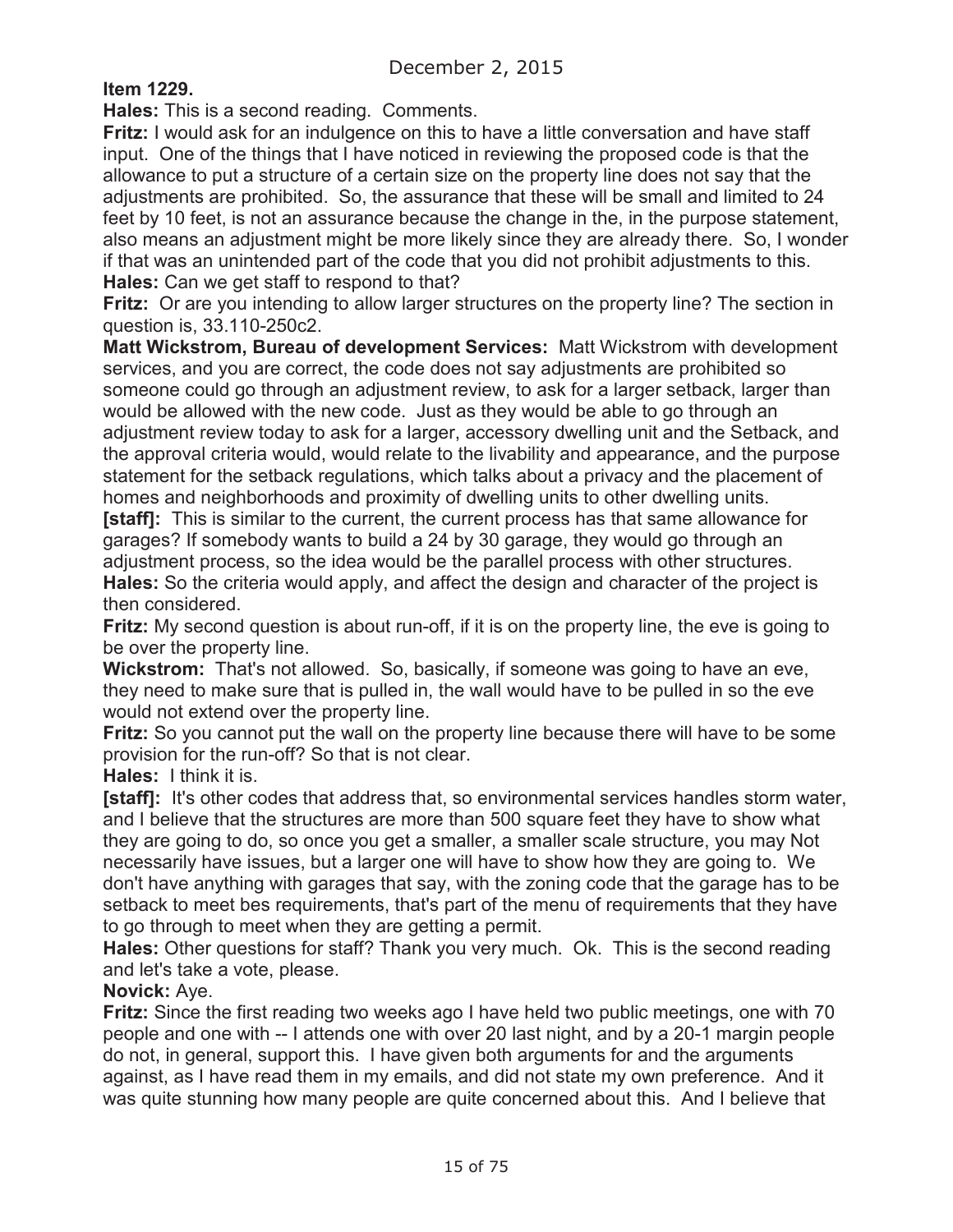it's going to have backlash against accessory dwelling units, which have been so popular since we carefully crafted the regulations some 20 years ago. To allow them to be compatible and not I want fringe on neighbor's rights, now we are allowing them to be 30% larger than the average garage, and taller, and right on the property lineup, and I would not like that next to me, and I think that there is a lot of people who are going to be very upset when they find out that there is going to be a structure Like this on the property line. We allowed airbnb because we knew we were going to get a lot more tax money from it, and yet, now we'll have seen an explosion of these, built as airbnbs so people have commercial structures right on the property line, and that's not what residential neighborhoods are for. No.

**Fish:** Aye. **Saltzman:** Aye.

**Hales:** I want to thank the planning bureau and the bureau of, the bureau of Development services for their good work on this, and I think the community has done a good job of coming to us with a responsible proposal. I am sensitive to the concerns you raised, Commissioner Fritz, but I think that there is such demand for this kind of housing in the city that we should try to make this work, and I think that it will work well. Aye. [gavel pounded]

**Hales:** Thank you very much. Ok. Let's move then to item 1230. **Item 1230.**

**Hales:** Comments or concerns before we vote?

**Fritz:** There was a question about the wording of commissioner Saltzman's amendment, which, as posted, in today's second reading, is not the same as what commissioner Saltzman moved, and I seconded.

**Hales:** Can we get some help on that?

**Novick:** There was a discussion after the amendment was first offered, and we came up with an alternative version of it, which is reflected in what we have today. Commissioner Saltzman, is that correct?

**Saltzman:** The version that appeared in the auditor's report, is -- I am comfortable with that, I think that better reflects the discussion, than maybe my ill-advised to attempt to craft something on the fly. I think that the amendment reflects mine.

**Hales:** So you are satisfied with the language that we have in front of us? **Saltzman:** Right.

**Hales:** Other questions? Ok. Roll call, please.

**Novick:** In this job there are issues you deal with that you are excited to deal with because you ran into those issues, and they are part of the reasons you are here, and there is issues you deal with because they came up on your watch and you have to deal with them. This for me falls squarely in the second category. Speaking purely for myself, I would be very happy if I had never heard the words, uber, or lyft. This is a no-win issue. If you don't let uber operate here, you are depriving Portlanders of a popular service used throughout the country and the world. If you let them operate here, you are murdering innocent traditional taxicab drivers. This is a no-win issue. When the regulation of private for hire was transferred to pbot, here's the situation that we had. We had a set of regulations that are somewhat similar to taxicab regulations and other cities, But regulations that are unlike any other kind of regulation that we have in the united states for any industry, as far as I can tell. There is some industries where governments have concluded they are sort of natural monopolies, natural geographic monopolies like electric utilities, and maybe garbage collection. I am not aware of any other industry or any, where any government says we're going to allow competition, but we're going to limit the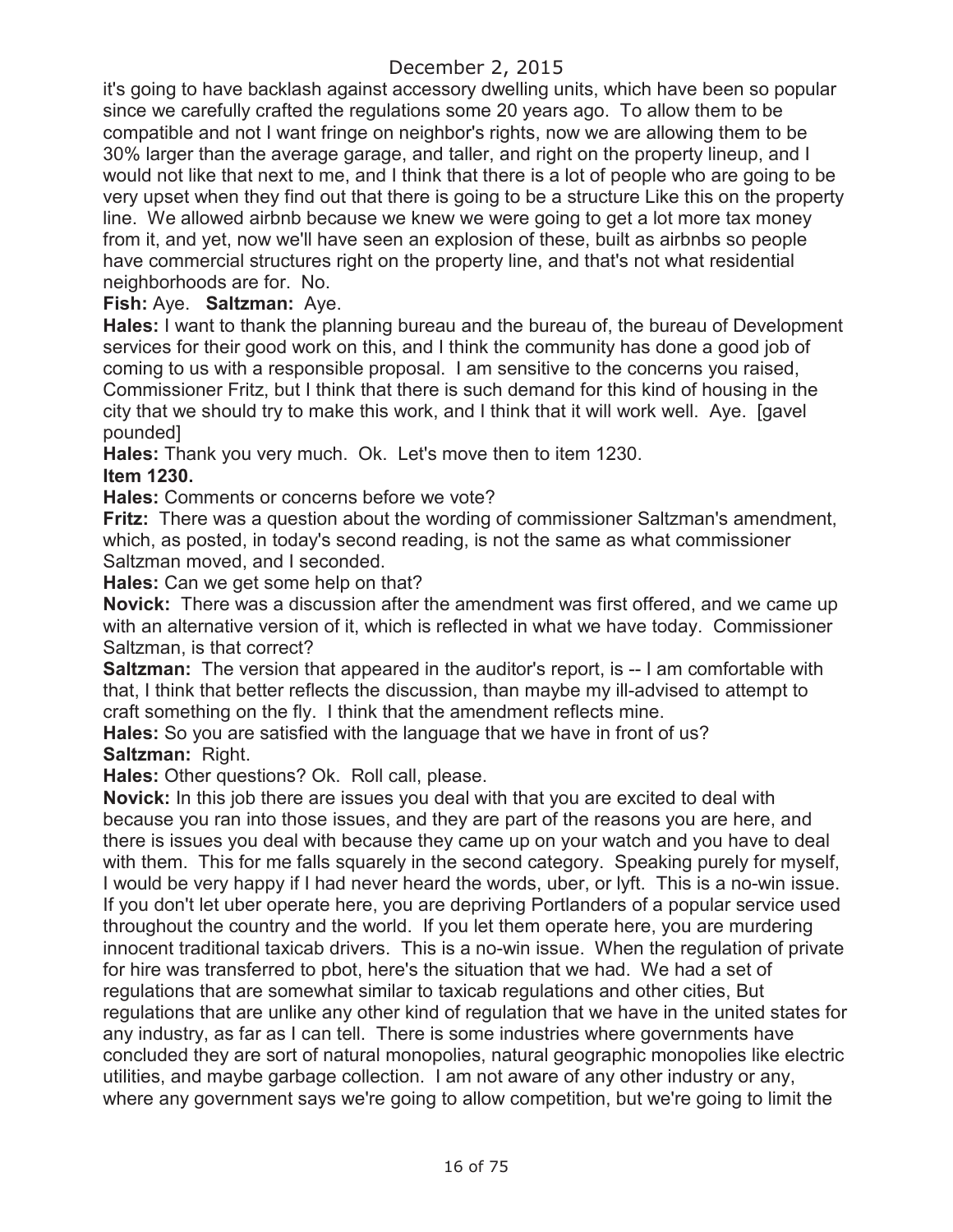number of competitors and limit the amount of service each one of them can provide. It's as if we had said that only three companies will be allowed to operate coffee shops in Portland, starbucks, stump town and keets, and the others nine and others seven, we don't do this in any other industry. We also had regulations that didn't work and/or were inadequately enforced. We had the requirement that each taxi company have 20%. Fleet be wheelchair accessible vehicles, a requirement which was, to say the least, not always kept, not always played out in practice. And which people in the disability community said did not result in good service for them. We also had regulations requiring city-wide and 20-7 service for all the taxicabs, which we did not really afford. We did not have the staff to do spot collection to see if that was applicable. We also had, when pbot took over private for hire, uber knocking on the door. People might recall that uber was very upset with Portland for not moving quickly to let them in. And at the time, uber had no provision for any kind of insurance whatever in so-called period one, when the app is on, but the right hasn't been accepted. And uber had nowhere in the country, as far as I can tell, committed to wheelchair accessible, providing wheelchair accessible service. What we have now before us is the set of regulations where we do allow for competition in this industry. In terms of the wheelchair accessible vehicles, instead of a fleet requirement that did not work, we have a performance requirement that says that you have to provide service, which we are going to enforce. We've been doing spot checks recently and determined that there are carriers that have not been providing wheelchair accessible service, and we are going to impose penalties. But, we're not just doing sticks, we're also doing carrots. We are going to come up with a way to reimburse carriers for the cloth to providing wav rides which is more than the cost of a regular ride. We also somewhere taken an action that I don't know if it's been taken anywhere else in the country, if so, only a few, and I have to credit commissioner Fish for this. When you looked at uber's terms of service, it, basically, said if you -- it does not matter how negligent uber is, no customer can go after them for anything. And commissioner Fish looked at that and said, that's pretty outrageous. I think similar disclaimers are rampant throughout industry in America, but, we regulate this particular service, so we can do something about it. So, we insisted that in uber's disclaimer language, they say, this is not valid in the state of Oregon because actually, there is a court decision saying that language in Oregon is not valid. So, we insist they put that in their language. There is one issue that has been the subject of a lot of discussion, where I think it's been obvious that I have gone back and forth. It is the issue of insurance, and particularly, the level of insurance in period one, which is when the app is on before the ride has been accepted. Now, the regulations before us require a higher level of insurance, for the tncs in period one than the state requires for noncommercial drivers. But, I have to say in my view, the level of insurance that we're requiring, in period one in these regulations, is not as high as it should be. I would like to see it higher. I am not going to try to fix that today. For three reasons. One, right now, there is no insurance product in the market that provides for a higher level of insurance in period one. We've been told, by the insurance industry, that they cannot turn on a dime and create a new product that takes time. The second reason is, i'm still not quite sure what the appropriate level of insurance of period one is, what the taxicabs say, their experience is they have more accidents before it has been accepted than after. And they provide statistics on that. What uber says, it's the opposite. And it's possible that one or both are cooking the books. It's also possible they are both telling the truth, and there is a difference in the business model. Taxicabs are allowed to take street hails so they don't have an active ride they might drive around looking for another ride, and the others are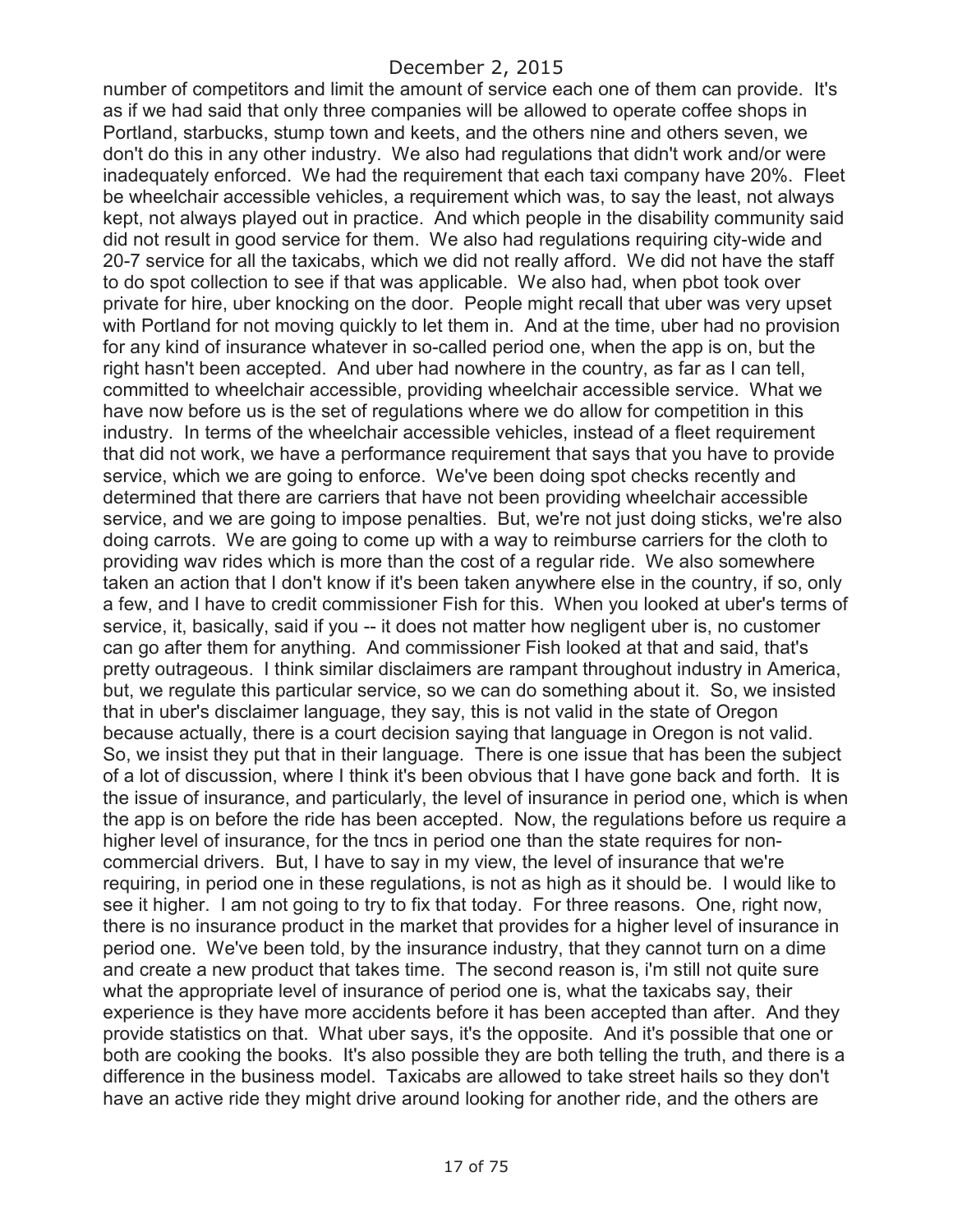not able to, so it might make sense to sit in place if they don't have a ride accepted. So I am not totally clear in my mind whether we should treat this period for insurance purposes exactly the way that we treat them, for all other purposes, to have insurance in all other periods or whether it should be somewhat less. A third reason, why I'm not going to take a-to fix what I acknowledge as a flaw today, is this -- uber and lyft made it clear if any jurisdiction departs from the, "national agreement on insurance, and let's make this clear, this is not only Portland where these insurance rules apply in period one, this is part of a, "national agreement adopted in many places throughout the country." uber and lyft have made it clear If any jurisdiction tries to depart from this national agreement, they declare war. Now, I am not normally a guy who shies away from a fight. In fact, occasionally in the past couple years, been told time eager to fight, but, if you are going to have a fight with a 50 billion company, you are probably well advised to look around for reinforcements, for some allies. So, I am going to do that. Mr. Kafoury, you said last week that there is going to be legislation in this next legislature to require a higher level of consistent statewide higher level of insurance in period one. With a caveat again, I am not quite sure what the level should be, I will support that concept. And I will come down to Salem to testify for it. Because I think that the state of Oregon, which is seven times bigger than Portland has a better chance of winning a fight with uber and lyft than Portland alone. I am also going to look around and see if there is other major cities in America in the same situation that we are, where uber and lyft are operating under the national model but a majority of the council would like to raise the insurance levels in period one, and see if we can take action collectively and together agree to jump off the cliff and take on this issue. Because, there is strength in numbers. Or, as our labor friends say, there is power in the union. Speaking of unions, Seattle appears poised to do something on December 14, which is fascinating which I am inclined to follow. As you know, i've been concerned about the fact that this industry as a whole, not just the tncs but the taxi companies, most drivers are classified as independent contractors, which means that they don't have the kind of protections that employees normally have like minimum wage and worker's comp, etc. Commissioner avakian has said preliminarily he thinks that uber drivers, at least, are employees. And I think that's great. Now, I don't know, however, if that's going to hold up in court. Or if you will follow through with this recommendation. Seattle, is taking a somewhat different take on a portion of that issue. They appear poised to pass legislation saying that independent contractor drivers in the private for hire industry have a right to collective bargaining, which is not something that I thought of before because I think of it as being governed by federal law but i've been reading articles and the labor lawyers are going back and forth saying well, maybe this would work and maybe it would not. But I think it sounds like a hell of an idea, so I will be looking to see what Seattle does on December 14 and I would be inclined to propose an ordinance that follows that. Having said all of this, I can't tell you that I am going to spend a bunch of time on either of these issues in the immediate future. My priority for the next several months has to be passing a local temporary gas tax to fix our streets and make them safer. Which is a huge issue, which the city hasn't dealt with in at least 28 years. So, that has to be my priority. I am going to have a limited time for anything else. But, I will say this, to the taxicab industry, if you can identify those allies in other cities, if you can identify two American cities with populations over 300,000, that are prepared to raise the insurance levels from period one if they have company, then I would be prepared to move forward quickly with a proposal like that hand in hand with the other cities. So, with that extraordinary long preamble, I vote aye.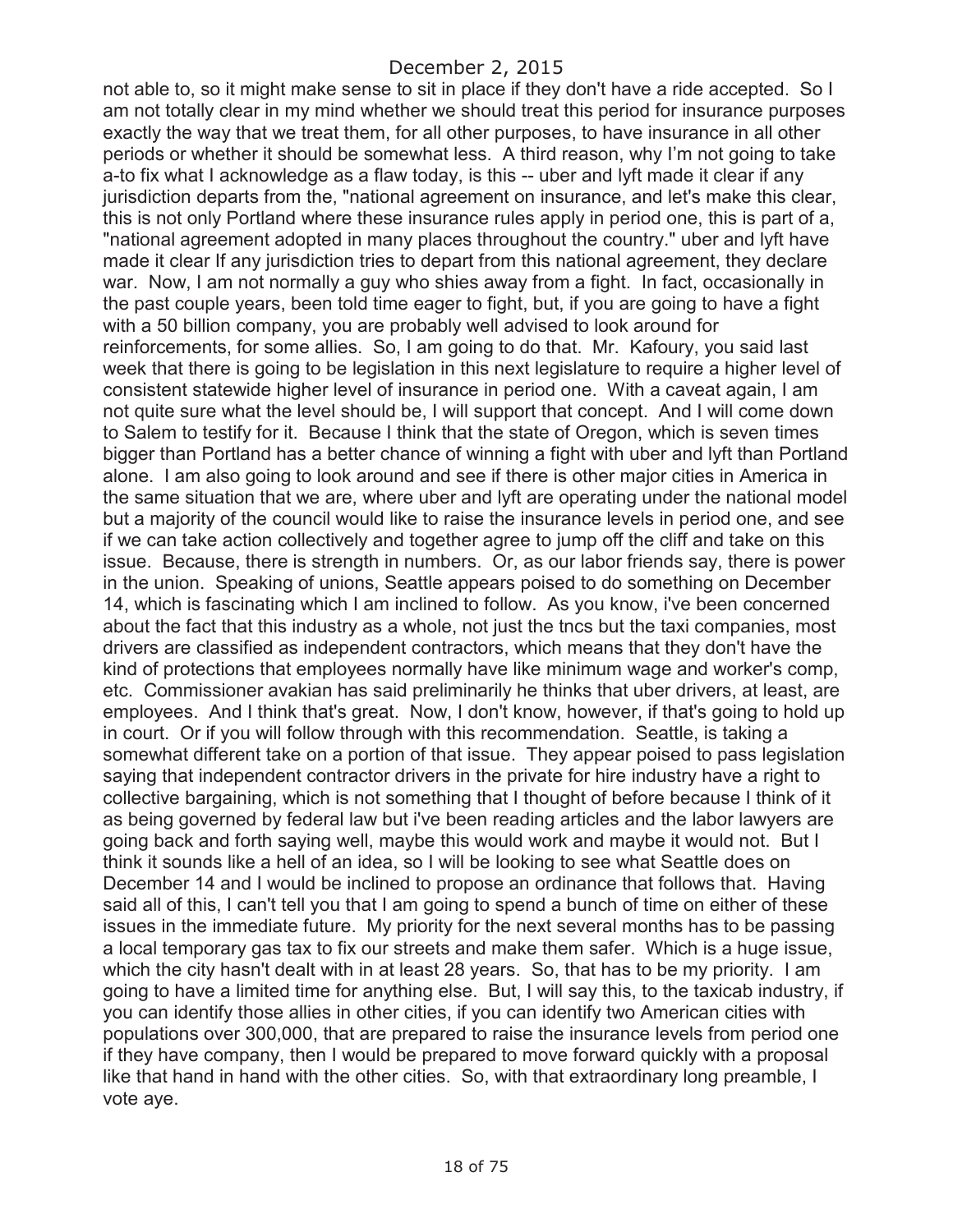**Fritz:** Mine is even longer. I never thought that I would see the day that the Portland city council would operate like the republican dominated congress in Washington. Congress is known for allowing the industry to write its own regulations rather than legislators acting on behalf of their constituents in the public interest. Sadly, that day has arrived here in portland today with these regulations being adopted on behalf of the transportation network companies or tnc's, principally uber and lyft, I am troubled that common sense regulations were not accepted by the council majority because uber and lyft wouldn't approve. This has been a long public process. It has not been a good public process. None of the workers most affected by this ordinance had a seat at the table at the community task force. Tnc lobbyists had multiple private meetings with the primary council members supporting the ordinances, taxi representatives did not. As a consequence of the process, the final ordinance does not represent a balanced approach. As a result of that lack of balance, it does not act on behalf of the long-term public good of Portlanders. A December 8, 2014, a year ago almost, in the article in the Oregonian reported commissioner novick stated if uber thinks there should be no maximum price on what they charge Portlanders they should make their case to the Portland city council because everyone agrees, good regulations make for a safer community. Good regulations do make for a safer community, but this ordinance doesn't follow through on the laudable, initial commitment to good regulations. As commissioner novick just reiterated, his desire for both uber drivers and taxi drivers to be treated as employees. It is not ok to say that we're going to punt on that and that if two cities join us we'll go along. Two major cities have already said that the insurance needs to be greater in the period one, and uber and lyft have decided not to operate there. In meetings inside city hall, commissioner novick pledged to me the new system would be a safe for an aging woman like me as the current taxi system. That is not the outcome with the policy before us. Background checks will no longer be overseen by trusted public servants working for the people of Portland inside city government. They will be contracted out to private third parties with only spot checks to confirm accountability. There is no requirement for drivers to take a defensive driving course, that's missing a huge opportunity to close the driver gap as we implement vision zero. Taxi drivers are having to work longer hours to eke out a living, these make me less safe as a lifetime taxicab user as a result of this ordinance. There are other factors in these rules dismantle, the reliable, safe, taxi service that Portlanders have depended on for decades. People choosing to use taxis will no longer be certain before we hail or book the cab. Customers will need to ask every driver in a taxi waking zone for their fare to get the best price. New taxi companies will no longer be scrutinized by the grueling public vetting and approval by city council in an open public hearing. I feel so sad for my friends in union cab supported by the communication workers of America local 7901. You worked so hard to win approval of your franchise. And now, the majority of council is telling you, you are an expendable casualty in the free market. The free market grinding the working and middle class into the servants of the billionaire corporations. The majority of council is showing the same disregard for the values and services that the radio cab put out on the owned and operated by veterans, the same for green cab and eco-cab. Which values and principles does this serve? The free market is a poor substitute for local businesses, values, loyalty. More problems with this, only taxis will be required to use cameras, this puts passengers and drivers at risk. This is another inequity created between taxis and tncs. Why not require that tncs have the cameras turned on during the ride in those wonderful smart phones, and the answer is, because uber and lyft say no. The city will lose revenue with the adoption of this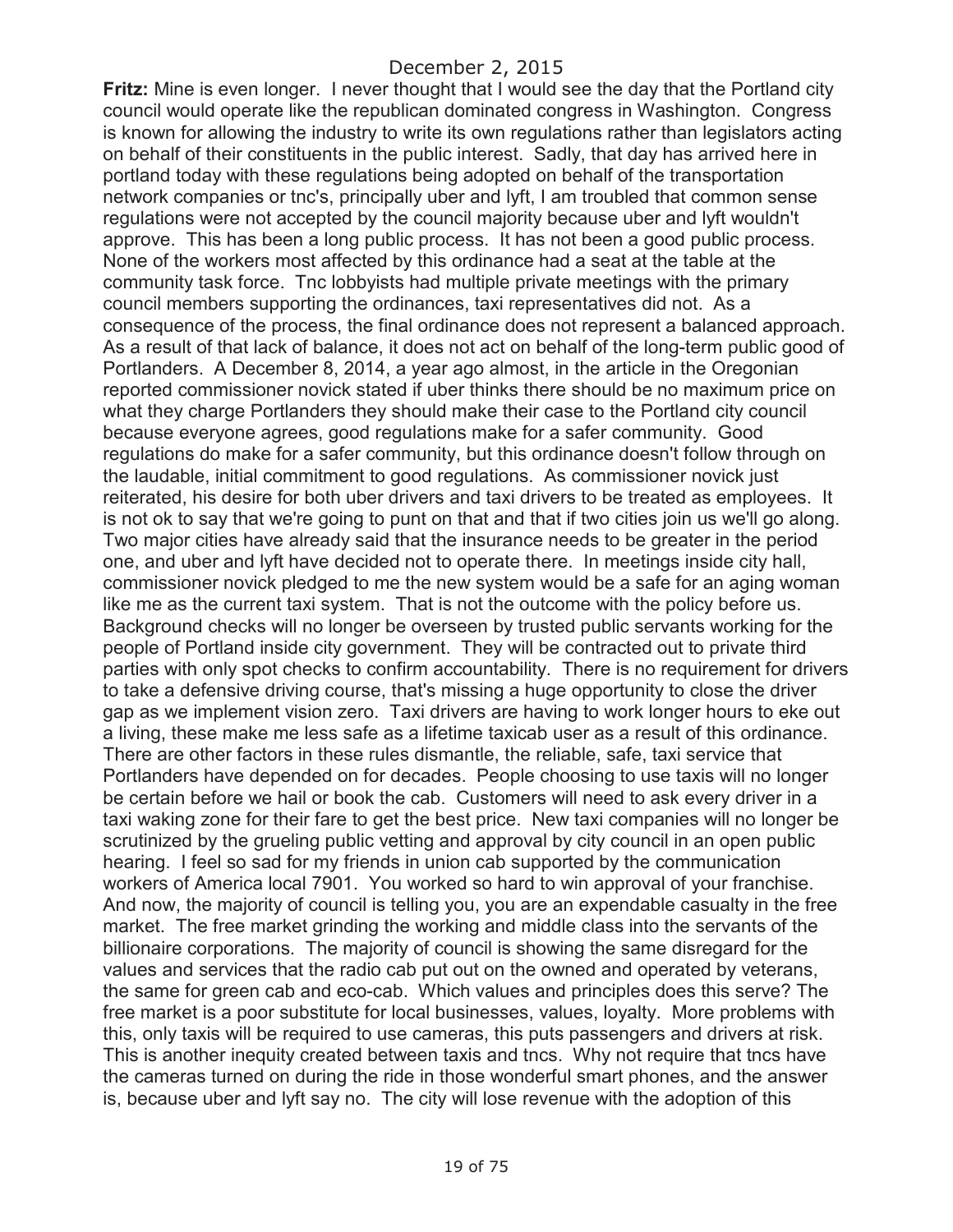ordinance. Many tnc drivers won't meet the threshold annual income level of 50,000 to be liable for the business income tax, and yet the rides they provide would otherwise have been taxable income for a full-time cab driver. Expanding the driver pool dilutes the tax base. The fees charged for tnc permits are woefully inadequate to cover the cost of enforcement, meaning the fees paid by taxi companies will disproportionately pay for transportation staff time, attempting to hold tncs accountable. This will mean fewer spot checks of the taxis. I don't understand why people driving for profit are somehow exempt from the portions on using cell phones while driving. Commissioner Saltzman has previously been so vigilant on distracted driving. Studies show that hands-free operations just as distracted as hand-held phone use, we heard testimony that the sound has to be kept on to alert the driver of the ride opportunity, does that mean it's on for taking a phone call? Have three of you forgotten so fast that the public service announcement that we viewed from at&t a few months ago, urging us to put our cell phones in the glove compartment while driving. But with all these flaws, the ordinance is most egregious regarding the disparate insurance requirements between taxis and tncs. Taxis will continue to be required to carry half a million dollars in liability insurance at all times. Uber and lyft drivers will be covered by a paltry 50,000 when accidents happen when drivers are waiting to pick up fares or on their way home and will get nothing if a crash occurs with a distracted driver, tapping their phone to accept a ride, crashing into a tree or another car. There is no required collision coverage on that scenario. Worse is the disregard on this ordinance for pedestrian, cyclists and other motorists injured by tnc drivers during period one when the driver is cruising, waiting for a ride or after a passenger has been dropped off. Mayor hales asked for data on accident incidents. The data gathered laboriously by taxi companies proved most crashes happen when drivers are waiting for rides or are on their way home yet no changes were made to the coverage required, required in this ordinance, in response to that data. As you are aware my husband was killed in a traffic crash last year. Through this excruciating life event, I learned a lot about insurance requirements in this state. The crash in which my husband was killed was probably initiated by the reckless driving of a commercial tanker truck as it was being driven home after dropping off the cargo. This ordinance sets the value of personal life taken by a commercial driver returning from a paid fare at 50,000 maximum. Less the coverage that council is setting of 100,000 per incident. Four innocent people were harmed in the crash that killed my husband, and under this ordinance, another grieving spouse like me would receive only 25,000 in compensation for a death caused by a tnc driver. Even if the insurance company paid, without the fees of 35% or more, that are dedicated to the lawyer if the estate has to engage one to collect on damages. I am baffled as to why any of you would consider your own life or that of the person you love most in the entire world to max out at 50,000. Less than one-half, one year of our salaries, I don't understand why you ask for the data on crash instances before and after picking up a ride and then ignored it. The council is opening the city to liability in knowing of a problem and refusing to address it. The same way that odot failed to install median crash barriers until we pass the fritz Fairchild act, whose names will be on the ordinance after amending this code after somebody's family member is killed by a tnc driver, period one? Again, I quote commissioner novick earlier in the process. If uber thinks taxis should not have to have proper insurance in the case of a crash, they should tell us why we should allow that. That has not happened. There is no public purpose in allowing tncs to have inadequate insurance in the case of a crash. Mayor hales said, our main concern is the public's health and safety. Because the state invested in the cities, the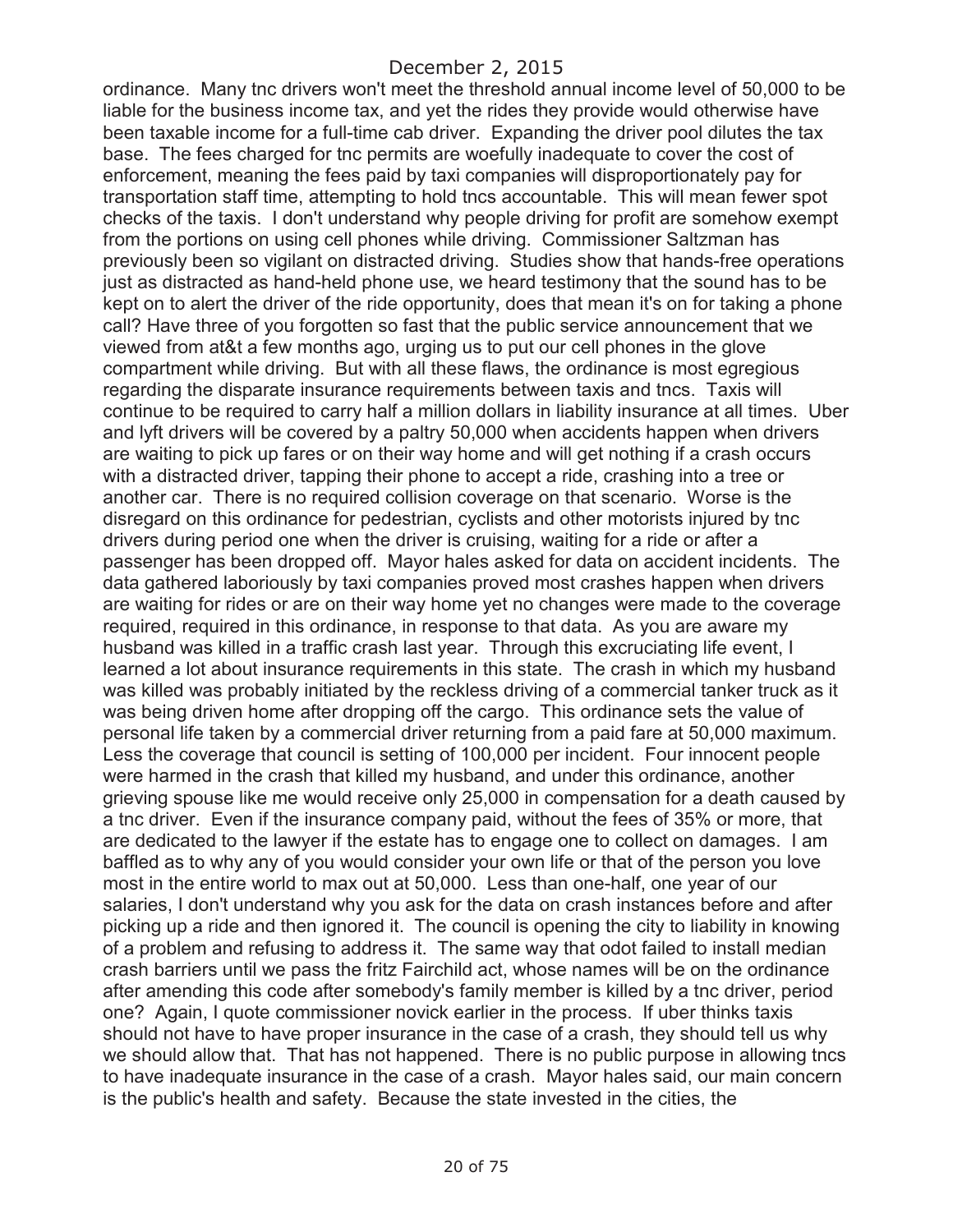responsibility to do that. Beyond that, though, is the issue of fairness, taxicab companies follow rules on health and safety, and the rules adopted by the majority of council today, do not follow the same rules of public health and safety for tncs as for taxicab companies. There are multiple other problems with the done deal being adopted. Lack of protection for tnc drivers assaulted by passengers compared with taxis, and setting the insurance company rules to favor uber's insurance, which is not admitted in the state of Oregon and will not provide protection if the james river corporation fails or making local taxi companies buy more expensive insurance from big national companies rather than reliable Oregon firms. Taxing all rides the same to pay for accessible rides without requiring tncs to share the load of providing accessible vehicles, which places an unfair burden on taxi companies who recently invested in accessible vehicles, to meet the city's fleet requirement. One and done driver safety checks rather than periodically testing. I could go on and on, and I am beyond disappointed in these regulations which ought to be so simple, fair and safety oriented. Aside from the here and now pass on drivers, passengers and bystanders, injured by tnc operations, I am very concerned about the negative climate impacts of putting thousands of tnc drivers on Portland streets. And before the pilot project, there were a mere 750 permits issued to taxis, and now we are told that there are 5,000 commercial drivers on Portland streets, adding to congestion and making it easier for passengers to choose low occupancy cars over transit. The mayor is heading to Paris to boast about the commitment to reducing the vehicle emissions and other critical mechanisms to combat climate disruption. And how does this ordinance help in that regard? I am very grateful to the taxi drivers and other citizens who participated in this process, however flawed the process has been as if the participation might make a difference. I was hopeful that my input might make a difference, too, I see no evidence, that that is true. And I thank the director leah treat and the Portland bureau of transportation staff. I recognize that you have carried out the direction of your commissioner in charge and your mayor. I expect to receive the same from the bureau of directors assigned to my portfolio. Thank you to my colleague, nick Fish, who stood sideby-side with me in trying to protect the interests of the constituents rather than ceding to the demands of two powerful out of state corporations. Like the many Portlanders who have provided support, and encouragement for me over the past 62 weeks, commissioner Fish your efforts have been appreciated even though we cannot change the outcome. Thank you to clare adams, tim, and tom and my staff, and judith and james in the office of equity and human rights who tried hard to get taxi drivers voices heard. There are many Portlanders supplementing their income or driving for uber and lyft as their primary income. I appreciate their participation in the process, too, and I worry about the tnc drivers putting their families at risk, from driving without proper insurance, surveillance, or support from their tnc employer. When 50,000 insurance proves too little in period one, the injured party can and will sue you personally to recover damages. I believe that we could have set up a system that safeguards both drivers and riders in the new paradigm, and those in the taxi industry continuing to provide service to women like me, who did not feel safe getting into an unmarked car with no camera running. This ordinance does not do this. This ordinance, denotes caving in to multi-national corporations at the expense of Portland businesses and the safety of the community. There is limited public purpose in the regulations being adopted today, this ordinance represents the capitulation to the lowest common denominator in the worst way. I am disappointed Portland is not stepping up to set the national standard for a sharing economy with adequate safeguards for both workers and customers. This is one of the saddest votes that I have cast in almost seven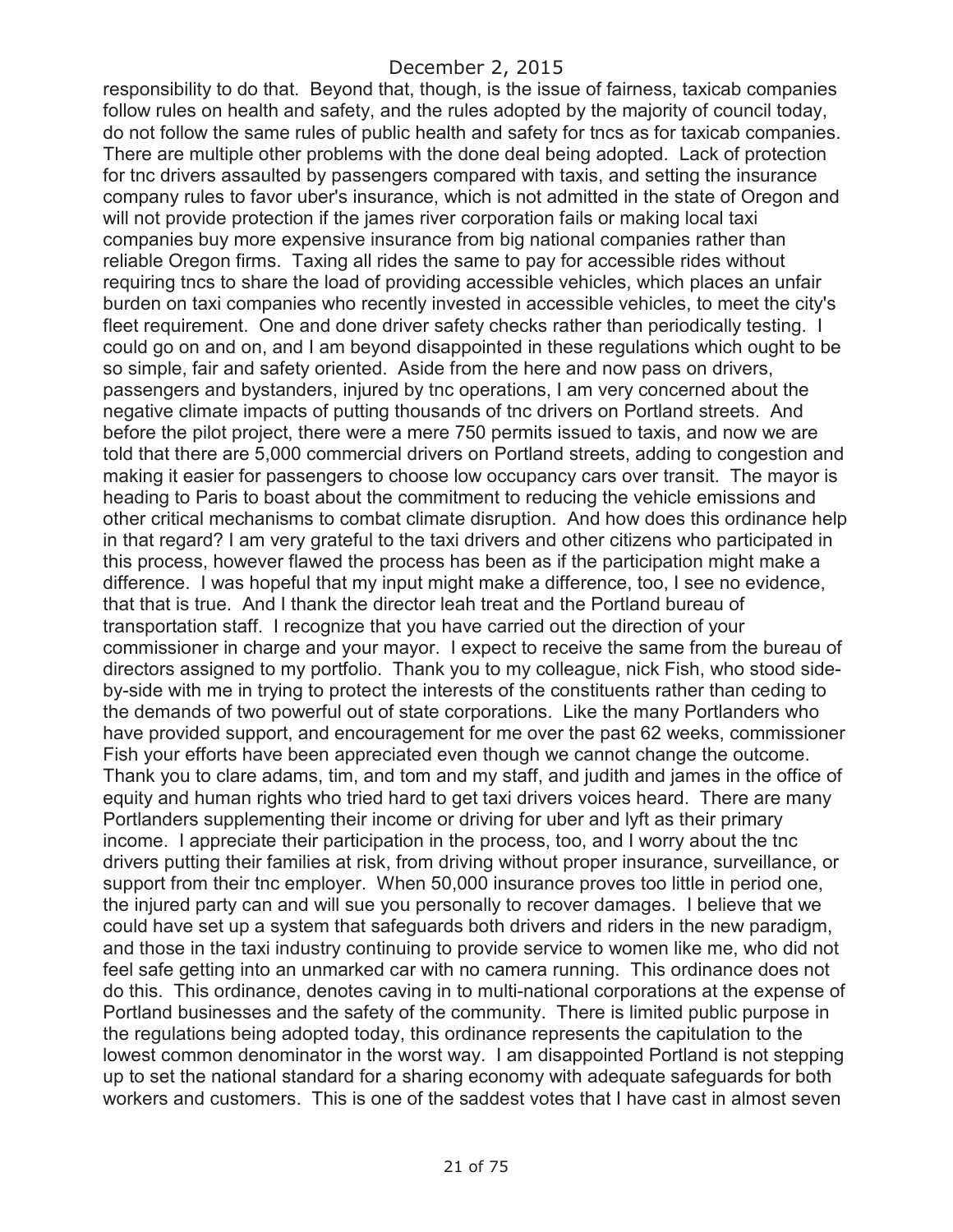years in office. Portlanders will lose their family wage jobs, fare-paying passengers will not be safe, as when hiring rides in Portland, and victims will receive grossly inadequate compensation when tragedies occur, as a result of this accident -- of this action. This ordinance does not act on behalf of the long-term public good of Portlanders. In casting my vote, I would like to add a swear word, but in the interest of decorum I will simply vote in the name of all those traffic crash victims. No. [applause]

**Fish:** I want to begin by acknowledging the countless hours put into this process, by key stakeholders, including the taxi companies, drivers, tncs, the private for hire task force, staff, and pbot, mayor hales and novick and their staff. I believe that they worked in good faith to attempt to craft policies that strive to balance fairness, safety, and jobs. I appreciate the progress that we have made on a lot of issues I care about. Like requiring tncs to tailor their terms of service, to reflect Oregon law, and improving to disabled customers, and clarifying that tnc insurance is primary in all three periods. That said, I cannot support this proposal. As I have said before, I am not pro taxi or anti-uber. Rather, I have a healthy dose of skepticism to the claims made by a company with a wellestablished track record of running over its critics, its competitors, and its regulators. I have questioned whether the public interest is served by deregulating this industry. And I have expressed concern with the business practices of many of the key players in the socalled sharing economy, who simply declare that the rules don't apply to them. Throughout this process, I have supported reasonable policies and regulations that reflected our values, not theirs. I keep coming back to the same issues. Fairness. A level playing field. Consumer protection and safety. And perhaps, most important, trust. Time will tell if my concerns are justified. But today, I cannot support this ordinances. And so I vote no.

**Saltzman:** I want to thank commissioner novick, brian hockaday, the Portland bureau of transportation, for really, taking a thankless task and doing yeoman's work here, I think that there's been an effort to level the playing field as much as possible between tncs and taxicabs. And I think that that's the good direction to go in. And I know that we like to talk about 50 billion corporations versus small taxicab companies, but, I look at this as a new reality, I mean, this is a generational shift. People like me, who are over 60, are committed to the taxicabs, and I will always use them. Take my daughter, who is 25 years old, she will use uber and lyft, she will not envision anything else. And i've been to many cities in the last year, Austin, san Francisco, new York, and all of those have the same issues going on here, and you know, particularly san Francisco, and I see a very healthy taxi cap industry in san Francisco, despite the emergence of uber, lyft, and whoever else is at tnc, so I think that we need to recognize this is being sought by Portlanders, as I said, it's a generational thing, and anybody under 30, 35, they want this. I have heard countless testimonials of young people who say, they go to the bars now, and they take an uber or a lyft home. They don't drive, so I think that there is a tremendous public safety event in that, and it's a reality. Cabs, for whatever reason, are just not as available when they are needed when the bars are closing, and I think that that's a tremendous public safety aspect of this, that we tend to overlook but a reality. I think that enforcement is a key, and that's why i'm so happy that we are doing a surcharge per ride to be dedicated to enforcing these new regulations. I think that's been a key concern of the taxicab industry. And I think that you are heard, and we'll have a robust enforcement program, and I am convinced of that. And finally I would like to say that it's time -- we had a robust demonstration period, it's time to move out of our own phase 1, and get into our own phase 2, as commissioner novick has alluded to, phase 2 may be robust but it's time to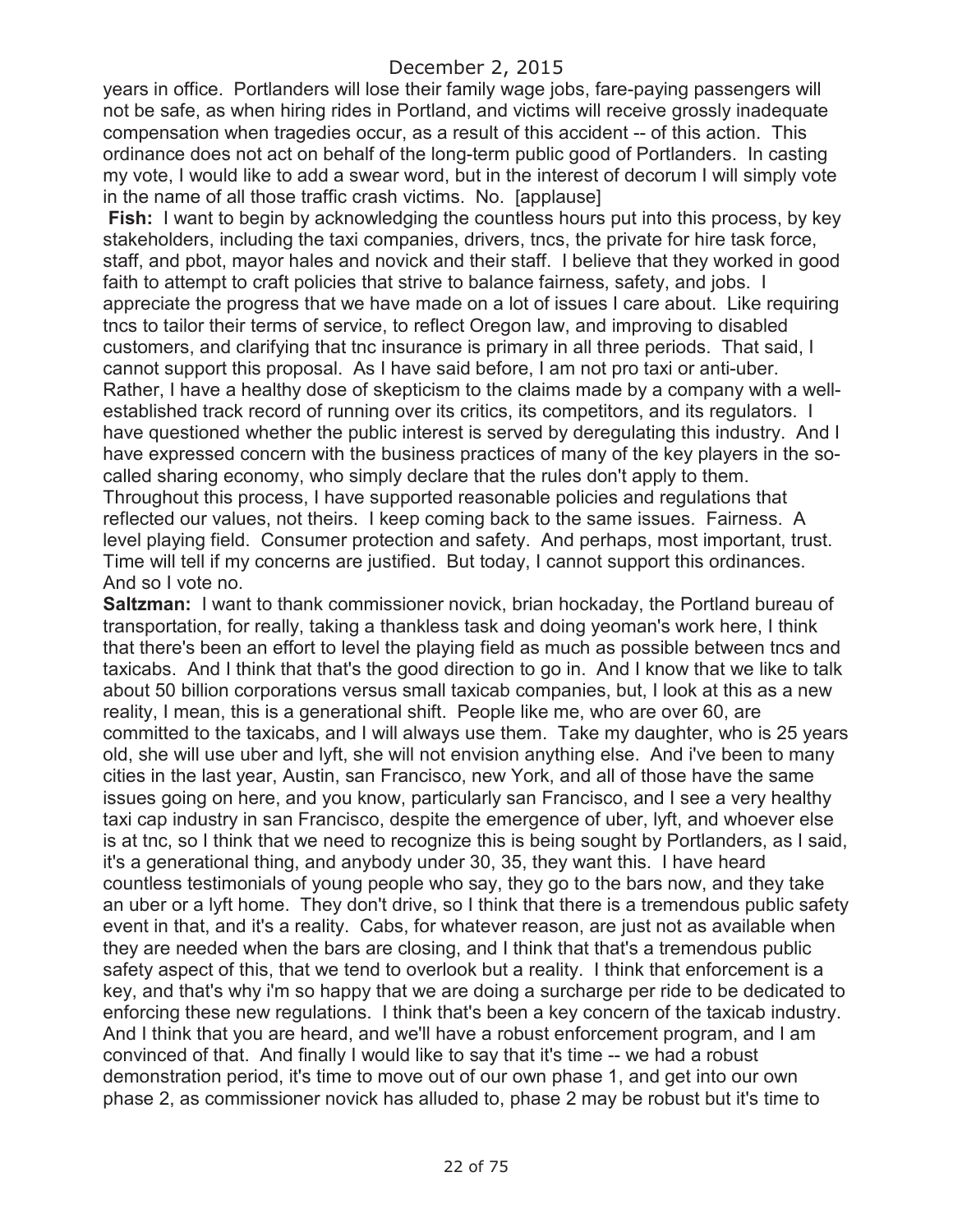say we have had the trial period, and it's shown that the pie of people using tncs and taxis, has increased dramatically, true, the taxicab share of that pie, has declined, and not as precipitously as feared. I believe that there is people like me and Commissioner Fritz, and others who are always going to use taxicabs and always going to be a place, but there is also a place for transportation network companies, and we need to accept that, and get these rules in place, and move on. Aye.

**Hales:** I also want to thank commissioner novick and his staff, brian hockaday, in particular, jim owens who facilitated the task force of citizens who helped us to try to work our way through these issues. I won't add a lot to the good comments made but I want to add, a bit of context. Remember that, how we came into this issue. These tncs, as commissioner novick pointed out were something new under the sun. They started operating in the rest of the Portland metro area, and I want to reiterate this point. We are 600,000 people. In a region of 2.2 million. And in the entirety of the rest of the metropolitan area, there are no regulations whatsoever with respect to transportation network companies. Not in Vancouver. Not in Beaverton. Not in Gresham. Not in Lake Oswego. And so on. So, there is an appropriate role for the state to play, and I hope that they do. And I hope that the discussion about insurance continues there, as well as the discussion about who is or is not an independent contractor. What happened in the city of Portland was, these transportation network companies began putting pressure on us to allow them to operate here, and then one of them began operating illegally. They were told to stop operating illegally, so we could consider changing our regulations to incorporate them into the new reality that we're in, and we have done that. We haven't gone as far as some would like us to go in those regulations, but actually, I think that we have gone farther than any other city in the United States. That's a good start. These are regulations. We can change them, particularly, after the state acts. But, I think it's important to remember that context that no one asked for this, least of all, the transportation commissioner. Or his bureau. They have some other work to do, and I appreciate your priority very much, commissioner novick. But, we have made a good effort at regulating a new thing, but we have got to remember that there are others who also have to play a role here, the state labor commissioner, the legislature, and have a role to play in trying to figure out how this is going to work going forward. And the city of Portland will continue to be involved in that work. So, I appreciate the good effort that's been made. It's a good start. We have not achieved perfect equity between the cabs and the transportation companies. I understand that, that was not really possible for a city to do. But I hope as this goes forward the city will continue this -- this city will continue to be an innovative, effective regulator, in the context of a brand new global industry that showed up uninvited on our doorstep. Aye. [gavel pounded] thank you. I am going to pass the gavel, and I will see you next week.

**Fritz:** Now for something different, would you please read the title for 1231. **Item 1231.**

**Fritz:** I am very excited to bring forth this change in policy, there is an abundance of research that shows the benefits of paid parental leave, and this benefit not only extends to new parents and children, and with babies, but also, has positive children, also has positive impacts on job performance. Although, it is not up to international standards of parental leave, this is a very good start. I want to start by thanking the advocates for family forward, lily and andrea, for their work on this important issue, and thank you, also, to Anna Kanwit, who is going to explain what it is we're doing here today. With the director of human resources.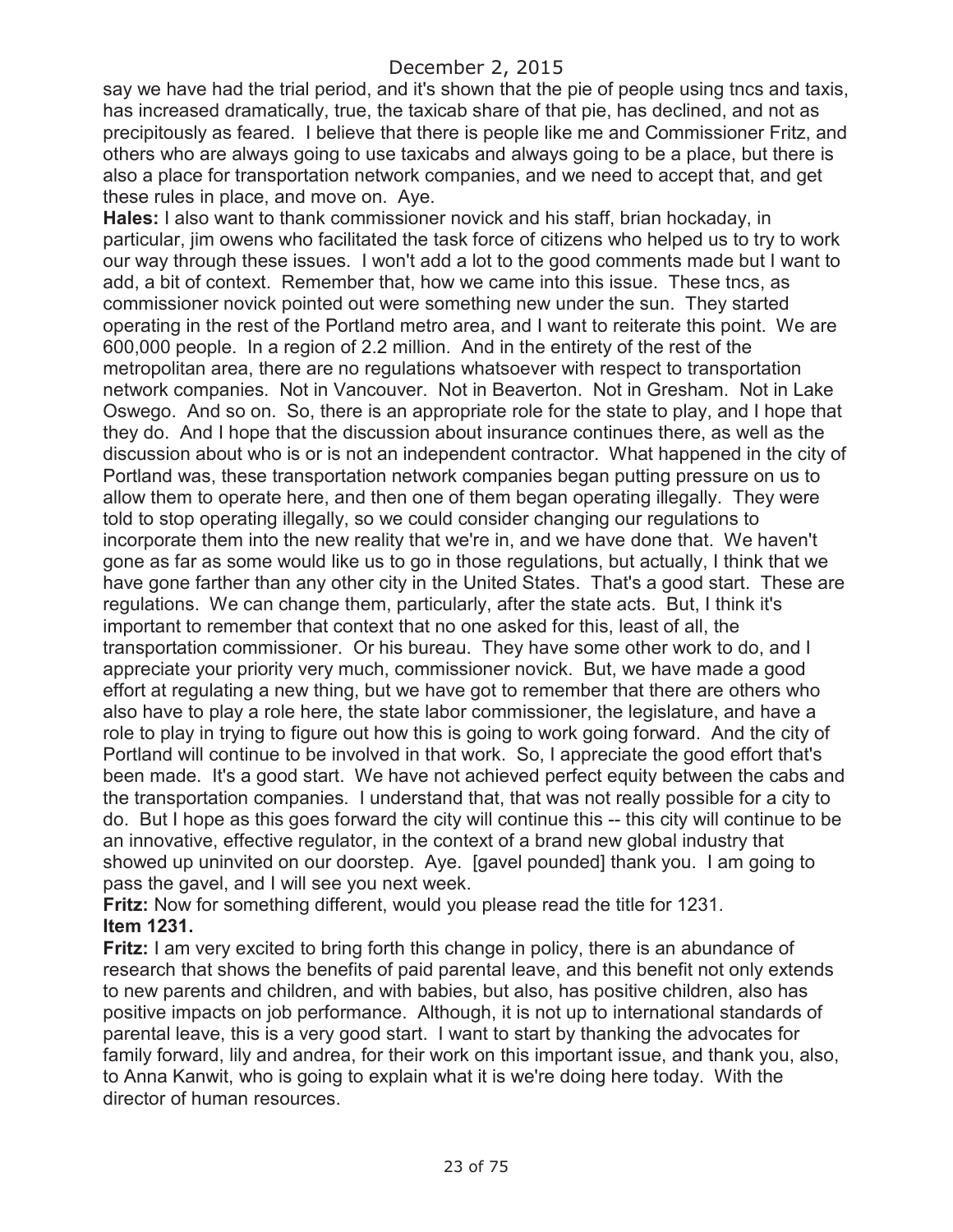**Anna Kanwit, Director, Bureau of Human Resources:** In your, commissioner Fritz. The rest of the commissioners, and anna, the director of the bureau of human resources, and pleased to be here, presenting an important policy change for the city. The ordinance proposes adding to human resources administrative rule, 6.05, family medical leave, and a provision that would make the first six weeks of parental leave under the federal family medical leave act or Oregon family medical leave act paid, events, As commissioner Fritz, mentioned for that leave would be the birth of a child, adoption of a child or a foster placement of a child. This change would cover parental leave taken by all, our regular employees, limited duration, temporary employees in budget positions, and certain at-will employees, including those in elected official offices. Who somewhere simply worked 180 consecutive calendar days. The city paid parental leave will run concurrently with the parental leave under the federal family medical leave act and the Oregon family leave act. As commissioner Fritz mentioned, the research is very clear. That parental leave, and, and, has a positive impact on parents bonding with their children, and we are -- our goal by providing six weeks of paid parental leave, would be to ensure that parents, at a minimum are able to take that amount of time off. The research shows that fathers who take parental leave are more involved with their children, and this change is not keeping with the city's goal to become an employer of choice. We have instituted many programs and initiatives, under our umbrella becoming an employer of choice, and paid parental leave is an important component of that. Paid parental leave, will assist the city in attracting and retaining new employees, attracting new employees is becoming increasingly important, as our retirements continue to increase over the next few years, so replacing those, who leave is critical. For some bureaus, paid parental leave will also be a key recruitment tool, in recruiting women to jobs, traditionally held by men, particularly, the police chief, has mentioned, that this will be the key for him in recruiting women to become police officers. Under the policy, the paid parental leave, may be taken once a year, in one six-week period, it does not carry over, if it's not used. For any remainder of a parental leave because state and federal laws do go to 12 weeks, and employees will be able to access their crude leave, sick and vacation, and the other accrued leave that they have. But, by having the first six weeks of paid, we hope that this will assist employees in taking that full 12 weeks, and we'll make that affordable to them. So, I am asking you to authorize this policy change, and to implement the policy. It also has a provision for the human resources bureau director to make an exception in what we believe is an unlikely event that there could be two events in a calendars year but that could happen. So, the policy as written is one, six-week period a year, but also, allows myself to make that exception in the event that there are two events in the calendar year. I have discussed -- **Saltzman:** Those cover adoptions, also?

#### **Kanwit:** Yes.

**Kanwit:** Yes. Adoptions, placement of foster child and birth, exactly. I have spoken with most of the Labor leaders, about this policy, all are in favor, and in fact, rob wheaton from afscme 189, he and I are in a grievance procedure, wanted me to let you know but, for that grievance, he would be here. The details are in the policy document and there is also frequently asked questions that we prepared which will help the employees to understand how the program operates. Finally, there is a cost to the proposal. We looked at it, measuring the difference between unpaid leave hours that parents took, versus converting those to paid. So, that cost is approximately 217,000, and it is somewhat difficult to provide accurate costing. There is an additional cost for those bureaus where employees have to be replaced. And that, again, is an estimate range between 195,000 and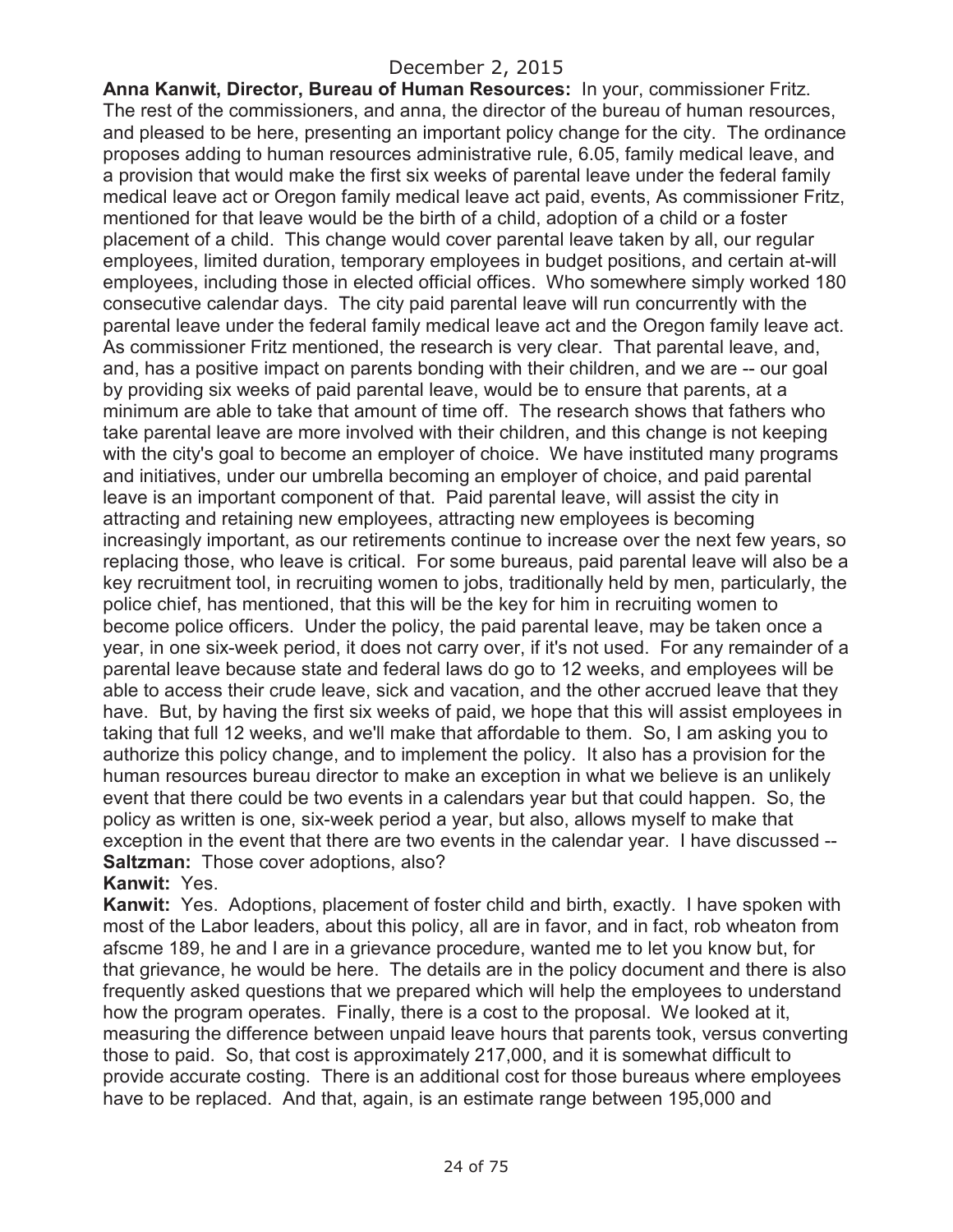285,000. The last thing that I wanted to mention, although it is not part of this particular ordinance, as part of the overall proposed revisions to the human resources administrative rules which are out for notice and comment now, we have recommended adding a provision that would allow employees to donate up to 40 hours of sick leave, to those employees who have a catastrophic illness of their own or a dependent. This particular provision will also assist, for example, mothers who are experiencing pregnancy related disability and are on unpaid time, so it is somewhat related to the paid parental leave provisions, so I wanted to note that. And that -- those provisions will probably be going into effect in January. Thank you. I have no other --

**Fritz:** Questions for Anna before she heads back to the grievances? Ok. Thank you very much.

**Kanwit:** Thanks.

**Fritz:** We have two panelists, larry from Portland state university and courtney and sara from the city Mamas affinity group.

**Kanwit:** I will stay if there are any other questions.

**Fritz:** Thank you.

**Lawrence Wallack:** I am Lawrence walk, and I bring more than 40 years of experience working to advance the public self to my testimony today. The proposal to provide paid parental leave for city workers is good public policy, and it's good public health policy. I have reviewed a body of u.s. And international research on this topic, and found the evidence of positive impact to be strong. The proposed parental leave policies good public policy, because research indicates that it produces a number of very positive social outcomes. This policy promotes equity because it takes an opportunity that is now enjoyed by relatively few, and extends it to others. So some of the specific outcomes established through the research include increased amount of leave that both new mothers and fathers take. This is not taken for granted, when policies exist people don't take the leave even though the policy exists. The paid policy shows there is an increase in the amount of leave that's taken. It increases the amount of time that the father spends caring for the child, and it increases the economic and employment security for families, critically important, and when women do return to work, they see an increase in the wages and also numbers of hours worked. It promotes gender equality by better sharing workload, and roles and responsibilities, and very interesting international work on a longterm study in Norway showed that it reduced high school drop-out rates by 2% and increased wages at age 30. It was a 30-year study, by 5%, but importantly, it had a great impact for children, whose mother had fewer than ten years of education. This is a significant equity finding. Finally, increased equity is greater at benefits overall, accrued to those in lower quality jobs, unmarried or single mothers, and women of color and those who suffer disadvantage in general, and this is reported in the international studies and in the u.s. Research that we have. It is good public policy, it is good public health policy in large part because it's directed to the development 58 stage of life that is most critical for future health and wellbeing. What is known as the first thousand days. And evidence suggests that job protected paid leave is Associated with better mental and physical health, for the mother, both short and long-term, and better health for the baby and reduction this is low birth weight and infant mortality, and low birth weight is one of the most significant factors that we have in our society, for understanding the health of the larger population. To -- the positive benefits are linked to reductions in maternal and family stress through increased social support and financial stability, and increased available money to invest in the needs of a new baby, and increased time available for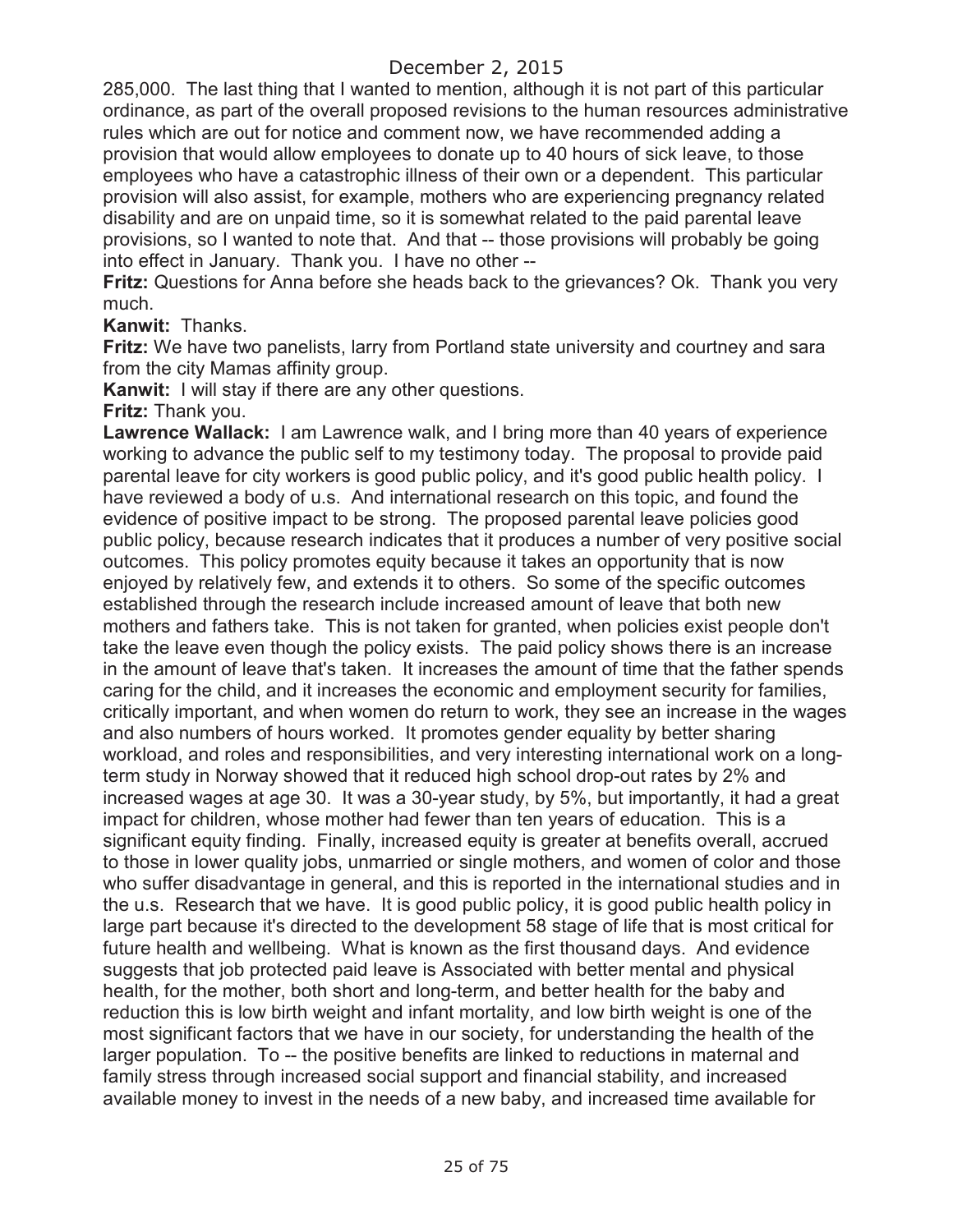well-baby visits and immunizations, and very important, increased duration of breastfeeding. A few things to keep in mind, number one, the availability of job protected leave likely allows women to use sick or vacation leave, if available, during pregnancy, which might provide benefits to the developing baby, that influenced birth weight and infant mortality, this is leave that otherwise might have to be saved for post, for the postdelivery period. All studies show that longer leaves result in increased positive outcomes. The few paid leave programs that exist in the united states, and the one that you are proposing, are far below the average of 18 weeks paid leave provided by our competitor, oecd countries, a duration of 6 weeks will equal positive benefits but will be far beyond what we should aspire to as a caring community. The California experience, which is implemented in 2004, showed that a paid family leave program for the general population, could be implemented in a way that provided positive outcomes for small businesses, and none of the adverse consequences predicted by the business lobbies when the policy was being debated, thus business could be an important ally in expanding this benefit to the non-governmental sector in Portland. In conclusion, this modest but productive, very important policy would put the city of Portland in the forefront of investing in its workers, in caring for the next generation. This is, indeed, an important step but still needs to be considered as part of a much needed longer journey. Thank you.

**Courtney Duke:** Thank you, council and Commissioner Fritz. I am Courtney duke, here today in my role as the co-founder, past chair and board member of pdx city mama. Where the cities working mom affinity group under the auspices of deep, which is the diverse and empower employees of Portland. We have been one of the most active groups since we started in 2007. Moms can multi-task quite a bit. Our mission is to create a supportive environment to exchange information, ideas and challenges for the city of Portland working parents. Our group partners at the city to add advocate on behalf of working parents, to help attract, support, and retain working parents. This ordinance fully supports. Sara Schooley and other pdx mom member are representing 100 parents to give our support of this ordinance and paid leave, with that, I will turn it over to sara. **Sara Schooley:** Good morning. This is a very different topic than I usually get to talk with you about, so kind of excited about that this morning. Wanted to set some frame, as to the discussion on what was going on around the country, so I will go through a list of different companies and how much paid leave that they give to their new parents. So, Netflix, probably the gold star, gives unlimited paid leave for one year. Facebook, gets 17 weeks. Adobe, is 16 weeks. Twitter is ten weeks. Google is 12 weeks, and bank of America, is 12 weeks. As for our fellow governmental counterparts, in San Francisco, they have 12 weeks. Multnomah County, just put together six weeks, which is exciting. That we're trying to get in line with our other commissioners across the river. King county, up in the Seattle area, is 12 weeks. Kansas City, Missouri, is six. So seeing these numbers it's really exciting that Portland is stepping up to bat here and seeing the benefits that have been approved in research that we are ready for the next step, but as a personal professional who worked for the city for five years, I can testify that I have never worked with a government structure, that it has had such dedicated, smart, and talented employees. Working for the city, is not necessarily a glamorous position. As many of you know. We are constantly trying to please an unpleasable the public, we'll probably never make the equivalent of what we can make in the private sector, and in most cases, we have very little negotiation power to balance the work with outside life choices. That said, we still work for the city. I think that most of us work for the city because we truly love this place, and are ok making some professional sacrifices, knowing that we are making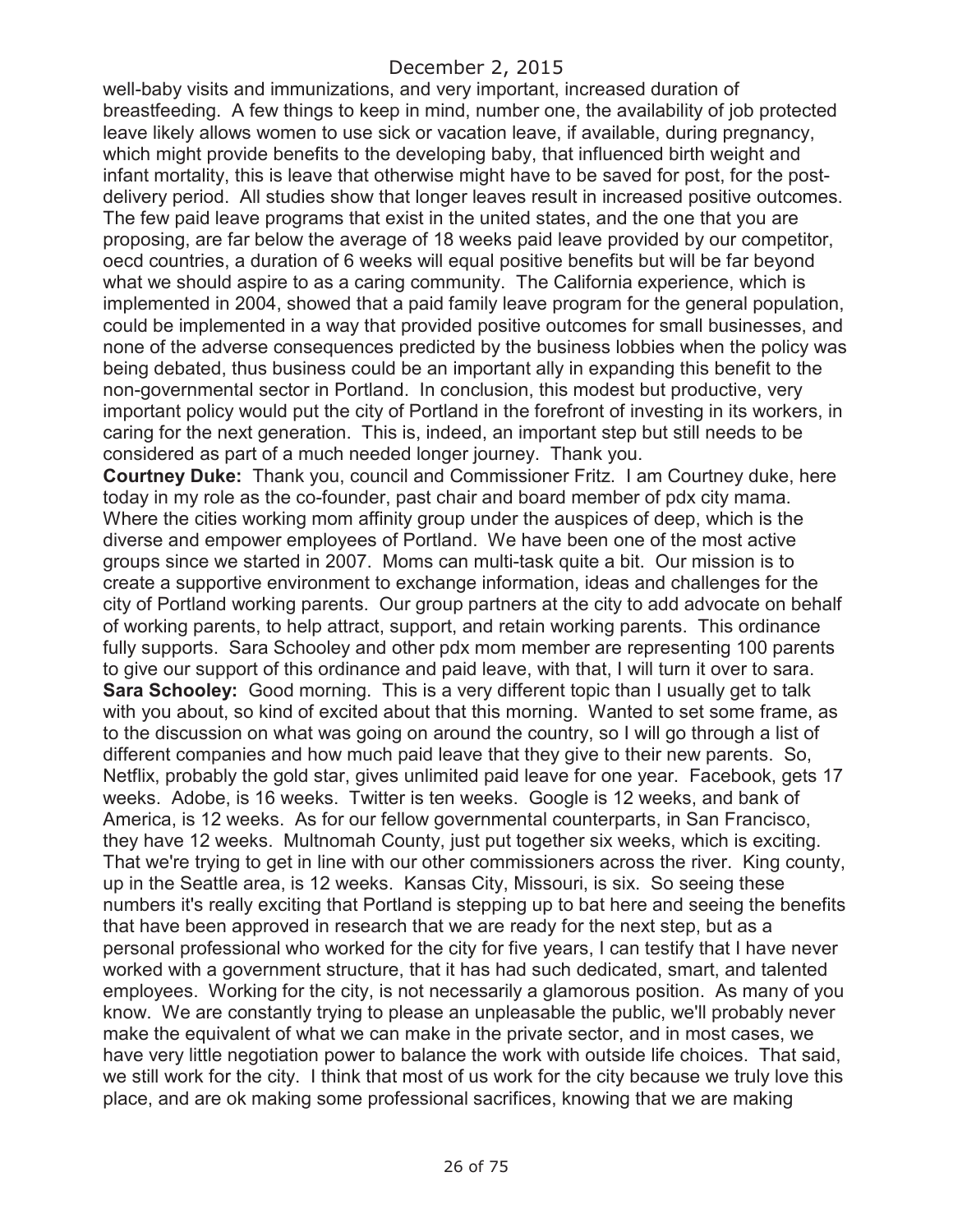Portland a better place for our friends and family to live. It's the non-monetary bonus that keeps us here. As we think about how to keep the staff here and recruit the best minds in the workforce, we must understand that the benefits such as paid parental leave, are used to decide whether a job and an employer had similar values and is worth spending 40 plus hours a week with. Moving the city standard from unpaid to paid, would open up this choice not only to people that have the privilege of making this decision, but also, to individuals that represent those that are working on a tighter budget to pay for high rents, daycare costs, college education, and the care of their parents. As commissioner Fritz also has stated this is also an opportunity for the city to set an example and provide Leadership for employers throughout the city. Hopefully this could be the first step in encouraging more family friendly policies city-wide. Lastly, many of us, myself included, are tasked with making the city better in the years to come. There is nothing that guarantees having passion about making a city great in 25 to 30 years, as having a child that will be growing up in that world. And with the ulterior motive of keeping our children nearby. Although, don't tell them that. They will move away right away. Making sure that we have a system that supports keeping these parents in the workplace, and is attractive to the future caregivers, and ensures that the shared vision and goal is planning for a bright future will be the status quo. Thank you for introducing this assessment, Commissioner Fritz.

**Fritz:** Thank you very much, the next panel is liz thompson, travis powell, and allen ferschweiler.

**Travis Powell, Portland Fire and Rescues:** Commissioners, thank you very much it, for allowing us to be here today to visit with you and for entertaining this opportunity that is going to be of great help to your employees. Also, thank you for allowing us to entertain you and enlighten you on what's going on here with this, I will try to be quick about it but coming from my heart in the capacity it is, I have never delivered anything in three minutes from my heart so I will go at it so hang on. For the record, I am Travis Powell, I am is a firefighter With Portland and fire and rescue, and more importantly, I am is a new dad. As of three months ago, my wife and I were blessed with a little baby girl, and for this 40-year-old frame there is a 20-year-old inside, so we look forward to the days ahead but I want to share with you I was a new daddy I was a step-dad a lot of years ago, but at that time, things were not the same as now, and as a matter of fact, it was on a time where although it was priority for me to be a great step-dad and help out with these little ones, I was called away and not able to be there with them, called to combat. Unfortunately called away on three deployments, and not your problem, something I was proud to do, however, I learned some things that I want to share about why this is so good what we have the opportunity to now. When away, I was tired. I was beat. I was ready to relax and coming back to home and say, good to be done. But I wasn't. I missed out on a bunch. I can't recapture and there was only so much bonding I could do on skype sessions. However, when I got back home, there was not rest and relaxation because I had to get to being a daddy and I was worn out. I didn't get leave from family first. It was come home and go right at it. So, is that apples and oranges to our job now? Absolutely not. The tour duty that we have is in a year and a time, only 24 hours, sometimes 48 that we are called upon. However, when we get home, I am tired. I am beat up. And the mind and my heart was spent from what may have happened for the last session, yesterday it is demanded to get right at us when we get home and you are not there. The heart is all willing, however the mind and the body is weak. And I am not as good of a spouse as I can be or daddy as I can be, and I am not getting to have that bonding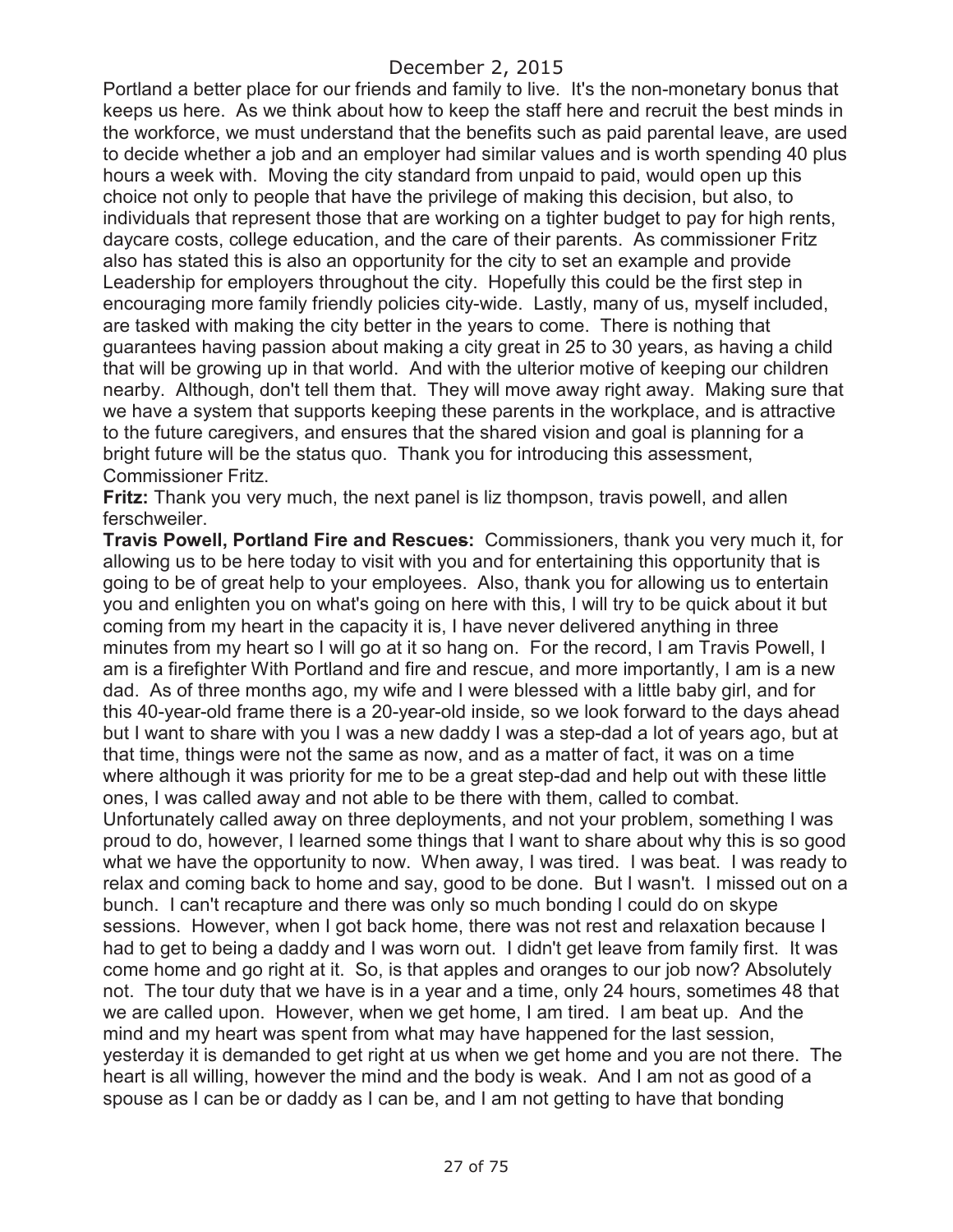experience that I missed what took place in the last 24 hours. So, there being supportive for my wife is not there. I need to let you know as an employee although it is my choice and my fault, during that time, I came to work and I was not 100%. I was not there. I was beat and tired, because of the recovery time was sometimes more demanding than what happened on the job because you can only do so much, and it just wears you down after a while. But you know what, I would do it all over again, but I want to speak to you today is for the next person behind me, although this won't do too much for my situation, the ones behind me, it absolutely will. And if you would afford that to your city employees, that employee's time, comes about when they are blessed with that baby, and you tell them, go home and bond with the baby, with your spouse, do well at it. Start this thing here that's going to last for the rest of their lives and come back to work ready to go to work. And I am telling you, it will pay dividends. You will have your employee come back rested, ready to serve, and also something not too much you hear a lot, is I am excited to come back to work because I am ready for it. And I am telling you, around different roll calls and other bureaus if you think about it, when we have receive that daily literature in the day telling us what's going on, when we hear the city does something, one of the few things, all right, what bolt are they tightening now or taking away, but for the first time in my little career, when this notice came about, you know what I heard around the table? About the city? Awesome. I can't believe it. And a smile came afterwards, not I can't believe it, a smile afterwards, people just could not believe that this might be something that they could take away, so I ask you to please consider it. Know this is a good thing. The right thing to do for our parents. After me, going to be something else following up so if you have any questions or you want to debate this, do so with me because the next firefighter is a mommy, and you are not going to win that one. That's a higher calling than a dad. So, thank you very much.

**Elizabeth Thompson:** Thank you, Travis. I am Elizabeth Thompson. And I am a firefighter with Portland fire for 15 years. I also am young at heart, although the frame, like Travis said, might not tell you -- tell you otherwise. I have an 18-month-old running around at home. It's a challenge to leave, of course, it pulls at your heart strings, but this six weeks paid leave is beneficial to the help of the, to the health of families. I am speaking as new mom of a biological child, not as a foster or adoptive, has its own set of challenges, also. But, the transition into new parenting is challenging, and it can easily burn all your accrued vacation and sick leave. I think that we probably carry a lot of leave, due to our job that, the hazards of it, and the things that we have to do on the job, that accounts for some other leave, so having a child definitely can burn through that leave, six weeks, of paid leave will allow for the healing and, and as Travis stated, bonding in a big way. And moms always prepare for a perfect, healthy delivery. We read about the ones that, you know, can go wrong or sideways but we don't expect it to happen to us. I thought that I was as prepared as I could be. But, I am fit and healthy, obviously. My doctor was very excited for me to have a smooth delivery. We got into the room, hard contractions started and my baby's heart rate stopped. They don't mess around when that happens. So, wield on all fours out to an operating room with the straggling husband. Bewildered behind with the nurse trying to get gowns on him, when it was an unexpected c-section. 30% of u.s. Deliveries are unexpected C-sections. It is a lot -- it takes more recovery. It is an abdominal major surgery. It was even being fit and healthy, it was a lot of challenging mornings just trying to get my head up off of the pillow to nurse. You are not supposed to lift more that long eight to ten pounds in the first six weeks. That's your child. So, it takes a considerably longer time to heal. The six weeks paid would definitely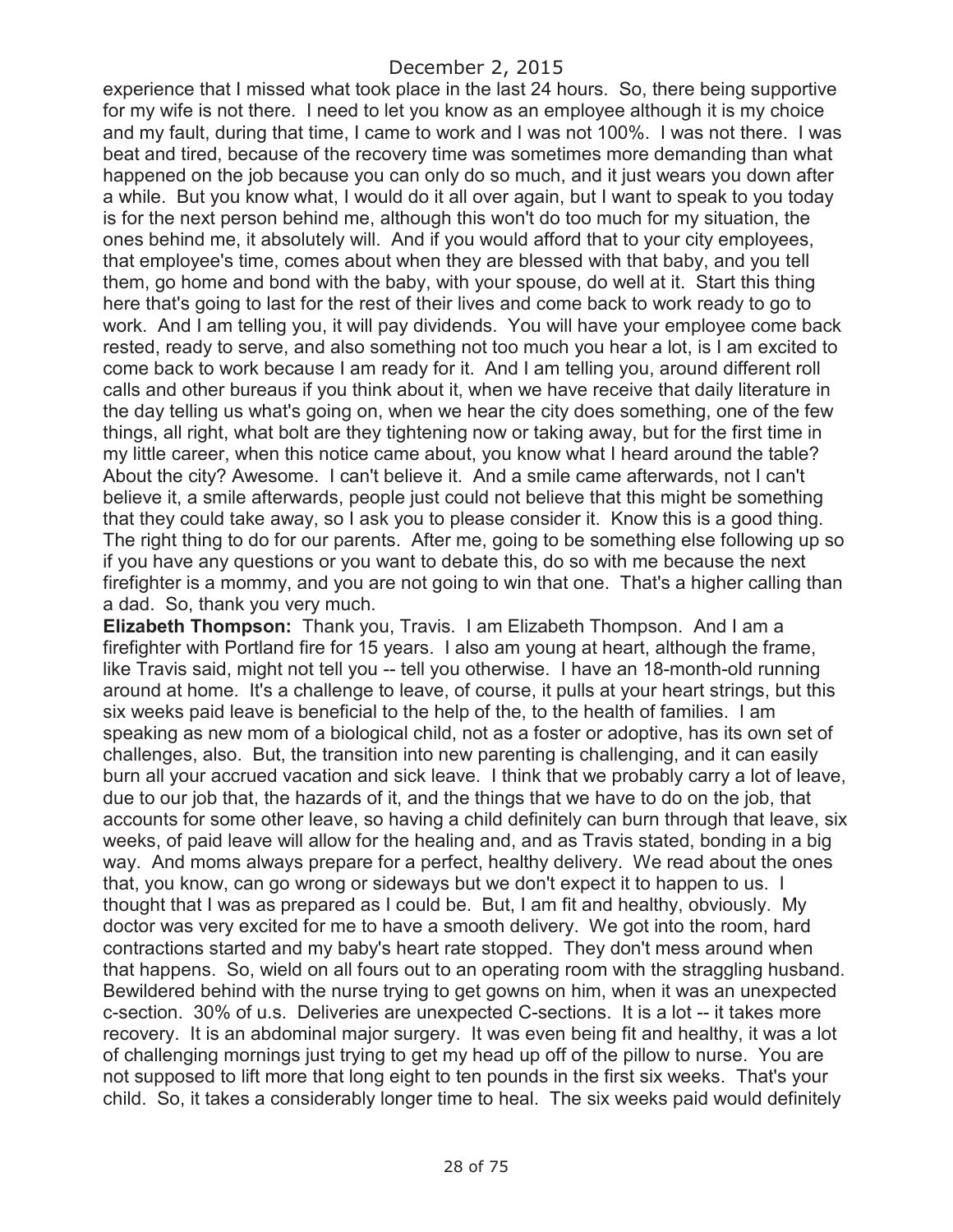have a positive impact in that area for one account. Healthy nursing is also a challenging transition. Let alone a baby or a mom who have any kind of troubles. It is a physically taxing and emotionally taxing event. In just a healthy way. Moms and babies can both struggle in that area, and that is -- can have a negative impact. It's like a big snowball that you stress about how much can -- the baby can get and then it's just goes downhill. So, that six weeks paid can alleviate some of that. Everybody expects parenting to go well, but it often doesn't, and many parents have to take unpaid sick leave to address childcare issues. Going back to work, is -- can be challenging for a nursing mother, also. But, again, the six weeks would help to begin to alleviate some of that stress, and so when we do get back to work, like Travis said, we are prepared. In the u.s., 25% of women either quit their jobs or are terminated when a new child arrives, so I know that you know the effects of losing a veteran employee and helping to try and train. It's a big cost. It has impacts. We can alleviate some of that with this new ordinance. Those who stay in their careers and come back to work, often take unpaid leave, and a third of families, working families also go through their savings to accommodate that loss. My husband also took his leave. He burned through all of his accrual, and took unpaid leave, which is a financial stress. We felt that that was the balance that we needed was that bonding time because of my unique job shift, 24 hours, he needs to be able to feel comfortable with a baby, with our daughter for 24 hours. And to find the solutions that problems often arise. **Alan Ferschweiler:** Thank you for the record I'm Alan Ferschweiler with the Portland fire fighter association. I want to give you some examples of who you are going to help, I have some insider information because of just working with the union and we have a special policy it's a long term disability policy that we have outside of our benefits package with the city. You know the past 10 years since I've been a part of the union we've had almost 10 people use that long term disability for non-paid time after they've had a child and so those are people that we've had that have no accrual they have no time they have no sick leave or vacation and they move forward and have to get disability because they have no accruals. Those are some of the employees that you all can help, in the 2010 or 12 contract I can't remember which one it was we also moved forward and asked for a small amount of leave to be held afterwards. We can hold 120 hours of vacation leave and comp leave I believe for after the birth of the child and people go on nonpaid leave up until then. Second trigger that you will be able to do is allow those mothers and fathers to be able to have that leave, and not have to take that non-paid leave and then just leave a couple of hours on the books for when their child is sick and those type of events. Again, a great benefit. Another example I would like to share with you, a single mother that did an adoption about five years ago. She is ready to adopt again. Unfortunately, right now, single mother, she is a single household, and her income, and she doesn't have the accruals to be off for that second adoption. Not only is she trying to save enough money to be able to do that adoption, but this ordinance with six weeks is going to help her get that accrual leave in sooner to be able to get to that point. So, again, three very tangible examples of what this ordinance would do for the firefighters in the bureau. Health and wellness, getting people to the doctor every year. This type of investment, having the family at home and bonding, that is an investment in society as a whole, especially for the future. Again, I appreciate you letting us discuss this and testify. And would be happy to answer any questions but appreciate this ordinance.

**Fish:** If I could make a comment. First I want to thank both of you for sharing personal family stories. It is actually the most effective testimony to tell a personal story, and I just want to share a story with you. Seven years ago, I had the honor briefly of being the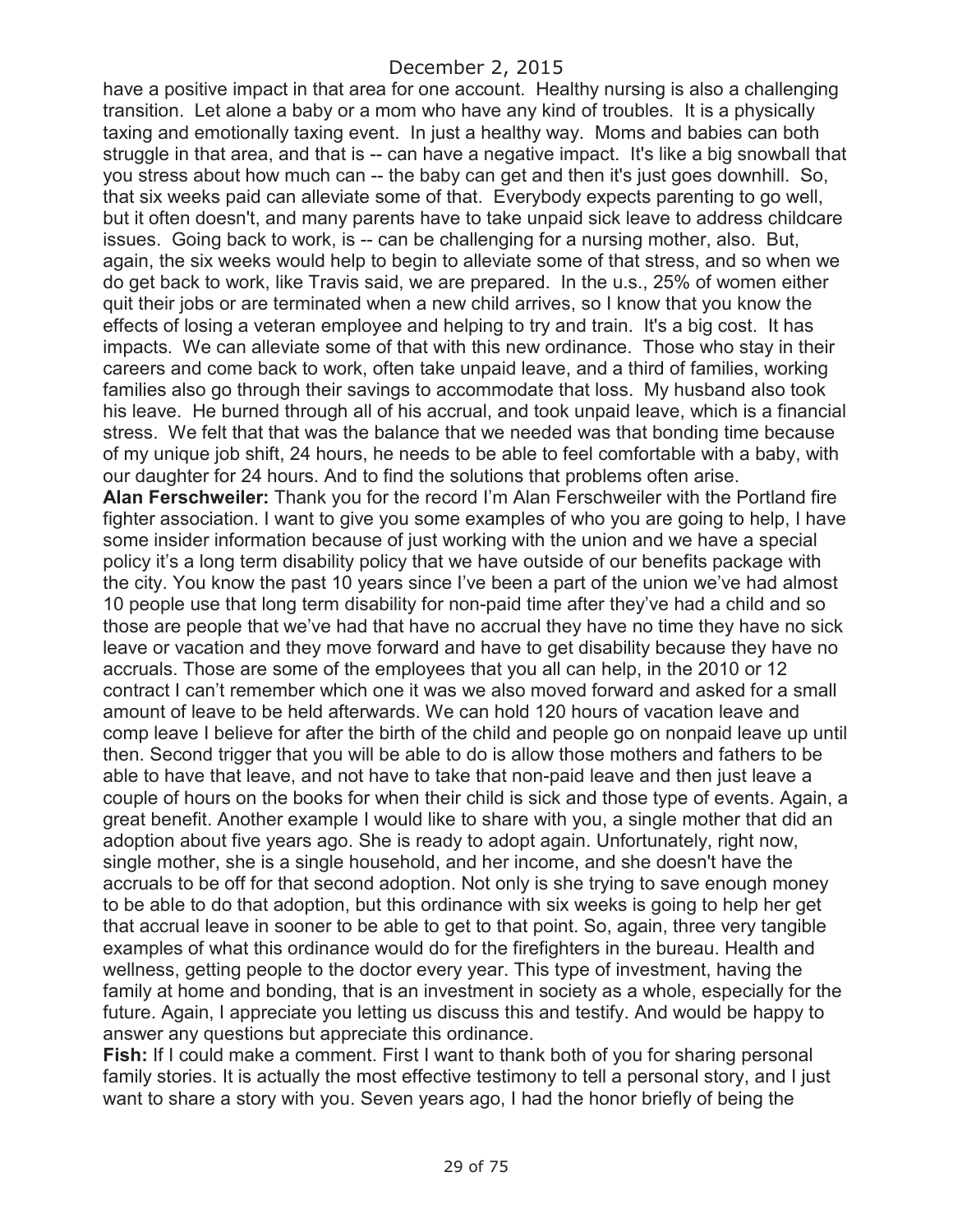commissioner in charge of the fire bureau. And the learning curve was pretty steep. And, so, one of the things that we decided to do as a family schedule every Sunday night at a different station to meet with rank and file firefighters, and my then four-year-old son thought that was the coolest thing ever. In fact, a lot of times we would have a dinner, there would be a run or something where he could go along or watch. And I met a lot of firefighters in a very warm and welcoming setting. The only challenge I had was convincing the then chief not to send a deputy chief to supervise me while I was - occasionally when he still do that, my wife was the secret weapon, she would sit with my son and get the skinny while I was at a different table. Fast forward seven years later, I was in a grocery store the other day buying flowers for a couple that invited me for dinner. A young man, relatively young man came up to me and said, missed seeing you for dinner and he walked out and walked on. The checkout person looked at me and I looked at her and I, you know, at 57, i'm not as quick on the uptake as I used to be, had absolutely no idea what he was talking about, because he was in uniform, and it was a nice comment. And then the light went on in my head. He was at the grocery store buying food for a station and he remembers seven years ago the time that my son and I and my wife came and had a dinner. It was a very touching moment and it reminded me of the connection we have beyond just being city employees and command structures and other things, just the common connections that we have as members of a big family. Thank you for your service and thank you for your testimony today.

**Thompson:** Thank you for your time.

**Fritz:** Thank you very much. Anybody signed up to testify?

**Moore-Love:** One more person.

**Megan Dirks, Portland Parks and Recreation:** Hi, I work for Portland parks and recreation and I want to thank Commissioner Fritz for bringing this important issue forward. And I want to thank the city council for listening today and for your time. I am a working mother with a five-year-old son and daughter who will be one year old this Saturday. But I am not here to talk about the -- my experience as a working mother, and i'm not here to talk about my experience as a city employee or the time over the past year. I trust that, you know, those experiences have been shared and you have listened. I'm not here to talk about the importance of continuing to receive a paycheck during a sensitive time after the birth of a child. And i'm not here to talk about the number of female head of households in Portland, in Oregon, or nationwide. I know that you have done your research, you have policy advisors who are very smart and I know that you have heard the arguments today. What I would like to talk to you about is the very idea of talking about parental leave as a benefit. One that is very true, will make the city of Portland a preferred employer, an employer of choice. But we should also be thinking about this as far as leading the city and leading the nation and thinking about parental leave as a right that should be afforded not to just people in society, but to all people in the society, all parents. When we talk about public education, we very rarely hear it considered a benefit. We think of it more in terms of something that benefits all members of society. Some people will get public education as a means to pay it forward recognizing that if you read and write that someone taught you how to read and write. That if you think critically, you had teachers along the way that supported that. Similarly, we were all babies and if you have done the research, which I trust you have, you know that the best thing for babies is to be able to have that time to bond with their parents, their mother and father. So, I would urge you to think about our own experiences as babies, if you ever were sick, fell down, and you were able to bury your head into your mother or father's chest, recognizing that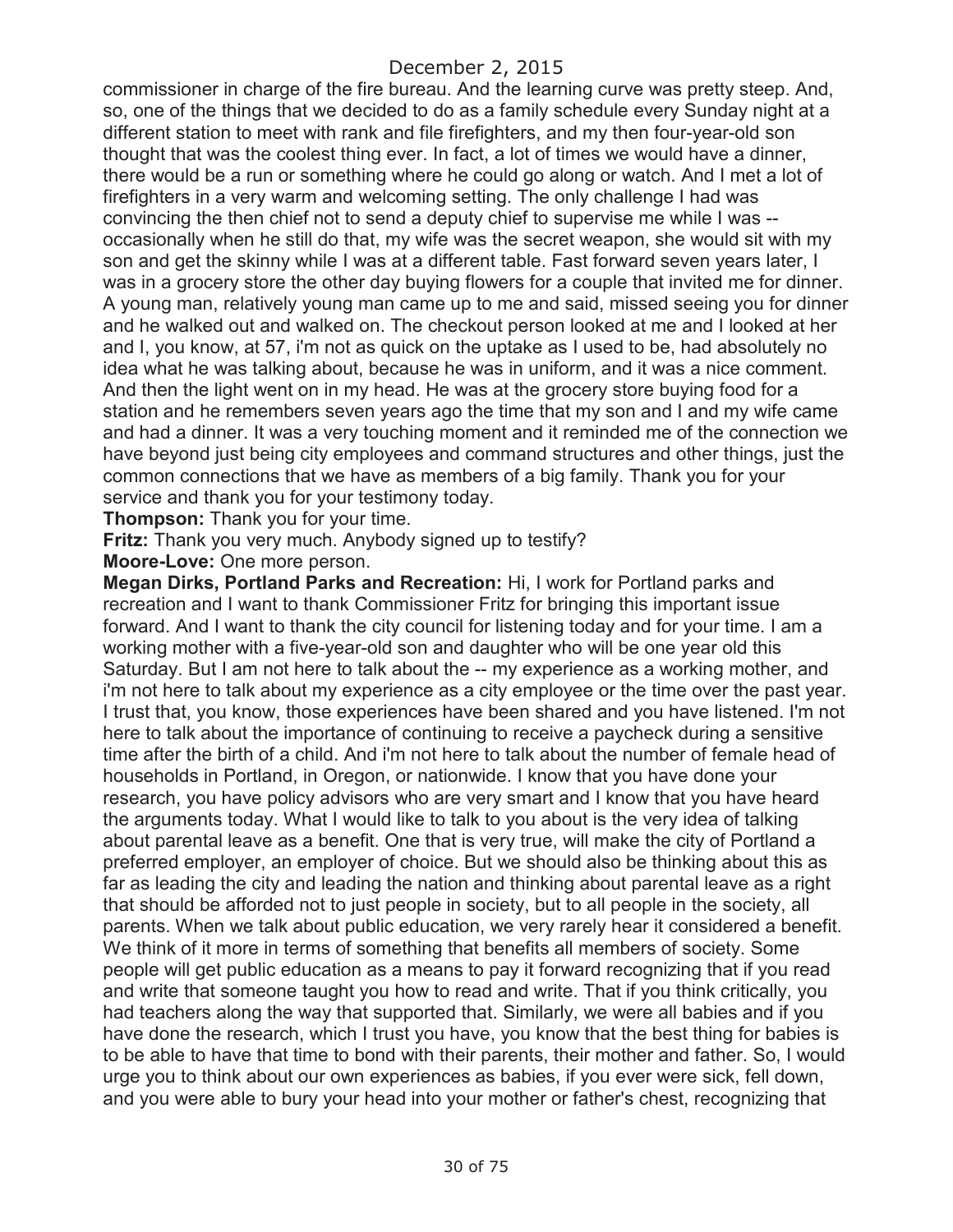as an important value that we should have in our society that we would push forward and be a leader on. And so I urge you to vote in favor of this policy. Thank you. **Fritz:** Emergency ordinance, call the roll.

**Novick:** Colleagues i'm extremely grateful to Commissioner Fritz for bringing this before us. I agree that we have a responsibility as a major employer to set the standard for the kinds of benefits that should be available for all Portlanders. Parental leave isn't just nice to have, it is a necessity in a civilized society. Providing six weeks of paid parental leave ensures that all employees can take at least the six weeks regardless of whether they have accrued -- I'm committed to this ordinance I want to flag a concern I have, one of my bureaus, a general concern to which this will contribute in a small way. The bureau of emergency communications struggles to maintain adequate staffing, and for some time now, we have been forcing a lot of people to take overtime. At the bureau of emergency communications, we have to staff the operations floor with a certain number of people, if an employee is out on parental leave, we have to replace them with someone we're paying overtime. Increased overtime, potential to burn out staff because the bureau is not able to find volunteers they must force to have employees work overtime. We use management -- to staff the operations floor, management team will rise to the challenge, but I have to say that the mayor has asked all general fund bureaus to prepare a five percent budget cut. Boac cannot take a 5% budget cut. We are in trouble now. The parental leave policy will add a small amount to our trouble staffing the floor, so I just wanted to take this opportunity to say to my colleagues that i'm not going to be able to support that 5% cut proposal for this one public -- critical public safety bureau. Finally, I want to return to the larger point. I believe we should set a standard for the employers, benefits employees -- i'm glad we're following Kansas city and we know everything is up to date in Kansas city but I think I would probably rather follow Sweden if we had the capacity. As some people mentioned, this is particularly important policy for low-wage workers. People so often women and people of color and I hope we as a city can identify strategies for encouraging and requiring other employers to take similar action. Thanks again to Commissioner Fritz and I happily vote aye.

**Fish:** Switching -- that's right. Commissioner Fritz, rn, thank you for bringing this forward. This is one of a number of initiatives that you have championed during your service, which puts families first and children. I appreciate what dr. Wallack said in his testimony and I went through all of the footnotes to make sure it is all up to date. I appreciate the common sense argument, when he said in essence to paraphrase, good for families and kids and good for employers. And that's good for us. When we can hit that sweet spot. I want to be an employer of choice. I want to recruit and retain the best possible people like the people we have heard from today. Thank you for your testimony and Commissioner Fritz thank you for your leadership. Aye.

**Saltzman:** I also want to thank Commissioner Fritz for bringing this important policy before us today. I think Dr. Wallack captured the benefits of this very comprehensively and it is fascinating to hear the research done in other countries about how this benefits families. One of the things I have always been about is a family-friendly city. This fits squarely into that agenda. I do think one of my hopes is that perhaps at any given time we have 8,000 kids in foster care in our state, and maybe this will make a dent in that. I think it will encourage parents to maybe take a step towards, biological birth, biological children, their share of blessings and headaches, but the problems associated with adopting foster kids is enormous, and the barriers to successful adoptions are also enormous. I hope this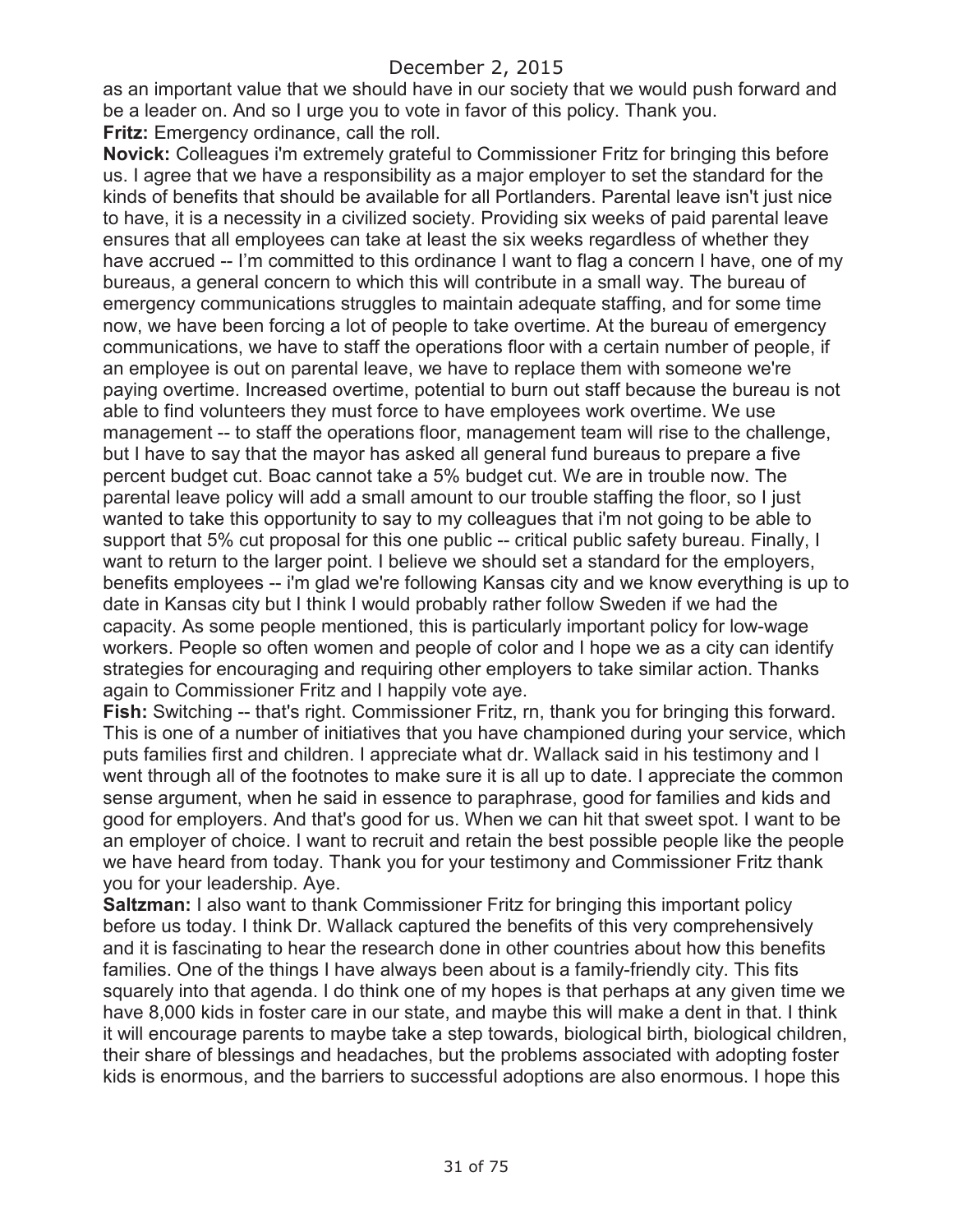will make some dent in that population of foster kids that we have sort of floating around the state. Thank you. Aye.

**Fritz:** Thanks to all of my colleagues, including mayor hales when I first broached this topic to him, he said of course and he is very supportive. Has been very supportive. Sometimes in employers do the right thing just because it is the right thing. Esteemed union president, this is a gift. Not one in bargaining. It is because the employer wants to do the right thing and be an employer of choice and I really appreciate the support on council for that. To clarify, it starts on January 1st, so the baby cannot be here now. After January 1st, if you have a baby in this time period, and it is a tax deduction rather than a parental leave. We had to have a cut-off at some point. That's what we chose, and it runs by the calendar year. So, chamber of commerce lunch a few weeks ago and there was a panel on supporting women in the workplace and they were -- each was asked what can you do to support women in the workplace. One of the women's answer was for men to take all of their parental leave. So, commented about this being good for women and it is. It's also good for men and if men were to take all of their parental leave, there wouldn't be a discrepancy or worry that you couldn't hire a woman because she might be off having babies because we should all be taking our parental leave and spending time with new children as was so graciously explained by Travis. Thank you for that. I want to at this point thank Dr. George -- ohsu, who insisted that my husband take a week off when our first child was born in 1986. That was pretty avant garde back then. We are not anywhere near European countries where my niece is able to take an entire year off to take care of her newborn, and, still, it's a start. Just like sick time, Anna Kanwit now we're going to allow city employees up to 40 hours of protected sick time to each other in addition to being able to donate vacation time which we have been able to do because of the state law on sick time, which this council helped push, and the state law on sick time specifically says if the employer allows it, that employees may donate sick time to each other. Thanks to family forward for all of your work on that and another great outcome from the sick leave law that we did. I'm hoping that there will be a push for statewide paid parental leave. This is not something that we can mandate to all employers in the city of Portland. In England, at least it is paid for by taxes. It is not paid by the employer, and it should be something that we as a society want to invest in to take care of children when they most need it when they join the family. Thank you very much anna Kanwit and christine in my office, both of whom have worked very, very hard on this. I am very, very proud to vote aye.

**Fritz:** I don't do the gavel thing by the way so you know. Thank you very much for being here. If you could read the title for 1232 and then it is going to be rescheduled, I believe. **Item 1232.** 

**Fritz:** That's being rescheduled. Let's go to the pulled consent items number 1235. **Item 1235.**

**Fritz:** Who pulled this?

**Moore-Love:** Mr. Lightning.

**Fritz:** Lightning, would you like to testify?

**Lightning:** Yes, my name is lightning, I represent lightning watchdog pdx. Sometimes when I pull the items, I would also like to have somebody possibly speak on behalf of this ordinance, but I will present my position on this is that since the company is currently being selled, and the new purchaser, hybrid garbage and recycling is the purchaser, upon the sale, they're also -- will end up with the franchise transfer from the city on their contract. Now, this is where I have a problem on this situation is that when you're selling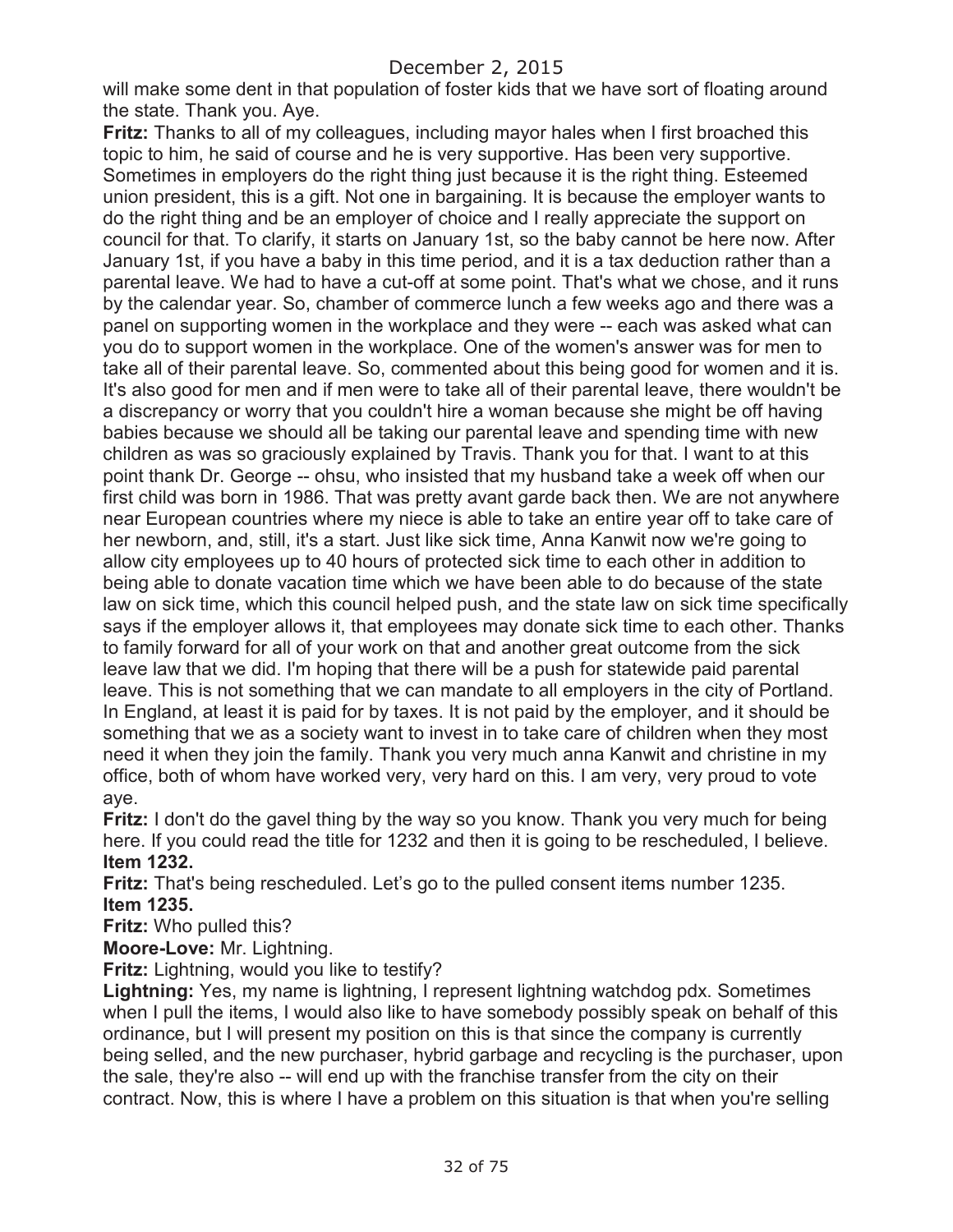your company and also selling the rights to a city contract, there is a lot of things that take place when you do that, obviously. The city has to come back and approve it. And there is going to be a lot of administration time put into that. And I think there should be a clause, if you sell your company, and also transfer the city contract, there should be a fee implemented at that time to cover those administration costs. And I don't see anything on this ordinance because to me that would be an obvious thing to have in some agreement that states if you sell the company, and you transfer the agreement with the city, there should be a cost to cover administration costs and/or a transfer, franchise transfer fee implemented by the city upon the sale. The reason why I say that is that a certain company could start trying to acquire certain city contracts and just sell that company within about a year based upon the value added by having these type of contracts in place. And I want to make sure that doesn't happen. I don't know how long and that's why I wanted to have a speaker come in and possibly speak on this. I don't know how long this franchise has been held, and I wanted to have a little bit more clarification on this, but i'm surprised there is not some type of administration fee to recoup the time and the effort from the city on the transfer of sale and the transfer of this franchise. And that kind of surprises me that it is not in this ordinance. Thank you.

**Fritz:** Thank you. Anybody else want to speak on this? Questions from council? Pass this to second reading. And then 1241, please.

#### **Item 1241.**

**Fritz:** Mr. Fish.

**Fish:** The person who pulled it no longer wishes to pursue it. We will just go to a second reading.

**Fritz:** Questions or comments from council? It will go on to second reading. Thank you. Does anybody want to speak on this? Thank you. Moves to second reading. I think we're back to the regular agenda or on to the regular agenda, item 1244 please. **Item 1244.**

#### **Fritz:** Mayor hales item.

**Alisa Kane, Bureau of Planning and Sustainability:** Thank you, Commissioner Fritz and good morning commissioners. I am with the bureau of planning and sustainability and we're here to seek your approval to pursue a grant from the Oregon department of environmental quality to continue the city's work to promote deconstruction as an alternative to traditional demolition. It will allow us to learn more about the barriers and opportunities of deconstruction, as well as inform the policies that we are considering. I'm joined here with my colleague, shawn wood to talk a little more and provide some background and detail the grant.

Shawn **wWood, Bureau of pPlanning and sSustainability:** Good morning, commissioners. I'm Shawn wood with bureau of planning and sustainability. Construction waste specialist for the bureau. And just to start off a little background, I have a slide show here if we could get that up. Back in February, you all were considering changes to the demolition delay code, and as part of that recognize that deconstruction was an important issue related to demolitions and asked -- the mayor asked bps to convene a group of stakeholders and experts to consider ways to increase deconstruction as an alternative to mechanical demolition. And, so, in April of 2015, we had selected our members for the advisory group, and began meeting and came back to city council in June of 2015, with recommendations on how to advance deconstruction, and that primary recommendation was to start first off with a voluntary incentive-based approach and establish a deconstruction grant program. City council unanimously supported establishing that grant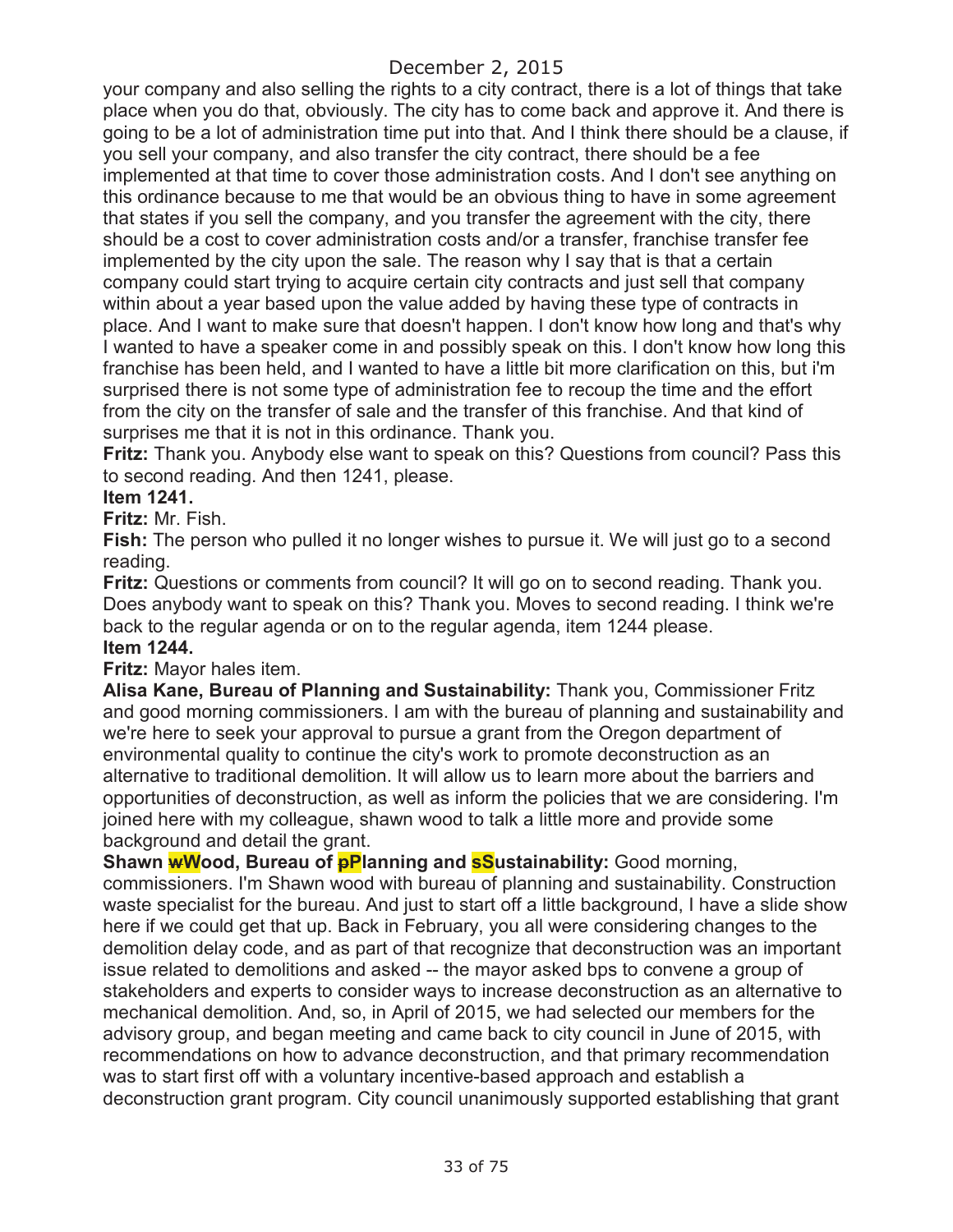program, as well as \$50,000 in funding for it. Our deconstruction advisory group consists of salvage and deconstruction experts from both the for profit and nonprofit world, as well as salvage retailers. We have a material recovery facility operator that handles construction debris, recycling, as well as home builders and commercial developers. We have representatives from historic preservation advocates, namely restore Oregon and historic landmarks commission. We have a neighborhood representation, including neighborhoods for a forum. Members from the development review advisory committee, bureau of development services staff and metro staff. We spent the summer essentially establishing the grant program and developed a number of primary goals, which include learning so using the projects that we fund to gather data and share that information, both here at city council and then with others that are interested in advancing deconstruction. Also to grow the industry, existing industry to expand that and encourage innovation, ways to reduce costs and reduce time associated with deconstruction, and then promote the industry in general, as well as the folks that are working on it. We established a unique url, or web site for the program. Explore decon.com that being short for deconstruction and not rat poison. Permit center, advertise the grant program as well as posters and yard signs which I will show you in a minute. We began accepting applications in early September. And established a maximum award amount of \$2,500. We received 10 applications so far and have allocated \$13,000 to date. This is an example of one of the yard signs in front of an active deconstruction site. One way to promote deconstruction in general as well as the contractor that is doing the work. This is usually out front, along with one of their signs, and whenever anybody is participating in the program, this is a requirement that we ask them to do. So, looking forward, our advisory group will continue to meet and develop strategies to increase deconstruction activity. We have scheduled date in late January to come back to you with any additional updates on the grant program, and as well as recommendations for next steps. In the meantime, we have identified an opportunity to further supplement our existing grant program, Oregon deq, or department of environmental quality has a current grant program, where they're funding projects to recover or reuse solid waste or materials. That is what deconstruction does. Recovers those materials from a demolition site and preserves them for salvage and reuse on another project. The grants are solely for local governments. We're also one of those. We see this as an exciting opportunity, and before you today is an ordinance asking for the authority to apply for one of these deq grants. The funds will supplement our existing program. It could help in a number of ways. We could fund additional projects. We could increase the duration of the grant program and/or we could increase the grant amount. As I mentioned earlier, we have a max award of \$2,500. There was some interest in having that award amount be greater, but that would be at the expense of how many projects that we could fund and what we could learn through the efforts. So, having additional funds where you would request \$50,000 from deq, and that would -- it's basically a local match. We have a match of \$50,000 that we have already dedicated to the program, and we would be asking for an additional \$50 from deq. Application is due December 14th, emergency ordinance.

**Saltzman:** Give us an example of a grant that was made. What it was for. **Wood:** Sure, there is a couple I am especially proud of if I can say that. One a demolition of an older house to make way for affordable housing. And then we -- one of the things we tried to encourage. We have different criteria for the applications, and one of them is how are you being innovative? What are you doing to save time and reduce costs? Deconstruction does take longer than demolition typically and does typically cost more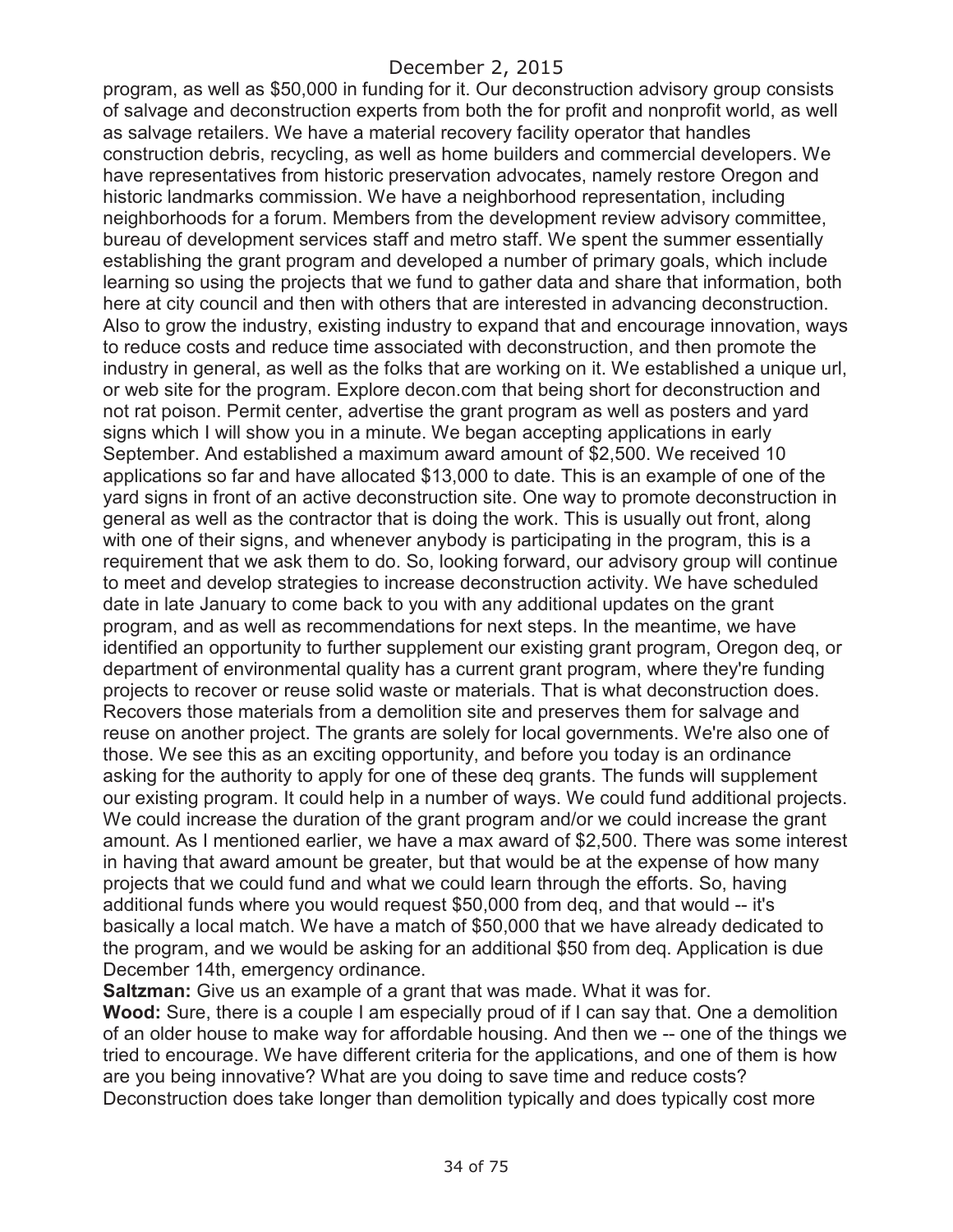because there is more labor involved. One of the local deconstruction contractors has put forward a proposal to use, called a grade-all, basically a forklift on a telescopic arm. They will rent one of those to help them in disassembling the house. Hopefully that will lead to a quicker disassembly and reduce costs as well. They are taking a risk, and we're helping to outset that risk with a grant program.

**Saltzman:** Thank you.

**Fritz:** Does anybody want to testify on this item? One person signed up but I think she left.

**Fritz:** We will wait for commissioner Fish to come back in so that we can vote on it and return to this in just a couple of minutes. Thank you very much.

**Wood:** Thank you.

**Fritz:** There will be a slight pause while we find commissioner Fish. Thank you very much. Call the roll.

**Novick:** I don't think of deconstruction primarily of as a mode of literary criticism -- an important and laudable way of taking down a building. Pleased that you are continuing these efforts in asking for this grant. Aye.

**Fish:** I've always wondered actually how to pronounce that last name. Thank you. **Novick:** I can't guarantee we are doing it right.

**Fish:** We will double check the videotape on that. Thanks for the good work. I apologize for being absent for most of your presentation. I enthusiastically support this matter, aye. **Saltzman:** Aye.

**Fritz:** Thank you for the update on what the program has been doing and going after this grant. Aye.

**Fritz:** 1245, please.

## **Item 1245.**

**Lt. Wendy Steinbronn, Portland Police Bureau:** Good morning. I'm currently the acting captain of the family services division for the Portland police bureau. Annie Neal would like to be here today but she is currently on a -- at a conference in Washington, d.c. She sends her regrets. This request is an ask for \$50,000 over five years. It is a continuation of 37% of salary as the family violence coordinator, basically in a nutshell, her job is in the Portland police bureau, domestic violence -- one community partner in the vast array of partners and -- Annie's job is to get with all of the different agencies to contribute to the domestic violence units and domestic violence response, and she runs the family violence coordinating team, she supervises the coordinator that works in her office that supervises the advocates. And that's the request. Questions?

**Fritz:** Anybody want to testify on this? Emergency ordinance, call the roll. **Novick:** Aye. **Fish:** Aye.

**Saltzman:** Pleased to support annie neal, she is doing a great job. Aye.

**Fritz:** Thank you. Aye.

# **Item 1246.**

**Fritz:** Next item, please.

**Fritz:** Good morning. You look like you're ready to present.

**Sgt. Bret Barnum, Portland Police Bureau:** Good morning council. Police sergeant in the traffic division. I have come before you in years' past for the same grant. This is just a continuing grant that we have had for probably anywhere between 11 and 12 years. This grant is provided by Oregon impact, one of our community partners helping to provide education, whether child safety seats, education, share the road safety classes and so forth throughout the Multnomah County, city of Portland, as well as provide funds for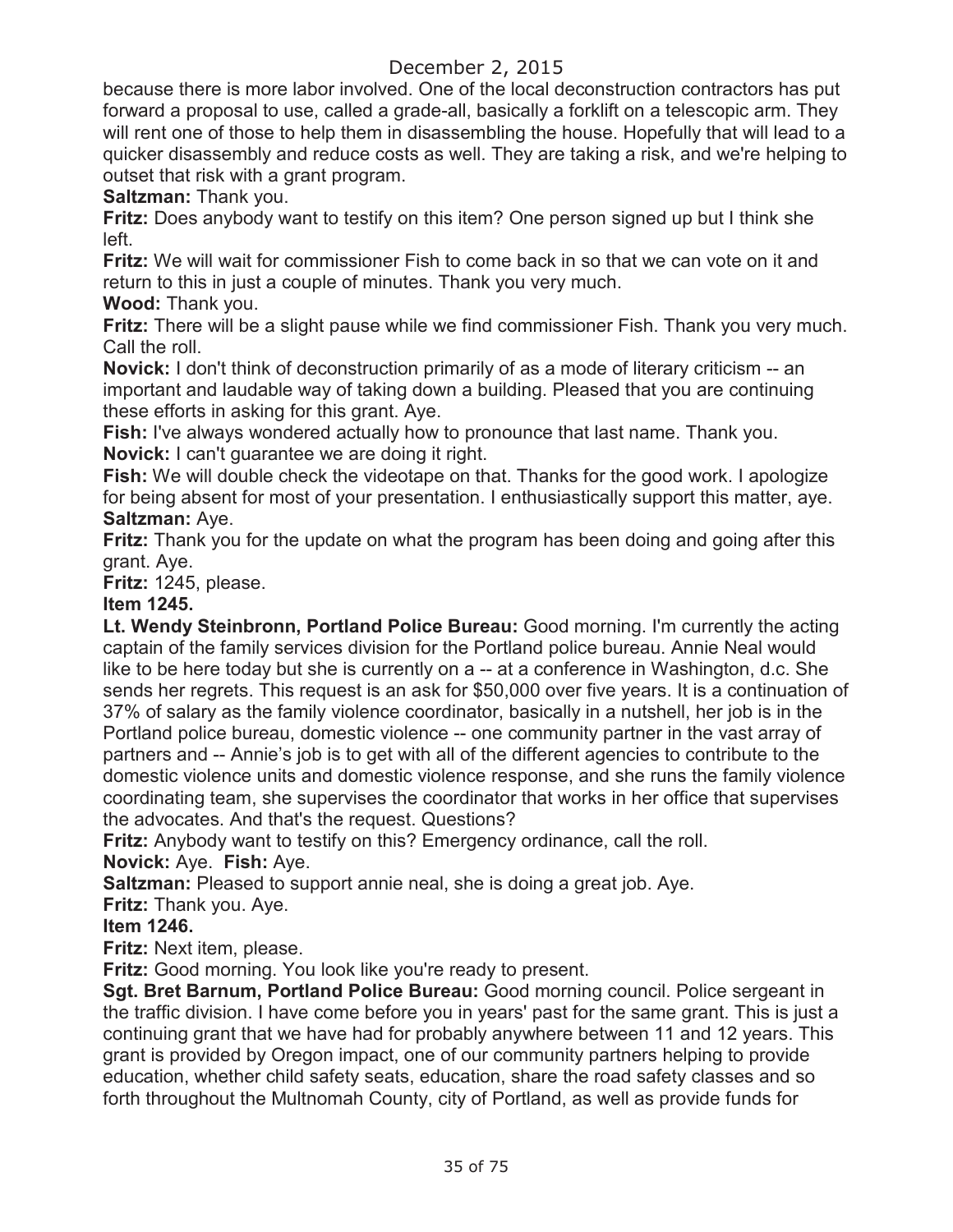overtime duii enforcement. Last year, grant year, we arrested 435 duis on this overtime grant. We originally, I believe, given in an amount of \$80,000 with an additional \$25,000 extension. We spent \$106,000 of those dollars, and as the grant manager the year before that, we had 350 duis on the overtime grant. 24% increase in arrests solely because of this grant. Without this grant, we are going to have to pay additional moneys from the general fund budget to pay for late overages for officers who arrest somebody, say at 3:00 in the morning when their shift ends and they have to stay until 4:00, 5:00 in the morning to finish the reports. This grant helps to augment the costs. It helps the city with some savings, as we all know in this time facing 5% cuts throughout general fund bureaus, this grant certainly does provide a significant impact to the traffic division to allow us to have those resources available. I know commissioner Fritz last year, year before, you expressed concerns about folks working too much. I have been the grant manager for this grant for four years, and I, too, am concerned about that as well. We have that grant, as kind of an open-ended ability for officers to come in. There are some specific time frames that we have to work to meet the grant requirements, but we allow folks to be able to fit this in a little bit into their schedules, and also like I say, it helps augment some of the funds that are used at the end of a shift, which otherwise would have been paid for out of the general fund. And that is all a part of the grant and it is a part of the rules. We try to use the grant as appropriately as possible, and it does provide a significant impact to community safety will the city of Portland.

**Fritz:** Thank you for remembering my concern and giving me an update on the use of the funds. Appreciate that very much.

**Fish:** One question. I have noticed an explosion of distracted driving generally in our community, and I think it is largely cell phones and just people not paying attention. What are the prime time hours you are seeing, making arrests for dui?

**Barnum:** Most of the dui arrests occur between 10:00 p.m. And 2:00 a.m. In the morning. And really they don't take on any particular day of the week. The highest dui day for - across the nation, my understanding is -- we just had it here -- is the thanksgiving day holiday, in that time frame, but certainly I believe that Oregonians as a part of this grant, we put out press releases through our feeds and whatnot, but those high drinking holidays like St. Patrick's day, memorial day, labor day, some of the other high-drinking type and festivity-type holidays, folks are getting smart about this. And they're using uber, lyft, using cabs, and finding designated drivers home and we are finding on those typically highdrinking holidays, our stats are pretty low. So, it is the average folks who go out some middle of the week night that end up having a little too much. As far as the distracted driving part of it, some of these grants that we have in the traffic division allow us to augment and use some of those funds to help with distracted driving as more of a secondary type of tool. And we have to keep our primary focus.

**Fish:** If we could stop every car on Broadway, where I have coffee every morning, a simple test that I use, I just watch at the intersection all of the heads that go down at the light. And this is one of commissioner Saltzman's pet peeves. People think it is a safe harbor at a stop light. All of the heads go down and they start looking at their phone and of course they don't. Thank you very much.

**Barnum:** Thank you.

**Fritz:** Anybody want to testify on this? Emergency, please call the roll.

**Novick:** Aye.

**Fish:** Anything we can do to discourage people from drinking and driving we should do and more, and I wish we had more tools to bring the restaurant and bar industry more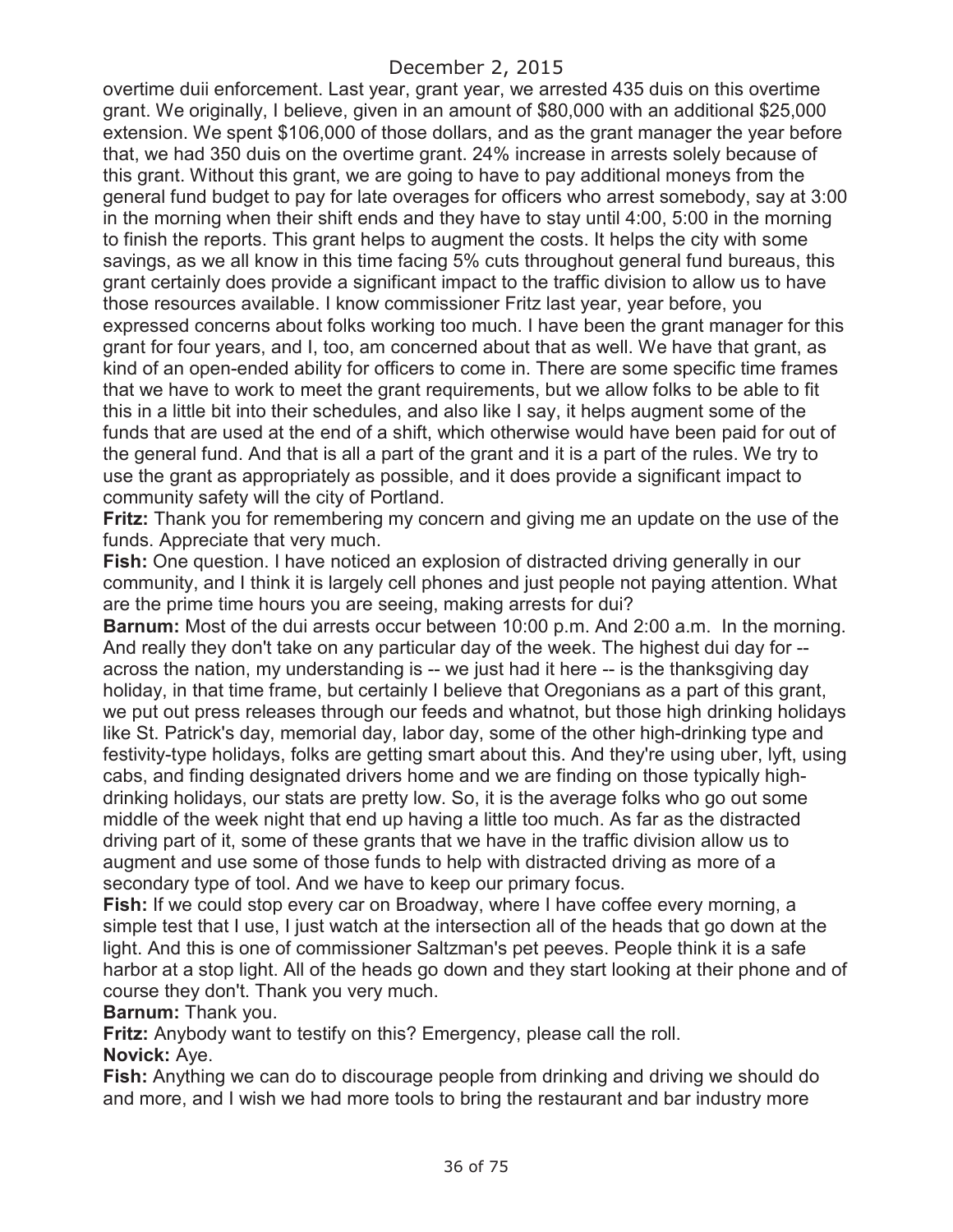dynamically into this conversation. More often than not these are people being served excessive amounts of alcohol and getting in a car and going out and harming others. I appreciate this ordinance, aye.

**Saltzman:** I appreciate the work you do and your other colleagues and I appreciate -bolster a point I made earlier this morning when I voted to support uber and lyft permanent regulations -- I have heard a lot of evidence of how people coming out of bars using uber and lyft. I -- thank you. Aye.

**Fritz:** Thank you for making sure our officers are safe by not working too much overtime as well, aye.

**Fritz:** Second reading for 1247.

### **Item 1247.**

**Fritz:** Roll call, please.

**Novick:** Aye. **Fish:** Aye. **Saltzman:** This is great. Aye. **Fritz:** Aye.

**Fritz:** 1248, please.

**Item 1248.** 

**Fritz:** Ms. Moody

**Christine Moody, Procurement Services:** Good morning, commissioners. Procurement report recommending a contract award to Stellar J august 4th, 2015, three bids were received, and stellar j was the low bidder. The city identified five divisions of work potential minority women and emerging small business subcontracting opportunities. Mwsb subcontracting on this project is at 46%, areas of tracking and traffic control. I will turn this back over to council if you have any questions.

**Fritz:** Questions? Thank you very much. Anybody want to testify on this?

**Fish:** I move the report.

**Saltzman:** Second.

**Fritz:** Roll call, please.

**Novick:** Aye.

**Fish:** Thanks for your good work, Christine. It's always nice to see a bid come in below the estimate and also to see the subcontracting mwesb numbers as high as this. Aye. **Saltzman:** Aye.

**Fritz:** Thank you, aye. 1249, please.

# **Item 1249.**

**Moody:** Christine moody, procurement services. Titan utilities, engineer's estimate on the project, \$592,000. September 29th, 2015, four bids were received and titan utilities is the low bidder at \$582,000. The city identified eight divisions of work for potential minority, women, and emerging small business subcontracting opportunities. Mwesb

subcontracting participation on this project is at 57%, overall mwesb participation at 92%. I will turn this back over to council if you have any questions.

**Fish:** I have learned at my peril not to regularly contradict you. I think you got the numbers reversed. It's -- the estimate was 582 and bid was 592. But still very close.

**Moody:** That's correct. It was a little late when I was putting this together.

**Fritz:** Anybody want to testify on this item? Motion.

**Saltzman:** Move the report.

**Fish:** Second.

**Fritz:** Roll call, please.

**Novick:** Aye. **Fish:** Aye.

**Saltzman:** Appreciate your good work. Aye.

**Fritz:** Thank you, aye. 1250, please.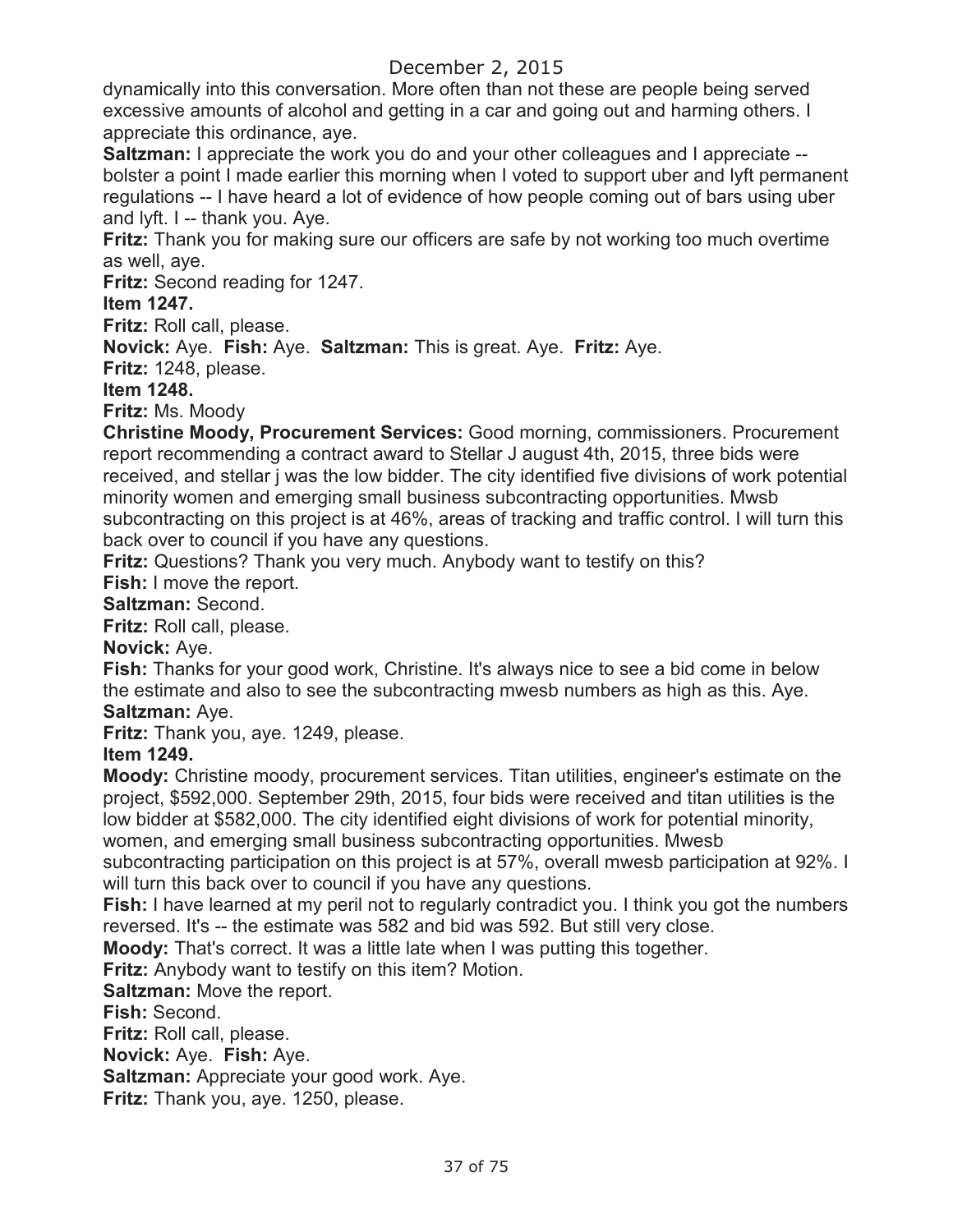**Item 1250.** 

**Fritz:** She has pulled in re-enforcements. Go for it.

**Moody:** Christine moody City code 5.33220 allows the city to enter into a direct contract with a manufacturer without a competitive solicitation if the costs from the manufacturer is the same or less than the cost the manufacturer charges to distributors. In the case of this price agreement, hitachi offered very aggressive pricing for storage area network hardware, software, and services to the city. Taking advantage of this offer, is anticipated to save the city hundreds of thousands of dollars over the life of the contract. The action you have before you is to accept the recommendation to enter into a five-year price agreement with hitachi data systems for not to exceed an amount of \$7.5 million. I will turn this over to carolyn glass and jeff baher from the bureau of technology services for further comments.

**Carolyn Glass, Bureau of Technology Services:** This is a routine multi-year agreement that allows us to buy products during the five-year time frame up to the not to exceed amount. Products used to meet the city's growing storage needs. The contract helps us prepare and plan for the Portland building renovation and the data center move projects. I would be happy to answer any questions that you may have.

**Fritz:** Questions from council?

**Saltzman:** Yeah, you mentioned the Portland building renovation. And I flagged when we had an earlier presentation the rather astounding number that was tossed about, about \$4 to \$5 million to move the data center. Is this part of that large number or is that on top of that? We're still talking four to \$5 million to move a data center?

**Glass:** The data center move numbers would be separate from this amount. This is to provide over the next five years for the city's storage growth needs and refresh of that equipment that provides that storage.

**Saltzman:** These are two separate items. I'm still astounded at that number of four to \$5 million. Hope somebody, looking at you Jeff, will get me some information on how it costs that much. You don't have to tell me now. Give it to us all. I think we're all curious about that.

**\*\*\*\*\*:** Will do.

**Fritz:** Questions? Does anybody want to testify on this? Emergency, please call the roll. **Novick:** Aye. **Fish:** Aye. **Saltzman:** Aye.

**Fritz:** Thank you, aye. 1252, please.

**Item 1252.** 

**Fritz:** Commissioner novick.

**Novick:** Can you explain what we're doing here?

**Kathryn Levine, Portland Bureau of Transportation:** Good morning. I'm Kathryn Levine, Portland transportation. The item before you relates to repair work done on the Broadway Bridge decking as part of the east side loop streetcar project that opened in 2012. We replaced the center decking on the Broadway Bridge with frp, fiber re-enforced polymer light weight decking. Some of the screws were seen rising up, which was indicative of a need for repair. Multnomah County was really terrific as our partner, as you know, they had an issue on Morrison Bridge that was much more severe. They recognized that we needed a repair. We were able to contact our original construction team, they came back, and together accomplished a repair on the decking. Our original contract, although closed out, had provided that the contractor provide us with a five-year warranty related to the decking. So, at least half of the work was strictly warranty work. We are not paying for that. But in the course of making the repair, we chose to make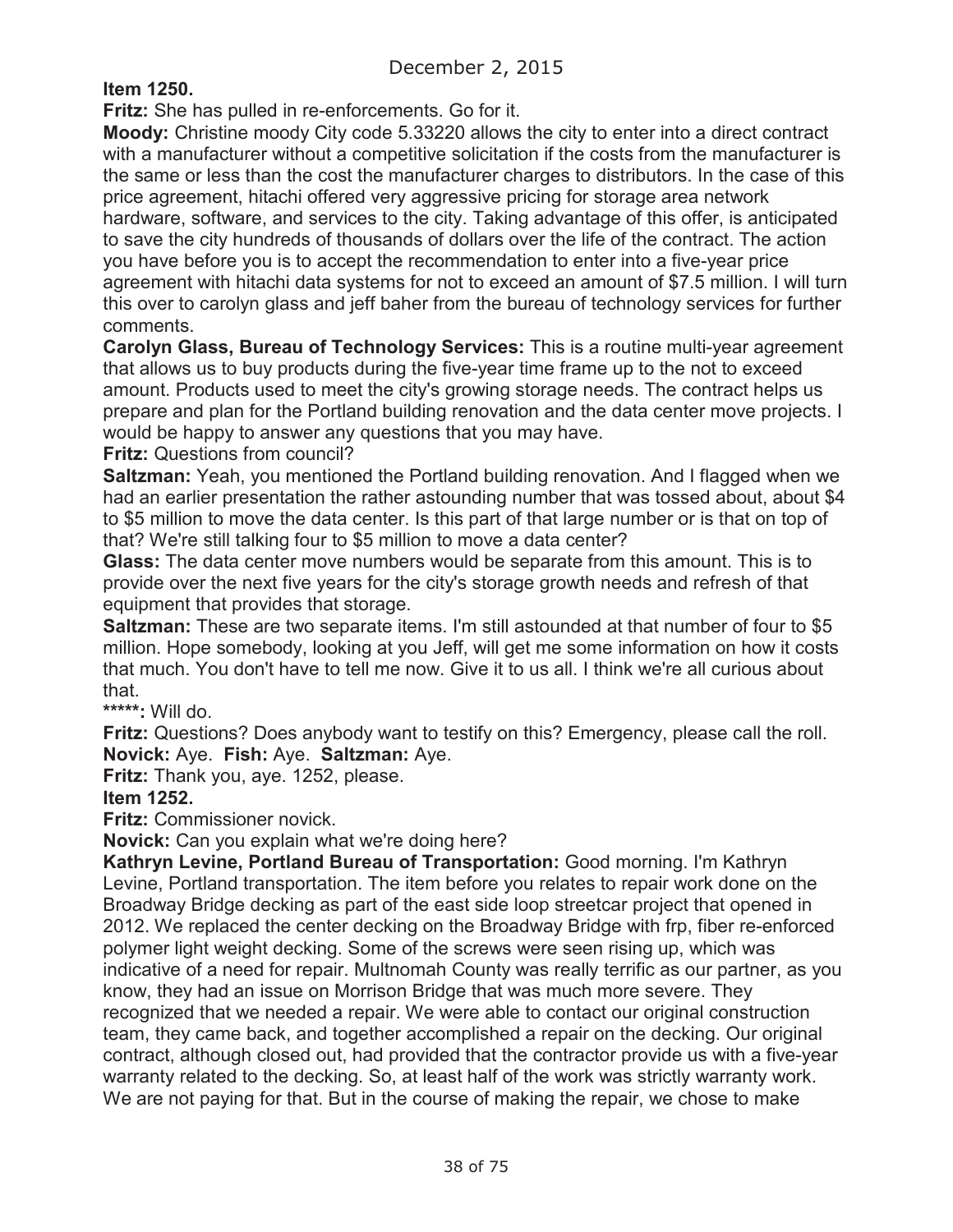some betterments, specifically to help Multnomah County's repair work on some adjacent decking on the same bridge. This ordinance is to authorize payment to stacy and witbeck, original prime contractor, and their subcontractor, hamilton who came back and accomplished the repair work. Thank you.

**Fritz:** Questions council? Anybody want to testify? Emergency, please call the roll. **Novick:** Thank you Kathryn, aye.

**Fish:** Aye. **Saltzman:** Aye.

**Fritz:** Thank you, aye. 1253.

#### **Item 1253.**

**Fritz:** Is this contract amendment will complete the Portland tennis center bubble that will allow year-round indoor play at four additional tennis courts. We opened it recently and it is lovely. This contract increases the contract amendment to 30% which is why it is at council and Lauren McGuire will provide the details.

**Lauren McGuire, Portland Parks and Recreation:** Thank you. Put up the PowerPoint. Thank you. Thank you, Commissioner Fritz and members of the council. My name is Lauren McGuire, capital project team manager for Portland parks and recreation. With me is Susan, capital project manager for this project, reed Blanchard, construction manager. We are here to request council authorization to execute a change order to skyward construction, inc, contract, for an additional sum of \$38,874.40 for additional items of work necessary to complete improvements for the Portland tennis center. The Portland tennis center located at 324 northeast 12th avenue in Portland was acquired by Portland parks and recreation in 1973. Adjacent to buckman field and benson high school in northeast Portland. Tennis center originally included four indoor courts and eight outdoor courts and there was a demand for additional indoor courts in Portland. A capital project was funded in the amount of \$672,672, to enclose four outdoor courts, in 2012. Also included in the project was an ada ramp, required to provide accessible path to the newly-covered court area elevated above street level. New tennis center bubble provides more courts for indoor play. Construction of the air support structure commenced in November of 2014, and was completed in june of 2015 by skyward construction. During excavation, project team discovered an existing in-ground electrical feed was in conflict with the ada ramp. As a result of the conflict, pge required insulation of the new power service to the tennis center. The design, permitting, construction of the new electrical feed extended the project completion date and increased the cost associated with the project. Most of the costs were reconciled in previous change order. This change order in the amount of \$38,874.40 will bring the total amount of all change orders in the project to \$205,621.55, or 30% of the original contract amount. The chief procurement officer has the authority to approve change orders only up to 25%. So, this change order now exceeds 25% of the original contract amount and requires council approval. The approval of the ordinance provides the authority to the chief procurement officer, the total value of the contract will be \$878,293. System development charge funding request will cover the cost of the change order so there is no additional fiscal impact. So, to conclude, we are asking council to authorize the procurement officer to amends the contract for skyward construction, \$38,874.40 for the additional scope of work on the Portland tennis center project, council declare that an emergency exists in order to further avoid delays in the completion and close out of the project. Thank you. Questions.

**Fish:** Just a comment. I love this project almost as much as I love the work commissioner Fritz has done to put turf fields and lights -- we are creating an opportunity for year-round use, and, of course, the problem with the outdoor courts was during the winter, there were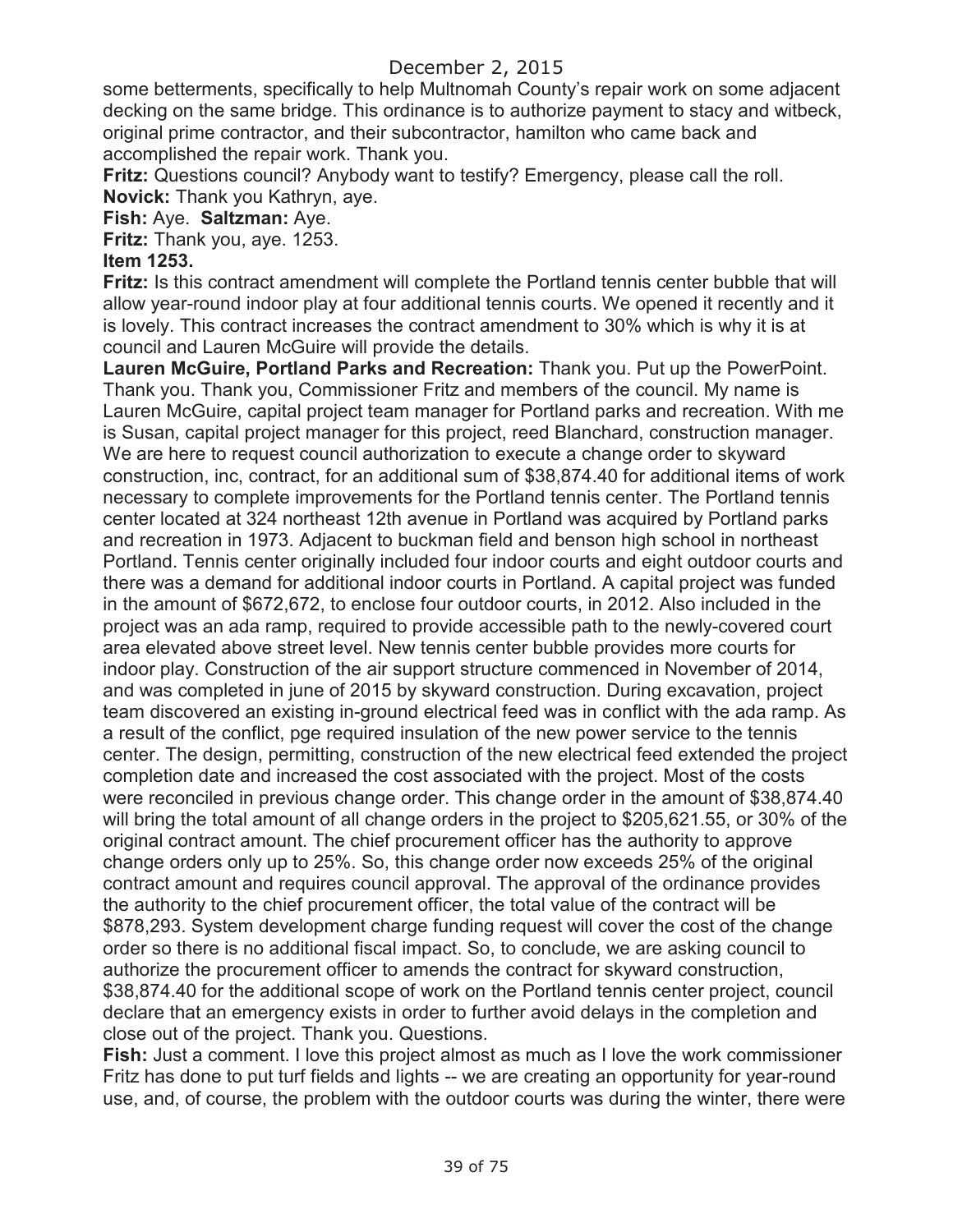periods of time they couldn't be used. So this not only expands the services that we can offer to our customers, but through that expansion gives us additional revenue stream to help offset the costs. So, I, as a recovering tennis player in my youth, I am hugely supportive of this effort and thank you for your good work.

**Fritz:** Thank you. Anybody want to testify on this item? Emergency, please call the roll. **Novick:** Thank you for the crisp presentation. Aye.

**Fish:** I don't want to date myself, but the last racket that I used competitively was the arthur asch racket and there was a bit of a gap. Thank you for a very nice and succinct presentation as well, aye.

### **Saltzman:** Aye.

**Fritz:** Commissioner Fish, taking a leaf out of your book on the presentations of -- thank you very much for this presentation and for all of your work and thank you commissioner Fish for initiating this project which as you said will not only increase playability but also bring in additional revenue. Aye.

**McGuire:** Thank you.

### **Item 1254.**

**Fritz:** Re-enforcements, please go ahead.

**Travis Ruybal, Portland Parks and Recreation:** Thank you. My name is travis ruybal, project manager for Portland parks as well as for this particular project. We are here to seek your approval to move forward with competitive solicitation and contracting -- phase two. The improvements that the golf course include right of way frontage improvements. These improvements, incorporate a -- street trees, lighting, and provide for increased public safety. We will be decommissioning two existing septic systems on the property, and connecting both the clubhouse and maintenance facility to a sanitary sewer, city sanitary sewer. This will have real environmental benefits to the groundwater along the slew and it has been supported by our colleagues at bes. We will redevelop the existing parking lot in a way that provides increased accessibility as well as updating the parking lot to meet current code requirements. Project incorporates a new outdoor gathering area, driving range facility that we hope will help to provide increased revenues that will help parks pay back the acquisition costs for the property. The project budget, total project budget is \$2.8 million, \$400,000 of which provided to the golf fund. The schedule is -- we would like to go out to bid immediately. It is a new business that we're trying to foster and so we want to impact the business as minimally as possible by getting construction done over the winter. And so in summary, I will thank you for allowing me to present the good work we are doing on this property and we respectfully ask for your approval to move forward with bidding and procurement of construction services to complete these proposed improvements.

### **Fritz:** Questions from council?

**Saltzman:** What's the new business that we're impacting?

**Ruybal:** So, as part of a larger land division that happened approximately a year ago, parks took over the southern piece of the golf course as you are aware, and the business that we're really talking about is the golf course itself. Phase one included the reconfiguration of the golf course from a 18 to 9 hole golf course and the next phase to come in and do the infrastructure improvements.

**Fritz:** Thank you. Anybody want to testify on this? Emergency ordinance, calling the roll. **Novick:** Aye. **Fish:** Aye. **Saltzman:** Aye.

**Fritz:** Very exciting what's happening at col wood and cully in general. Thank you for bringing this ordinance. Aye.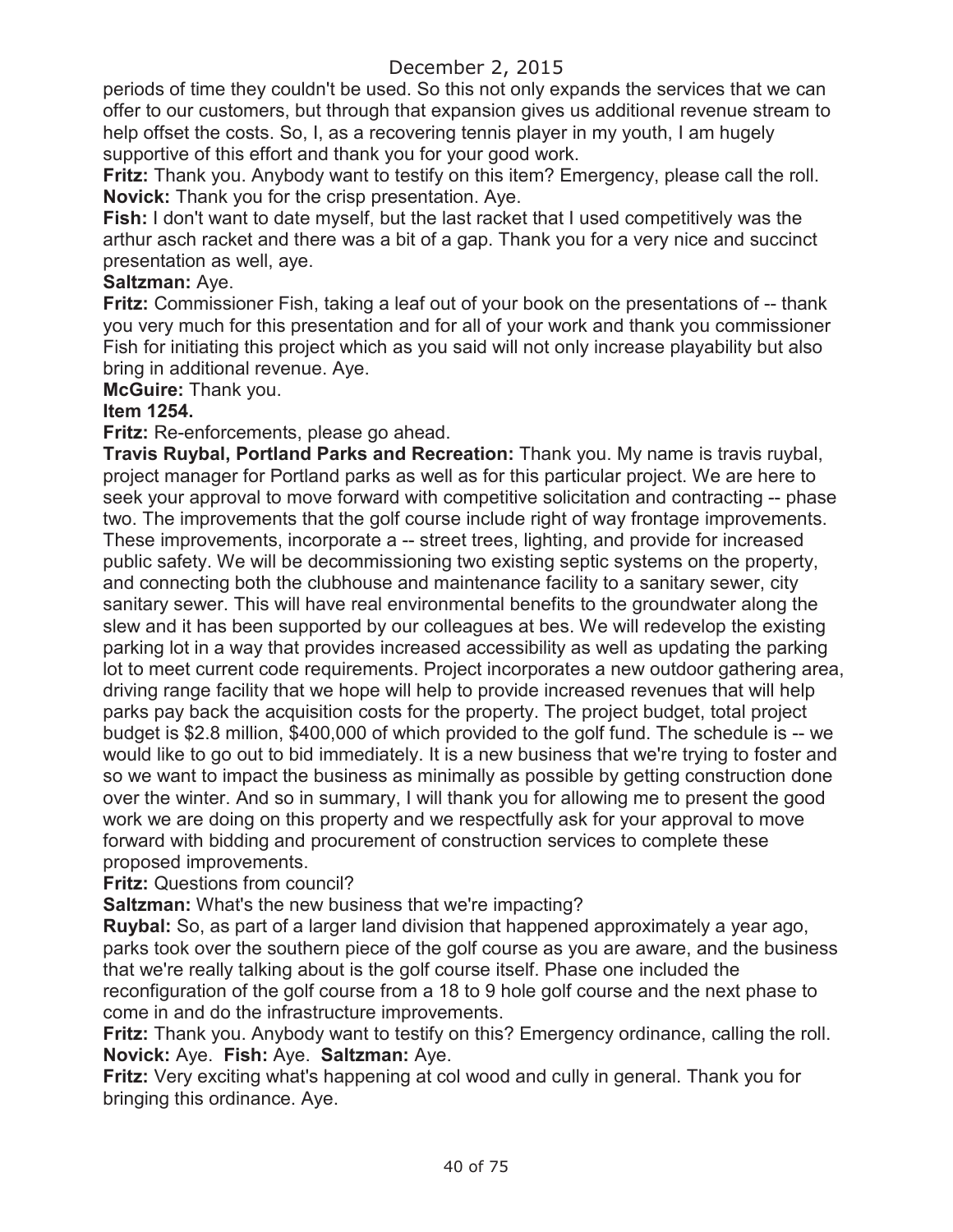**Item 1255.** 

**Fish:** Commissioner Fish.

**Fish:** I will turn this over to Jonas. Welcome.

**Jonas Biery, Bureau of Environmental Services:** Thank you, commissioners, business services manager with the bureau of environmental services. Authorizes an agreement lloyd district llc, on site waste water treatment facility. The onsite facility will treat and reuse wastewater generated by building tenants resulting in a reduced waste water flows to the city's publicly owned treatment system. In early 2013, discussions began between bes and the developer to create a pilot arrangement that adjusted for the expectation of reduced flow to the city's system. Agreement and ordinance before you today memorializes the results of that discussion. The agreement authorizes the city to reimburse aat for a portion of the development charges that were paid by aat by -- this will result in approximately \$1.5 million being returned, and that is equivalent to 61% of the wastewater sdc related to that specific development. Hassalo and eighth will maintain a connection to the -- city will review discharges to the city systems and will discharge accordingly if the monthly limit is exceeded. This adjustment was included in the fiscal '15- 16 fall bump, along with a recommendation from the city budget office that the city further explore policy considerations to guide decisions for any similar future requests. **Saltzman:** Is this similar to what we did on south waterfront, center for health and

healing? They have a bioreactor also that --

**Biery:** Ohsu arrangement a little different, ohsu did not pay sdcs -- similar concept, but a much different arrangement.

**Saltzman:** What's pilot about it, I guess, if it is getting done --

**Fish:** Pilot in the sense that it is a one-off that we are evaluating and based on the -- our overall assessment of this project, we could come back to council with some policy recommendations.

**Saltzman:** I guess I would like at some point an update on how the bioreactor at ohsu is working.

**Biery:** We can provide that.

**Fish:** Happy to.

**Fritz:** Anybody to testify? Please call the roll.

**Novick:** Aye.

**Fish:** Thank you, Jonas. Thanks to our partners on this. We hope that the developer who has sort of branded this phase of the development as eco-friendly is wildly successful. It will be good for our city and good for the lloyd district as well. Aye.

### **Saltzman:** Aye.

**Fritz:** Thank you, aye. 1256, please.

**Item 1256.**

**Fritz:** Commissioner Fish.

**Fish:** I will turn this over -- excuse me, who are you again?

**Ty Kovatch, Water Bureau:** Maintenance construction for the water bureau.

**Fish:** You look familiar. I will turn it over to ty for a brief overview.

**Kovatch:** Good afternoon, I guess it is now, commissioners. We're here to ask you for your approval to proceed with the competitive solicitation for aggregate services contract, which is essentially rock that we bring in and backfill the excavations with and also how we dispose of our spoils, which is the soil that we take out of the excavations when we're doing the maintenance of the system throughout the city. So, the request is over five years, it's estimated to be approximately \$10 million, and seven of that is for the Portland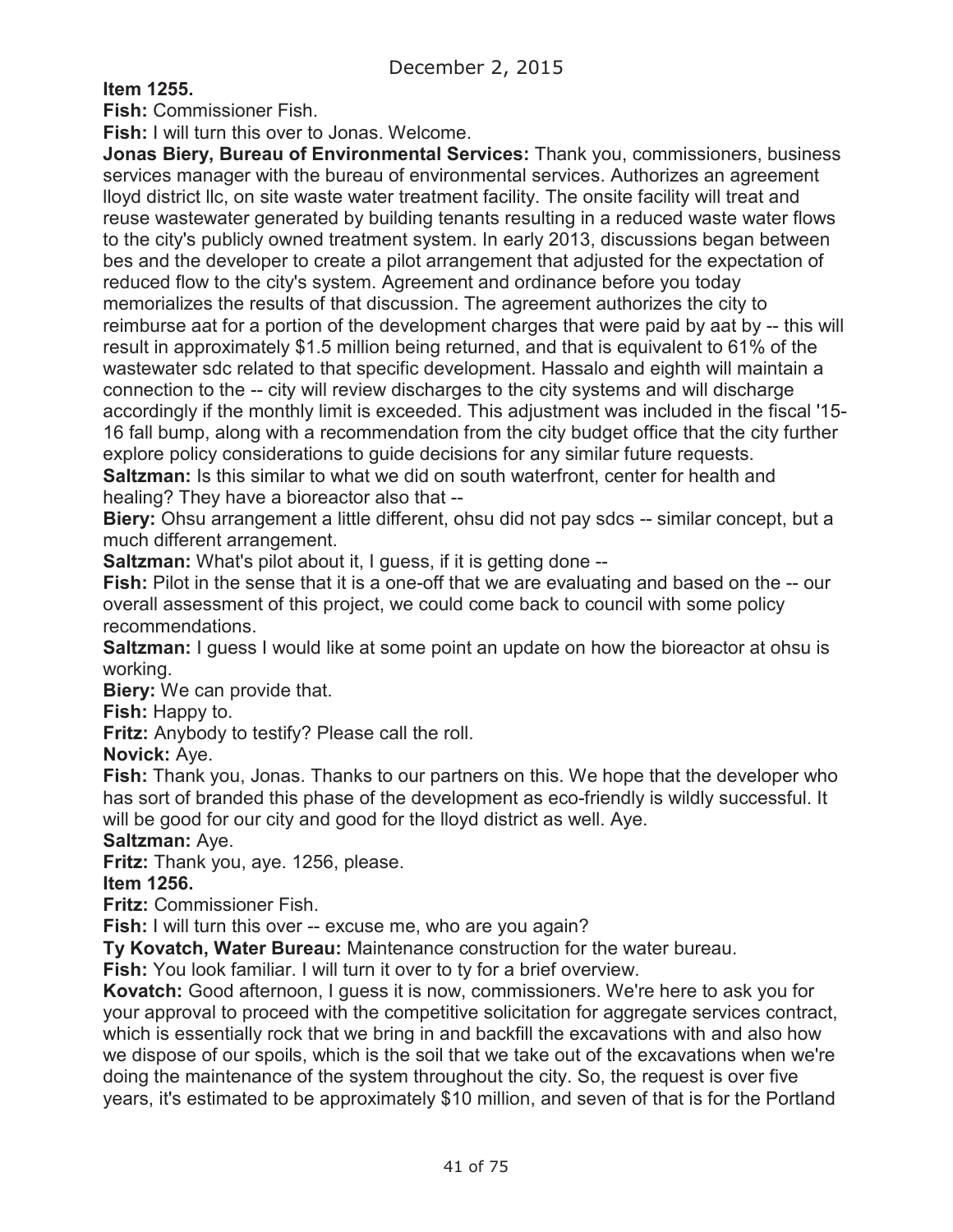water bureau, and three in there that would be for pbot and parks and recreation for their procurement of aggregate because they have similar needs as we do, and it benefits the city as a whole to go at that more comprehensively because it makes the bid opportunity more attractive to the potential providers, which means more of them will be involved and -- in the water bureau's world it helps to have more people involved in the competition because we work in different geographic areas throughout the city and our dump trucks have to travel great distances in some cases to get to where our rock and spoils yards are, and, so, this is an important piece of what we do, and it is a foundational element of the maintenance of the system because all of our stuff is in the ground. Almost everything we do, we're digging something up. We backfill with rock to make sure that the pipe is embedded in soil that is not corrosive and to be sure when we compact it and put the street that it doesn't sink there. This is a -- an ongoing thing that we have and if you have questions, I would be happy to answer any of them.

**Fritz:** A partnership between the different bureaus previously?

**Kovatch:** I think this is something in particular purchasing takes a good eye for when they see one bureau coming forward with something that is a common need among the bureaus. They are pretty good about linking those up. So I think that is a great service that they provide and a benefit of the centralized service that sometimes we in the city don't necessarily take a moment to celebrate.

**Fritz:** Terrific. Thank you for bringing that to our attention. Other questions? Thank you. **Kovatch:** Thank you.

**Fritz:** Anybody want to testify on this? Nonemergency, moves to second reading.

**Fish:** Thank you, ty.

**Fritz:** 1257 please.

**Item 1257.**

**Saltzman:** You can read 1258 and 1259 as well. We will do them all as one.

**Item 1258.**

**Item 1259.**

**Fritz:** Commissioner Saltzman.

**Saltzman:** Thank you, madam president. These three ordinances are the first projects under the multiple unit limited tax exemption program recently revised by the city council and Multnomah county commission. The changes were intended to maximize the ability of this program to create more affordable units in private market developments. Also providing more accessible units and opportunities for minority, women, and emerging small business contractors. These three projects reflect a total of 409 units, 20% of which will be affordable units. 27 will be affordable to households at 60% of median family income. And 55 affordable to households below 80% of median family income. These projects are also located in amenity rich areas of the city where we desperately need more affordable housing. Two of the projects are located in the Vancouver Williams corridor, one in the goose hollow neighborhood. In addition to providing affordability, universal design accessibility feature and 5% of the units fully adaptable. Developers of all three proposed projects entered into technical assistance contracts with experts in minority contracting to maximize the utilization and minority and women-owned construction firms in the development of these rental projects. I would like to invite up dory and Andrea from the Portland housing bureau. Tony jones, executive director of the metropolitan contractor improvement partnership, and jeb Jansen, transition projects, inc. You will have to grab another chair.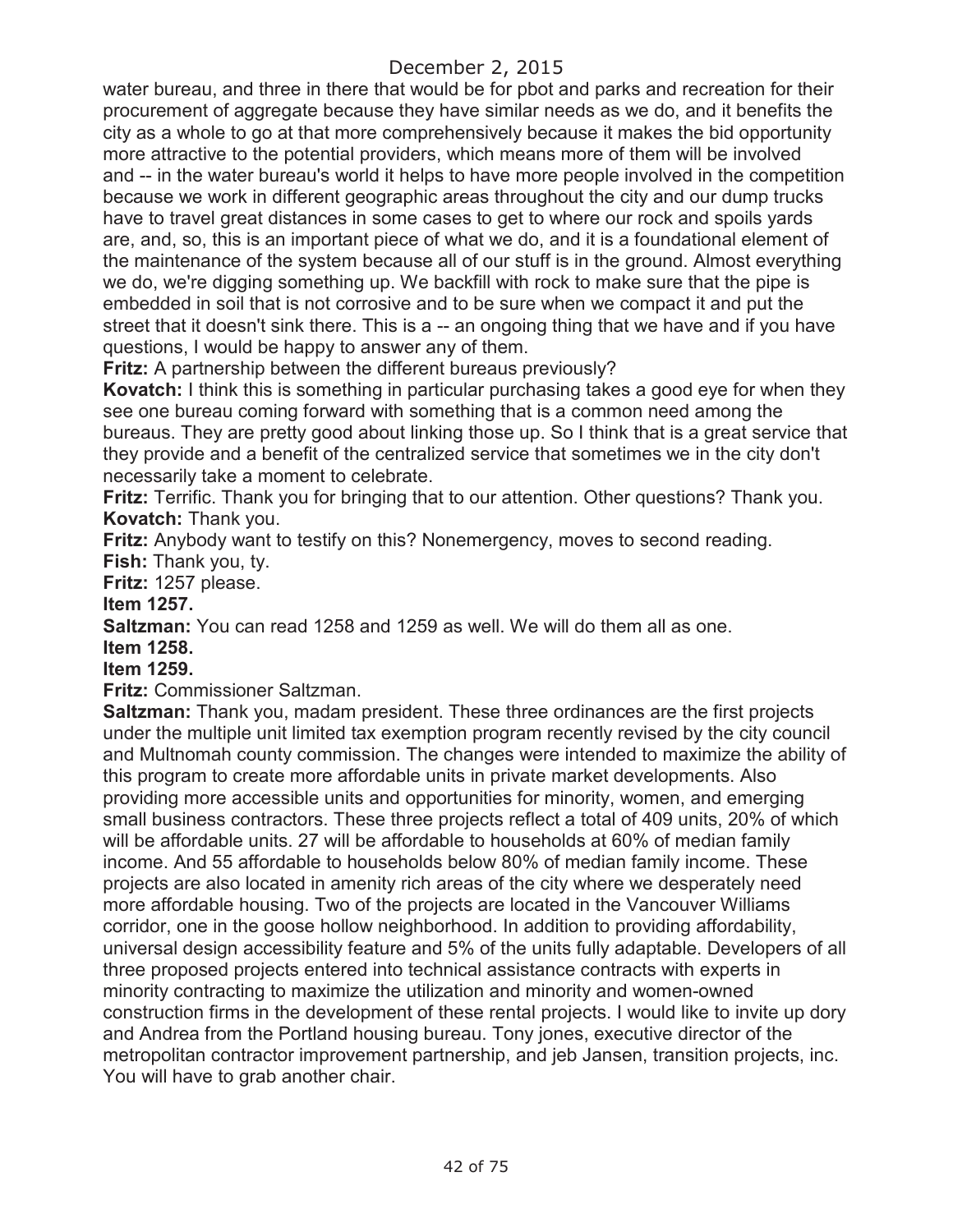**Dory Van Bockel, Portland Housing Bureau:** Thank you, commissioner. Program coordinator with the Portland housing bureau working on the multi-programs. You introduced them very well. There is not a lot more detail I wanted to give other than the fact that after making the changes to the program, we started to take applications again at the end of september so we're excited to have three right off the bat taking advantage of the program, and we also have others in line to hopefully fully utilize the cap that we have for the 2015 calendar year.

**Andrea Matthiessen, Portland Housing Bureau:** Andrea, housing program manager at the Portland housing bureau. We just wanted to provide the opportunity for you to ask questions about the three specific projects. I know that you've got the individual project right up -- attached as exhibits to the ordinances. Just wanted to know if there were any specific questions.

**Fish:** Two questions. One is, it looks like the chart that we have been given, all of the units are 16 below, is that correct?

**Matthiessen:** That's not actually correct. A portion of the units are available at 60%, affordable at 60% and below, and some are affordable at 80% and below.

**Fish:** How do we make the -- when we administer the program, how do we make that distinction between 60 and 80%?

**Matthiessen:** It depends on the market of the particular neighborhood that a project comes in, their application and the rents that are currently being charged in that neighborhood.

**Fish:** Under the revised guidelines, do we have a formal or informal mechanism to extend -- to seek an extension of an additional 10 years for this program? Any unit that is covered under this ordinance, do we have a formal, informal process for coming back in --

**Matthiessen:** We do have a formal process. That process has been utilized previously by several nonprofit partners and we also are in the process of formalizing something for projects that are private market developments as well.

**Fish:** For example, if in 10 years we were operating below whatever the then cap was and there was someone willing to consider an extension that is an example where we could - with council and county approval, we could extend beyond 10 years and still stay under the \$3 million cap.

**Matthiessen:** That's correct. The forgone revenue, however, for any project that would have an extension would count against the cap at this point in time.

**Fish:** The last question I had is, i've read some nonsense from some developers who blamed the old program for why we have such a miserable track record of generating affordable units in private sector development. One of the things most of the commentary glossed over was we used to have a \$1 million cap on forgone revenue. There just weren't that many units that we were going to be able to award in any event. But under commissioner Saltzman's leadership, we have revised a program to make it more developer friendly, and I would be curious to hear from you now that we have this new set of rules in place what do you think was the most significant change that benefited this program having more people taking advantage of it? Originally we were told that the competitive nature of the old program created timing and certainty problems. Obviously we are operating with a \$1 million cap before which limited overall the number of units. We had a cap on profits and other things. From your experience in this round, what change or changes is making a difference in developers taking advantage of it? **Matthiessen:** I think you already mentioned the difference in how projects can apply for the program. It's -- they're able now to come in, not just in a defined period of time, but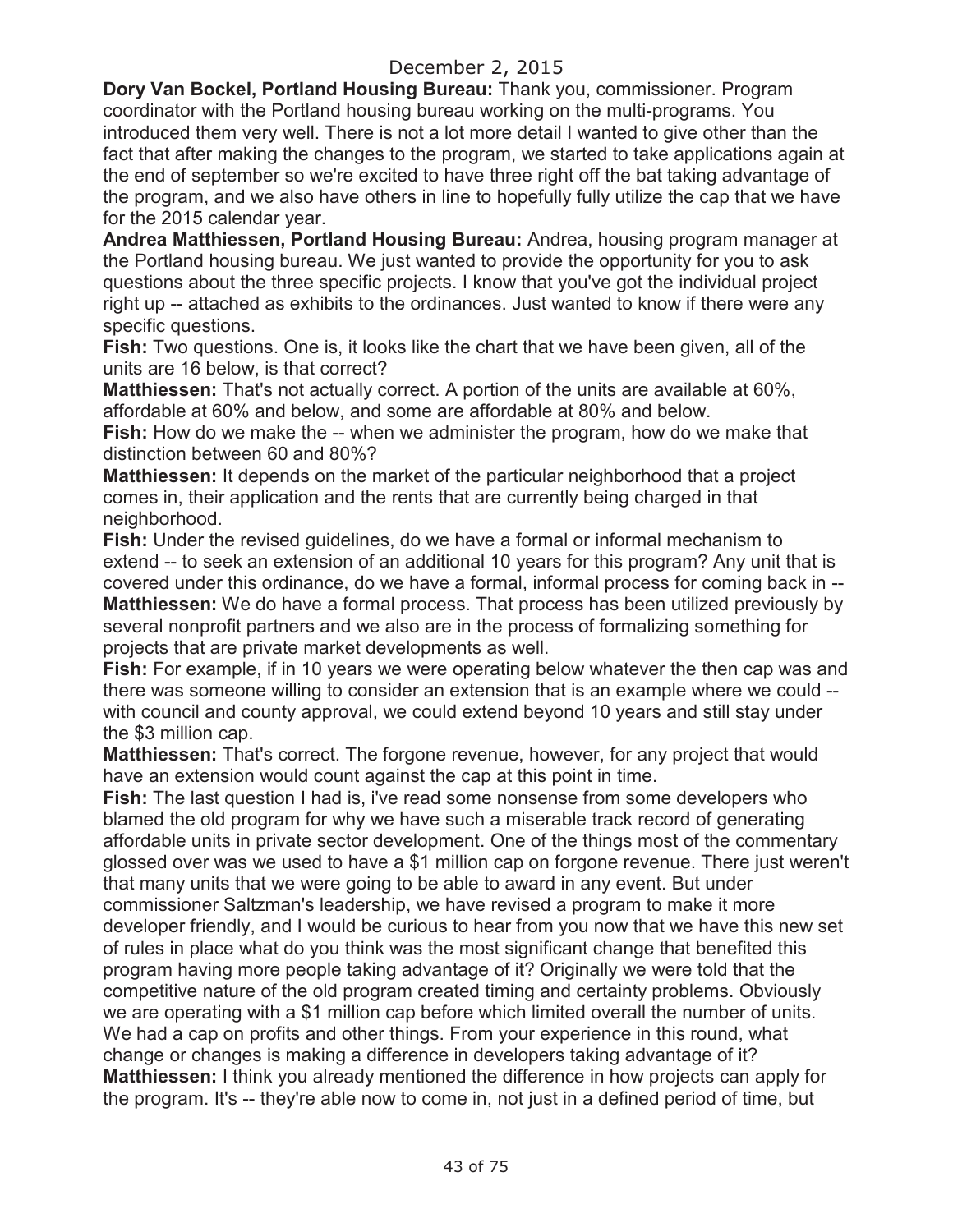whenever they're ready in a more appropriate development time line, but I think in addition to that, we're also looking at a scenario where we have taken away the restriction on the rate of return for the projects, and I think that that is obviously rather compelling for a number of our development partners. And then I think we did hear from our development partners as well, private market that the lack of predictability around the cap, and the availability of awards that could be made under the \$1 million cap was a deterrent from using the program. To have a \$3 million cap where there is more room and they have more certainty, that there might be room for their projects as well is appealing. **Fish:** The original changes we made four, five years ago had in the underlying ordinance

a requirement that the bureau annually review the program to see if there are further refinements that make it more effective. Is that your intent following one year of experience with these new guidelines to do a review and come back to us with any suggestions that you might have for refinement?

**Matthiessen:** That's correct. I think in this market, in particular, it's very critical that we are constantly monitoring the effectiveness of not just the multi-program but all of our affordable housing programs and if there is opportunity for revisions or tweaks that we're aware of those and tracking that possibility.

### **Fish:** Thank you.

**Saltzman:** Mr. Jones. Press the button at the base of the microphone.

**Tony Jones:** Good afternoon, commissioners. My name is tony jones, executive director of metropolitan contractor improvement partnership and we are here in support of the applications for the multi-program. We are working directly with marathon developers on the North Vancouver Avenue, shaver street project, Mississippi Avenue and Albina project. We want to say, I know it is very early on, that, you know, the strategy in terms of engaging with organizations like ours, we think is helpful. We think it works. One of the biggest challenges that I think small businesses face is getting information about opportunities in a timely manner where they can plan for that opportunity and maybe have a chance to actively participate. What's great about this, you know, aaron has been very proactive. Immediately reached out to us. We are working closely with them. We have a draft memorandum of understanding of our scope of services that we're going to provide to outreach, identify minority and women contractors to participate in these developments and different ways to approach in breaking down the work so minority and women contractors can maximize their opportunity to participate. We think the program has made some improvements that it is really going to provide more opportunities for folks, for businesses to get to work and in particular connect to private sector opportunities which I think is great.

### **Saltzman:** Thank you.

**Jeb Janson:** Jeb Jansen, housing case manager for transition project. I worked with marathon property management recently with their development. I had -- I worked with the disabled vets, and it was -- I -- they reached out to transition projects and I was able to get one of our vets on the waiting list, and -- he was afforded an opportunity he otherwise wouldn't have been able to get. He's, you know, thrilled to be living in a place where the services he needs to access are close, like he doesn't have to, you know, travel very far to get services. And working with -- having a place that gives, that's priority, and just having access to that affordable housing piece is huge. Especially to our organization, that works with people who are all under that.

**Saltzman:** Thank you. That completes the invited testimony.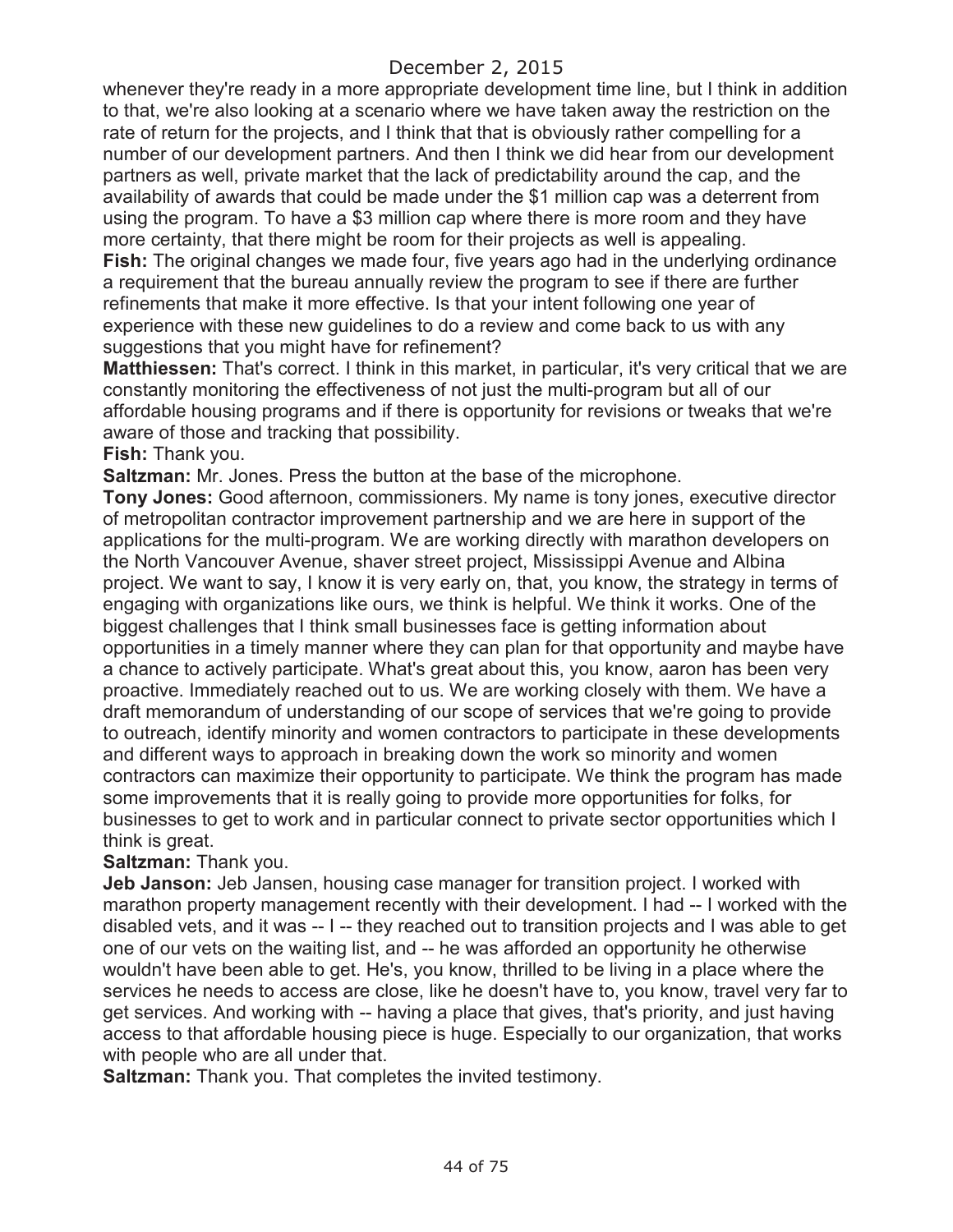**Fritz:** Thank you. Questions? Does anybody want to testify on any of these three ordinances? Yes, please come forward.

**Moore-Love:** I have one more person signed up. Stephen Gomez. **Fritz:** Good afternoon.

**Stephen Gomez:** Good afternoon, commissioners, Stephen Gomez. **Saltzman:** Push the button.

**Gomez:** Good afternoon, commissioners. Resident of the Boise neighborhood and a member of the board of directors for the Boise neighborhood association and in that capacity I chair the land use and transportation committee. I'm here to speak to the bna support of marathon development multiunit limited tax exemption grant application for two projects in our neighborhood. The Boise neighborhood, part of the historic Albina community, has seen tremendous change in forms of both displacement and development. In 1990, 68% of Boise's residents were African American. By 2010, that number had fallen to 24%. Contributing to the trend, 40% of residents in Boise own their homes. Low income renters easily displaced particularly when vacancies are low and rents rapidly rise. Predominant trend today is development. Currently along Williams, Vancouver, Mississippi, main streets, we know of 1,200 units of mixed-use apartment units in various stages of planning, permitting, or construction. Exactly 15 apartments, or one percent, classified as affordable by city of Portland housing affordability guidelines, 15 units, marathon project, Wilmore also funded by a multi-grant. In April of this year, Boise neighborhood association, adopted a housing affordability statement sent to the housing bureau and commissioner Saltzman's office underscoring our neighborhood support for a broad range of housing affordability programs to be focused on our neighborhood, as well as citywide. We believe that lower and moderate income residents deserve to benefit from attributes, market rate development brings to the neighborhood. Improved transportation infrastructure, social amenities, enhanced public safety and improving schools. Programs providing housing options for lower income residents to stay or return to Boise are a high priority with us. We have worked closely with marathon development, on their four mixed use projects, apartments they will begin to build in 2016. They have been responsive to many of our requests and they will be an asset to the neighborhood. Awarding the multigrant marathon has applied for, is a concrete action that the city can take now which will provide 57 affordable housing units in Boise. We recognize the need for and support significant investment in a variety of affordable housing types in Boise and citywide, including single family home ownership, home repair, housing for families, veterans, and seniors, and assistance for first-time moderate income home buyers. We urge the council to vote in support of marathon development's multi-grant application. Thank you. **Saltzman:** Thank you.

**Fritz:** Thank you very much for taking the time to be here.

**Gomez:** You're welcome.

**Fish:** Would you mind emailing your statement of principles on housing to all of the councilmembers.

**Gomez:** Absolutely. I would love to, thank you.

**Fritz:** These are all nonemergency ordinance and they move to second reading which finishes up the morning agenda. Do we need to read the afternoon titles? Title 1260. **Item 1260.** 

**Fritz:** This is rescheduled, but we don't have a time yet, is that correct? **Novick:** Returned to my office and we will reschedule it.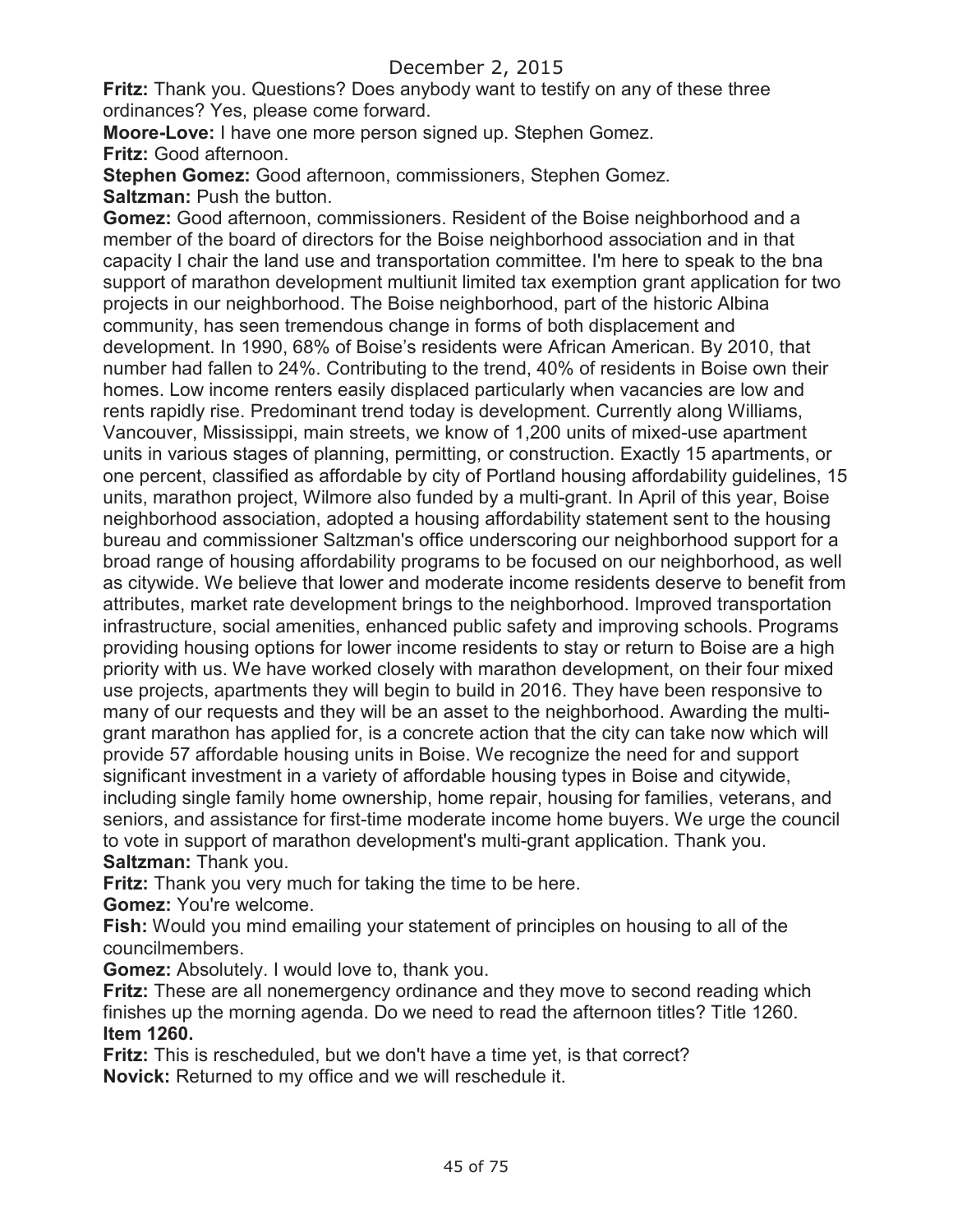**Fish:** May I ask a question. In the absence of the mayor, will we have all four members of council tomorrow at 2:00 for the presentation on the Willamette river crossing? **Fritz:** Is anybody scheduled to be out?

**Hales:** Only the mayor.

**Fish:** Thank you.

**Fritz:** Tomorrow afternoon, we have a presentation, and tomorrow evening at 6:00, we will be taking testimony on the comprehensive plan proposal. That's it. So until tomorrow at 2:00, we are adjourned.

At 12:20 p.m. Council Recessed.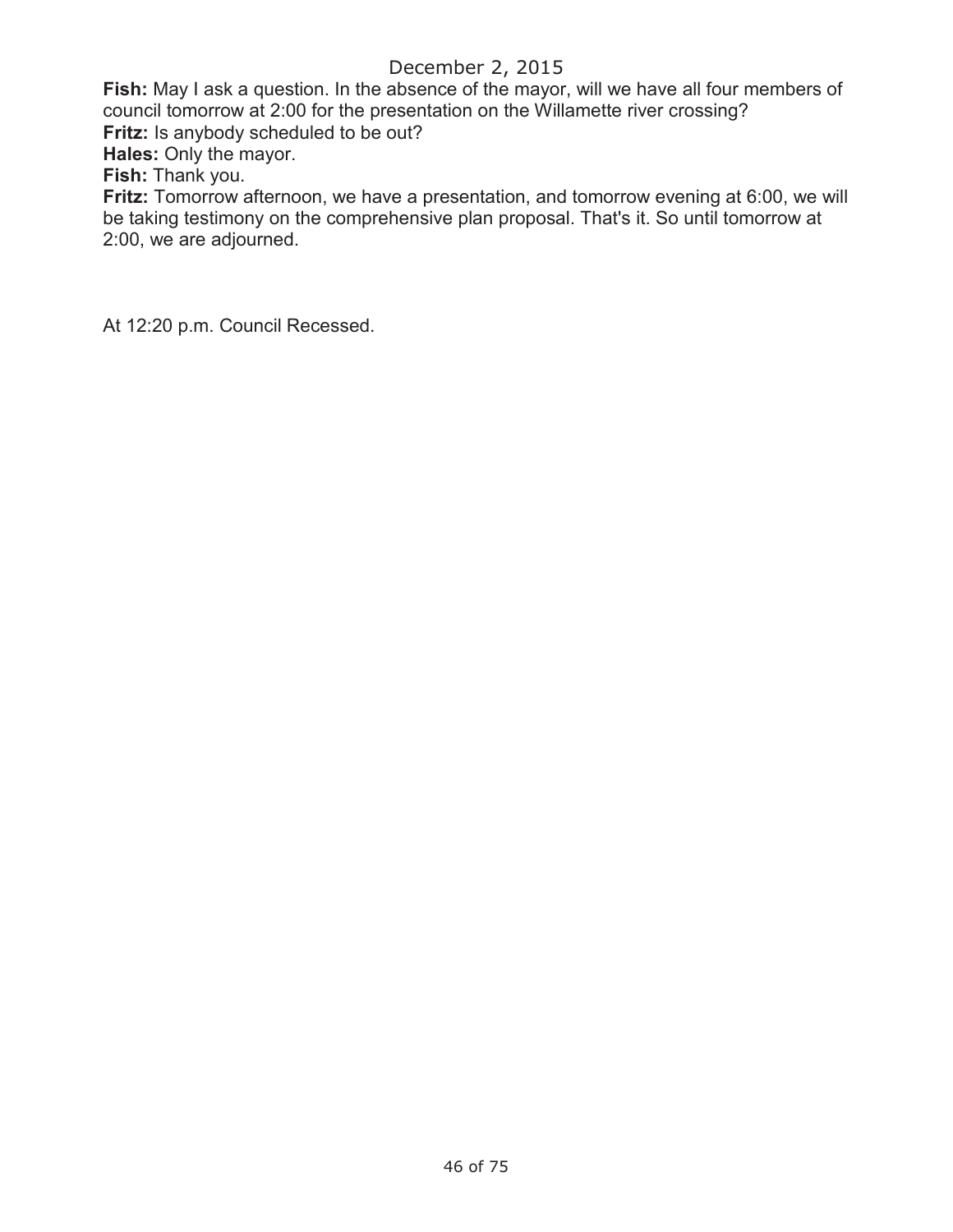# **Closed Caption File of Portland City Council Meeting**

This file was produced through the closed captioning process for the televised City Council broadcast and should not be considered a verbatim transcript. Key: **\*\*\*\*\*** means unidentified speaker.

### **DECEMBER 3, 2015 2:00 PM**

**Fritz:** Good Afternoon everybody and welcome to the Thursday December 3<sup>rd</sup> portion of the city council. Please call the roll. [Roll Taken]

**Fritz:** I believe commissioner Saltzman is joining us this afternoon we'll see. We have two items on the agenda today. Do you want them read together? Please read the items. **Item 1261.**

#### **Item 1262.**

**Fritz:** Commissioner Fish.

**Fish:** Thank you, madam president. It is a great honor for the water bureau today to present the Willamette River crossing to the council and to seek our collective approval for moving forward. We're joined today by the director, Michael stuhr. Chief engineer, Teresa Elliott, and the chief procurement officer for the city of Portland.

**Michael Stuhr, Director, Water Bureau:** Madam President and commissioners. First thank you for agreeing to spend part of your afternoon with us. We look forward to talking about this very important project for the city. I frame this project primarily in terms of seismic resilience. As you know, and Teresa will explain in more detail, our various crossings that we have across the river right now that -- central downtown are not likely to survive an earthquake. We desperately need to be able to provide water on the west side of the river, and that is the purpose of this project. There are some 130,000 Portlanders that live on the west side of the river, and we also supply whole sale contractors on the west side of the river. This project is extremely important. I'm joined by Teresa Elliott, bureau's new chief engineer, and Christine moody, and I'm going to turn the presentation over to Teresa.

**Teresa Elliot, Water Bureau:** Good afternoon. Portland water bureau serves over 32,000 services on the west side of the Willamette river, which is about 20% of all of our services that we provide, including in there is three of our major hospital complexes, ohsu, good samaritan, and veterans administration. It is also the hub of all of the government services in the Portland metro area, and to us, the west side is extremely important and essential in normal-day activities as well as immediately following an earthquake. Economically, we generate in the Portland metro area on the west side of town alone, \$8.2 billion. Getting water to cross the river is extremely important to us. But our biggest risk is the Cascadia subduction zone earthquake. We figured it at about 15%. We have a 15% chance of a Cascadia subduction zone earthquake occurring within the next 50 years. And then we have another 33% chance of a 6.0 magnitude earthquake occurring from one of the local faults in the next 50 years. Soils are extremely liquefiable material along both sides of the river. We currently have seven pipes that cross the river. And none of those have been designed for earthquakes. They have all been designed prior to us knowing that we had an earthquake risk on -- in the Portland area, let alone in Oregon. Based on talking to odot, we figure we will lose all of the bridges in the downtown core area, taking three of the crossings from liquefaction and damage the rest of those from bridges falling as well.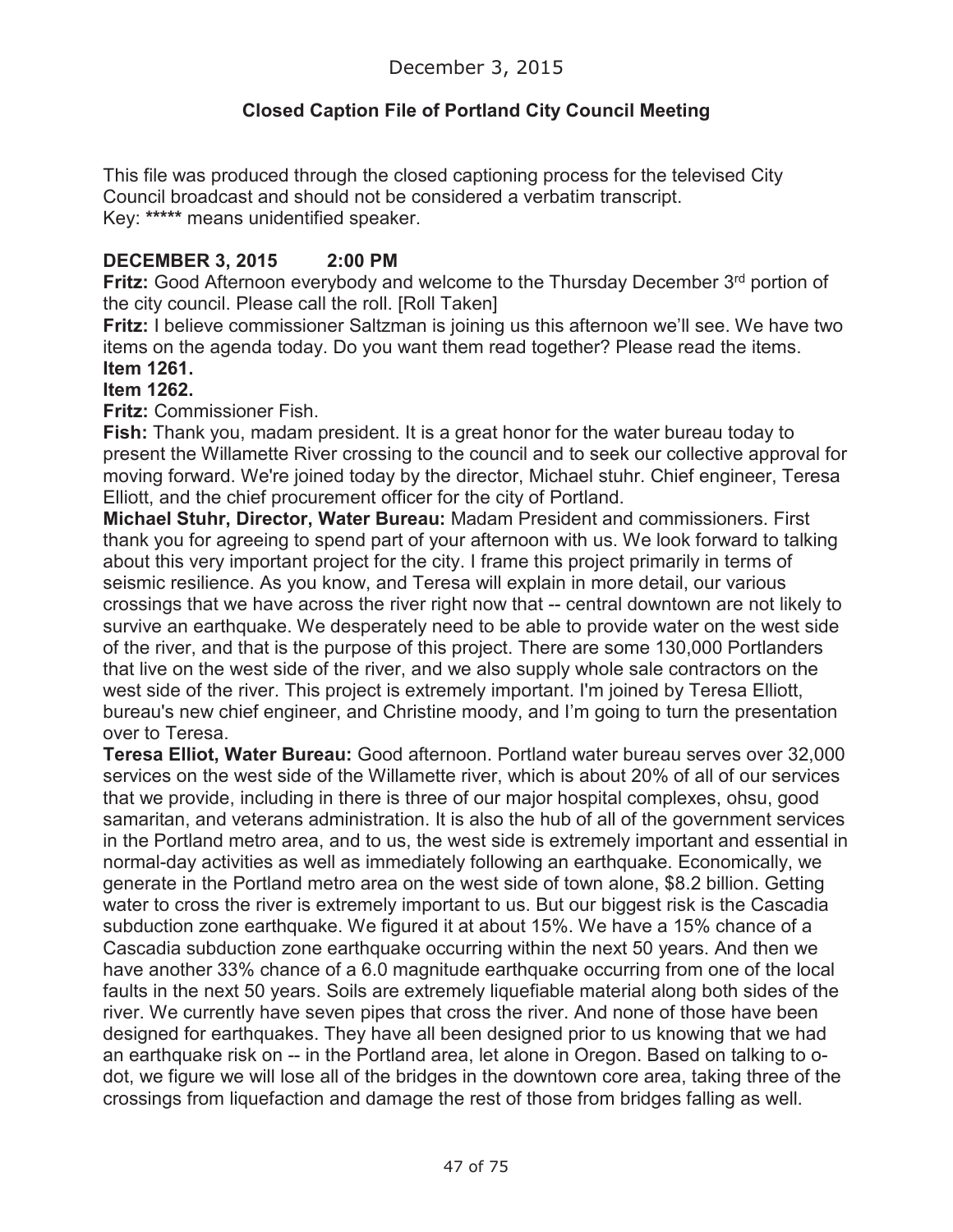What we're proposing to do is replace one good solid line crossing line underneath the Willamette River. About 4,000 feet long, which is about eight of the big pink buildings laid on their side in terms of distance. 42-inch diameter pipe, and we're planning to use horizontal directional drilling is the method that we're using. People call it a relatively new technology. It's an innovative way of doing it so that you can drill under the river with minimal impacts to the environment and to the property owners adjacent to it. Unfortunately, it requires a very highly technical qualified contractor and very specialized equipment. Our preferred alignment is generally going from just north of the marquam bridge on the east side over to the west side. And the reason we say it is a preferred alignment or potential alignment is that until we actually hire the design build contractor, the actual termination points on each side are unknowns and we still have to work with the property owners to verify that we can do it and to minimize the impacts to the commerce and -- on both sides. The proposed alignment does go underneath the liquefiable soils on both sides. Shallow trenches, less than three feet deep. New proposed line will be about 80 feet deep, going through the more competent soil underneath. We have a project budget of \$57 million. \$40 million of it is for the proposed design/build contractors, \$4 million of it is for an owner's rep contract and the rest is for internal staffing permits, easements, and property acquisition stuff that we have to do. The project is actually in - in the five year cip capital improvement project budget and it is in planning phase so it has a low confidence rating according to the city council's resolution, with a 50% contingency. Both contracts will be meeting the city's mwesb goals for participation. Owners rep project, rfp, request for proposal will include the goals and corporate responsibility evaluation criteria. The design build request for proposal will include the mwesb goals, construction work, and we will ask the contractor to actually provide us with a plan with how he would meet those goals. [inaudible]

**Elliot:** Corporate responsibility is the way procurement uses it.

**Saltzman:** Why not have that in the design/build contract?

**Elliot:** I believe it is. It is just worded differently. Sorry. We put it in all of our solicitations. **Fritz:** Is something going to go into more detail about the use of minority -- **Elliot:** Christine is.

**Christine Moody, procurement Services:** I can answer any questions you might have right now. As far as commissioner Saltzman's question, both rfps will have the corporate responsibility evaluative criteria. One is a construction project and one is a professional services contract.

**Elliot:** We are asking for two actions. The first ordinance is for you to authorize the alternative findings, and to authorize exemption of the competitive bidding requirements, and to allow us to use the design/build method as the alternative procurement and authorize payment for construction. The second ordinance is to authorize solicitation for the owner's rep project, service contract, using the traditional qualifications based on selection and rfp process. Design/build, we hire one contractor for -- that provides both the design and the construction, and we hire them up front immediately after planning and then they work with us to design the project and we need to start building it and they can start doing their designs, or their construction as soon as pieces of the contract are designed and ready to go and permitted. What that compares to a traditional project, what we normally do, design bid build or low-bid contract, that's where we take the project all of the way through design with one consultant or in house and then we bid -- we advertise the project for bidding and we open the bids at the end of that phase and we award a contract to the lowest responsible contractor based on dollars. Okay. With the -- what the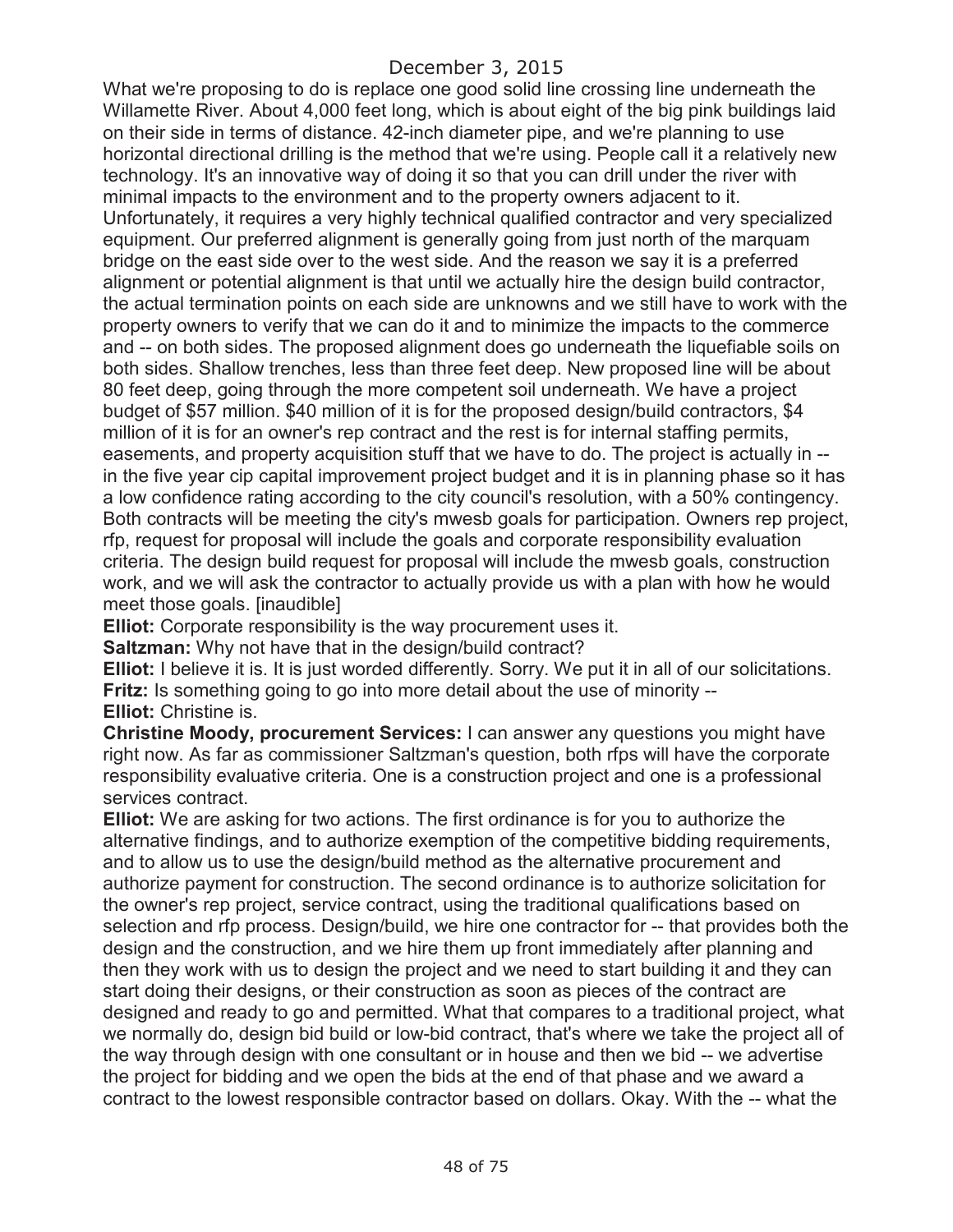design/build does, rfq, short list of three to five firms, and then you decide of those three to five firms that you want to get more information from, that they have met the qualifications, and then you get their proposal and the proposal is what includes how are they going to design it? What's the schedule look like? What does the price commitments look like and what is their subcontracting plan and we make a selection based on the best value. And the best qualifications. One of the benefits -- one of the big benefits, it allows us to cut a lot of project time out of the -- out of it so that we can get a seismic crossing a lot sooner. If you consider the traditional bid builds, you're going through your design and then you are going through your bidding and then through the construction. With the design/build, I can start construction while i'm still doing some of the design. Some of my other benefits of a design/build is that I have earlier integration between the designer and the contractor, and working with my project teams. The design is actually tailored to the contractor and to their equipment and their expertise. Whereas a design bid build, designing to the average contractor and I don't know what equipment they have, and, so, at the end of the design, I may end up having to be -- once I start construction, I might have to redo some of the design. We have a much more certainty of cost earlier in the project, and it is a better way of managing our risks to reduce the cost to the city. Industry has also comparisons between design build and design bid builds and generally they're saying that the project delivery is much faster and your -- you have less growth in your contract and less growth in your dollars by doing the design build, which is one of the reasons why we chose this method. As I mentioned earlier, we're looking for -- today we're looking for the first reading of these two. And in two weeks, we will come back for the second reading and your approval of both ordinances, and in 2016 and 2017, we will be coming back with reports to council to accept the two projects, the two contracts, and then hopefully in 2019, we will be done with the project and report to council accepting the project as complete. **Stuhr:** And that concludes our presentation subject to your questions.

**Fritz:** Could you go into more detail on the minority involvement and then i'm wondering why there is no discussion of a community benefit agreement for a project of this size. **Stuhr:** Do you want to address the minority first?

**Moody:** That's correct. The actions before you today, as Teresa mentioned, are two separate solicitations. And the first one is the owner's rep rfp, which will be a professional services. It will have our city policy of a 20% mwesb participation, corporate responsibility, evaluative criteria that takes into consideration the prime level subcontractor dollars to certified firms, diversity community involvement and sustainable business practices. That's the first action. The second action solicitation is an rfp for the design builder, and that will have the corporate responsibility, it will also have our standard construction, 35% subcontracting dollars to construction firms as the design has an element of professional services in it because there is some design going on there. We have an opportunity to ask for participation from professional services firms in that rfp as well. Our hope is that we actually have participation at both levels because we can put different goals on the two different pieces of the project as they're combined under one. And then ultimately at the end we will have a subcontractor and supplier plan that is negotiated with the general contractor that then becomes part of their contract, and where they are, you know, committing to the city and meeting certain goals through the contract design phase and the construction phase.

**Fritz:** How is that weighted when you are evaluating the best value? **Moody:** Generally that's 20% of the points for the corporate responsibility criteria. **Fritz:** Does corporate responsibility involve more than just minority contracting?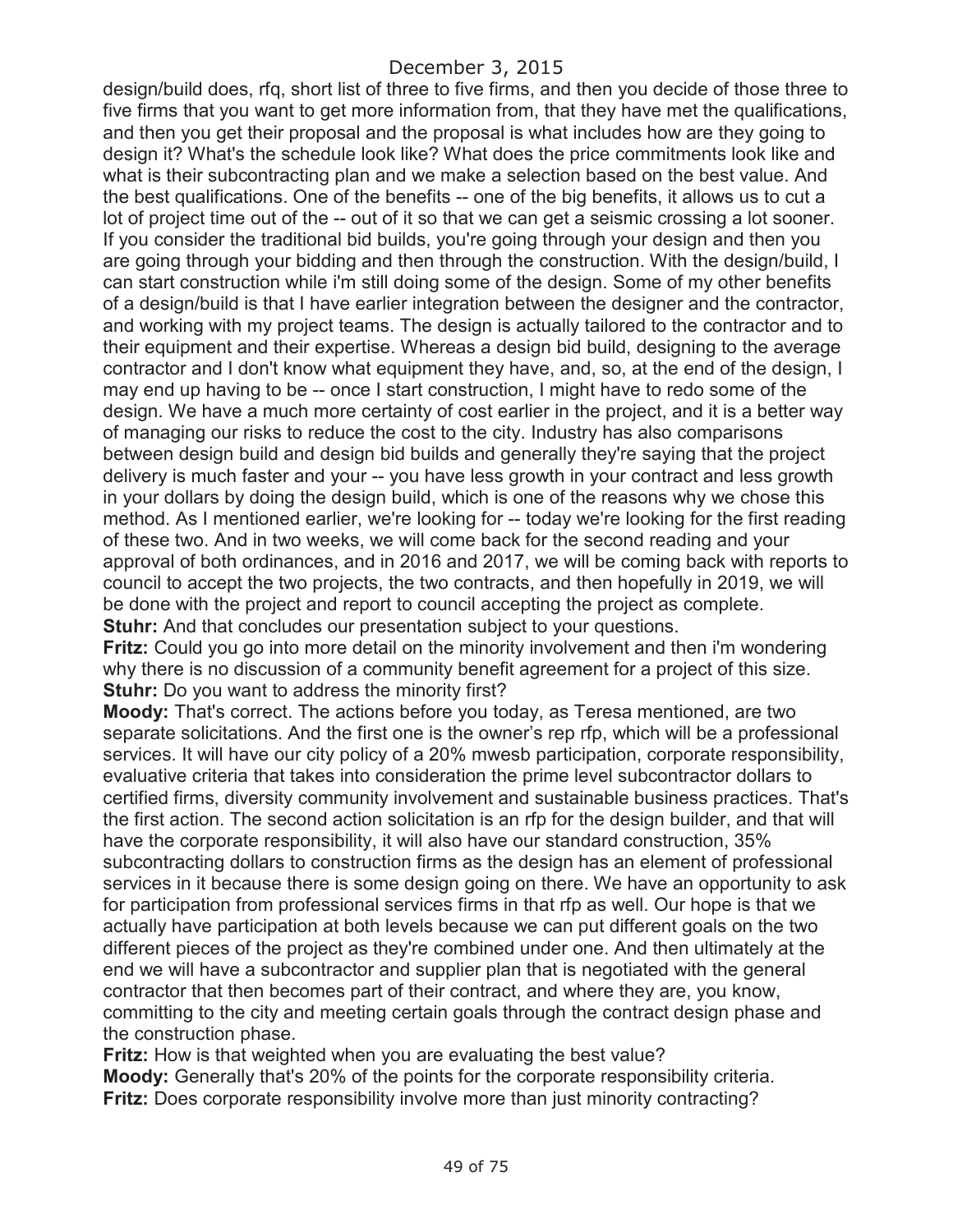**Moody:** It has the sustainable business practices and work force and community involvement as well in there.

**Fritz:** What about the issue of community benefits?

**Stuhr:** When we thought about the community benefits agreement, we decided that this wasn't really an appropriate contract vehicle, and let me explain a little bit about that. The number is large, and the reason the number is large is we have a long pipe that goes underneath the river. And the work is largely done some place between 90 and 95% of the work is actually done by the prime contractor. If you can imagine two holes on both sides of the river, and a small number of people working in both holes, that's what you see. So, the bulk of this work will not be subcontracted out. It will be done by the specialty prime contractor. When you looked at something like the interstate contract, there is probably hundreds of different trades involved, dozens of subcontractors and a huge percentage of the dollars are not necessarily performed by the prime contractor. They're performed by all of the subs. There is lots of opportunity for apprenticeships and so on, which is, in my mind, at least, one of the larger benefits, community benefits agreement. That won't exist on this contract. 98, 95% of the work is going to be done by the prime contractor. It is just the nature of the work.

**Fritz:** Prime contractor has to be training employees and having people doing the work. **Elliot:** The contractor will have, as part of their corporate responsibility, they have their own mwesb participation that they have to do, but that's separate from the subcontracting opportunity. The subcontracting opportunity, what mike is talking about, only about a 5% of the project being subcontracted out, and the rest is --

**Fritz:** I get that. I'm just concerned about the level of minority employment, how do we guarantee the level of minority employment by the prime contractor which we know in some circumstances, usual folks who come in and bid on these kinds of projects, there is not that many minority folks working in those companies, and, secondly, how we are going to use a percentage of this cost to further work force development -- presumably going to be other opportunities to make sure that suppliers and even caterers for the workers and various other things, i'm just surprised that there isn't anything in a \$40 million project earmarked for work force development.

**Elliot:** We're asking the contractor to put together a plan on how they are going to meet the goals on their subcontracting opportunities.

**Moody:** And as far as the work force development, so our standard city policy for 20% apprenticeship requirement, and 18% minority and 9% women workers will apply to the prime contract. And any subcontract over \$100,000. So, the work force piece that you're talking about is still going to be incorporated into this contract and the prime contract won't be responsible for that. Mike and Teresa are alluding to, subcontracting opportunities are minimal. Any subcontractors that work on this project, likely over \$100,000, will have the same requirement. It's just that those opportunities are fewer because of the type of work that this is.

**Fritz:** Is there an opportunity on a project of this magnitude to require or put points in the so -- minority and women participation in the work.

**Moody:** The good part about using this alternative procurement method, asking for the recommendation method, rfp, we are going to say what the standard city goals are. Our desire is that you exceed that. They get evaluated on that. And any contractor that will come in with trying to exceed the standard goals most likely will then get a higher score in that area.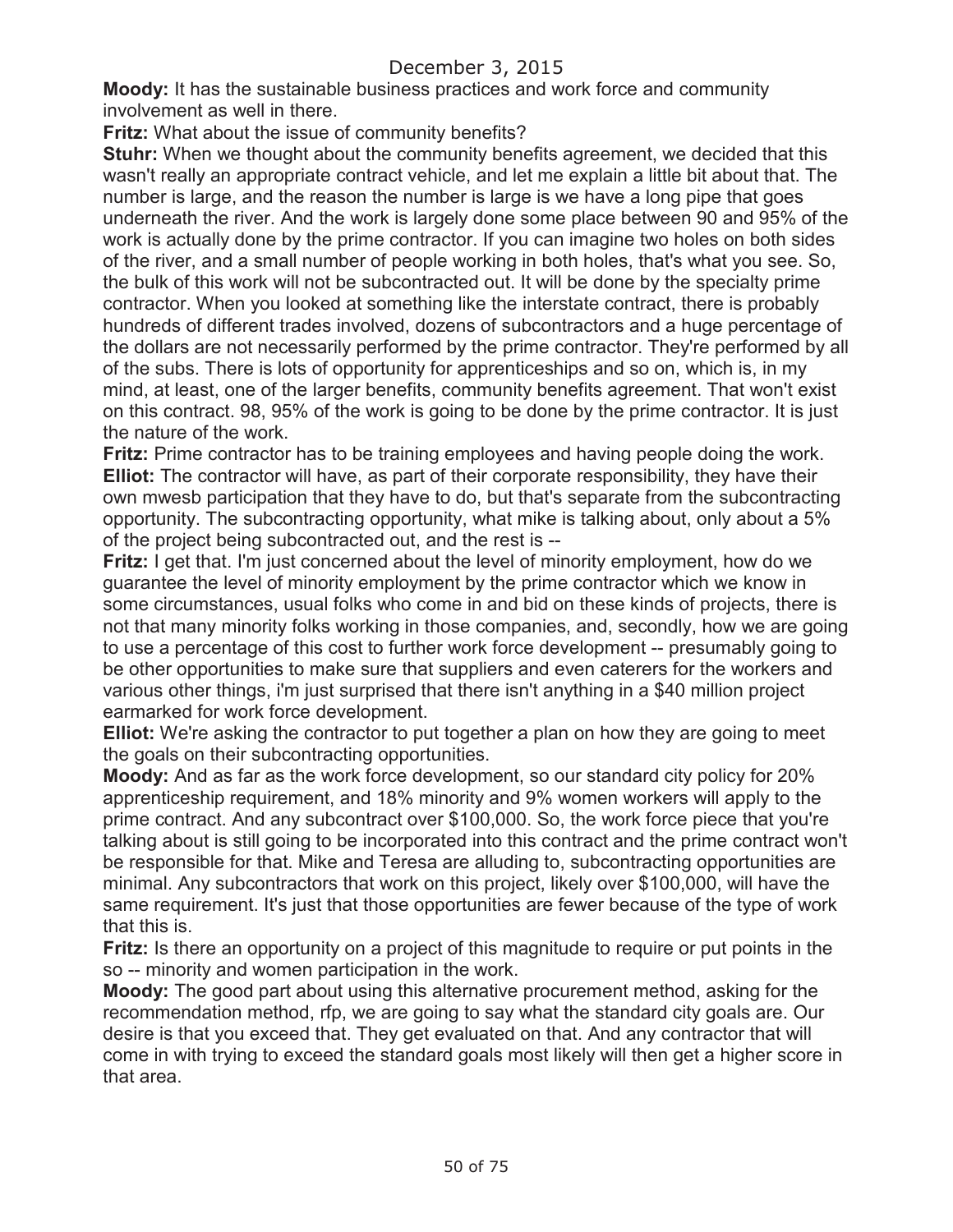**Fritz:** I think we're getting close to what i'm trying to get to here, and that is why don't we specify -- why aren't we specifying in this ordinance what those higher goals should be given doing that we are not doing the standard one percent community benefit agreement?

**Fish:** We don't have a standard one percent agreement. And second, in this -- this project simply doesn't apply. That is why we briefed each commissioner's office through their chief of staff that is why we have gone through Fred miller, through the city's committee. It actually doesn't fit. We have another project in the queue which is more likely to fit which is the reservoir project. Because the cba doesn't fit, we go back to the other values baked into our contracting, which we're going to be very aggressive on, but its apples and oranges. This project -- it is a square peg in a round hole. And, therefore, judgment is to say that the cba does not apply to this contract, but will likely apply to the next contract in the queue.

**Fritz:** My question though was why isn't there a specific target above and beyond the minimums that we require any contractor to do in this very large project?

**Fish:** That's not existing city policy. Do you want to go one off for this particular project in setting the standards? I mean, we have -- we have existing contract standards. We haven't raised that in the context of other capital projects for the water bureau and other bureaus. I'm happy, as a member of the council, i'm happy to have that conversation more generally. I don't know that it is necessarily appropriate to do it as with one off for this project.

**Fritz:** We have a city policy for large projects over \$15 million, that there is a community benefits agreement.

**Fish:** That is not actually what the policy says. We have a policy that says we -- on this one, we have made a considered judgment that it is not appropriate. We have briefed your office and every other office, we have gone through -- we can have Fred come up and describe it. We've had actually no one on the second floor who has descended from the view that doesn't apply. If you have a different view, we're more than happy to have that conversation.

**Fritz:** It doesn't sound like you are. You said we can't have that conversation.

**Fish:** We had an extensive briefing about your office and --

**Fritz:** I said -- has the commission weighed in on this?

**Fish:** Why don't you come forward and give us an update.

**Fred Miller, Director, Office of Management and Finance:** Fred miller, omf. What's the question for me?

**Fritz:** Has the commission weighed in on this --

**Miller:** I briefed the ecpc, equitable contracting procurement committee on -- I started off with briefing on the Portland building saying that we have put aside one percent, and that how that will be used. In -- at the same time, I said the city has done a number of things related to community benefits. There is the parks community benefit plan, the two modified agreements on water projects, bes has done a community benefit opportunities. There are lots of ideas there. And this one I said about what mike had said, this doesn't seem applicable when there is a pipeline through a community, there is a neighborhood. There is no neighbor here. It is a very technical project. So I think -- and the other thing is that council will, prior to my arriving, basically looked at the model community benefit agreement, and said try these two water projects, evaluate them and come back and report. The evaluation is not yet done. I think that is intended for January. So, i'm reluctant from a Portland view, before we see if there is a payoff for that to apply a community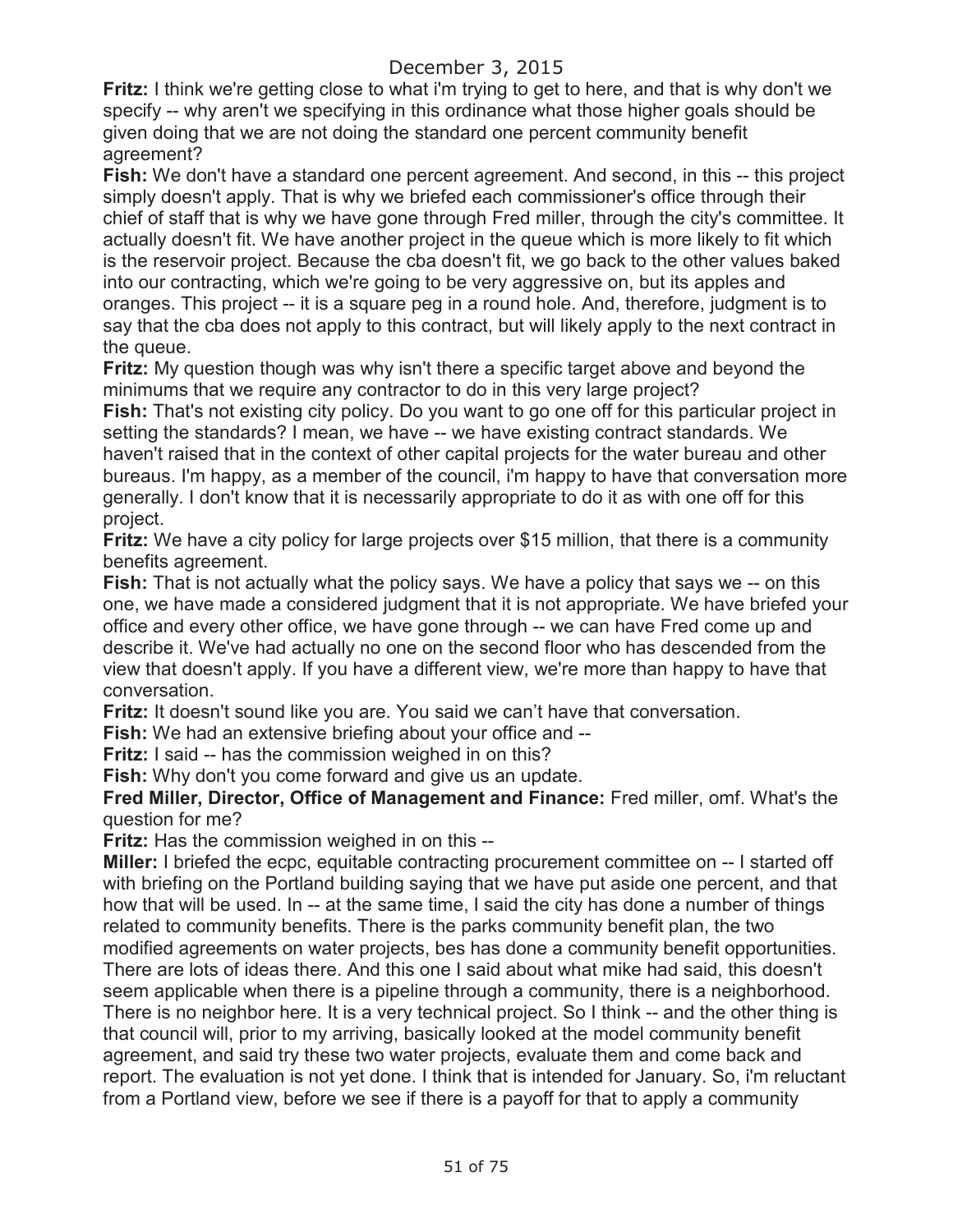benefits agreement in this project. It just seems like the arguments have been made make sense, and I did say that to the ecpc.

**Fritz:** Did they agree?

**Miller:** They -- there was no vote. Someone got back to me email sure we wouldn't apply it to that one.

**Fritz:** Thank you.

**Fish:** I want to be very clear though that the issues that Commissioner Fritz is raising about creating opportunity, about the spirit of the cba, we take very seriously. In fact, the water bureau I think has been the poster bureau for putting them into place. And we have a reservoir project in the queue that is going to create I think substantial opportunities. It was the considered view for some time that this project didn't fit within that framework. And we have been -- as transparent as possible with our partners in discussing that, and that is, again, the judgment of all of the professionals that I rely on.

**Saltzman:** I did have a question about the owner's representative and the \$4 million. So, owner's representative a firm or an individual typically?

**Elliot:** It can be an individual or a firm. More likely it will be a firm. It could also be a joint venture firm. Most likely an engineering firm -- that would provide us some project management expertise and writing the rfp for the design-build and -- it is a contractor, consultant that is familiar with the design-build, and helping us work through the process of designing and construction.

**Stuhr:** It is a technique that we used on the sandy river crossing which we also did design-build, and not only do they help you with the design-build documents and so on themselves, partly hire them for their expertise in this case in horizontal directional drilling. I think they make a valuable contribution to a project, and, as you can imagine on a project of this size, there is a huge administrative burden that goes along with it. It worked very well for us on the sandy river crossing.

**Elliot:** Some of the other tasks that we are going to have them do is work with us on going through the permitting requirements and on the public involvement aspects. Those are also subcontracting opportunities, by the way.

**Saltzman:** Are you going to do this for the reservoir also?

**Stuhr:** The reservoir is being procured under cmgc. We don't have an owner's rep for that, and frankly we feel we have expertise in building reservoirs.

**Saltzman:** Thanks.

**Novick:** I wanted to say thank you for observing in the presentation that we don't just have the Cascadia subduction zone earthquake to work about, all sorts of other -- **Stuhr:** Primarily magnitude six capable earthquake, which we're sitting very near.

**Fritz:** Do you have others to present?

**Stuhr:** No, ma'am. We're here to answer any questions that come up through the public testimony.

**Fritz:** Thank you. Do we have a sign up sheet?

**Moore-Love:** Yes, we have three people signed up. Come on up. Steve donovan, jeremy king, and lightning, watchdog pdx.

**Fritz:** Come on up.

**Moore-Love:** The first two do not want to testify.

**Fish:** Does that mean you got all of your questions answered through the presentation? You have a copy of the handout? Thank you. Thank you for joining us. Lightning, you have the entire floor.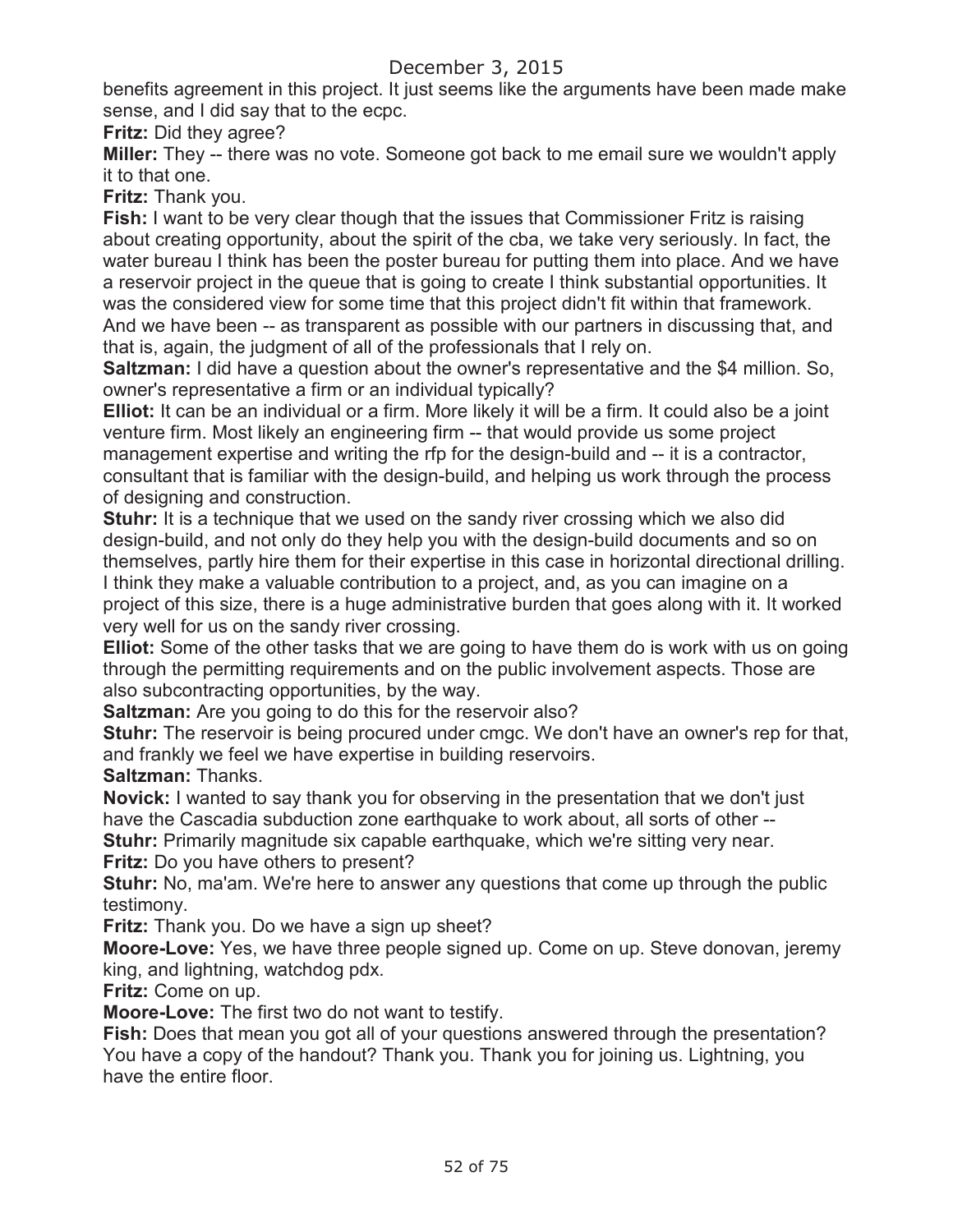**Lightning:** My name is lightning, I represent lightning watchdog pdx. I do agree with the project itself on the seismic situation here. One of the concerns that I have is that I noticed that on the Ross Island, you had twin 24-inch steel pipes going across that bridge. My understanding you will do a 42-inch diameter underneath the river. Now, correct me if I am wrong. We have had a couple of new bridges currently built, which my understanding would be up to seismic standards. Now, using a 42-inch diameter pipe, could we not run that pipe along one of these bridges? Now, the reason why I ask that is that you're talking a depth of 85, and I think I read up to 150 feet below, but one of the concerns I have is that when you have a pipe at that distance below the river, what happens if something does go wrong with that pipe, what are the possibilities of repairing that pipe at say 85 to 150 feet below the river? Very difficult, and that's one of my biggest concerns here. And that's why I prefer to have, if we could run a pipe above, maybe along a bridge, obviously would be my first choice to have access to work on it in the events of a problem. Now, I understand you have numerous pipes that run at the river bottom currently, and I know that would be very difficult to repair also. So, I guess, I guess from my position, i'm just looking at it from a repair standpoint of this new pipe and an understanding of why we could not run a 42-inch diameter pipe along one of the newer bridges, and also have an understanding that if the other pipes fail and i'm just calculating say three pipes at 90-inch diameter total, 42-inch diameter capacity obviously isn't going to be able to do probably everything we need to do if I am correct, if we have a serious problem like this. But I see this as a -- as a back-up plan, if i'm correct or will this also be currently hooked up upon completion and be used at the same time? I just have some questions that I maybe throughout here and maybe something could answer that.

**Fish:** Lightning, as usual, very thoughtful. We will bring up the chief engineer and director to answer them directly.

**Lightning:** Thank you.

**Fish:** Mike and Teresa, while you're getting settled. Question number one, why not run the new pipe along an existing bridge, which I assume would have the advantage of being less expensive? If the other pipes fail, what is the capacity of this pipe and what's our assumption there? And number three, if there is some kind of seismic event, how do we make repairs given that it goes to a depth of 100 something feet? **Elliot:** Okay.

**Stuhr:** Let me start with the first one. And you will note I brought up Dave peters, who ran until two days ago our design section. We actually did talk to trimet. We can't add a big pipe to an existing bridge. I don't pretend to be an expert in bridge design, but a pipe, water pipe full is considered a dead load, means it's there all of the time. Traffic is -- it's much lighter than a water pipe. So, if we were to put our pipe on a new bridge, can't just add it to an older bridge. The way that works and we worked with trimet when we were looking at putting it on the pretty new bridge that they've got, they look at dead load and they assign cost of basically what your load contribution is to the construction of the bridge. Which is fair in their lights. Not only would we get to pay for our water pipe, we would also have to pay a very, very large share of the cost of the bridge design, and if you need more detail than that, Dave can talk about it, but we actually looked at it, it is more cost effective for us to build our own line.

**Fish:** That's a very succinct and clear answer. Let's go to his second question about capacity in the events of a system failure.

**Elliot:** So, it actually -- 42-inch pipe has the capacity of 180 gallons, which means our average day demand, and so on the west side, as well as within the city. We feel that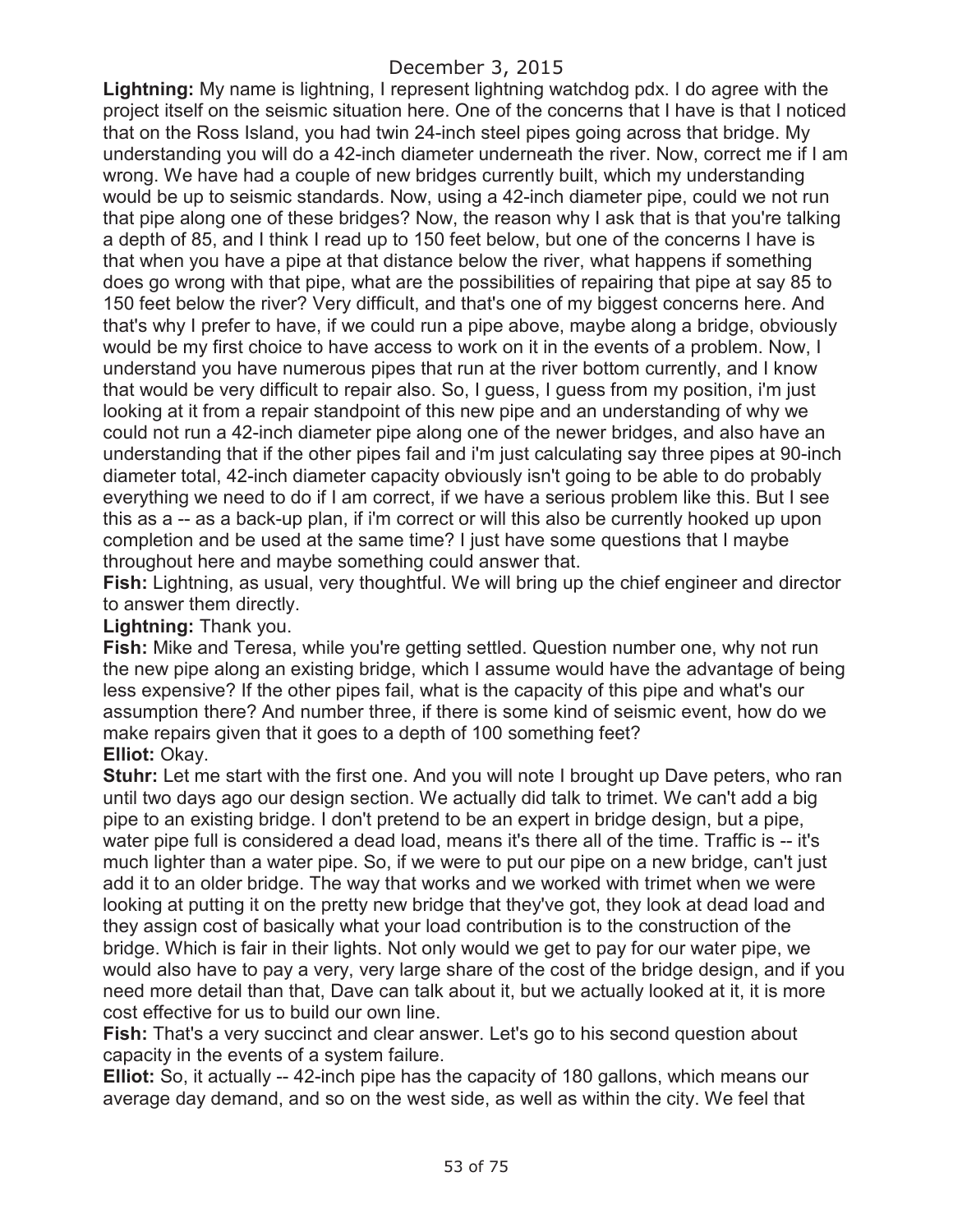during a seismic event, we could live with the one line during average day. Not during the summer peak, but during average day we could. Having multiple pipes provides us with the redundancy and reliability. Having one good seismically hardened line provides that same reliability. It just don't provide the redundancy.

**Fish:** Mike, remind me, on a fairly below average day we're about 27 million gallons? Sometimes during the hot summer months we peak out at 150, 160 --

**Stuhr:** For the whole city.

**Fish:** Thank you. And then --

**Saltzman:** I think the question, are all six of the pipes in service at the same time or do we rotate them?

**Elliot:** All six of the pipes are in service.

**Saltzman:** They're all providing some combination to get 100 million a day.

**Stuhr:** It is very complicated to actually analyze this. We have been building what we call the west side header to move water from north to south on the west side of the river. Until then, our pipe system grew basically as the city grew, and that's how come we end up with basically six pipes, five crossings in the central business area. And right now, they're all running. We have a couple that are problematic, and as soon as we get the 42 inch done, we will deactivate them.

**Saltzman:** Deactivate the remaining --

**Stuhr:** In particular, one to talk about, you recall last spring or fall, we had a leak on the clay street crossing. It is one of the oldest crossings and it is wearing out, and as soon as we get the 42-inch done, we will deactivate that line. But ultimately, water utilities like to have loops and multiple sources. We will hopefully never be at the point where there is only one line. Maybe after this earthquake, we will be in that position, but we will be looking at ways to get another line there because we like being redundant and having multiple feeds to this particular area.

**Fish:** How do we -- if there is some kind of seismic event, are there some challenges we will face in making repairs to a pipe given that it is buried 100 something feet below -- **Elliot:** It will probably be welded steel pipe. And that's actually a fairly easy pipe -- at 42 inch diameter, you can send the diver down through the pipe, which is what we did on Clay Street and make repairs from inside. You can also send them -- well, actually in this case, you can't send them outside, but you can do repairs from inside and also slip a new pipe it inside the 42 inch.

**Stuhr:** But on the whole, a pipe that is in rock at that depth, there is so much pressure around it and pipes may sound kind of counterintuitive, but they're actually flexible under high pressure, and they perform very, very well in seismic events.

**Saltzman:** Another reason why it is a good place to be a pipe.

**Stuhr:** Yes, it is.

**Fish:** Colleagues, Teresa and mike work long and hard on this PowerPoint presentation. And it is a dry, fairly dry presentation, a lot of technical information. And I want to compliment them for the way they presented the information. We did want to spice it up at the end. We buried some treasure in this PowerPoint. Steve, you are not allowed to - excuse me, you are not allowed to go through it. If any of you can identify where the treasure was buried, there is from swag from the water bureau that we will present to you. **Saltzman:** Can't look at it?

**Fish:** I will give you a hint. If you look at the geologic cross-section slide -- we buried some treasure.

**Fritz:** Desperate for entertainment.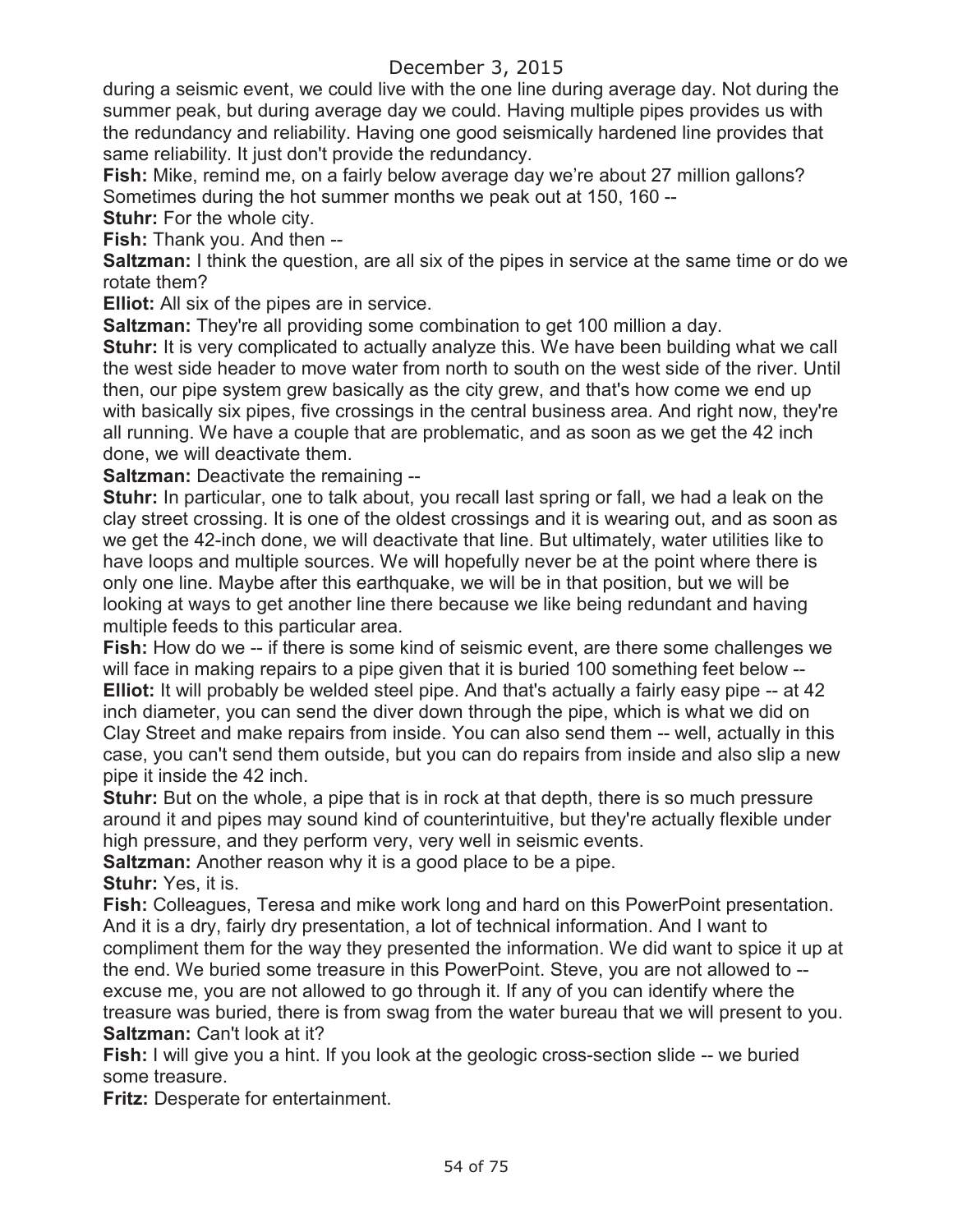**Fish:** Testing a thesis about whether when you hand out a powerpoint whether people actually read them. We put some buried treasure in one of the slides. We have one other housekeeping matter, madam president. I will be gone next week.

**Fritz:** Let me close this public hearing, if you don't mind. Move to second reading. Thank you very much for the good presentation.

**Stuhr:** Thank you for your time.

**Fritz:** Commissioner Fish, I will recognize you for the next --

**Fish:** Housekeeping matter, I will not be here next week, we have asked for the second read occur on December 16th.

**Fritz:** This will move to second reading the week after next. Commissioner Saltzman, I understand you will not be at the public hearing tonight?

**Saltzman:** Correct.

**Fritz:** Commissioner Fish and novick we will not able to take any breaks in the session tonight so be sure to go to the bathroom before we do. We have a public hearing tonight at 6:00, 6651 southwest capital highway for the purpose of hearing the supporting documents for the updated Portland comprehensive plan and the comprehensive plan. Sign-ins will be taken in order of the people signing up and the sign-up sheet will be available an hour ahead of time. So, we are adjourned until 6:00. [gavel pounded]

At 2:42 p.m. council Recessed.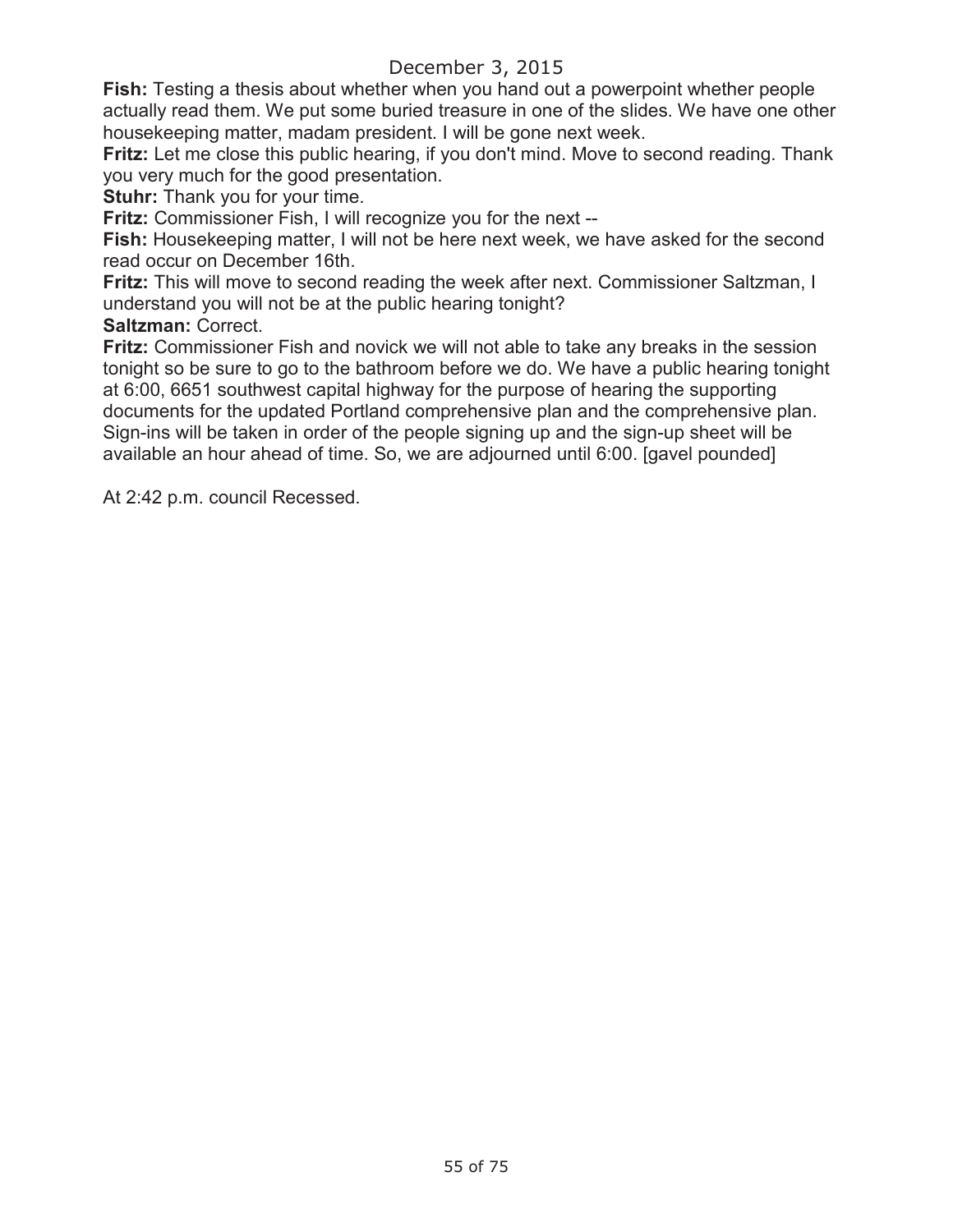#### December 3, 2015 **Closed Caption File of Portland City Council Meeting**

This file was produced through the closed captioning process for the televised City Council broadcast and should not be considered a verbatim transcript. Key: **\*\*\*\*\*** means unidentified speaker.

### **DECEMBER 3, 2015 6:00 PM**

[Location Jewish Mittleman Center. Broadcast technical problem at start of meeting. Caption file begins at 6:08.]

**Jeff Cole:** My name is Jeff Cole I live in Sunnyside this is regarding the growth scenario report which I feel is pretty much an excellent document. There a couple thing I think deserve a little more attention. In specific figure two population and employment trends for Portland from the year 2000 to 2025, there are two charts in this figure, the left chart shows the population trend for Portland and that's pretty much a steady rise. The past and into the future. Now, the employment trend for Portland 2035 is very different. From the year 2000 to the year 2013, the actual employment data is basically flat, the same number of jobs in the city as we head in the year 2000. And yet a steady incline matching the population growth is shown in this figure in the future. So I have a lot of questions about the background and justifying one trend when we see a past trend that's very different. To me, this suggests a great deal of the employment growth may be outside city boundaries. The other area I would like to see addressed in more detail is the nexus between residential and neighborhood activities and employment. For instance, the report defines a 60-minute transit trip as a good commute, again suggesting that most people are going to be traveling well outside their neighborhoods and yet a great deal of emphasis is spent on a complete neighborhood, the idea that most services and things are in a close walkable area. So to me there's a little bit of a contradiction in saying the employment, the 60-minute transit trip is good for employment and yet we put a lot of emphasis on having everything else in a complete neighborhood, and I think this is important when assessing where growth needs to go and the justification for having growth in certain neighborhoods if employment is actually growing in other areas. This is important to me because Sunnyside has 19 residents per acre. Thank you.

**Fritz:** Thank you so much and do we have to push the buttons off to turn them off at the end as well? They just work better that way so thank you very much everybody for playing musical buttons with us. If you want to push yours, thank you.

**Rob Mathers:** Hi, I'm rob Mathers, board member of the working waterfront coalition here to talk about the cargo forecast for the eoa. I work for a company and with many others that depend upon a viable working harbor. As currently targeted, the city's low cargo forecast in the eoa is dismissive of the working harbor's contribution to the economic prosperity of the city, state and region. It's discouraging of investment in the working harbor, and it's disrespectful to many low barrier to entry living wage workers who are supporting their families -- to demonstrate and testify or mount a campaign. The eoa cargo forecast matters. Among other things, it establishes a foundation in the comprehensive plan for attracting investment in the working harbor to support and help achieve many of the aspirations and goals included in the plan. A low cargo forecast is wholly inconsistent with every other high-aiming aspect of the city's plan. It's factually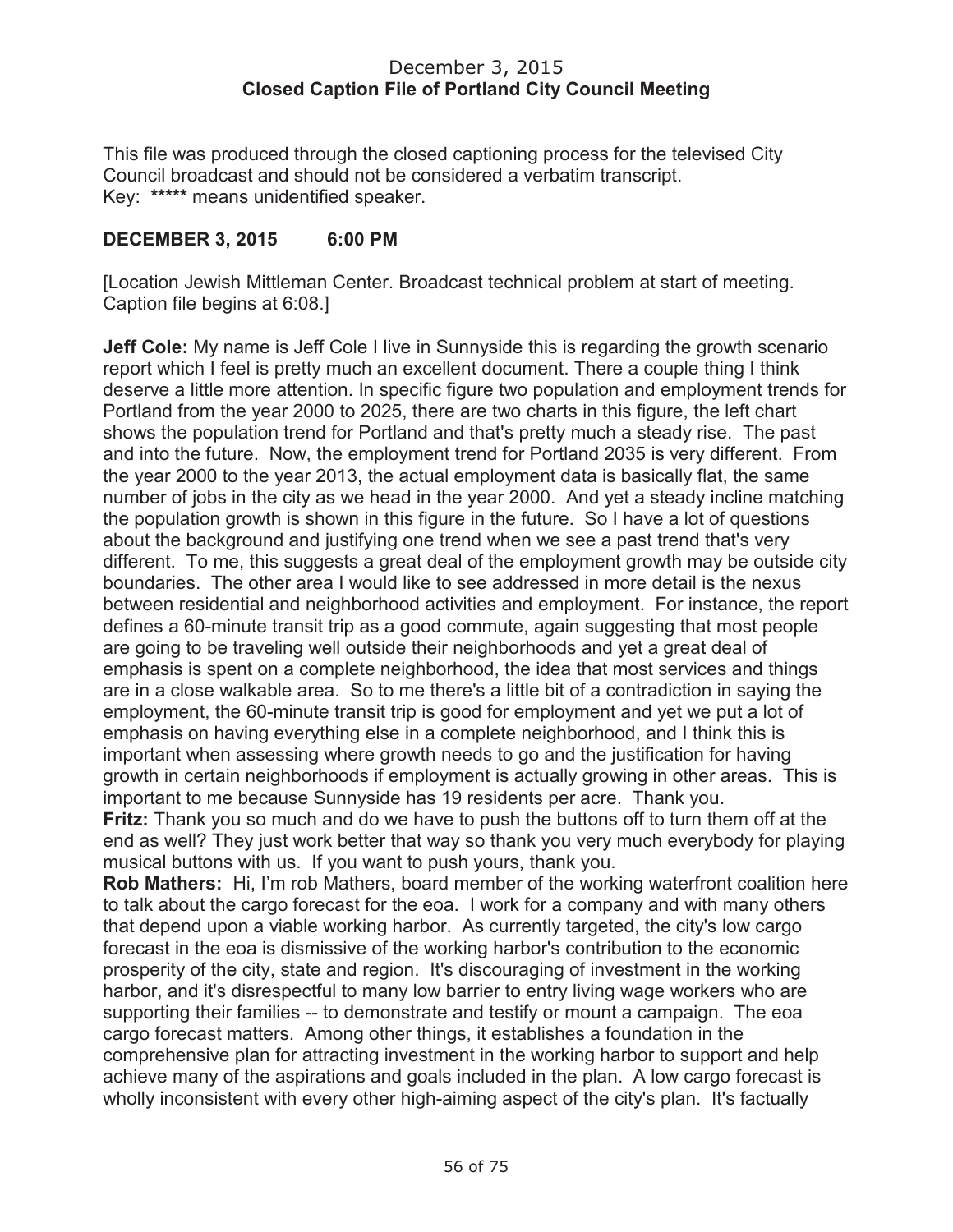incorrect, technically flawed and just plain wrong. Unless the city's intentionally trying to send a message that Portland's no longer interested in heavy industry, traded sector activities and jobs for people who as a friend describes it shower after work rather than before work, the council should send the eoa and low cargo forecast back to bps for appropriate, corrective, objective action means that the original forecast should be reinstated. Thank you.

**Fritz:** Thank you very much.

**Leigh McIlvaine:** Thank you for the opportunity to speak with you today happy and commissioners. I am here on behalf of Oregon tradeswomen where I'm employed as a workforce project manager. I want to speak with you about the low growth forecast for the Portland harbor in the draft comprehensive plan and what that means to our students and to the communities that we serve. For those of you that aren't familiar with the work of Oregon tradeswomen, we are a small nonprofit organization that recruits and trains approximately 100 low-income diverse women annually. We reach out to women in marginalized communities of Portland, women who cannot afford a college education, single mothers that need jobs that provide family-supporting wages and women reentering the workforce after economic displacement or incarceration. Graduates of our trades and manufacturing programs learn job skills, such as carpentry and welding and receive job placement assistance. Many of our women have gone to work in high-scale, high-wage careers with Portland harbor businesses, such as Gunderson and viggar and 20% of the harbor's workforce comes from communities of color in Portland. At present, 22 of our graduating women have been able to lift themselves out of poverty through jobs in the Portland harbor. For example, before Catherine came to Oregon tradeswomen, she was making minimum wage, earning less than \$19,000 per year. In her career with Gunderson, she's currently earning \$19 an hour doing skilled and meaningful work, first as a welder, and now as a crane operator. For our graduates, low-income residents and people of color who rely on these jobs, the Portland harbor is a pathway out of poverty. Residents like Catherine need employment alternatives to low wage, low skill service sector jobs. Industrial manufacturing and trades careers provide exactly the kind of middle class economic opportunities that we are all working to support through a range of other policy priorities.

**Fritz:** Thank you.

**McIlvaine:** And our land use plan should be no exception to that.

**Fritz:** Thank you. [ reading names ] and that's all who signed up for item 1263. **Fritz:** If anybody else wants to speak on 1263 only, please come on up.

**John Gibbon:** My name is john gibbon, I am here tonight to support the adoption of the recommended citywide systems plan and specifically to speak on the storm water projects included in the citywide systems plan. I unfortunately missed the Halloween flood. I was out elk hunting and I think that that event made it obvious that the storm water improvements proposed and to be produced by the citywide plan, specifically the maintenance and reliability improvements as well as the pumping and plant system improvements are necessary to accommodate the growth we have in the city right now and in the future. Specifically for southwest Portland I have to say that if we don't implement the plan, we won't even be handling the storm water, let alone managing it. We do not have a storm water system in southwest Portland right now and the proposals that we have in the citywide systems plan, the ini program and the watershed improvement project plans really will only get us to maybe management and I'm not sure that there will be a system even then. Important projects that were not mentioned in the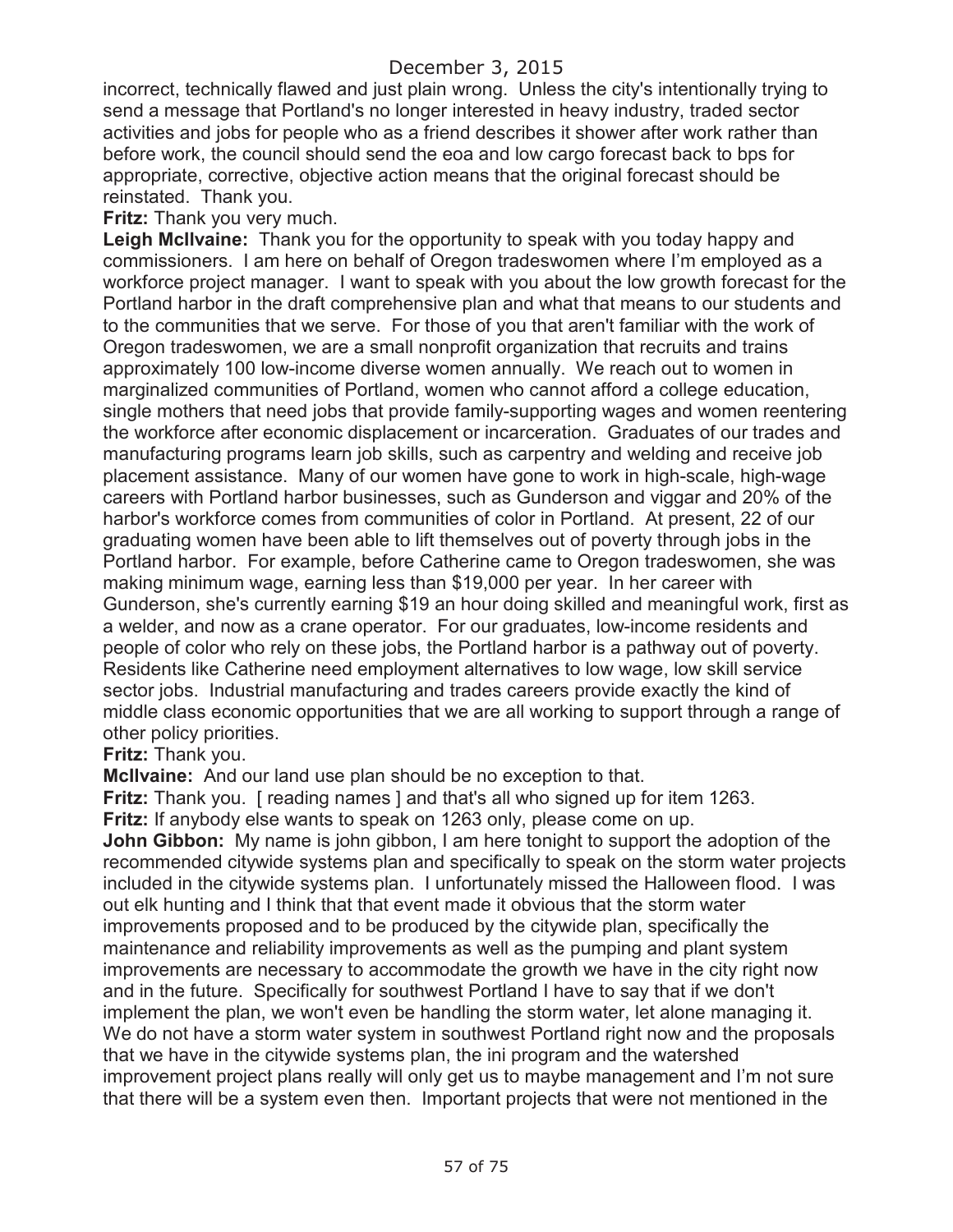citywide systems plan that the city has undertaken since also need to be implemented, specifically the stephens creek plan and stephens street by street plan. They are simply necessary to remedy numerous community deficiencies, 25% of our streets and properties lack approvable discharge points and they are absolutely essential to make whatever density the council chooses and finds feasible in this area, make it possible to have that kind of density. It will not be sustainable without such implementation. Thank you.

**Alan Sprott:** I'm with the working waterfront coalition, we had the shipyard on Swan Island. I'm speaking to the low cargo forecast. We feel that it's just way, too, pessimistic and relying only on growth in automobile imports over the next few decades is just really unrealistic and undercuts the potential of the harbor. I think it's unfortunate that the planning is happening at a time when the port is having trouble with t6 because I think that that biases some of the thinking about the opportunities in the future but I would just point out that the shipyard in the early 1990s where I work was a ghost town and near closure and thanks to the strategic planning and execution of that plan by the port of Portland, two decades later, it is now a thriving facility, Oregon company based in Portland with 10 facilities now in three states employing a couple thousand people at middle and highincome jobs, we have many welders that are making over \$100,000 a year at our facility. So there's tremendous opportunity ahead for the Portland harbor and we just really need to plan for it. There are many emerging opportunities in both global trade and shipping that Oregon is well positioned to take advantage of and we need be well prepared for those opportunities. Thank you.

**Joe Esmonde:** Good evening. I'm Joe Esmonde. I represent 4,400 members of the ibw local 48 here in Portland, Oregon, southwest Washington -- and we've met before. I'm just speaking for working people who need places to go. You have cte programs, trade schools, you have Swan Island, you've got a welding place. Not everybody is going to go to college, okay? These are good jobs. And by restricting this, another signal from the city of Portland says we're open for business but only certain kinds of business. It's okay to work with your hands. It's okay to manufacture things. That is what it says on the side of the city cars and trucks, the city that works so I think you should go back and look at some of your information here and you're forecasting. This is the last big city on the west coast. We have opportunities to have more manufacturing here, more growth, and a future, a career for some of these young people. I started out in the trades, I managed to support a wife and two children with health insurance and benefits. Thank you for your time. **Lee Stevenson:** Good evening. I'm lee Stevenson, a small business owner. I have a landscape company. Majority of our work is in the Portland harbor area. We're concerned with the low growth forecast. We do work for people like far west steel, international paper, peterson cat, tar fuel distribution and river gate llc. And it's been a viable job for our company, we do about \$2 million a year and would like to continue and appreciate your consideration in that direction. Thank you.

**Fritz:** Now, we'll move to the sign-in sheet for the other item.

**Moore-Love:** The first four people are... [ reading names ]

**Fritz:** Mr. Bridger, welcome, please start.

**Fritz:** Click that button.

**Glenn Bridger:** I am here speaking on behalf of the public involvement advisory council for the city. I want to focus my comments on chapter two. I strongly support, we strongly support the wording changes that have been made in chapter two and think it does a very good job on setting forth a good community involvement process. There are a couple of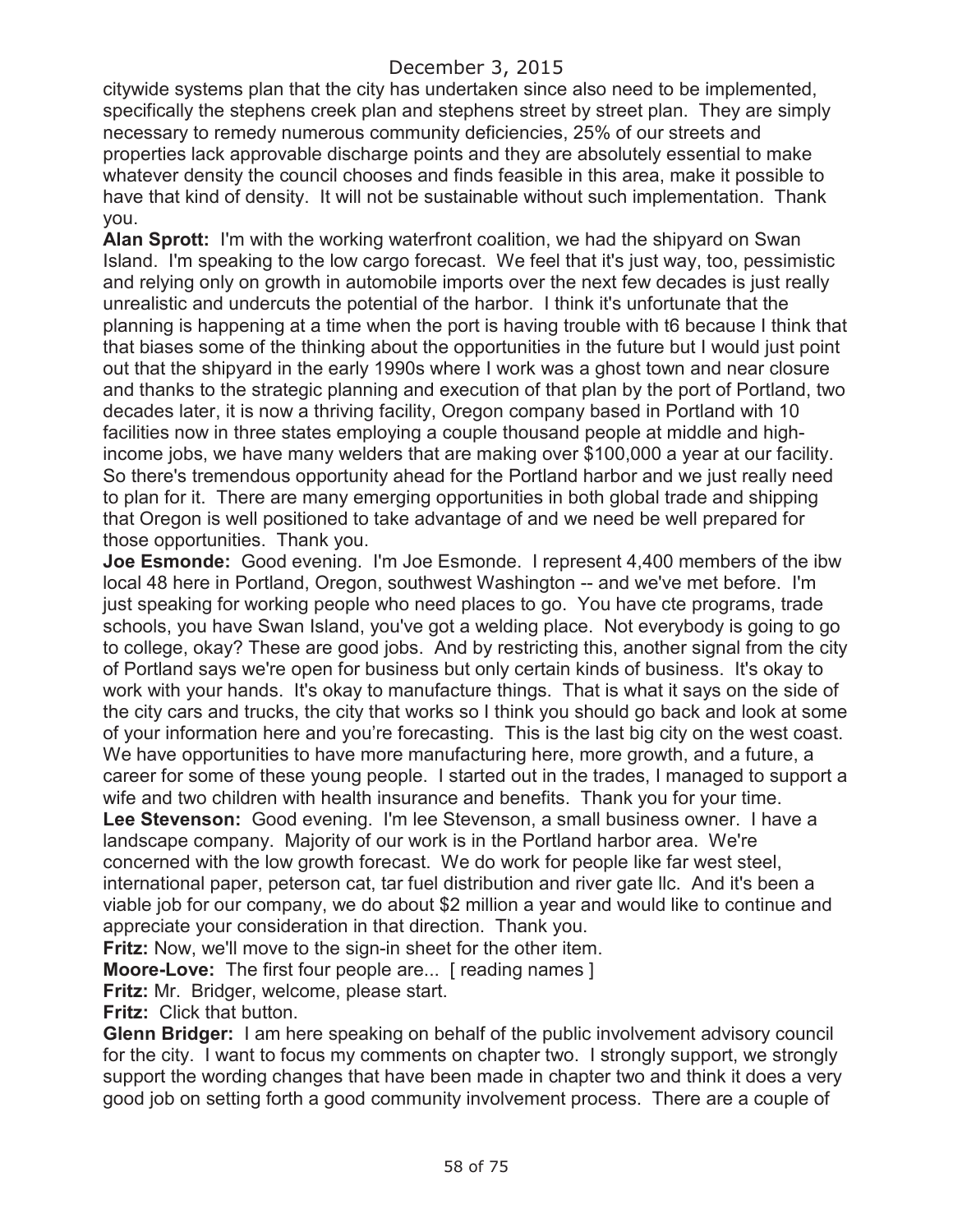fine tuning items in there that I would like to see refined. First, when we talk about the coverage of the comprehensive plan, there are several different phrases that are used at different locations. Planning and investment decisions is the most commonly used phrase but there are other references that talk about land use decisions and use other variations on the wording. We need to be consistent in the wording that we use so that people don't make unwarranted assumptions on the variations in what is covered in this document. We need to cover community involvement exactly what is covered in the comprehensive plan. No more and no less. The second item I wanted to address is we requested that a statement be included in here that adequate funding be included in the programs for all community involvement activities. This is a requirement of state law. And we wanted the provision in state law repeated in this document. Now, I understand and respect that such direction can possibly be used against the city in litigation or may be considered as overriding council's requirement to make decisions. But it is in state law and so repeating what is in state law cannot do either one of these things because state law already will prevail in any of these decisions whether it's included in the comprehensive plan or not. Including it in the comprehensive plan better informs the administrators and the managers of their responsibility to adequately manage the resources and public involvement so that they do proper public involvement.

**Fritz:** Thank you. Could you please e-mail us the state law that you're referencing? **Bridger:** Yes, ma'am.

**Fritz:** Hi, welcome.

**Donna Bestwick:** Hi, I'm donna bestwick and I've loved Multnomah village for 30 years. It's grown and changed over time but I'm afraid that your comprehensive plan recommendations will ruin the village. The accompanying traffic congestion and lack of parking, we are here to head off the problems being experienced on division and other parts of down. Division has constant traffic congestion and the residents are stuck. There's no going back. In a yearlong survey the residents of that area expressed their discontent with parking, lack of affordable housing and boxy modern buildings that seem to rise up from the street. We can't allow that to happen in the village. Your parking policies are unattainable and preposterous. Zero parking spaces for 30 units? .2 parking spaces for 31 to 40 and .25 for 41 to 50. Even San Francisco requires one parking space per one bedroom unit and parking spaces for guests. Steve lives in the southeast neighborhood and is retired from the city of Portland transportation and planning bureaus. He says the city's transportation strategy has been built around the approach of not accommodating cars since the '70s. Seriously. Any project, any science experiment that hasn't worked in 45 years should be scrapped. When a concert hall or restaurant is full, the fire marshal doesn't allow any more people in because of the comfort and safety of the people who are already there. We have to find a way to allow people to live here and welcoming those who want to come here and that means that some may not be able to move here until housing is available. That's not a bad thing. We can do that. Judge Judy wrote a book some years ago. Stop peaking on my leg and telling me it's raining. The parking doesn't work, people.

**Bethany Imhoff:** Hi, I'm Bethany imhoff. I'm here to testify about the temporary shelter at the sears armory. First read about it in the Portland mercury in September. **Fritz:** That's not part of this project. It's not zoned for anything other than a temporary use. You're welcome to send in some comments about that otherwise. Thank you. **Sermin Yesilada:** My family and I moved to Multnomah village last December. I also recently graduated from the University of Oregon's architecture program. I'm also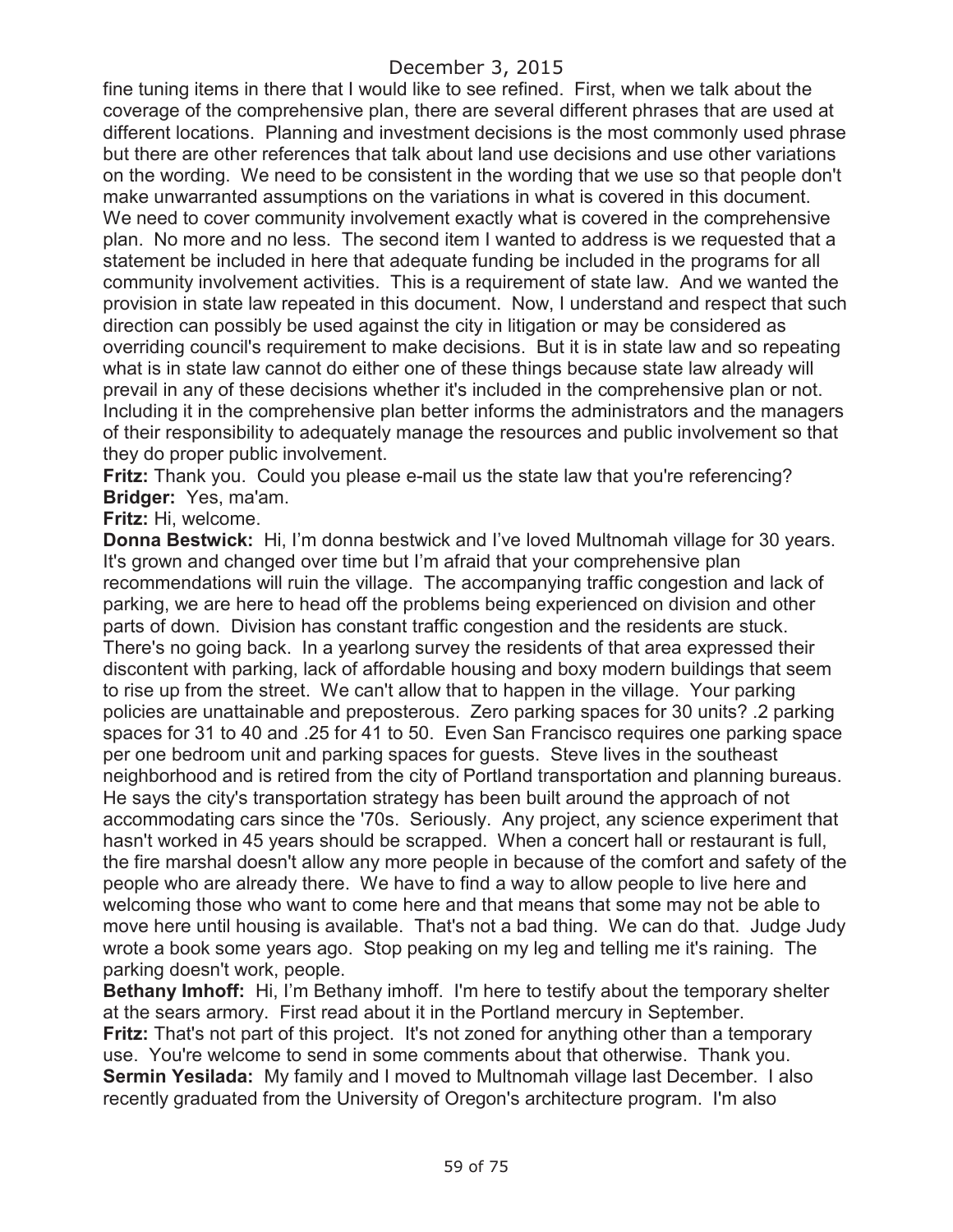concerned about the cm2 designation proposed for Multnomah village. I'm concerned that this will encourage the small shops and historic buildings along capitol highway to be demolished to make room for the larger developments and I'm also concerned that it will dwarf the street. It's a narrow two lane street along the village and I'm concerned about losing the light and views that we currently enjoy in this walkable neighborhood. I would support a neighborhood corridor and cm1 classification to encourage an in between level of development that is in keeping with the scale of the street and neighboring buildings. These would include townhouses and row houses, three story apartments and condos with ground floor retail, pocket neighborhood development with duplexes, small single family homes and walkups on smaller lots with a network of open spaces and buildings oriented to the street. I think we can accommodate a population increase in a sensitive manner and I would point to the stephens creek crossing complex as a great example of affordable housing, density and community that contributes positively to the neighborhood. Thank you.

**Fritz:** So thank you for giving us your testimony in writing, that's very helpful. **Moore-Love:** The next four are number five, six, seven, and eight. [reading names] **Fritz:** Who would like to go first?

**Daniel Pirofsky:** Is that on? I live at 2173 northeast Multnomah street and I speak for 94 residents of sullivan's gulch who have endorsed my written testimony which concerns one specific proposal affecting an area on the south side -- please review my written testimony for details I cannot present now especially how the planning process arrived at this proposal without any clear rationale, other than comments made by unnamed stakeholders. I opposed this proposal to change the land use designation for the area to mixed use urban center with proposed zoning as commercial mixed use level three. I urge you to retain the current designation as high-density multi dwelling and current zoning as high-density residential. I oppose mixed use especially at the large-scale intense level of cm3 zoning but support high-density residential use. First, this area has no current commercial properties. The nearest commercial property is the Marriott residence inn which blends nicely into the residential character of the neighborhood. Second, this area is not part of any civic corridor and does not satisfy max or bus service criteria for this designation. Third, sullivan's gulch is a residential neighborhood blessed with close walking access, five to 12 blocks at most to commercial areas on all sides. We don't need access to commercial activity within our neighborhood. Fourth, traffic and parking issues have already increased significantly so commercial activity will only create additional pressure along Multnomah, a local service street and 21st avenue and critical access south over the banfield freeway. Fifth there is already an elegant transition from the commercial Lloyd district through the residence inn into this residential area, allowing cm3 zoning would create a step up, not a step down, for building heights, mass and intensity of use. Based on these facts, applying the mixed use concept to this area is inappropriate, unnecessary and potentially harmful to livability. I urge you to not allow commercial development outside existing civic corridors or within existing residential neighborhoods as stated in the plan objectives.

### **Fritz:** Thank you.

### **Pirofsky:** Thank you.

**Jean Claude Paris:** Madam president, I recommend that the draft comp plan goals be edited for clarity. It is a rambling document that is difficult to interpret. The language is often poetic and lacks specifics. The wording leaves it open to vague interpretation. Unlike the current comp plan, the recommended draft first lists all the chapter's goals, and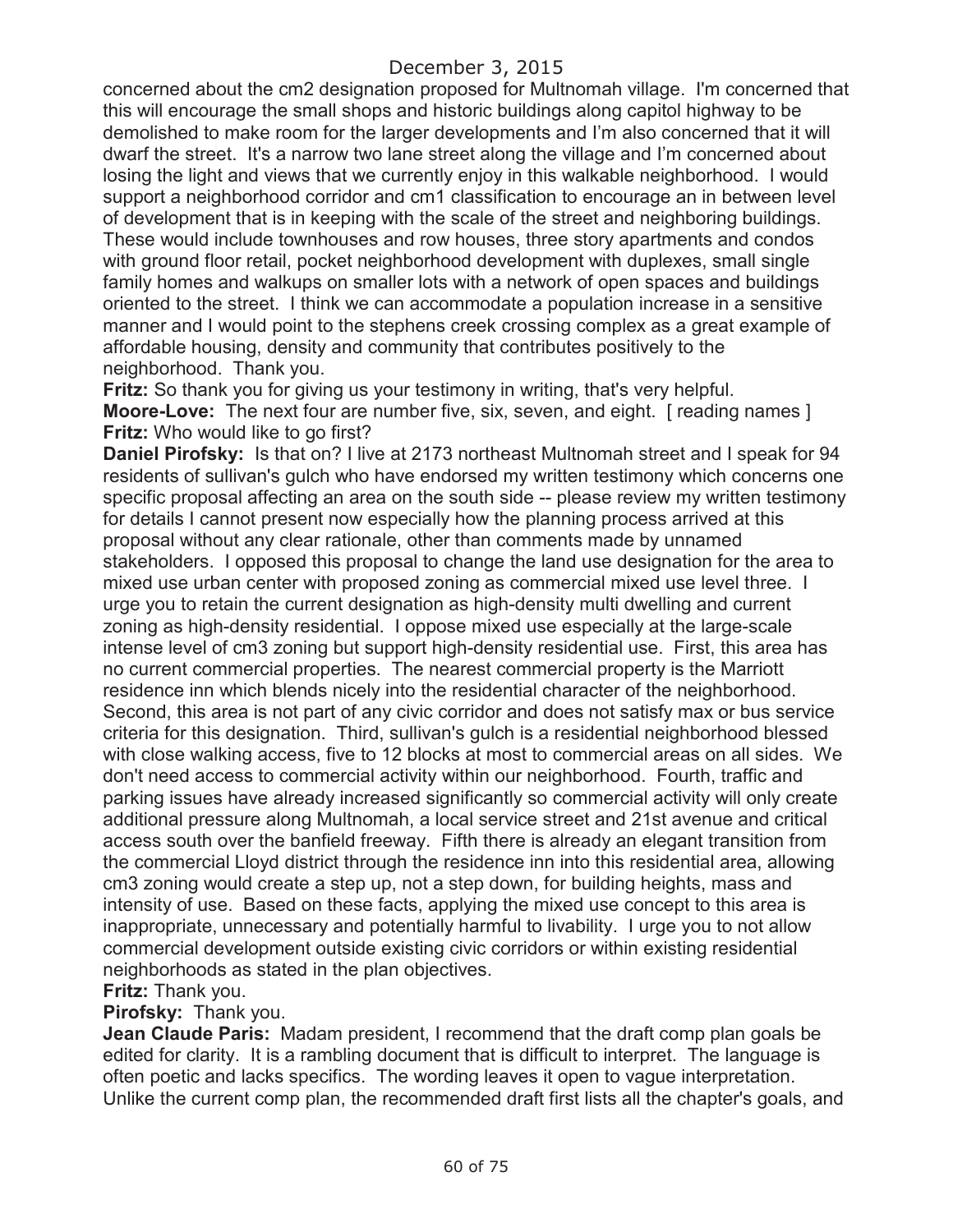then all the policies grouped together. I recommend that each policy be listed under the goal that it best addresses. This is the format of the current comp plan and it provides context for the policies. This would add clarity. I also recommend that excess verbiage be removed. The document is too important. Its meaning should be clear. This could be accomplished by removing ambiguous language and by either defining or removing undefined terms. It may be necessary to hire an editor for this task. I find the most troubling example of vague and ambiguous language in chapter two. The concept appears noble and providing the rights and protection written in the u.s. Constitution. But the devil is in the details. For example, I'm concerned about the use of the term partner, which is used extensively and not defined in the glossary. I recommend -- [inaudible ] maintain and publish the list of partners who are included in planning and investment decisions. Include the selection process for including the partners in the list, their contact information, who and how many people each partner represents, how the partners' positions are determined and financial interests or conflicts of interest the partner has and how the spokespeople are chosen. I advise the city council to make sure that a lawyer reviews chapter two so that it does not have unintended consequences. Thank you. **Katherine Christiansen:** Hello, I live in the Multnomah neighborhood. Recently, I was fortunate to bike through France and Spain with over 20 days of riding I never was threatened by a vehicle. Combining mass transportation with riding allowed us to reach any destination. Here in Portland, I cannot ride for one day without feeling scared. In many cases, this doesn't even involve an angry or impatient driver but situations where we are thrown in each other's paths and unprotected bike riders are at severe risk. The plan and its codes are treating all neighborhoods alike. Yes in Multnomah, we could eventually be a southwest pearl. But how do you increase density without stomping on the people who already live here? We must get people out of their cars and on buses, bikes and walking. You can't build enough roads and parking spaces. This isn't sustainable. Bus service in Multnomah is not adequate to get people out of their cars. There is some service to downtown Portland but Multnomah is closer to Beaverton, Tigard, and Tualatin but it takes over an hour to reach these destinations and our roads cannot support more traffic. As I mentioned, biking is frightening. Next challenge is service. Our closest grocery store is over a mile away, too far to walk with bags of groceries and there are few jobs in Multnomah so most residents commute to work. At least initially, people will move here and the town might be able to absorb the first development but what happens when there are five? There won't be parking for local businesses or existing families, long-range planners would say this is a normal part of growth and people will give up their cars. Eventually, this may be true but remember the people we don't want to stomp on. Just recently my neighbor asked if his daughter could park in front of my house. He has four cars parked in our area. One in his spot. With our narrow streets and often unpaved streets, many stars are parked in the streets. There must be solutions to these serious infrastructure problems before the comp plan can be approved. Thank you. **Simeon Hyde:** I own and live in a home in Multnomah village. I have heard the term livable neighborhoods. What does this mean? Livable neighborhoods are characterized by human-scale design, residents can walk, bike or take public transportation to shops, services, and cultural resources. Even walking to a bus stop and then walking when the destination has been reached encourages physical activity. Walking and biking result in reduced traffic and better health. Livable neighborhoods are mixed use in nature. Small parks or seating areas along with wide sidewalks encourage residents and store customers to linger. Sidewalk cafes and restaurants add to this desire to stop and enjoy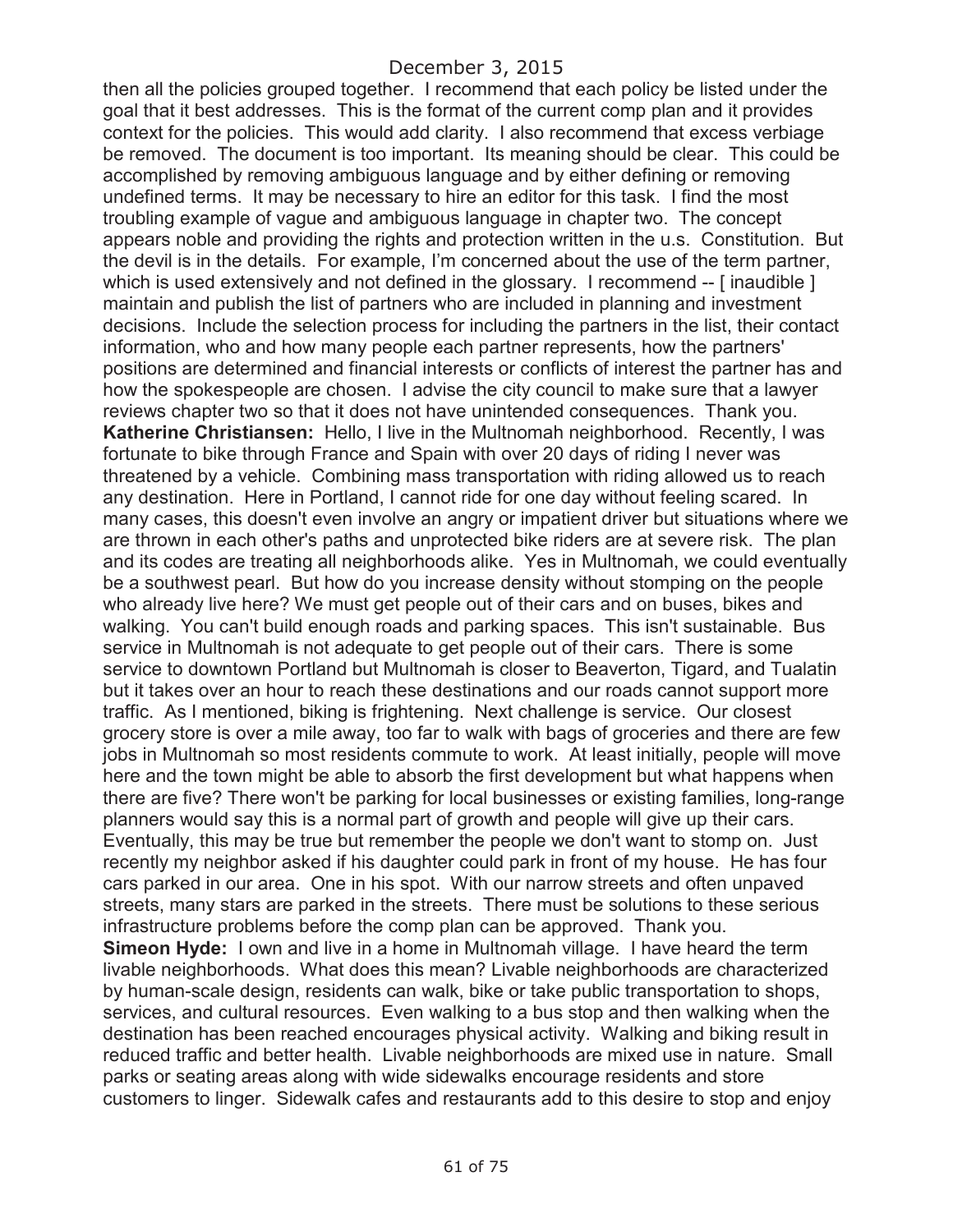the day. Portland's north Mississippi avenue business district does a good job of inviting residents and visitors to more fully enjoy their experience. Coffee shops and restaurants provide seating and service and extra wide sidewalks and courtyards. However, at the top of the hill on Mississippi Avenue, city planning appears to have gone awry. Apartment buildings have been built adjacent and south of existing bungalow homes. Natural light at all times here has been blocked. Views and sight lines have been destroyed. Apartment dwellers peer down on bungalow owners as they work in their backyards. The livability and privacy of these homes has been destroyed. Multnomah village's neighbors are mostly low density while new developments are high-density which leads to a conflict when they are sited next to low density area. Access along with views are seriously compromised. Portland southwest barber boulevard is the next transportation corridor to be developed. This will be a major rebuilding project to provide high-capacity transit. Many people have begun to think that since barber boulevard will be a major construction project, why not develop both sides of the new corridor into a high-density neighborhood? Many of the buildings south of Fred Meyer on barber are old single level structures, which is not good use for such valuable real estate. Might this area be a better choice for meeting the high-density needs of Portland? In conclusion Multnomah village has a neighborhood identity. Residents is a sense of place. It should be mandated that new buildings blend with the existing architectural styles and size and contribute to neighborhood livability. I want to share six photos.

**Fritz:** We're done. Do you have more photographs that you were going to display? **Hyde:** They were going to be on the screen.

**Fritz:** If you're still here at the end and there's time we would be happy to look at them then but we need to let other people have a turn at this point. Thank you.

**Moore-Love:** The next four are nine, 10, 11, 12. [ reading names ] **Fritz:** Who's first?

**Michael Milineci:** Madam President, city council members. I have lived in Multnomah village all my life. I have seen the village evolve into a vibrant place where there is a balance between neighborhood livability and business activities. Presently I believe the village is at a tipping point and currently under siege, by developers hoping to capitalize on the vibrancy of the village without any concern about the character of the village and the livability of the neighborhood. I'm not going to repeat some of the things that have been previously said because I had them in my statement. But what I have heard is that three four story buildings are being considered in the village. In the near future, anyone walking and driving through the village could experience the feeling of being in a canyon or a tunnel with multiple four story buildings towering over them and towering over the 1950 architecture of the village. Multiply this effect with significant parking problems. The core of Multnomah village consists two of blocks of amazing 1950 to 40 architecture. Buildings on capitol highway is just one lane and one way. There is gridlock every day, cars, trucks and businesses trying to drive through the village. With narrow streets, there are 35 parking spots in the village and 140 parking spots. Policies need to be created which promote an outcome that mandate developers to create housing that is in the context of the neighborhood, promote affordable housing and moderate the density which does not degrade the livability of the neighborhood. Other metropolitan areas within the country have addressed this. Smart people can do it. The city has smart people. Look at the bay area, mill city and Fairfax, California. Thank you so much.

**Jeff Cole:** Hello, again. Down the road is Multnomah village and though I live east of the river in Sunnyside, two neighborhoods share a common thread. Both were developed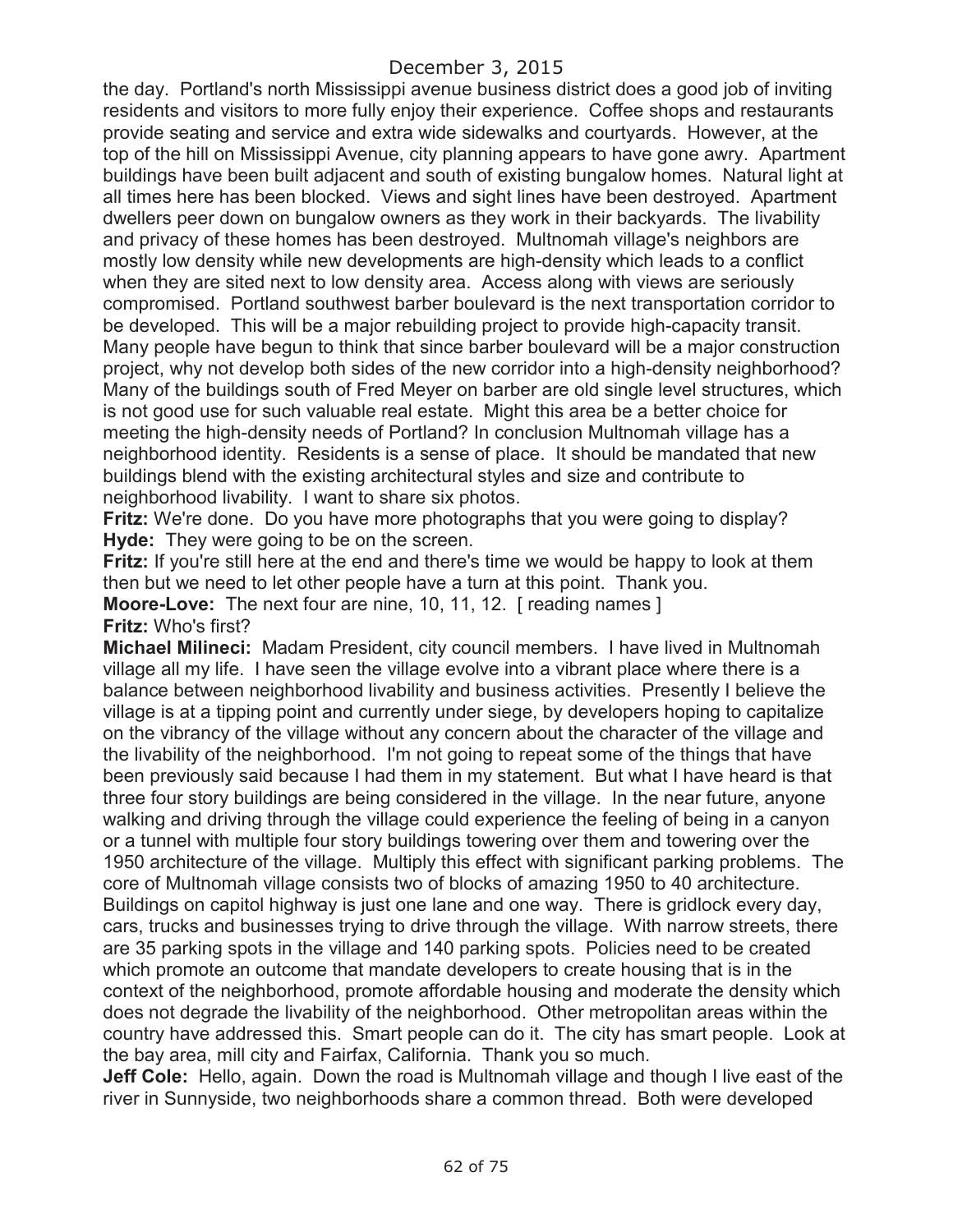based on street car access. Over the decades our districts have evolved with distinct attributes. Today, I urge the council to consider that mixed use zoning on Hawthorne Boulevard may diminish that sense of place. Once, Hawthorne was mostly zoned c2, commercial two, three story limit and a maximum three to one floor to area ratio. Residential projects in the c2 zone had to comply with a1 or r1 zoning regulations. In 1991 the cs zone replaced c2 and eliminated the three story limit and also most zoning may be replaced by cm2, mixed use and a five story limit with bonuses. I urge the council to reverse this trend and reinstate the three story limit with a primary focus on commercial and Hawthorne seminal retail district. The mixed use typology which applied to historic properties with constricted lots typically only 100 feet deep like Hawthorne, Belmont, division, can only produce marginal commercial space because so much ground floor space is consumed providing access and mechanicals to the upper residential spaces. This results in expensive configurations with poor layouts ill constituted for activities. The traditional storefront is a warehouse with massive street side glazing. The resulting, space is wide open, flexible and efficient. If you look at the businesses on Hawthorne like red light clothing exchange, Powell's books on Hawthorne, artichoke business, echo theater, gold door jewelry, they all benefit from this clear span design. Like farmland this collection of vintage and storefront commercial on Hawthorne Boulevard represents its own infrastructure that works collectively. Again, I urge the council to restore the three story limit on Hawthorne boulevard. Thank you.

**Charles Richard:** Madam chairman, members of the council. My name is Charles Richard. One of the main reasons my wife and I bought our house on Pendleton Street is because it was within walking distance of Multnomah village. As a former grape grower and winemaker in northern California, I served for nearly 20 years as an active member of the board of the dry creek valley association which was dedicated to the protection and preservation of agriculture. Often confronting developers who wanted to replace grapevines on prime soils with houses. The tragic mishandling of land use in California that I witnessed I see happening here in Portland. A land use policy must include consideration of the history of the village within the city, its call, which dates back to 1850. The book in my hand Portland's Multnomah village by nancy hamilton provides an accurate and very interesting story of Multnomah village's past. Our city planners need to pass decisions on accommodating growth with the higher awareness of the need to preserve the character and assets of neighborhoods and public green spaces while requiring developers to include adequate parking for multiple dwelling buildings, you've heard that before I'm sure. Buildings are to scale with an existing neighborhood, especially an historically significant one like Multnomah village should not be allowed. It is critically important that the neighborhood corridor designation for Multnomah village be retained. If rampant growth is permitted to continue without consideration of keeping our neighborhoods intact, the very things that make Portland a highly desirable place to live will be destroyed. Thank you.

**James Peterson:** Hi, my name is James Peterson. The Multnomah neighborhood association put forth a truth in zoning proposal to protect the single family houses. 80 or 90% of the growth is projected in the current plan to occur in mixed use zones. When the southwest community plan was first -- the last community plan to be developed, and after that, the city of Portland changed the development code to achieve -- to achieve infill. The minimum size in the zoning code was reduced in -- for each of the base zones. For example, in r5, the minimum lot size was reduced to 3,000 square feet. Corner lots were changed to duplex lots and later allowed to be divided and if the square footage was less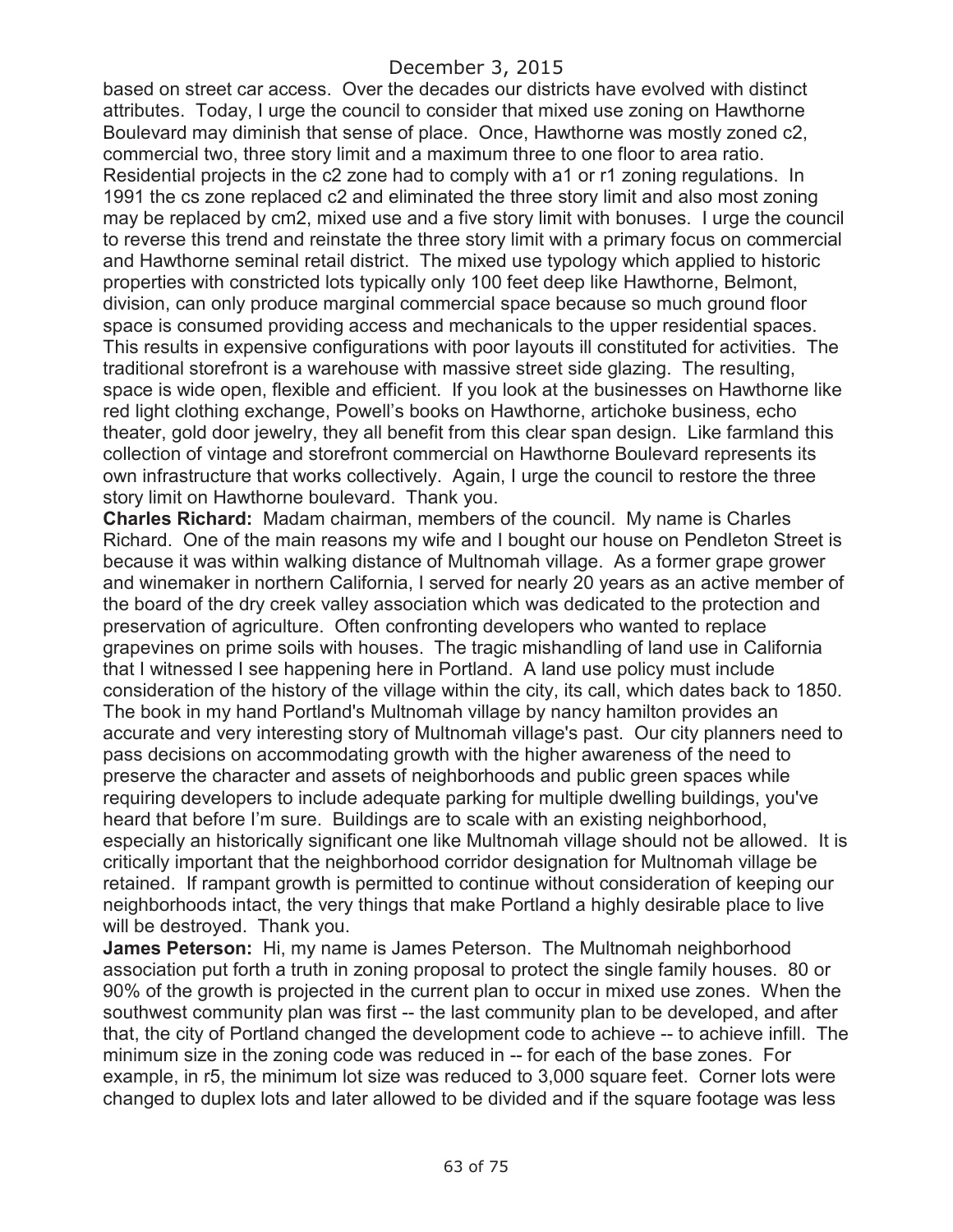than 100 square feet in the r2.5. This worked for a few years but now demolitions are at record levels and the character of neighborhoods is changing and what people value about simply now being destroyed. Over 150 requests for this change have been submitted already. More are soon to come for this truth in zoning proposal to be incorporated in the 2035 comprehensive plan. It will remove the exemption that allows for land divisions to be less than the base zone. With the adoption of the comprehensive plan, the zoning code would then need to be amended to comply. If this language remains, lot sizes and land divisions would be based on the minimum lot size and the zoning code. The base zone and the comprehensive plan would then be meaningless. The comprehensive plan is intended to be the governing document, but the proposed language, the lot size would be governed by the zoning code, which is inconsistent with what the comprehensive plan is supposed to do. The other thing I would -- I would like these boxes to be put into a database so they can be viewed and put to a desire policy that they were intended so that you can review those. Thank you very much.

**Moore-Love:** The next four are 13, 14, 15, 16. [ reading names ]

**Carol McCarthy:** Hello. My name is carol McCarthy. It is my understanding that Oregon municipalities are required by oar 660.015 to have comprehensive plans and that citizen involvement is the statute's goal number one. The current comp plan reflects this with a chapter entitled citizen involvement. I recommend that everyone read it. I was surprised when I discovered that the draft comp plan didn't contain the word citizen so I testified at the first hearing to bring this omission to the attention of the psc. I was perplexed when I searched the recommended draft and again, couldn't find citizen in its goals and policies. Friends told me that the concept of citizen is very 1970s and that it now has some negative connotations. They said that community is the preferred vernacular for the 2015- 2035 time frame and that chapter two is entitled community involvement for that reason. They suggested that public involvement might also be acceptable. I recommend that you either incorporate chapter nine citizen involvement of the current comp plan into the recommended draft or that you rename chapter two public involvement. There are logical inconsistencies that result from calling the chapter community involvement since it is used as the name of an entity that contains itself. For example, use of the word community in the title of goal 2a as well as in the enumerated list make one wonder if the other listed items, individuals, neighborhoods, etc. Have the same standing as communities. I think that it could be improved as follows as shown in the box, basically by replacing the word community with public. In short I recommend that you edit chapter two and replace the word community with public whenever possible. Thank you.

**Robert Gallagher:** Hello, madam president. I'm here tonight representing my sister and I owners of commercial refrigeration. We are located close to the intersection of northeast 66th and glisan. We have occupied this current location for over 30 years. The property is a single tax lot with a glisan side and a flanders side. The map shows the glisan side zoned commercial and the flanders side zoned residential. We are here to request that the entire site be converted to a commercial zone. The owner of the corner property on 60th and glisan is also in favor of a commercial zone. The north tabor neighborhood association agrees that this should all be a commercial area. They are enthusiastic about this approach as it will support the current and long-term vision and goals for this area. Thank you.

**Fritz:** Does your lot have an actual address?

**Gallagher:** 5920 northeast glisan.

**Fritz:** Thank you. Go ahead, thank you.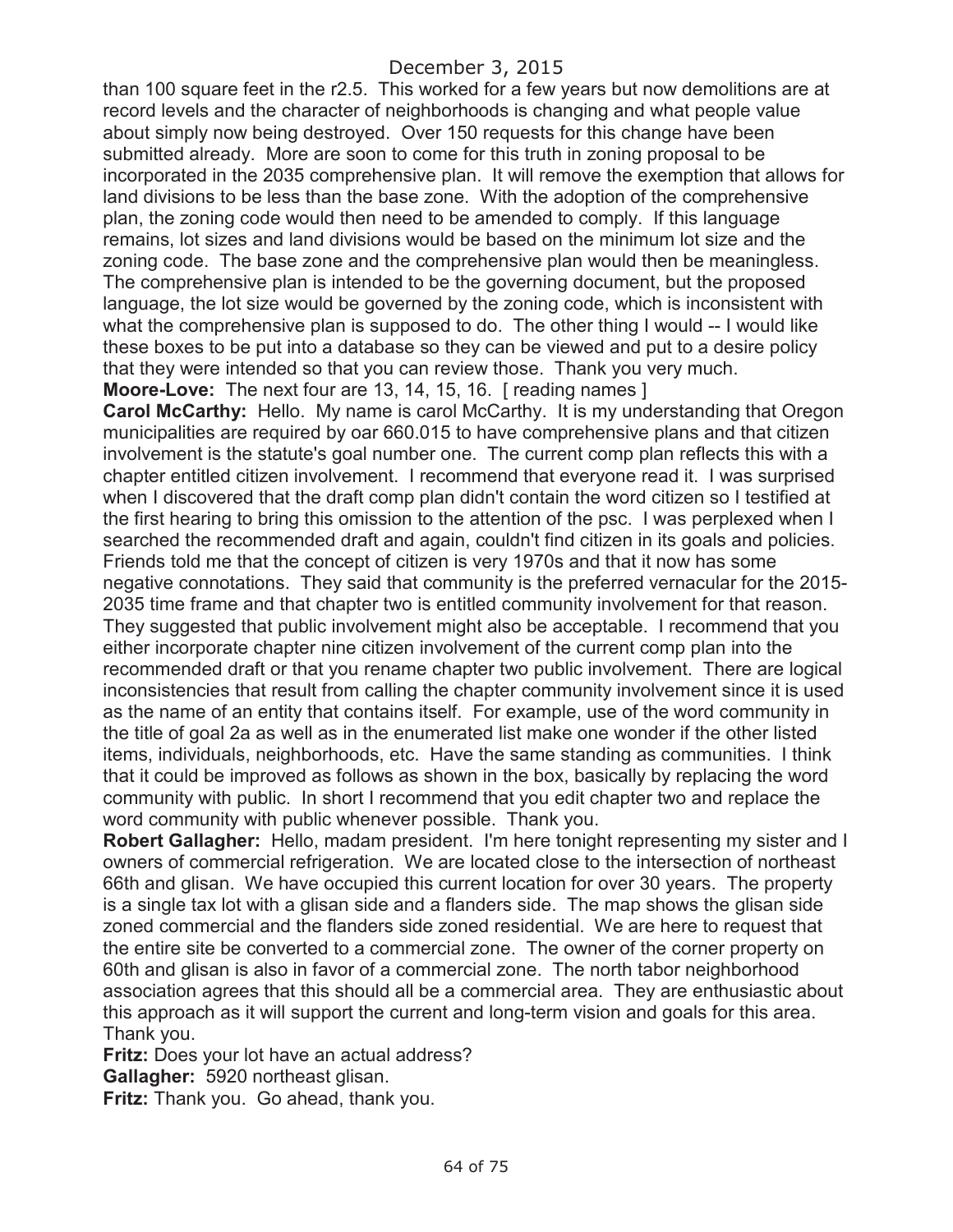**Leonard Waggoner:** Good afternoon, or good evening. I'm glen wagoner. Issues are condemnation, de facto condemnation, eminent domain. I represent a property at 2244 northwest overton adjacent to legacy Good Samaritan hospital. The property is a lot with a far factor of four to one. The property has an 8,000-foot apartment building on it. Under the current code, the property could be improved to 24,000 square feet, which is the four to one factor. The issue here is that if the ci zone which follows the campus institutional, is implied, there will be no ability for the owner of the property to do anything with it other than operate it as a grandfathered two level apartment. This political process really basically is condemnation. The condemnation factor as we understand it with the elements of the eminent domain that it must prove four elements in the fifth amendment, one private property which this is, and the process of taking, must be taken, two for public use, three and with just compensation. Number one obviously, it's private property. Must be taken, the clarification of taken in the constitution is as the taking of property by reducing its value. Number three for public use. Legacy is not a public corporation. Legacy is a privately owned property and for with just compensation. So the issue I have at hand on behalf of my client is we need to be extracted from the comp plan change and from the eventual zone change by this body is that the rh zoning factor stay alive. Otherwise, we wind up in a legal battle.

**Fritz:** Thank you. It could be an error. The preferred use is the rh, the current zoning, you would like it to stay the current zoning. Thank you for bringing this to our attention. **Waggoner:** Yep.

**Sam Noble:** Good evening, my name is Sam noble. I own a small depreciated single family house where I lived for nine years. The low structure value guarantees that someone will tear down my house and replace it with a large expensive house for a wealthy buyer. A similar story applies to the other houses on my block. The comp plan proposal re designates my block as r2 but because of the small lot size, it won't allow any additional units on my property. Many of these houses are likely to be demolished and I wouldn't like the city to allow replacements that support housing density that could be affordable to modest income residents by applying an r1 designation to the entire street. This wouldn't be neighborhood altering change because the neighboring streets already support many multiunit buildings from duplexes on up. In fact, all but one of the surrounding blocks are designated r1 or higher. The other block is r2. I further understand that none of the structures on this block are part of the city's historic inventory. Under the comp plan proposal only two properties are actually gaining allowed density and one of these is already effectively a duplex. The proposal for this block provides an effective net increase of just one single unit. The five unit building on the block remains nonconforming as only three units could be built on its lot under the new designation. I think that this block of southeast 26th avenue facing lone fir cemetery can support the higher density. There's no housing on the west side of the street and no competition for parking. The 15 bus line provides frequent service at 26th and Belmont several hundred feet away. It is one targeted change based on my knowledge of a specific street. I'm sure that there are many other areas that could also support mild increases in zoning density. I hope you'll consider them all.

**Fritz:** What are the cross streets you're recommending?

**Noble:** North of Morrison and south of Washington.

**Fritz:** Thank you.

**Moore-Love:** The next four, 17, 18, 19, 20. [ reading names ] **Fritz:** Welcome.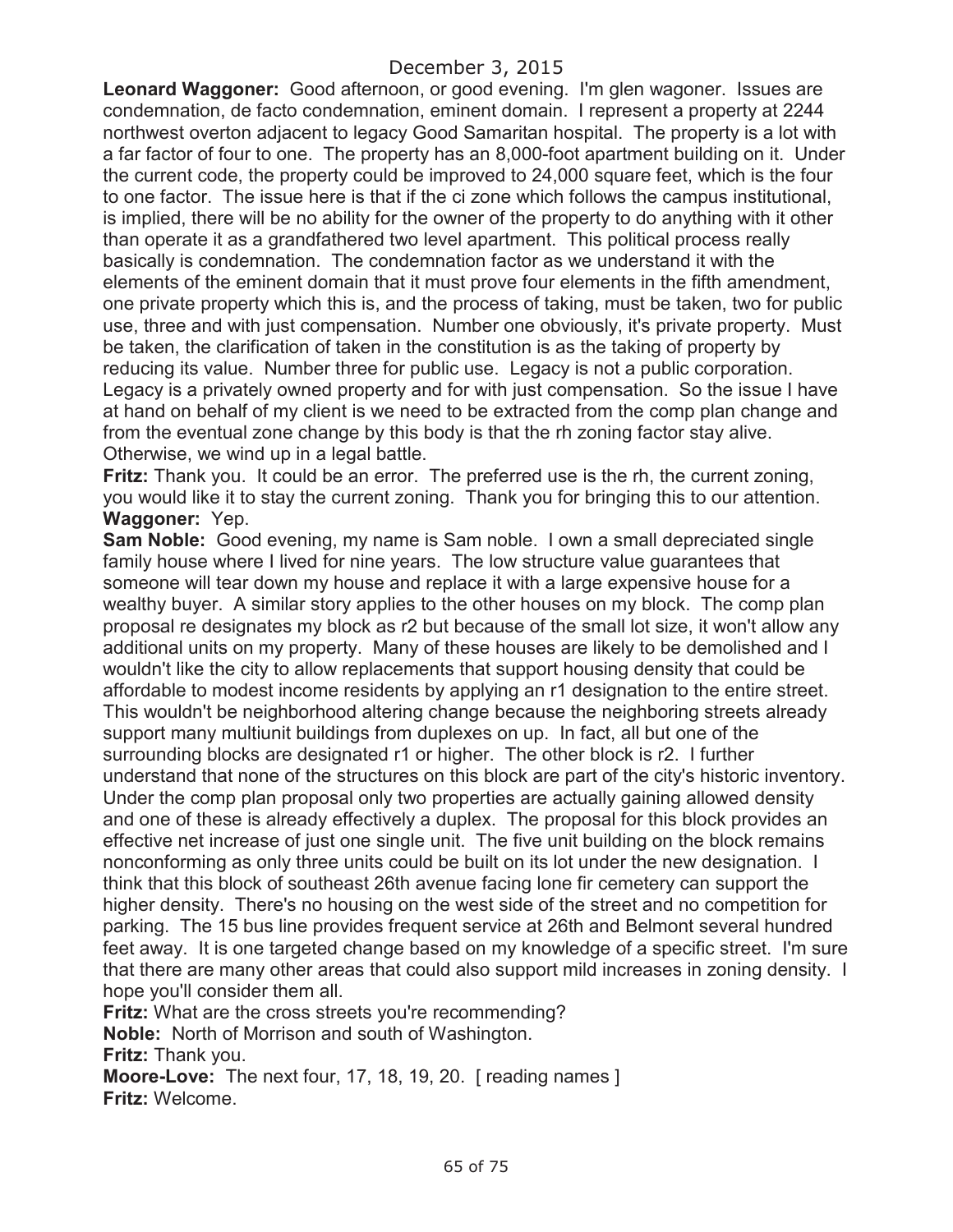**Dave Johnston:** Madam President, commissioners Fish and novick, I'm Dave Johnston. I'm also a land use chair of the collinsview neighborhood association and have been for many years. However, the association has not voted on my remarks so they should be considered mine rather than the official position of the association. With regard to the comp plan and the map we like the map. We urge you to adopt it as submitted at least with respect to collinsview. We are also concerned about the listing of the campus institutional zone and its designation as an employment area, which would allow retail services not for the campus itself but for the surrounding areas. This is in policy 6.59 and 10.20 of the recommended plan. We suggest that policy 10 above the entry institutional campus add the heading education and medical institutions as a separate heading than the employment areas and delete the words "neighborhood serving commercial uses and other services" from policy 10.20 and 6.59. We feel this will better protect the surrounding areas from inconsistent items and we also believe that the educational institutions and medical institutions should focus on education and healthcare, not providing commercial services. Thank you.

**Dixie Johnston:** Madam President, commissioners, I'm Dixie Johnston. I have partnered with Dave for many years and we're well known in the neighborhood. I do want to reconfirm the comments of carol McCarthy. I don't know what she was going to say but that's basically my message too, having to do with citizen involvement rather than community involvement for the reasons that she gives. Commissioner Fish, at the last hearing that we had on the comp plan, you and Howard Shapiro, really helped my thinking on what we need to do here and I do appreciate your comments. Howard Shapiro kept using the word citizen, over and over again. And I started thinking about it, the idea of being a citizen of the community but a citizen of the entire world. We are a growing community. We're attracting more and more immigrants. As a child, I spoke a second language better than my first language English because I lived out of the country. I know what it's like to be teased, laughed at, pushed down, that sort of a thing. I also remember a few years later moving to another foreign country, having to learn yet another language, new history, new customs. So I don't want it to sound like I'm going into this political governmental, anti-governmental rant when I'm trying to stand up for people who are new moving here. With all the years I moved around, military brat, married career military, I found that it takes about five years to start feeling at home in a community and it is understandable that it takes a while for people to get used to living there. I want to thank you for considering the terminology and yes, commissioner Fish, you're right, we are all in this together. Thank you.

**Glen Stanfill:** My name is glen stanfill and I'm talking about a piece of property that I have at 5308 southeast 118th. Talking about a piece of property that I got at 5308 southeast 118th, Portland. Right now, it's zoned at low density multiple dwellings, r2. And the thing is that you want to change it to single family r5. And right around me there's two acres and three-acre parcels that are zoned the same right now for medium density at 2,000 square feet per unit. I would like it to stay what it is right now. I've already got some drawing for a fourplex that I would want to put on that property but I wouldn't be able to if you changed the zoning at this particular time. Thank you.

**Anne Anderson:** Hello, I'm Anne Anderson. I have live in Multnomah village since 1984. And love the area. Very much. I think Portland has many special unique areas. Multnomah village is one of them. And I think it's important to retain the character of the village. It makes Portland all these different unique -- they make Portland a unique draw for other people, which is good for the economy. I realize also that we have an urban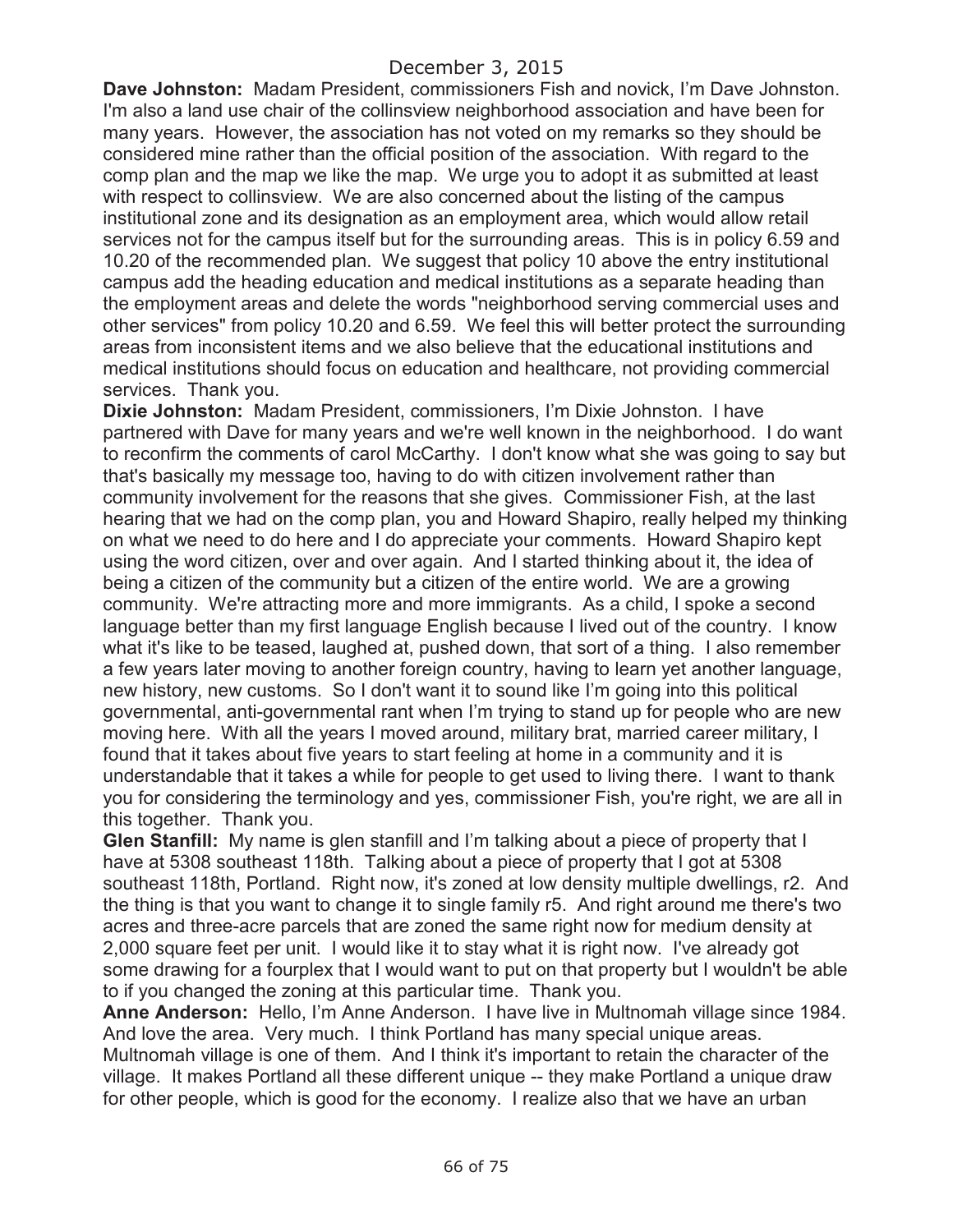growth boundary and we need more housing. I think there are appropriate places to do that. Barber boulevard, for example, along barber. The armory area, the sears armory which I know is designated now for eventual development as an emergency area. However, it doesn't have to just be an emergency area. There could be housing as well I think. I think it's important to zone the village commercial mixed use or cm1 and to designate it as a neighborhood corridor. Thank you.

**Moore-Love:** The next four, number 21, 22, 23, 24. [ reading names ] **Fritz:** Good evening.

**Beverly Bokin:** Good evening. I am Beverly bookin and I'm here today on behalf of the national college of natural medicine, ncnm which wishes to request the extension of the new campus institutional comp plan designation to its southwest Portland campus. Some of you may not know where it's located but it's a 5.4-acre area on the west side of the Ross island bridge. Currently, the campus has a patchwork of zoning designations including high-density residential, general employment and office commercial. Because colleges and universities are conditional uses in the rh zone the entire campus is treated as a conditional use. Right now, the campus is regulated by a 10-year conditional use master plan adopted in 2012 and fully implemented, the college will have a student body of 800, 310 faculty and staff, and 35,000 projected outpatient visits to its on campus clinic. The extension of the new comprehensive plan designation will make the campus eligible for legislative rezoning for one of the two campus institutional zones. And this ci comp plan designation has already been extended to 15 colleges and medical centers with 10 or more acres but that criterion we hear from the bureau of planning is meant to be just a soft criteria. Simplifying its patchwork of zoning will allow the campus more flexibility in regulation. It can continue to develop under its current conditional use master plan until 2019 but then take advantage of new land use entitlements in the ci zones. So we would appreciate your consideration of this request.

**Fritz:** Push the button on the microphone in front of you.

**Laura Campos:** I'm one of those people from the '70s and I wrote a book and on page, the history of the planning commission, on page 33, I proposed that during the '70s we had citizen participation as an antidote to some of the ills of urban renewal and I saw a lot of that but the reason I'm testifying is that I'm one of the few who worked on the current plan. And there was a lot of fine things in it. But we did a grave injustice at north and northeast and I've lived with that guilt for 35 years and it comes to me, it's very fitting that we have this testimony here at Mittleman which acknowledges the holocaust and seeks to have redress for the wrongs and to move forward in a positive way. I would like to reach closure to feel cleansed of the stench of what went wrong in north and northeast in their comp plan. I was 26. Now, I'm 62. I scarcely knew the words to describe the horror of what mayor Goldschmidt proposed to force the current inhabitants out of the city. I knew it was wrong. I tried to warn people but my misfortune was to know the outcome and not be able to prevent it. I saw it in Chicago in the '60s. One of my -- one of my foster dads was the budgeter of Chicago. And he described urban renewal as people go somewhere to die and I've been working with anti-displacement folks. There's 30 groups of people in there. I really urge you to pass some of those policies because I think it can undo some of the wrongs and get us on the right path. I don't know. Maybe the master's tools can't be used -- what is it? The master's house. But, anyway. So help me reach closure. Thank you.

**Mark Stromme:** Madam President, commissioners. I'm here to request the review of the comprehensive map designation on two individual properties of which I am the owner.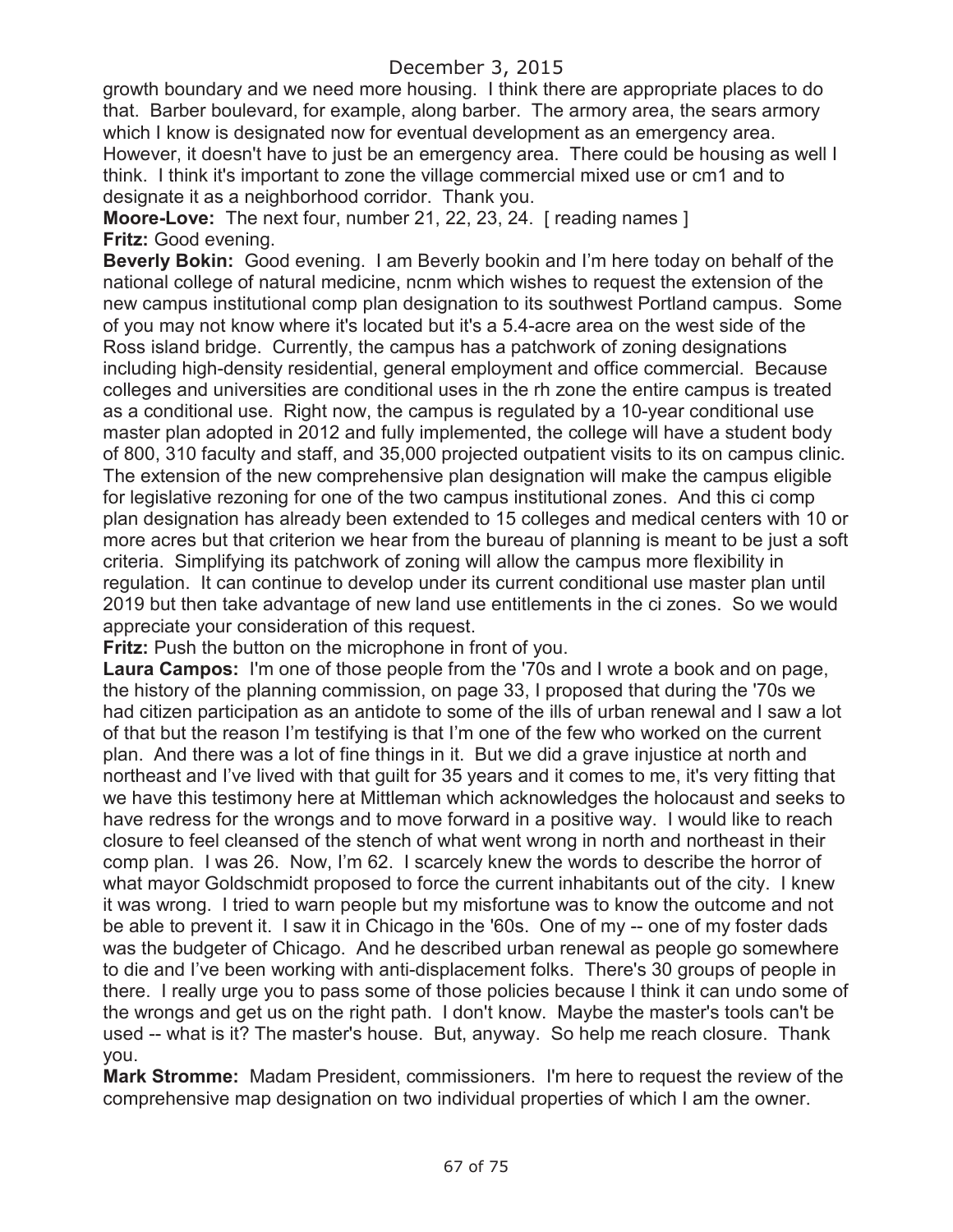**Fritz:** Give us your name, please.

**Stromme:** My name is mark Stromme. The first property is known as the flanders professional building, 2250 northwest flanders. It's between 22nd and 23rd on flanders abutting williams and sonoma across from kitchen caboodle. It was built there in 1968 so it has almost a 50-year history of contributing to the medical community and the neighborhood. I was unaware of the map process when I was going through so I didn't solicit any input but I did notice it was left out of the mixed use category and was left in the residential rh category. I think it would be logical to knowledge its long-term use and its contribution to the northwest community as a medical asset so that if and when this property is redeveloped it could continue to provide some of those services to the neighborhood. It also is one of the six designated potential structured parking sites within the neighborhood as well so I think it also could benefit from that. 50 seconds left. The second property is one on the corner -- near 56th and sandy in the Hollywood neighborhood. It is right next to the rejuvenated fire station there and behind clyde's prime rib. I have a 13,000-square-foot lot zoned r1 and all of those units are in the north 50 feet of that property leaving an area there that I mow and have for 28 years, always waiting for an opportunity out in the future for planning to accept some higher designation. There is some logic to extending the mixed use lines to pick up my property and the fire station so that it would allow me to add some new residential units on that site. And if I might just add I did go to the neighborhood bodies and received approval from both of them before coming to see you.

**Fritz:** Which designation are you requesting on sandy?

**Stromme:** Any higher density residential use would be acceptable to me because that's my intent. Logic would say it would be a mixed use zone for consistency of the map otherwise I'm told it would be spot zoning.

**Fritz:** So either of them would be all right with you?

**Stromme:** Thank you.

**Moore-Love:** The next four are 25, 26, 27, 28. [ reading names ]

**Jim Gardner:** I'm Jim Gardner, the land use chair for the South Portland neighborhood association. Our association supports the centers and corridors approach as a very appropriate conceptual tool for planning. However, we believe the planning and sustainability commission was a bit overzealous in how they applied those designations. We therefore request that you make the following changes to the recommended draft before final adoption. Spna requests that the central strip along 1st avenue be designated as a neighborhood corridor rather than a civic corridor. This strip is zoned cn now, and it's proposed to change to the new mixed use cm1. It is an island, a few blocks of commercial zoning, much it still residential in actual use. The south end of 1st avenue dead ends at naito. In no sense is this a corridor with any citywide or area-wide functions. The significant difference between neighborhood corridor and civic corridor is that civic corridor allows additional height and f.a.r. Bonuses. This area is within the South Portland national historic district and it is subject to design guidelines which are even more restrictive than the base zone. The civic corridor designation would simply create confusion and raise false expectations about the level of possible development. Along Macadam Avenue, spna requests that all the commercial area be designated a civic corridor rather than an urban center. Macadam Avenue has no center. It does not function as any kind of focus for the neighborhood. It is a linear heavily used commuting corridor and commercial strip bounded on both sides by residences. Either of these designations would allow macadam a more intense level of commercial development than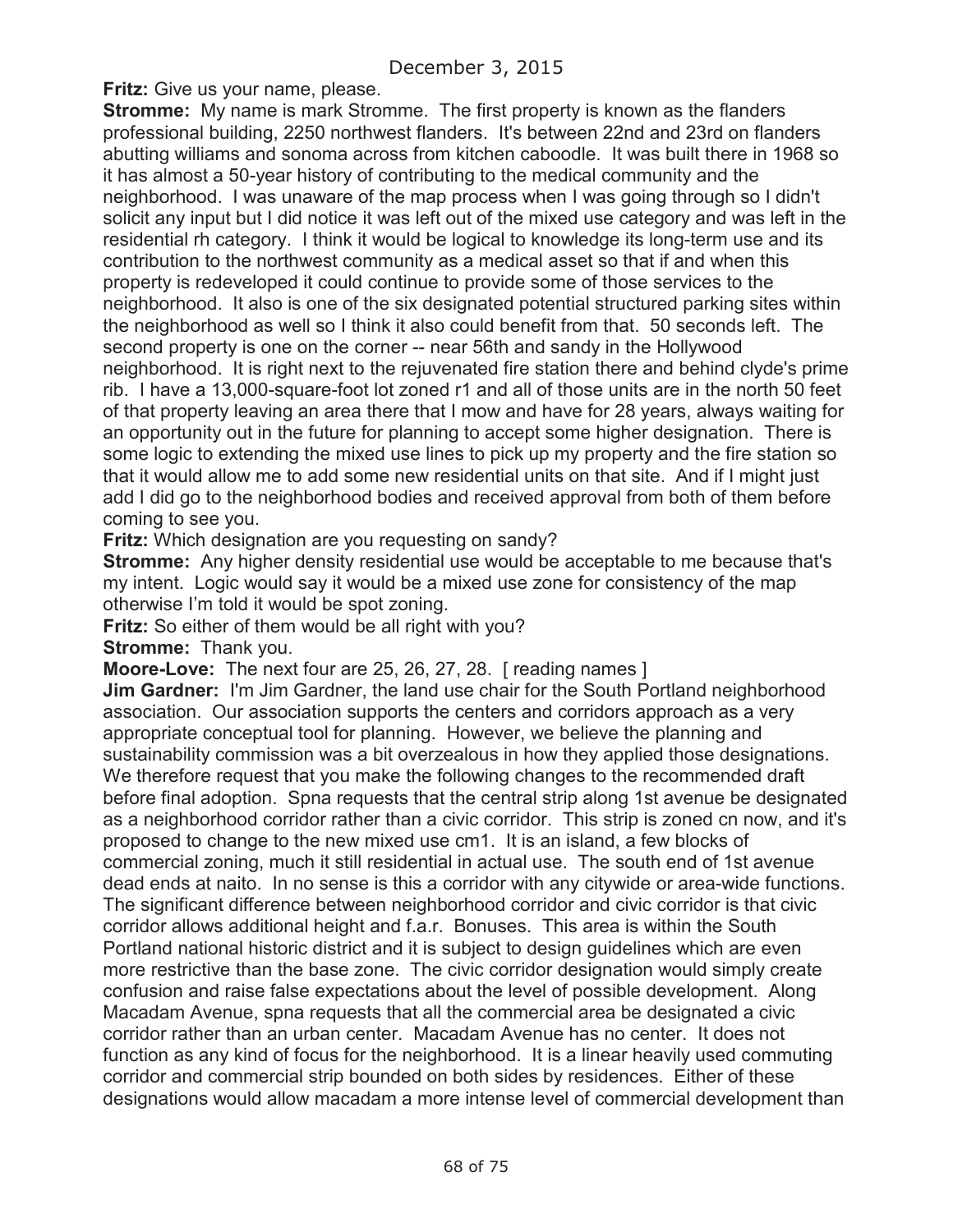the current zoning, but the urban center's more permissive exceptions and bonuses would allow unsustainably denser commercial development, already worsening macadam's congestion already. A major transit facility improvement, such as the street car to Sellwood Bridge would be necessary before macadam could support that level of development and lastly, in lair hill, spna requests that the ymca site be changed to mixed use cm1 instead of cm2. Everywhere else in southwest and in the city, the cn zone is being converted to cm1. Jumping an extra step to cm2 allows higher building heights and more square footage than cm1. This site is going to become under amour's new headquarters and they may want to add an extra floor.

**Fritz:** Thank you. If you could turn the rest of it in.

**Gardner:** A process and not slipped in as part of a citywide comp plan update. **Fritz:** Thank you very much.

**Steven Bedrick:** Good evening and thank you very much for the opportunity to speak. My name is steven bedrick. I'm assistant professor at ohsu and I also live just down the road from here next to gabriel park and i'm a 34-year Portland native. In fact, I was born and live the first few years of my life in Multnomah village and we've already heard a lot about Multnomah village, I just want to second all of that. What I would like to point out is that the existing zoning of Multnomah village is storefront commercial and looking at the definition for that it talks a lot about preserving and enhancing older commercial areas that already have a storefront character and it seems to me that that's doing a good job with the village as it is. Growth -- density and redevelopment are not ends in and of themselves, right? They're means to an end and that end is a flourishing walkable enjoyable street scape neighborhood which the village already has. We've heard a lot about how it's already at capacity for traffic and certainly adding four to five story buildings would not do it any favors in terms of light or walkability or accessibility so I really think that rezoning it to cm2 would be very inappropriate for the area and would cause a lot of damage and one thing that hasn't yet come up, people talked about the parking concern, along the lines of parking, the neighborhood side streets are already shouldering quite a lot of burden for the existing use of the village. You may or may not be aware that many of those streets are unmaintained by the city. A lot of them are actually in a state of disrepair, very narrow, many of them are not paved. Adding a lot of additional use to that will not help anything. And the geography and geology of the area make it very hard to widen these streets so it's a very tight little area that's working very well as it is and I would just proposal that we not rezone it. Thank you.

Lawrence Margolin: I'm Lawrence margolin. 1139 southwest gib street just up the hill from ohsu. I'm a marquam hill property owner. And I'm here to discuss the cm1 zoning area proposed just west of ohsu and up the hill. I support that cm1 mixed use zoning and, in fact, feel it should be extended further up southwest gib street where we can get more services up on the hill. There's a significant lack of services and quality housing up on the ohsu hill for students and employees of ohsu. 3,000 new students arrive each year and need modern, affordable housing on the hill. The apartments built on the hill were constructed in the '40s and '50s. Many of the single family homes have been converted to multiple rental units and the demand for housing and commercial services up above ohsu is quite high. Currently, there's only a plaid pantry and a Thai food cart up there in the cs zoned area. So I'm requesting that the cm1 zoning in the comp plan be extended one block west up the hill on gib street to include my property at 1139 southwest gibs. I've owned this home since 1998 and I am determining the next best use for this property. With this cm1 zoning it would give us more options and ideas for development. The street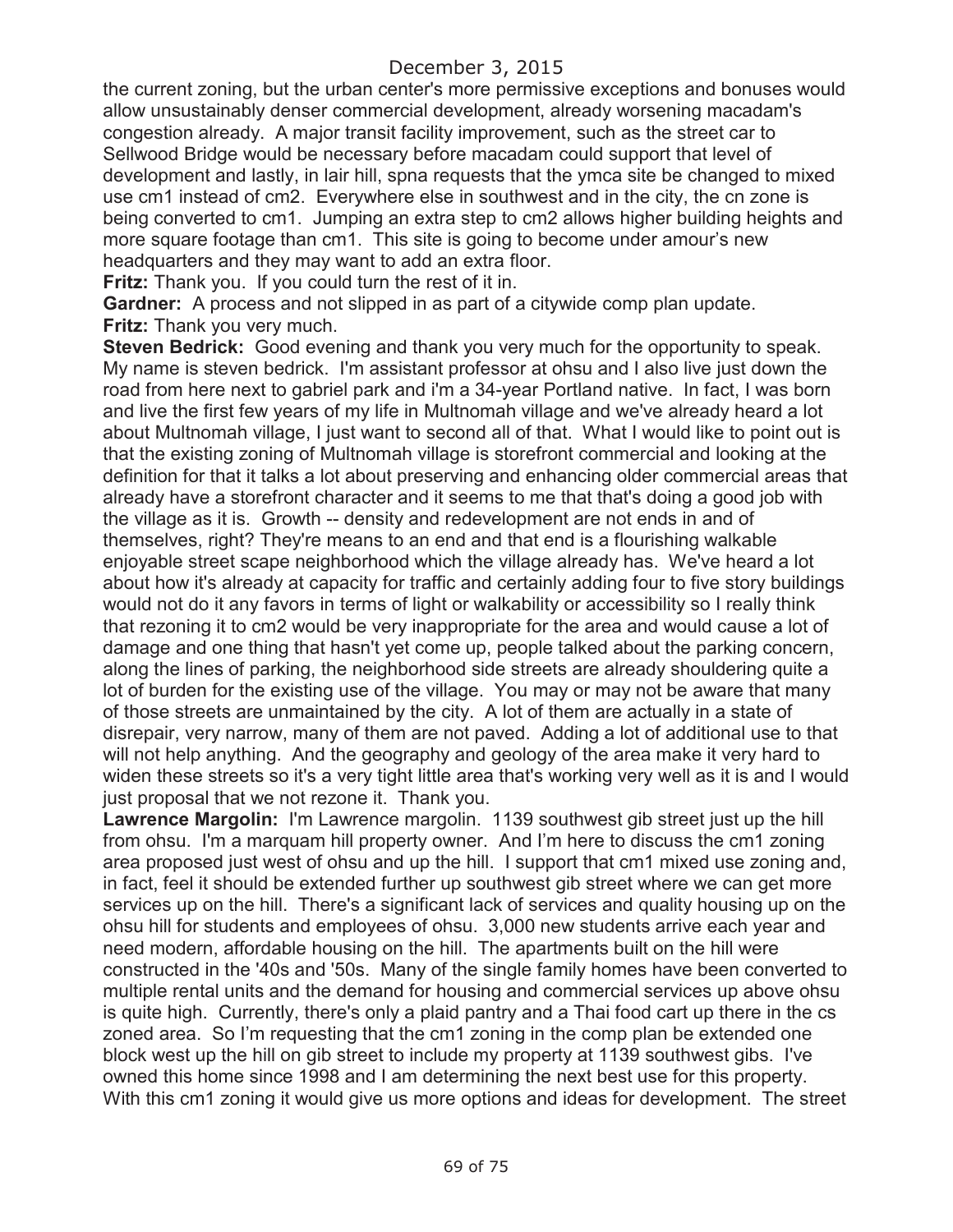up there does not have sidewalks. The storm water doesn't have drainage so all of this would be included in our project. There are many pedestrians walking up and down the street all day long and the site is within 100 feet of the frequent service trimet number eight bus. So again, the site is ready for development and could begin shortly. I have spoken to the homestead neighborhood association and received support for development on the site.

**More-Love:** Was there a Jackie berger on 32nd? Okay. We'll go with 29, 30, 31 and 32. [ reading names ]

**Mike Connors:** I'm here on behalf of polissca investments and space age fuel, inc. My clients own and operate several service stations, convenience stores, vehicle repair facilities around the city of Portland. Four of them are proposed to be re designated with mixed use designations as part of the comp plan amendment. We're here to predominantly request that the city council postpone adoption of the comprehensive plan amendments until you have the mixed use zoning project amendments before you. And my client's situation is a poster child for why we believe you need to consider those concurrently. My clients don't have any objection to any of the specific or general policies or the comp plan designations for their property but the devil's in the details and those details are in the mixed use zoning project amendments which are not even currently before the planning and sustainability commission. Part of those amendments based on the draft that we've reviewed is proposing certain mixed use zoning for my client's properties that would prohibit or significantly restrict the very uses that they're using those properties for now, service stations, etc. And so the concern that we have is we're not objecting to the comp plan designation but we do have serious concerns about the mixed use zones and we're concerned that you adopt the designations, and then we come before you and you're somehow restricted because those designations have already been adopted. This is an issue that we have repeated in the planning and sustainability commission as well as other parties. I'm a little bit surprised there aren't more parties that are continuing to echo that during this process but I would urge you to do that. You can't disconnect them and I have yet to hear a compelling reason why they shouldn't be considered concurrently. Thank you for your time.

**Martie Sucec:** Madam President and commissioners, I agree with him. I think they ought to be concurrent. We're in for a lot of trouble otherwise. I live in Multnomah and I agree with most of the yellow shirts. All of the yellow shirts, actually.

**Fritz:** State your name for the record, please.

**Sucec:** Oh, martie sucec. There are some things that do concern me that aren't in the plan, at least I can't find them, they're hard to find at times. And one of the things that is in the plan is the statement that density is going to be focused on downtown and these mixed use corridors and centers. And yet neighbors won't be touched. That's not really true. They're not going to be actively touched but passively our neighborhoods are disappearing. I would like to see some kind of incentive to sustain older houses that are well built, you know, that have old growth forests. Some incentive, I don't know how you do it, I'm not a planner and I would like planners to figure out how you create those incentives to make them more energy efficient, to allow the yards and habitats to remain. It's really difficult to see good old houses demolished, the trees demolished, the habitat demolished. And if they were being replaced by, you know, not a full footprint on the property, that would be something else but those things are going up and they're going all over. And that's, you know -- that doesn't maintain the characteristic. And I would like to see some incentive for smaller houses and clusters of cottages. You say in the plan that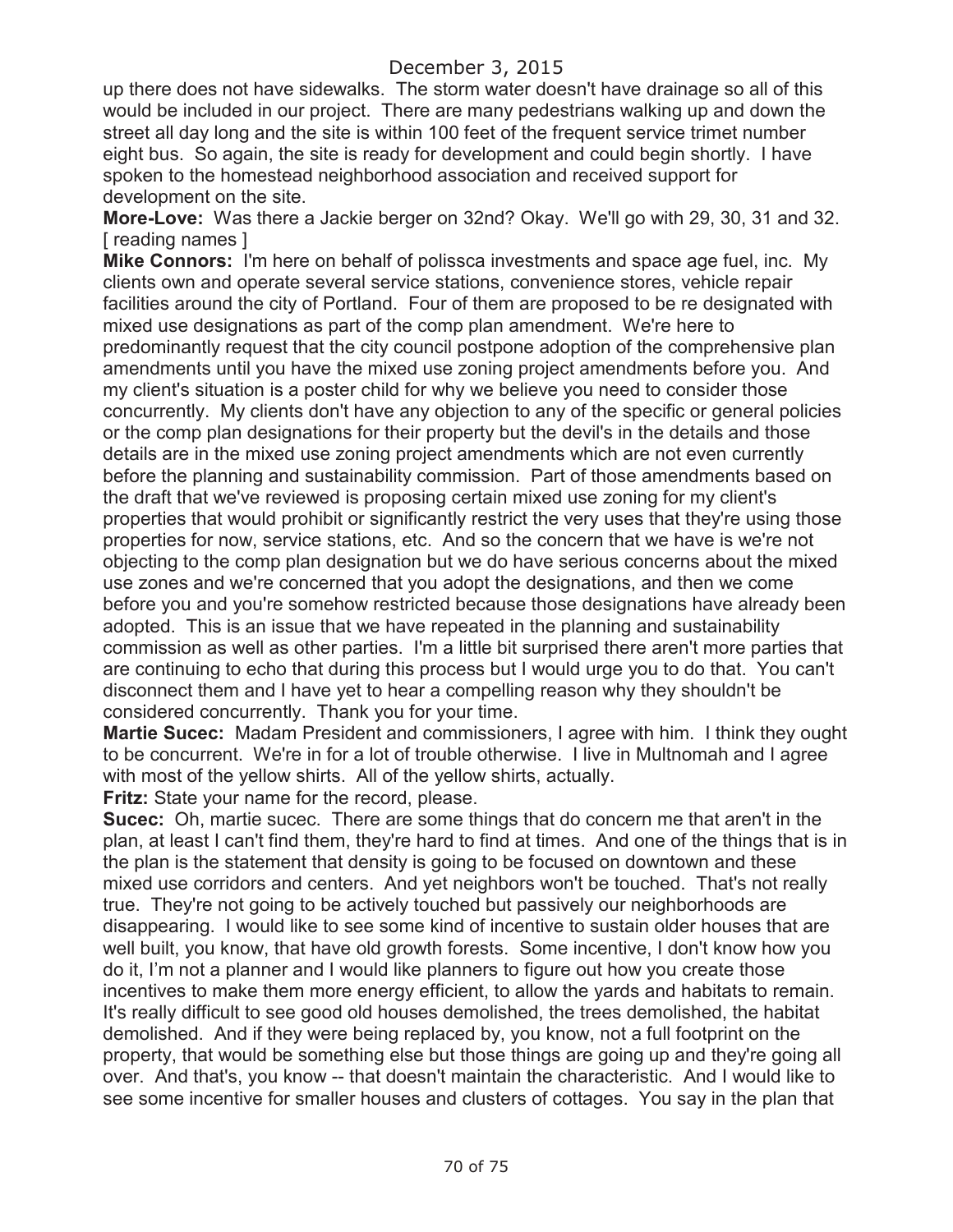60%, I think it's that number, of the population is going to be old people and I'm one of those people and I can't afford to live in the studio apartments that are going up and I want a garden, both to grow my own food and to offer habitat, which will protect the farmlands that the urban growth boundary is meant to protect too, we need to the pollinators. Thank you very much.

**Brian Campbell:** Good evening. I'm brain Campbell. I'm a resident of the Westmoreland area of Portland. I'm also a planner that has been active in Oregon for 38 years. A member of the national and Oregon boards, the American planning association. I'm here testifying this evening as a citizen of Portland about the importance of well-located and designed density in achieving city goals. So from a planning perspective, Portland has been on an unique path for u.s. Cities over the last 40 plus years. We recognized early on that suburbanation of cities was unhealthy and the only practical alternative was to develop more intensely and with greater transportation choices and a reduced reliance on the automobile which became so ubiquitous in postwar America and in following this policy we've created a vibrant thriving inner area of the city. In doing so we intentionally went back to what's worked so well in all of human history before the 20th history which was to build our cities around people and their basic needs, not around a single mode of transportation. It's clear that this vibrancy is not uniformly experienced across the city but has been focused on downtown and many inner neighborhoods but not in east Portland and some other areas. There is significant challenges in determining how to extend the success to the rest of the city. We need strong policies and implementation -- [ inaudible ] to make sure that Portlanders benefit. It's also clear that to be successful we cannot back away from our policy providing more intensely developed centers and corridors in areas throughout the city. More density is the only way to accommodate more choices though it may take different forms in different neighborhoods, the developed -- [ reading ] sorry. I read fast.

**Ty Wyman:** Thank you so much for your time and attention this evening. I'm here tonight as attorney for dr. Nada razuli. I gave your assistant -- excellent. It made its way to you. And that aerial depicts the property located at 6141 southwest canyon court. I submitted, I'm testifying tonight really in support of a letter dated November 9th which described a bit more fully the process at the planning and sustainability commission and our response and by response I mean response with expert reports from a traffic -- an engineer specializing in storm drainage, that the site is fully developable at the r2 zone. That is what dr. Lazuli requested. My take on this one when he came to me after the planning and sustainability process was well I'm not sure of r2 but I'm pretty sure that r20 is not appropriate if you simply look at the property. As I said it's quite developable and it is immediately adjacent to the sunset, as you can see. For a little bit of orientation, this location is just west of the sylvan interchanges, and it's quite close to the westerly boundary of the city. Dr. Lazuli is of our community. He has practiced dentistry in the sylvan area for many, many years, lives now with his wife and their two young children in the city, also in the sylvan area. I know I'm not supposed to commissioner Fritz but really do express appreciation to you and your staff for their responsiveness and we would just be happy to engage, particularly engage through the experts that we have retained to address any issues that would pertain to upzoning the site.

**Moore-Love:** The next four are 33, 34, 41 and 42. [ reading names ]

**Fritz:** Do you want to read the next?

**Moore-Love:** How about jan wilson?

**Fritz:** Please go ahead.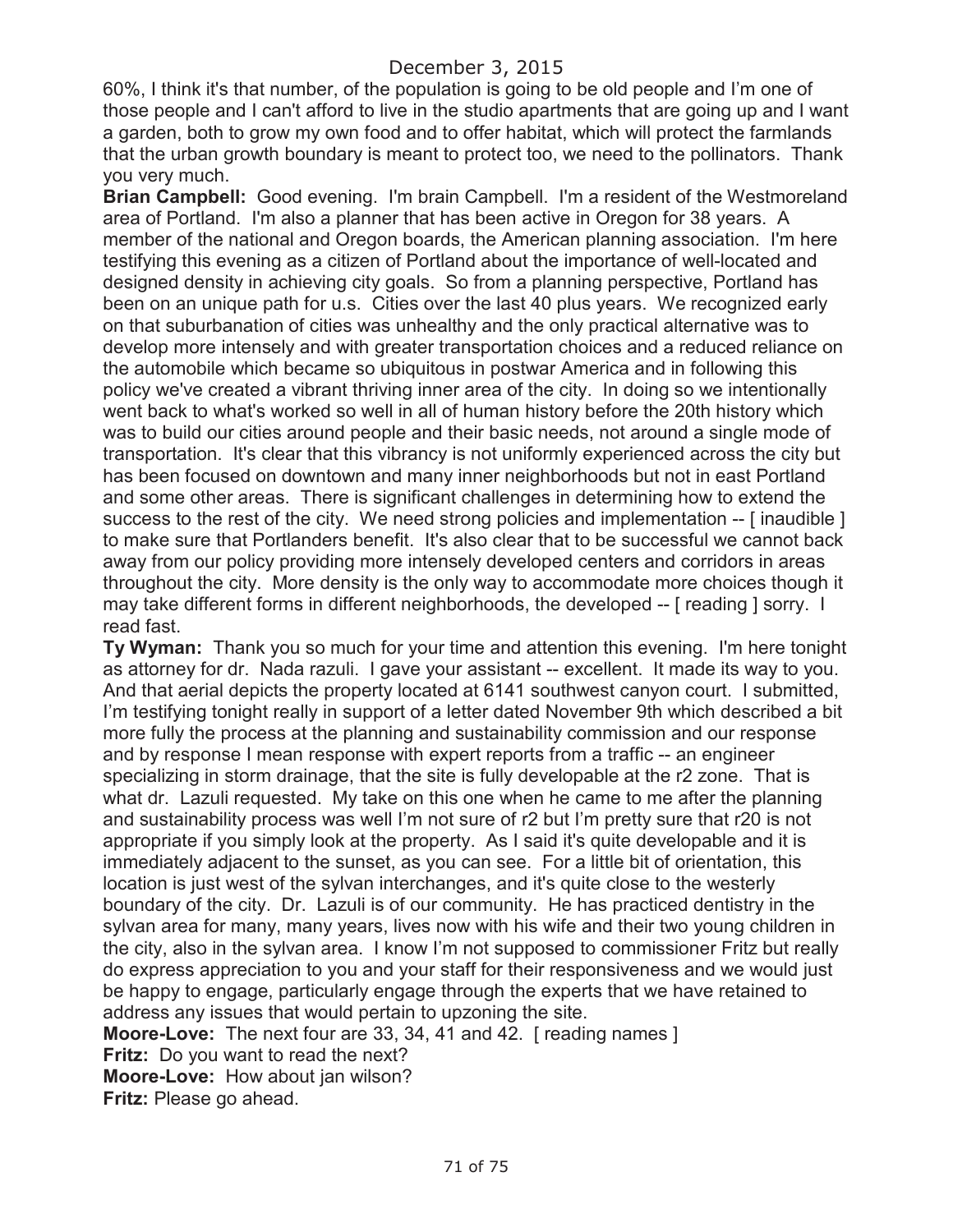**Sheila fink:** In any order? I have lived in the southwest neighborhoods for about 20 years in garden home and here in Hillsdale more recently and you said you would get grumpy if we repeat prior testimony and you've had a lot of testimony on anti-displacement provisions. I want to take this opportunity to ask you to just say yes to keep the 28 or so provisions that you put in and to thank you for the public involvement anti-displacement and affordable housing work that's been done on this comp plan. I think that neighborhoods have a great opportunity to learn during the process, and then to follow through with you as it unfolds in the sense that every time a project comes before a neighborhood association there's a robust discussion, and I think the best thing we all can do is familiarize ourselves in advance. Last night, the Hillsdale neighborhoods spent 45 minutes talking about how density could be incorporated in a way that didn't see us losing those things we love about the neighborhood and with Eli spivak it was a great discussion, you've done a lot of working on accessory dwelling and infill units. It isn't all about towering complexes on barber, though those are important and will help. Also want to thank you for getting some people indoors at the armory even if we didn't get permanent housing there it's good to see people being inside at night so thank you. And just say yes. **Jim Karlock:** thank you. I'm jim karlock. I live in northeast Portland. I have a question for every member of the city council. Why are you ignoring the wishes of the people? Why are you ignoring the fact that we voted against increasing density in our neighborhoods. Twice? Once in 2002 they came out 2-1 against increasing density in our neighborhoods. The second was last November, a year ago November. Somebody said I wouldn't want you to think I'm a government hater but that's what you're laying the foundation for. This increases the cynicism of people. It's obvious you don't care. Let's move on to affordability. You also claim to care about affordable but your policies are carefully designed to destroy affordable. Let me read you what jason ferman, chairman of the white house council of economic advisors, said in a recent speech, covered in the "wall street journal." restricted supply leads to higher prices and less affordable. We see the association between land use regulation, comp plan how many hundred pages of restrictions and affordable in several dozen u.s. Metro areas. Then he goes on to say they can hit the poorest Americans the hardest. You wonder why we're having displacement. That's why. Admittedly this is that part of the problem is primarily a metro problem. They have decided we're going to increase density and contrary to what plan letters tell you increasing density is almost always related to higher housing costs if you actually cared about affordability you would pressure metro to get rid of their tight urban growth boundary. The decision to build up instead of out is destroying Portland's livability. **Fritz:** Thank you.

**Karlock:** Unless you're calling los Angeles density livable or calcutta or hong kong. Hong kong has a 16-1 ratio of housing costs to people's income.

**Fritz:** I need you to stop now, please. Thank you.

**Aesha Lorenze Al Saeed:** My grandfather max lorenz purchased it about 70 years ago as a rental income property. At that time it was approximately five acres. In the 1970s my father sold half of it leaving the remainder one parcel. At one time I agreed with the rest of my family that it would ruin the natural environment to develop it, however, every year I see more people requiring housing in Portland. Prayer led me to reconsider more density of development. Instead of one home and adding a few more, it could actually be possible to build five or even six additional homes besides renewing the original. If we make good use of the good concrete foundations of several original out buildings already on the property which are slightly on the edge of the environmental zone, instead of tearing out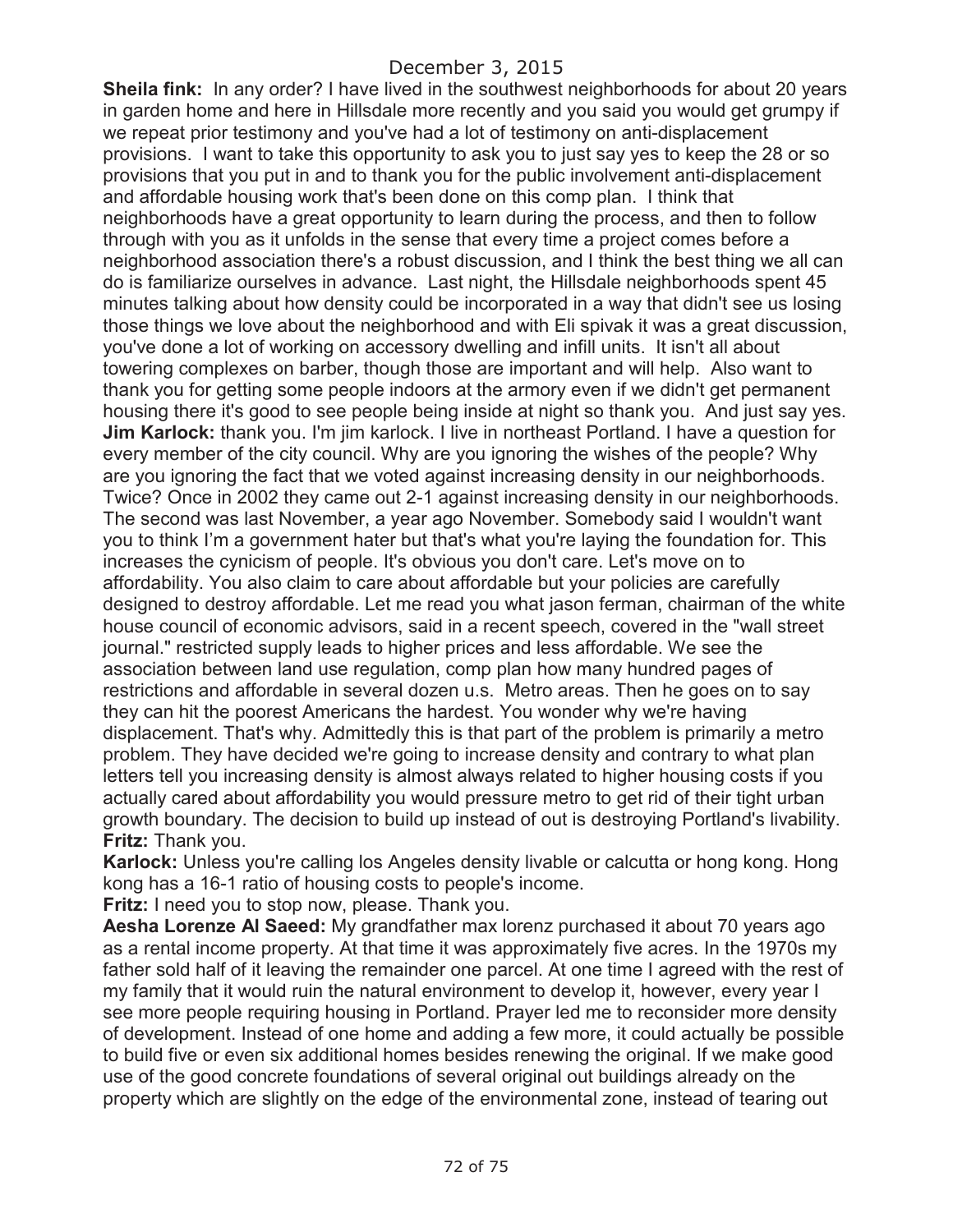## December 3, 2015

what is actually more invasive and environmentally destructive. I would like to clarify that we have never experienced erosion or landslides on our property. Water runoff goes down to the creek and we use natural methods. I'm interesting in maintaining as much as possible the natural vegetation's without digging except for the homes, new homes' basements which I think is important in this damp area. For stability of the early as -- earth as much as possible and to support the eco-systems and creatures that make up for that. Our land is a haven for cats, dogs, rabbits, frogs and birds, creatures that like to roam and are intrinsic part of the truly natural environment. Often times the national has creatures are ignored in developments especially semi-rural and have not been provided for. I would like to pioneer this in my planned unit development with a treehouse or two and nesting boxes up high. The name of my project or p.u.d. would be lorenz' piece of patton with peace, which is what we need to be mindful of to cultivate the environment in which we live. I would knee a request to maintain the r-10 designation instead of changing it to r20. **Fritz:** Unfortunately your time is up. If you would like to give us your testimony in writing that would be great.

## **Al Saeed:** Okay.

**Fritz:** Let me check to make sure I have that right. 5920 southwest patton and you want it to stay r10, not r20. Thank you.

**Moore-Love;** the last two who signed up, 43 and 44.

**Fritz:** If anyone else wants to testify please sign up with the council clerk. **Jane Wilson:** Good evening. I'm Jan Wilson. I'm here representing the bridal mile neighborhood association. I will submit written comments so I am going to just touch on the main point of that. That is that we are asking for the designation of Beaverton Hillsdale highway to be changed from what it's proposed. It's currently proposed as a civic corridor, and we're asking for it to be proposed as a neighborhood corridor. The distinction is different as you have heard we have the same situation as South Portland neighborhood. That is the corridor is already developed as it can be in a very neighborhood oriented way. Commercial businesses, homes there, are all tied into neighborhood. It's not a civic through corridor. Beaverton Hillsdale highway is not the intensity of sandy or Barbur Boulevard. It's just not and can't be. This is the most important thing even if you said the comp plan is what the vision for the future should be, it can't be that intense. That's because it runs along fanno creek. All the development that's along Beaverton Hillsdale highway on the north side is practically falling into fanno creek. Many of the apartment buildings have their foundations eroded bass fanno creek runs under them and crosses understand the street. So there's no way that you could build something like a costco - the there's no way it can build five-story mixed use development. There are other reasons. We have gone through all the definitions in the comp plan and there's nothing that fits beaverton hillsdale being a civic corridor. Thank you.

**Marianne Fitzgerald:** Good evening. I'm Marianne Fitzgerald, representing southwest neighborhoods tonight. Sweeney submitted written comments today, so these were more than a dozen specific comments from our land use committee, transportation committee, parks committee. We threaded those three sets of comments into one letter. Since I serve as vice chair of the transportation committee I'm going to highlight that because I know them the best. I watched the city council work session on the transportation systems plan and I really applaud mayor hales' focus on performance measures and focusing on outcomes. I also serve on the bureau of committees and see how tangled they are. So after watching the work session I tried to get the data on the maps and it's very difficult to obtain the data, so I'm asking that the Sweeney is requesting that the transportation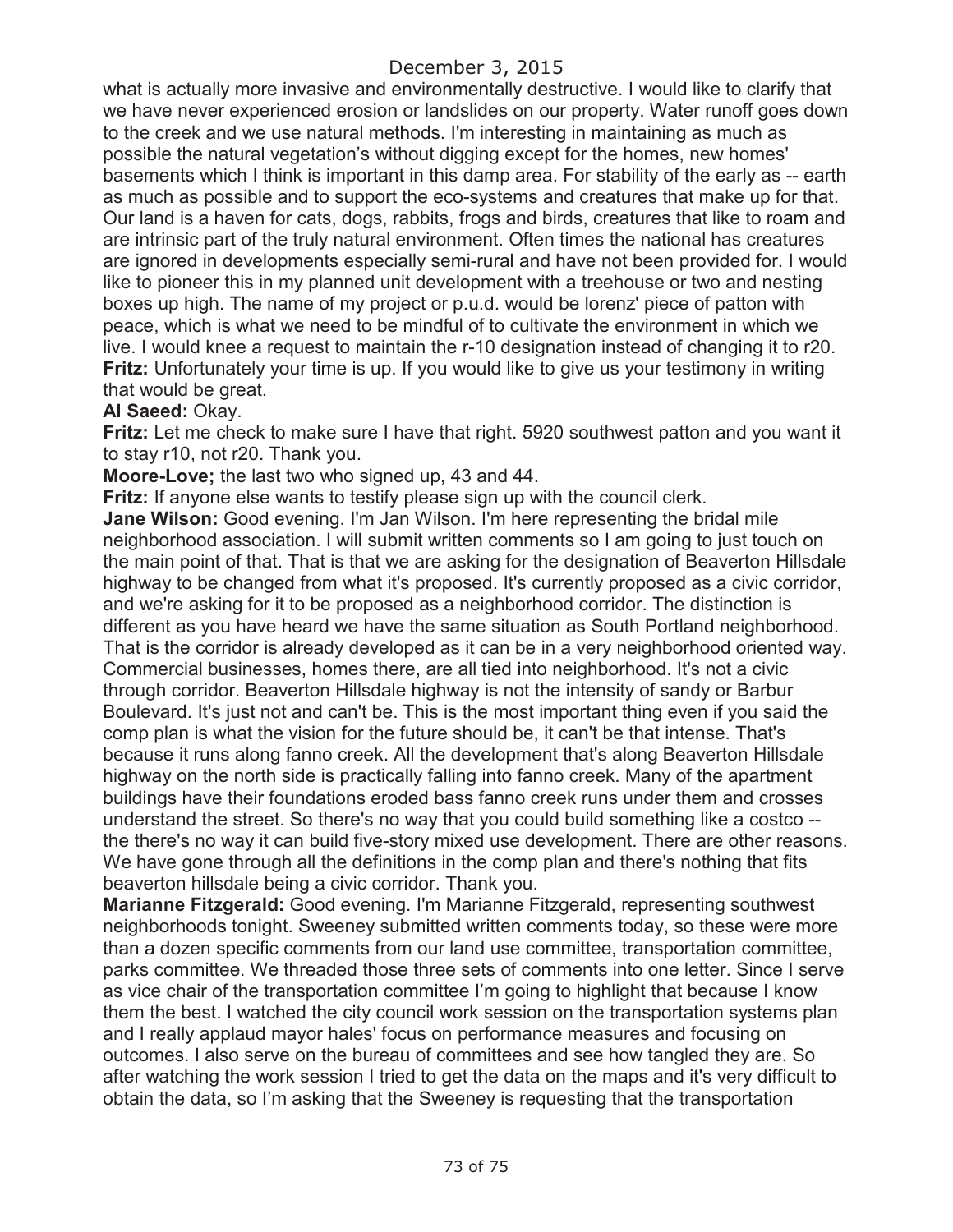## December 3, 2015

systems plan establish a clear link between the transportation project evaluation criteria and the performance measures and establish a baseline and goals and allow the public to access the data so we can see it. Too often there's criteria that are indexes and it's too challenging. So the second comment also has to do with centers and corridors but its a little different twist on it. We know that plan focuses on future growth but over the last 25 years we have seen a lot of growth with no infrastructure, no sidewalks, bike paths, storm water systems. So we have a lot of gaps not only in southwest Portland but throughout the city. We're requesting two things. That all the bureaus conduct a study of when you adopt these centers and corridors look at the infrastructure and see is it sufficient to accommodate growth. Right now all we're getting is cars. We need to have the infrastructure so people can walk and take the bus and take their bicycles or whatever to get around. Manage storm water properly. Then identify where those gaps are and put them in the next iteration of the transportation systems plan. The second thing is that when the new developments are built to require that they build the infrastructure. The waivers of remonstrance have created these gaps and too often the bike lanes are left on the cutting floor, the sidewalks. If we really are committed to accommodating growth we have to give citizens the tools we need to help the city meet goals. Thank you.

**Doug Klotz:** Doug laws. I want to second everything Marianne said about the waivers and lack of sidewalks with development. It's been a large problem for a long time. Sorry, I'm not -- I didn't want to double dip unless we have time. I just wanted to give you a minute about southeast Caruthers between 27th and 38th. -- 37th and 38th. I have what I hope is a clear map of and this is a way to develop the commercial node at division and Chavez in a logical manner. There's already commercial lots back on Caruthers that are being used as commercial. This would be about the least impactful way to allow more development at that node of commercial development.

**Fritz:** Does anyone else want to testify?

**Moore-Love:** Rod Merrick signed up.

**Fritz:** looks like we'll have time for those six photographs if you still want to show those. **Rod Merrick:** It appears I came just in time. I'm rod Merrick. Do I need to tell my address, et cetera? Okay. I'm representing the east Moreland neighborhood association. Undoubtedly you had correspondence from us on a number of subjects on the comprehensive plan. I want to call your attention to that but I particularly want to focus on two areas of the plan that I think need to be addressed. East Moreland applied to have its zoning changed from r5 to r7. We believe that our position was not well represented partly because of the very confusing language in the code by every criteria our neighborhood fits the r7 category as it's currently defined. We're again asking council to take a look at this issue very carefully. We would be happy to meet with you to go over the details but we have also submitted a lot of evidence, and I'll be submitting an additional piece of evidence this evening. The other thing I want to highlight is the -- something that others have brought up, which is that for whatever reason, the single family dwelling code is included in the comprehensive plan. This is a very specific language in an aspirational document. I along with others feel that this should be removed. It's entirely inappropriate to be bringing that language forward. Any questions?

**Fritz:** Thank you very much. You want to show us some photographs?

**Pirofsky:** Yes. If we could have the first slide, please. These are six photographs I took up on Mississippi after knew -- avenue right before it takes a bend in the road and becomes Albina. As a take-away I want to share these six photographs. If we could have the next slide, please -- ask yourself the question, would you be happy living in and/or